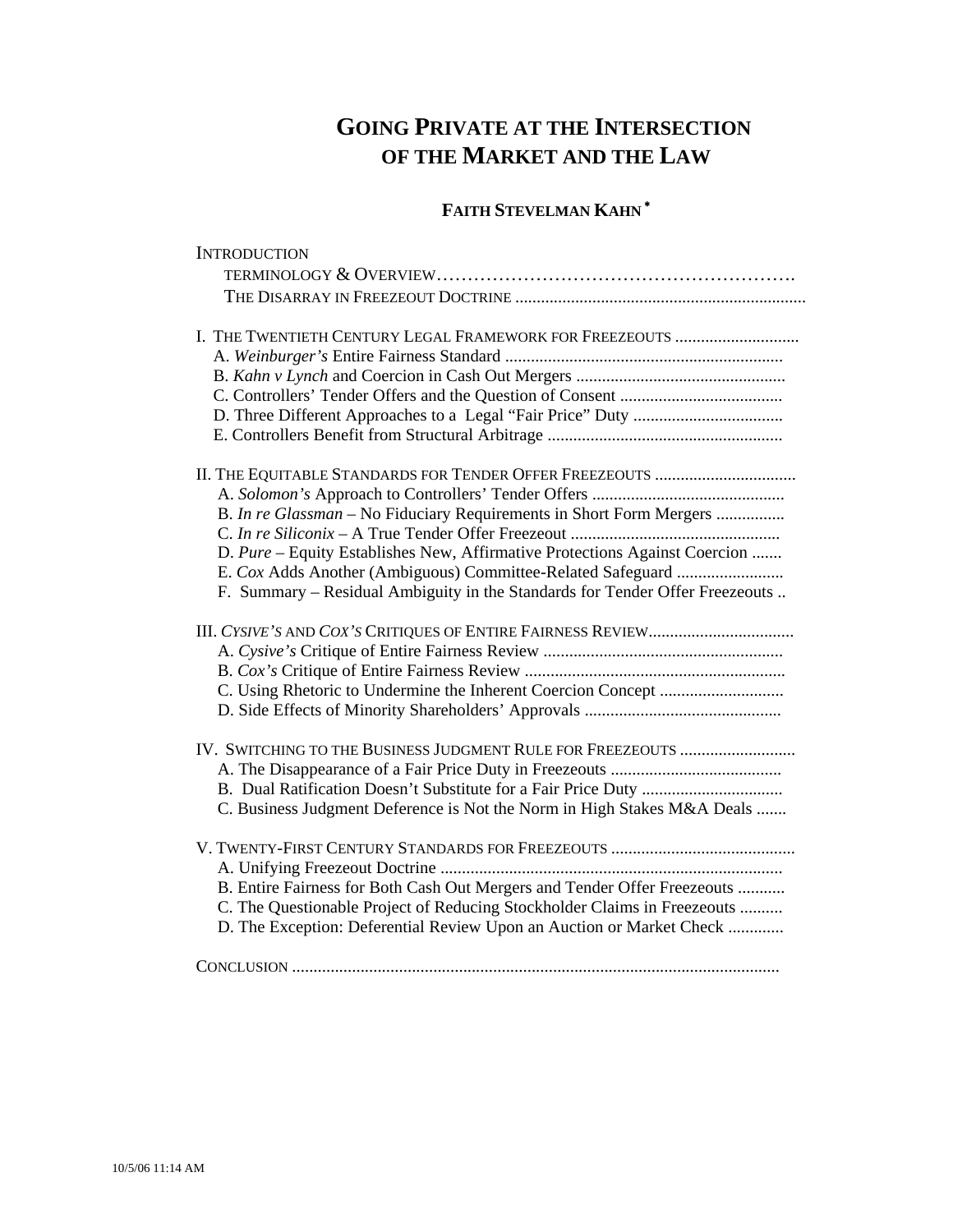### **INTRODUCTION**

#### TERMINOLOGY & OVERVIEW

A variety of corporate acquisition transactions are loosely described as "going private" transactions.<sup>[1](#page-90-1)</sup> In the ones at issue in this Article, which are commonly described as "freezeouts," the public stockholders sell their shares en masse to a controlling stockholder at their company (a "controller.)" The controller can be either a person or another company (a parent corporation);<sup>[2](#page-90-2)</sup> and the acquisition occurs most commonly through the vehicle of a merger or tender offer, and often a combination of both.

From the perspective of equity, what is distinctive about freezeouts is that the controller's formal and informal power over the target company's board gives the controller the ability to manipulate the transaction, to its financial advantage.<sup>[3](#page-90-3)</sup> Most importantly, in whatever form they are structured, freezeouts allow controllers to inhibit corporate directors from furthering or even adequately protecting the minority stockholders' welfare in these transactions.<sup>4</sup> In effect, freezeouts provide controllers an opportunity to combine their market power with their legal authority and influence influence over the target board so that they operate at both the "buy" and the "sell" sides of these transactions. In recognition of this fact, and the attendant vulnerability of minority investors in this context, freezeouts are considered classic self-dealing transactionsas defined within corporate fiduciary law.<sup>5</sup>

Corporate law affords controllers considerable discretion to pursue their self-interest -- for example in voting their shares as they choose.<sup>[6](#page-90-6)</sup> However, once their power over the board is implicated, as it is in freezeouts, controllers owe fiduciary duties to the minority stockholders at their company.<sup>[7](#page-90-7)</sup> In cash out mergers, equity defines controllers' obligations to the minority in terms of a duty of "fairness;"<sup>[8](#page-90-8)</sup> in freezeouts based on tender offers, the case law describes controllers as owing a duty to avoid coercion and misrepresentation.<sup>9</sup> In both structural forms, therefore, freezeouts raise basic questions about the definition and significance of fairness and investors' freedom of choice within corporate fiduciary law, as it has developed in this context[.10](#page-90-10) Moreover, because fiduciary doctrine develops through the adjudication of private suits, freezeouts provide an intriguing context to examine a question at the forefront of contemporary corporate law reform: that is, civil litigation's contribution to supporting (or undermining) strong acquisitions and capital markets. $11$ 

The substance and efficacy of the fiduciary doctrine governing freezeouts is of signal importance because corporate fiduciary law, and preeminently *Delaware's* fiduciary law,  $12$  rather than other areas of law or regulation, most fundamentally defines the scope of controllers' entitlements and duties to minority investors in freezeouts.[13](#page-90-13) And yet Delaware's freezeout doctrine is presently in disarray. As stated above, the case law imposes exacting standards on controllers in cash out mergers and more minimal constraints if the controller's deal is structured as a tender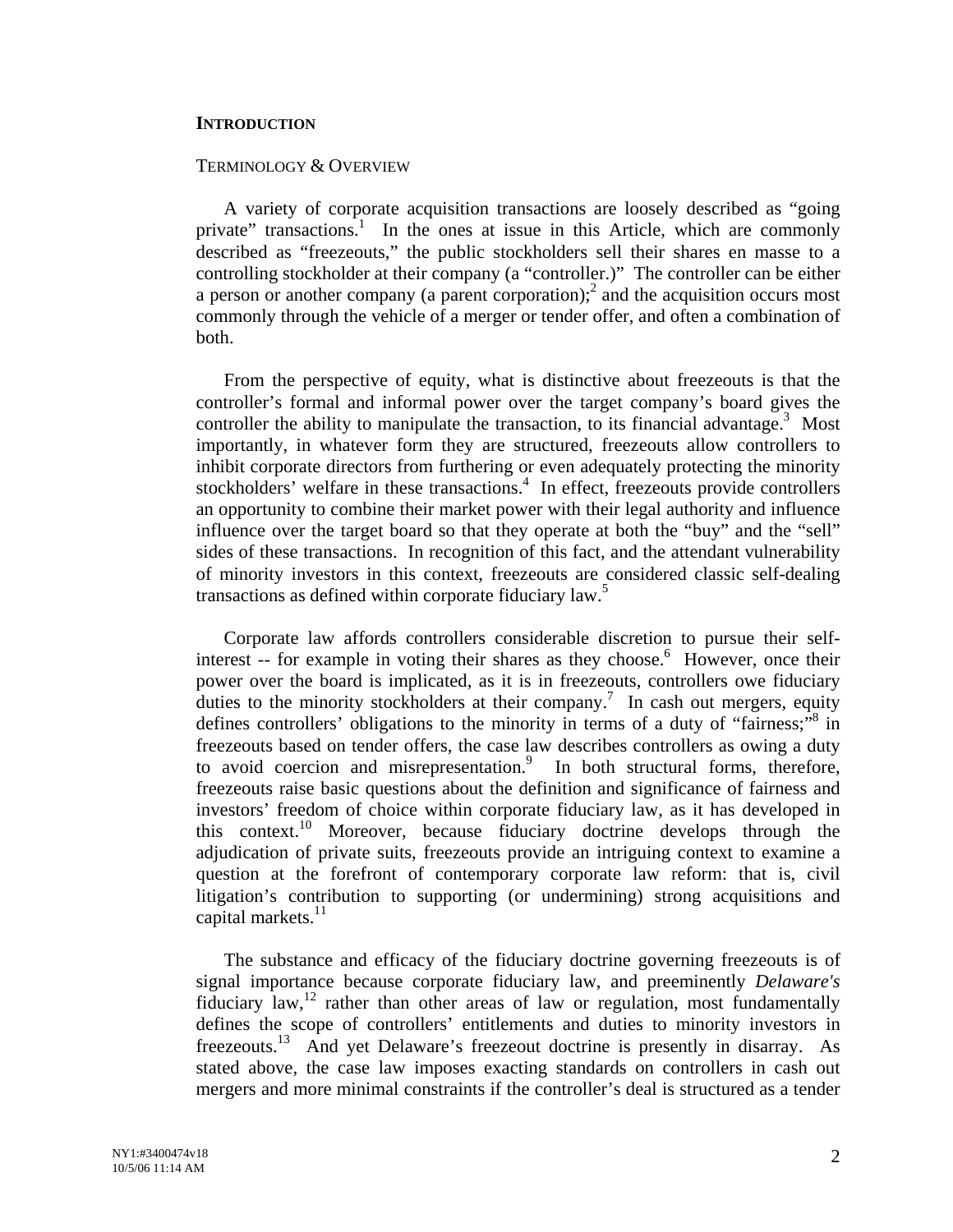offer freezeout (that is, a combined tender offer and short form merger).<sup>14</sup> The two strands in the case law reflect different substantive definitions of the "fair price" controllers must pay to acquire the public, "minority" shares,  $15$  and different views about whether the courts should actively oversee controllers' conduct in freezeouts. These doctrinal differences have evolved, furthermore, without adequate attention to whether controllers have genuinely different capacities for overreaching in these two settings. $16$ 

Ironically, the substantially different levels of equitable protection afforded minority investors in cash out mergers and tender offer freezeouts has promoted controllers' capacity for overreaching, to minority investors' detriment. Because different equitable standards attach to the different formats, controllers have been able to profit from a kind of "structural arbitrage." (Since controllers initiate freezeouts, they have authority to select their format.) In selecting, switching, even mixing and matching the different legal formats for freezeouts, controllers are able to exploit the complexity and uncertainty in the law governing freezeouts to the disadvantage of minority shareholders. This is one important feature of the present disarray in the doctrine governing freezeouts. Because freezeout transactions are occurring at a significant rate,<sup>17</sup> and because they raise important questions about fiduciary law's influence on high stakes acquisitions activity,  $18$  the disarray in freezeout law merits attention and better resolution.

### THE DISARRAY IN FREEZEOUT DOCTRINE

Delaware's Chancery Court has become aware of the shortcomings in its freezeout doctrine and in a recent trilogy of opinions has proposed sweeping reform. These recent decisions are *In re Cox Communications*,  $^{19}$  *In re Cysive*<sup>20</sup> and *In re Pure Resources.*<sup>[21](#page-90-21)</sup> (Notably, each of these monumental opinions was authored by Vice-Chancellor Leo Strine, Jr.<sup>22</sup>) In these decisions, the Chancery Court is proposing to unify the two bodies of case law governing freezeouts.<sup>23</sup> In furtherance of this goal, the Chancery Court is proposing, also, that the deferential "business judgment rule"<sup>24</sup> standard of review should apply in a stockholder suit against a freezeout. Consistent with this proposal, the rigorous entire fairness standard would apply only if and after the controller's freezeout offer was rejected by either the independent directors or holders of the outstanding minority stock, and the controller nevertheless proceeded to consummate the freezeout.<sup>25</sup> (These proposals are referred to collectively herein as the "*Cox* Reforms"). As enunciated in *Cox*, a duty of fairness would apply in the freezeout only if and when a controller proceeded with the transaction over the disapproval of either the independent directors or a majority of the minority shares.

 In *Cox,* the Chancery Court contends that such combined independent director and disinterested shareholder assent ("Dual Ratification") is adequate evidence of arm's-length dealings and, hence, the freezeout's fairness. The *Cox* opinion contends that so long as there's been Dual Ratification, allowing equitable review of the freezeout's fairness upon a shareholder complaint is a waste of resources.<sup>26</sup> Hence, if *Cox* and the other recent freezeout cases are respected as authoritative, and validated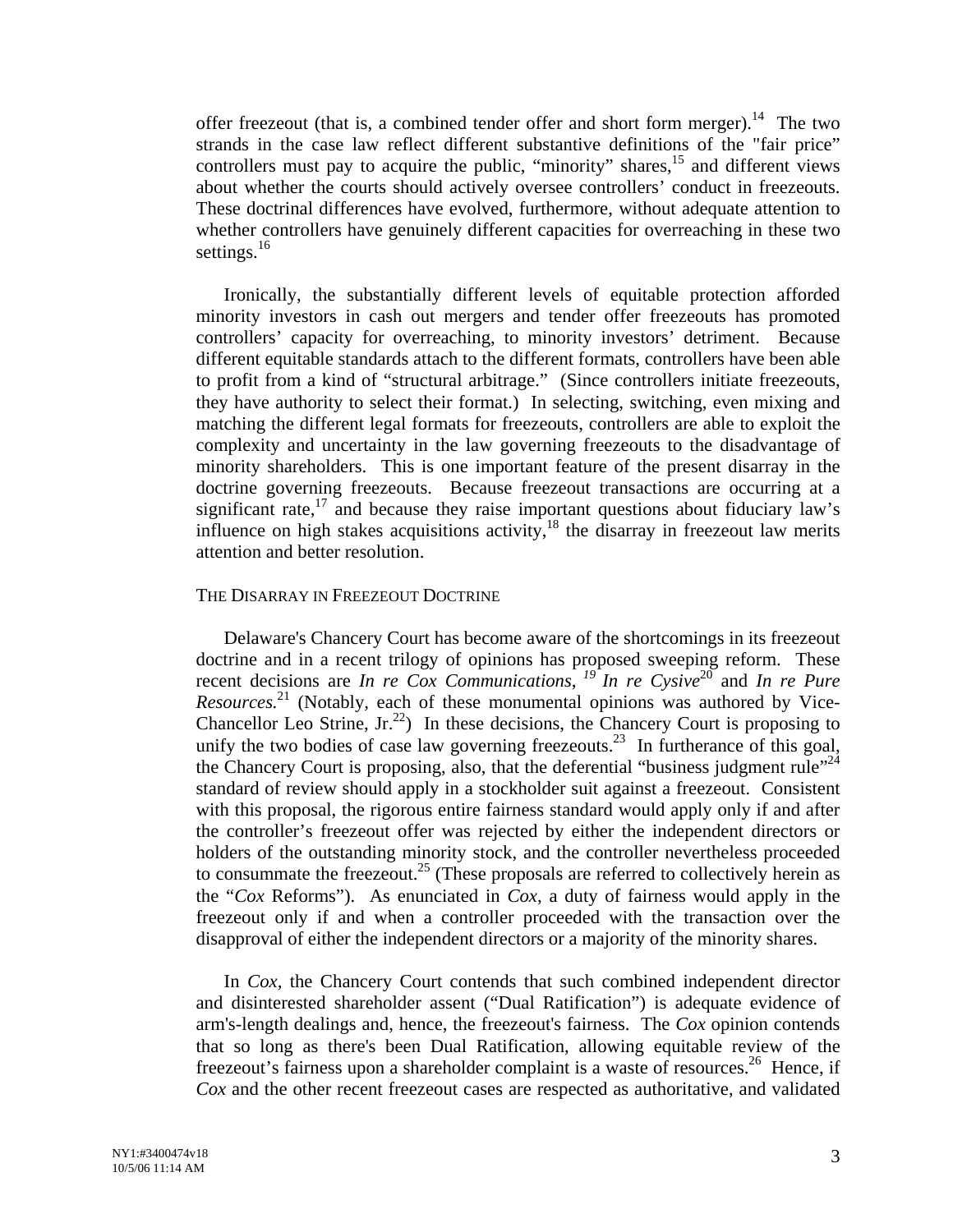by the Supreme Court ultimately, going private doctrine will be "going private."<sup>27</sup> If the business judgment rule becomes the presumptive standard of review, freezeouts will be subject to less frequent and less vigorous judicial oversight; most stockholder complaints in freezeouts would be dismissed on the pleadings.

This Article devotes careful attention to the reasoning in *Cox*, *Cysive* and *Pure* because these decisions are likely to shape the future development of freezeout doctrine.<sup>28</sup> These recent Chancery Court opinions present their reforms to freezeout doctrine as empirically-sound, pragmatic measures designed to reduce litigation, benefit minority investors and strengthen the capital markets generally. contends, furthermore, that eliminating judicial review for fairness where there's been Dual Ratification will make going private doctrine more logical, clear and consistent with corporate law's fundamental tenets – especially its deference towards decisions by disinterested directors.<sup>29</sup> Parts II and III of this Article explain why several of these claims are contestable, if not erroneous.

At this juncture it's important to note that the reforms also coincide with a broader, popular policy orientation that disfavors class action suits, including suits by stockholders.<sup>30</sup> Specifically, the *Cox* Reforms evidence the contemporary distaste for stockholder suits against business, $31$  and the popular mistrust of the lawyers who bring them. [32](#page-90-31) Accordingly, a full treatment of the *Cox* Reforms requires some discussion of these broader, institutional issues.<sup>33</sup> Congress' concern over meritless stockholder claims and "litigation agency costs"<sup>34</sup> was dramatically evidenced by its enactment of *The Private Securities Litigation Reform Act of 1995* ("PSLRA"), which imposed substantial procedural hurdles to plaintiffs' prevailing in securities class actions. [35](#page-90-34) In the name of preventing savvy plaintiffs' lawyers from pursuing class actions in state court and thereby circumventing the procedural checks established by the PLSRA, Congress enacted *The Securities Litigation Uniform Standards Act of* 1998 ("SLUSA") shortly thereafter.<sup>36</sup> Even in enacting the sweeping corporate governance reforms in *The Sarbanes Oxley Act* ("SOX"), Congress eschewed anything that would promote stockholder class actions.<sup>37</sup> In sum, *Cox's* jaundiced view of the plaintiffs' bar and its skeptical view of investor class actions<sup>38</sup> fits into the broad swath of contemporary law reform and public policy in which markets are portrayed as naturally "free" and requiring minimal judicial intervention or other regulatory support.<sup>39</sup>

Mirroring federal limits on stockholder class-actions, state corporate law imposes substantial limits on shareholder derivative suits.<sup>40</sup> Although Congress saved fiduciary claims for misrepresentation from being preempted by  $SLUSA^{41}$  many corporate legal academicians view shareholder litigation as a deadweight cost for firms and the economy.\*\* From this perspective, corporate fiduciary law should operate essentially as a normative force, and only in the rarest instances involve the imposition of real sanctions.<sup>42</sup> Again, a principal rationale for this view is that shareholders can largely fend for themselves in markets, and without recourse to the courts -- for example through diversification and the exercise of collective opposition.[43](#page-90-42) Over the past two decades, this viewpoint has been influential in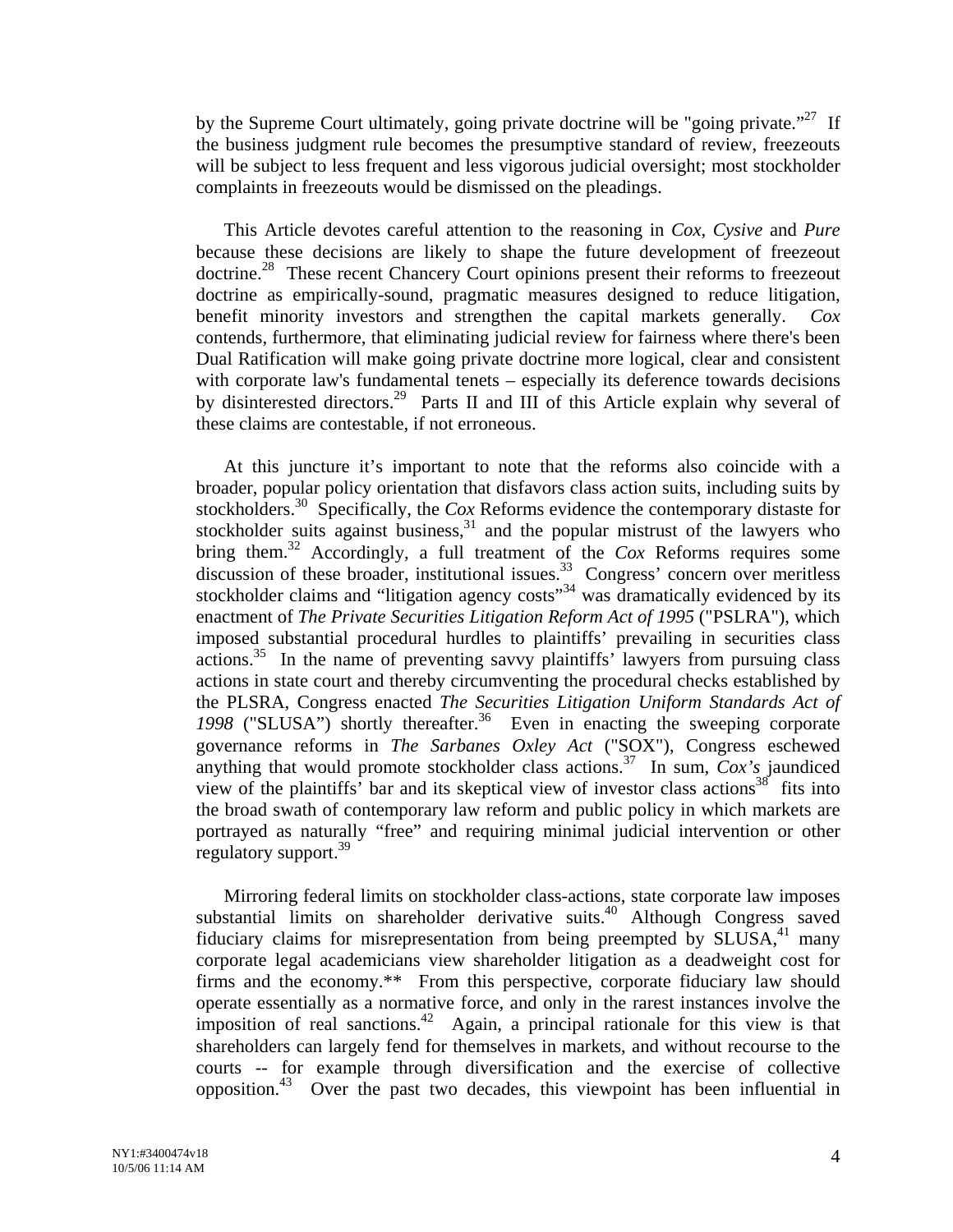corporate legal scholarship and in certain strands of the case law. Indeed, *Cox* fervently contends that in freezeouts, the "piece-work" of judicial review is rarely worth the cost.<sup>44</sup>

This Article rejects the view that equitable actions in freezeouts are essentially exogenous burdens on an acquisitions market that would otherwise be self sustaining, wealth-maximizing and socially salutary. Instead, it espouses a more affirmative, symbiotic view of the relationship between corporate fiduciary principles and acquisition markets. In this view, a robust equitable tradition is constitutive of a wellfunctioning "M&A" market – it instantiates the range of legitimate possibilities and expectations that collectively shape deal making. In this mode, the seminal mergers and acquisitions cases prescribe steps that buyers and sellers (and their advisers) should take to accommodate both the parties' legitimate pursuit of financial selfinterest, as well as other social welfare objectives, including longer-term wealth maximization.<sup>45</sup> Indeed, in recommending the employment of special committees and independent legal and financial advisers, and other "steps" that deal principals and planners should take, judges adjudicating freezeouts and other acquisition transactions have taken on the status of "transactional choreographers."<sup>46</sup> In prescribing various safeguards and procedures to be followed in high stakes M&A deals, the equity courts have sought to promote "fairness," "candor," "consent" and "independent" decision making in order to foster the integrity of the free market framework.[47](#page-90-18) Equitable constructions such as special committees of independent directors, $48$  and their employment of independent financial and legal advisers $49$  are highly influential in determining the standards courts will apply in reviewing a disputed M&A transaction; they therefore warrant scrutiny in deals where conflicts of interest are rife and the stakes are high, as they are in freezeouts.<sup>50</sup> Accordingly, "minimalist," deferential, business judgment review has not been the norm in freezeouts or the broader M&A jurisprudence.<sup>51</sup>

As interpreted herein, the transactional choreography for freezeouts reflects different judicial responses to three interrelated problems. These are (i) the scope of controllers' obligation to pay no less than a legally determined "fair price," (ii) the public stockholders' capacity either to consent to or reject the freezeout offer and (iii) the potential for controllers to coerce the target directors and the public investors into agreeing to a bad deal. As elaborated in the analysis that follows, in order to encourage controllers and other deal principals to adhere to the transactional choreography for freezeouts, the courts have promised them more favorable treatment as defendants if they follow the established equitable prescriptions and the transaction nevertheless becomes subject to litigation.

Most significantly in freezeouts, the courts have encouraged controllers to submit their cash out mergers to a vote of the target's independent directors or public stockholders. To encourage controllers to condition their freezeouts on receipt of such disinterested approval, the courts have provided that so long as the deal receives either form of approval, the plaintiffs cannot recover unless *they* prove the freezeout's unfairness. This is exceptional because defendants ordinarily have the burden of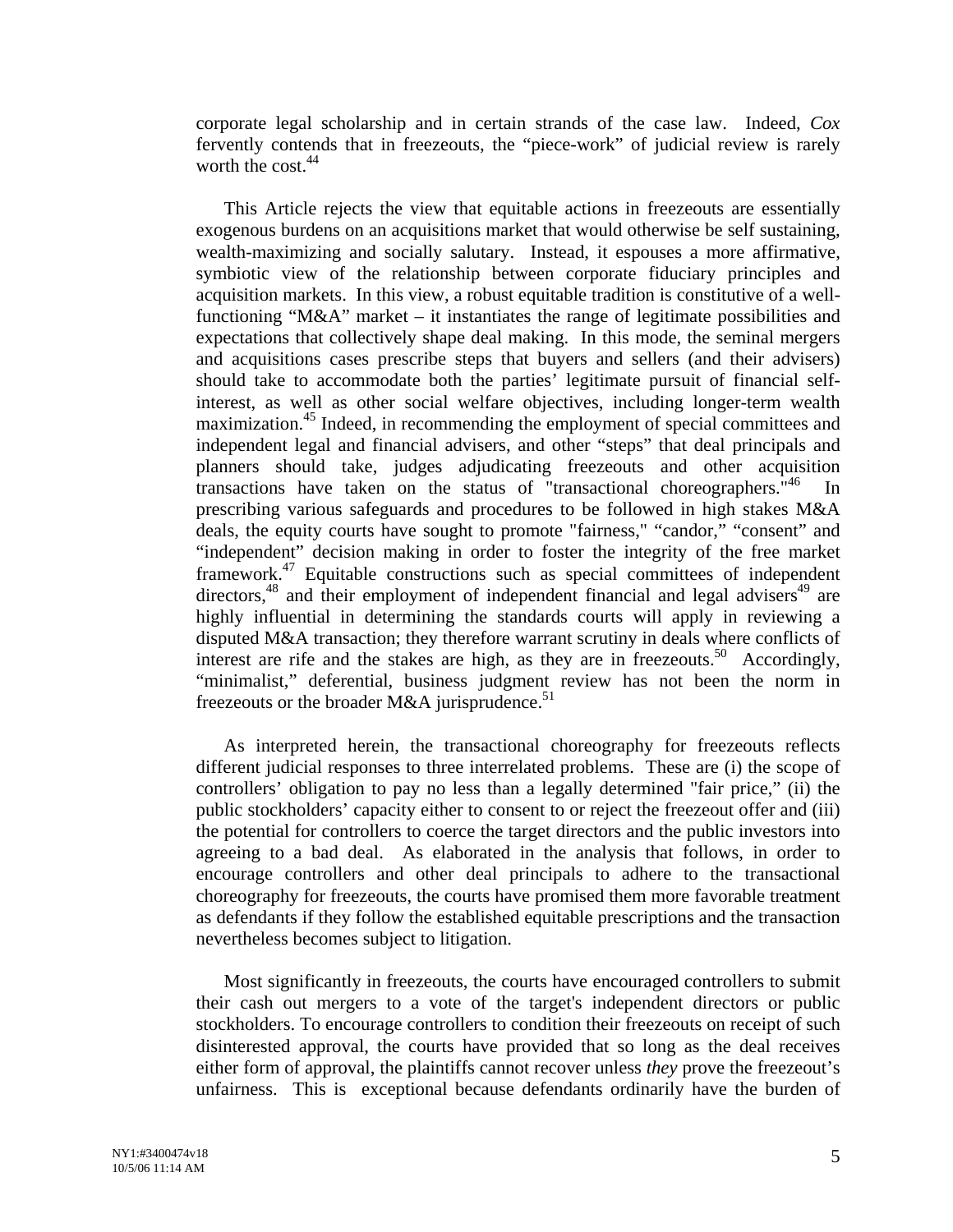proof in self-dealing cases.<sup>52</sup> The recent cases, and  $Cox$  in particular, rightly endorse unifying the doctrine governing freezeouts so the law will become more authoritative and coherent. However, *Cox* endorses too relaxed an approach to controllers' capacity for overreaching and too easy a faith that private bargaining will lead to fair outcomes for minority investors in freezeouts.

This Article proposes, instead, that the Entire Fairness standard should govern freezeouts in both formats, with one exception. In addition, defendants should be able to obtain the beneficial burden shift only upon receiving approval of both the independent directors and a majority of the disinterested stockholders. The proposed exception is that deferential, business judgment rule review should apply only where a controller has allowed the target's independent directors to conduct an auction or market check to ascertain the company's going concern value, and the controller has agreed to be a seller if an offer emerges that is superior to its own. But the business judgment rule should only apply in this circumstance -- only where there's been an auction or market check should a freezeout enjoy a *presumption* of fairness in a stockholder suit.

Publicly listed companies should not have any difficulty establishing a Committee of independent directors to conduct such an auction or market check. Changes to stock exchange and NASD listing standards inspired by SOX mandate that even where there's a controller that owns a majority of the stock there will still be at least three independent directors on the board to oversee such an auction or market check.<sup>53</sup> And in companies where there's a de facto controller – that is, one who dominates voting but does not own the shares constituting voting control – a majority of the full board must meet the new listing standards' criteria for independence.<sup>54</sup> (Where the distinction is relevant these are described as "True Majority Controllers" and "De Facto Controllers," respectively.)<sup>55</sup> On this basis, there shouldn't be any structural impediments to establishing a Special Committee of at least three independent directors to conduct an auction or market check of the controller's bid.<sup>56</sup> Delaware's freezeout doctrine should reflect these federally inspired changes to board independence requirements.

In addition, in contrast to *Cox's* endorsement of the business judgment rule for freezeouts, *Revlon* is the more obvious fallback standard.<sup>57</sup> Indeed, where the freezeout offer comes from a De Facto Controller, "*Revlon* duties" would presently apply to the target directors' response to the offer, and mandate they withhold their consent until they had canvassed the market to ensure the freezeout offered "the best price reasonably available."<sup>58</sup> And even in a freezeout offer from a True Majority Holder, the directors' duty of care would require them at least to canvass the market to ascertain if there are better alternatives to the controller's bid.

This Article proceeds as follows. Part I outlines the doctrinal framework for freezeouts established by the landmark cases of *Weinberger v UOP, Kahn v Lynch* and *Solomon v Pathe*.Part II focuses on tender offer freezeouts, providing a critical analysis of the doctrine from *Solomon* to *Pure* to *Cox.* This Part II specifically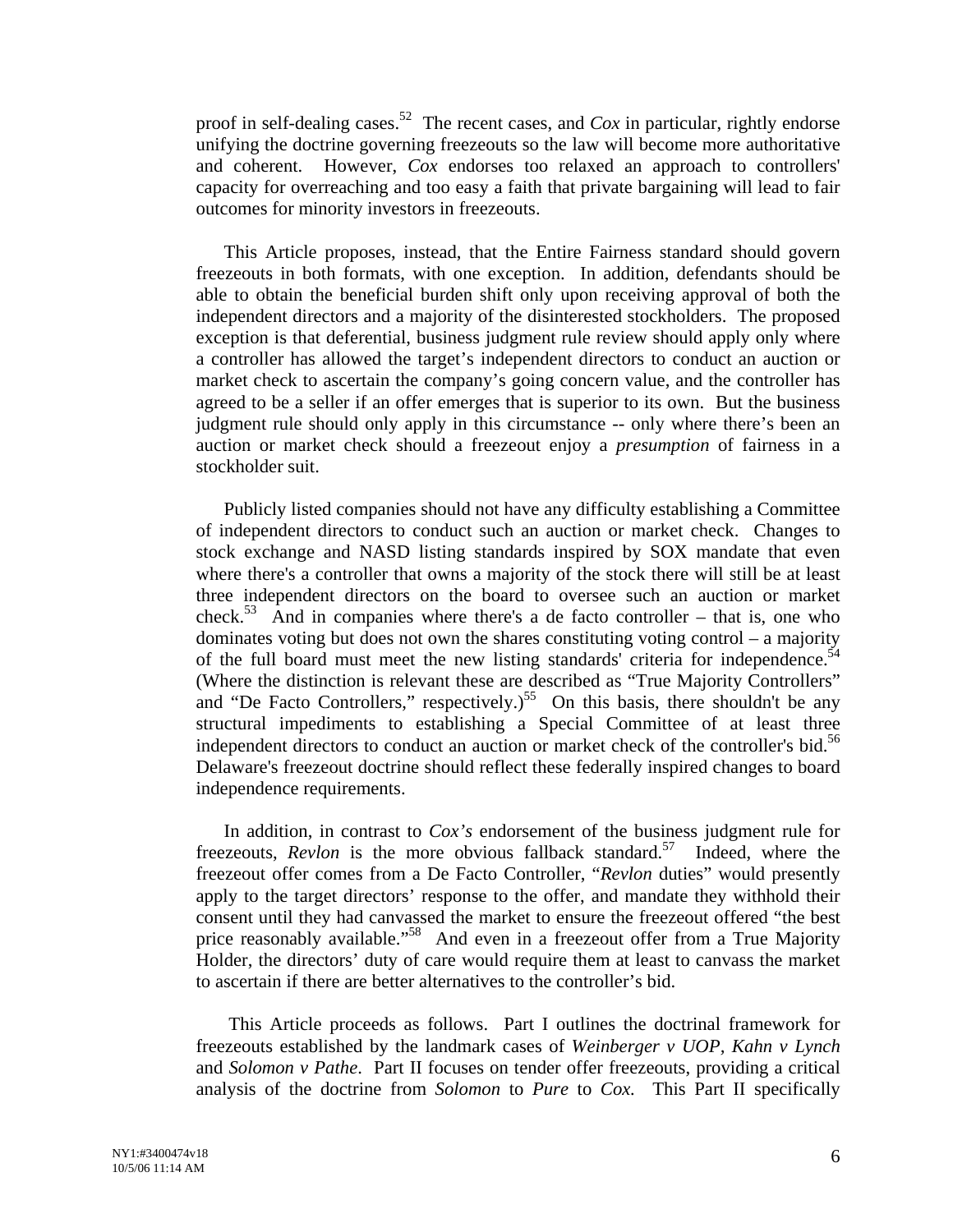focuses on the new equitable conditions *Pure* and *Cox* endorse for tender offer freezeouts to receive deferential review under the business judgment rule in a suit. Part III analyzes the equitable standards applied in cash out mergers. It focuses on *Cysive's* and *Cox's* claims about the negative byproducts arising from the Entire Fairness standard, as well as their arguments in favor of applying the business judgment rule in suits over freezeouts. Part IV takes a deeper look at the implications of applying business judgment rule deference to freezeouts, especially as it would eliminate a fair price duty in controllers' offers. Part V presents the Article's suggested reforms for freezeout doctrine, consistent with the proposals briefly described above.

### **I. THE TWENTIETH CENTURY LEGAL FRAMEWORK FOR FREEZEOUTS**

### **A.** *Weinburger's* **Entire Fairness Standard**

The Delaware merger statute, like most, provides for cash out mergers by the vote of a majority of the directors on the board and a majority of the outstanding voting stock.<sup>59</sup> On this basis, the minority shareholders' voting rights afford them no authority to stop a merger proposed by a controller, since the controller has the votes constituting the necessary shareholder approval.<sup>60</sup> Just as importantly, the controller has the votes necessary to control the outcome of director elections, as well as the votes necessary to remove directors from the board. In most instances the controller can accomplish the removal of directors "without cause" virtually at any time.<sup>61</sup>

As suggested above, it is the controller's power over the board that makes cash out mergers classic self-dealing transactions. If the board could operate with genuine independence from the controller in a freezeout, then functionally speaking the controller would only be on the "buy side" of the transaction. Instead, since the controller can remove directors who oppose its plans, the controller is able both to manipulate the terms of the sale and profit as a purchaser from so doing. Fiduciary law mandates that the directors owe duties of care and loyalty to all the shareholders equally, notwithstanding the controller's power and influence over the board, but once a controller is present the directors are in a difficult, inherently conflicted situation. Despite their fiduciary duties, if they act in ways that conflict with the controller's desires, they are likely to find themselves off the board.

Whether and under what circumstances controllers could use mergers to eliminate minority stockholders from the corporation has always been a controversial matter within corporate law.<sup>62</sup> Prior to *Weinberger*, equity had imposed a "business" purpose requirement" on cash out mergers as a way to limit controllers' pursuit of their private, self-interest.[63](#page-90-43) *Weinberger* rejected the business purpose requirement (which was considered so subjective as to be useless), and endorsed a different set of equitable criteria to rein in controllers' use of cash out mergers to pursue their selfinterest[.64](#page-90-54) In *Weinberger v UOP* the Supreme Court held that "Entire Fairness" would henceforth be the governing standard for controllers' conduct in these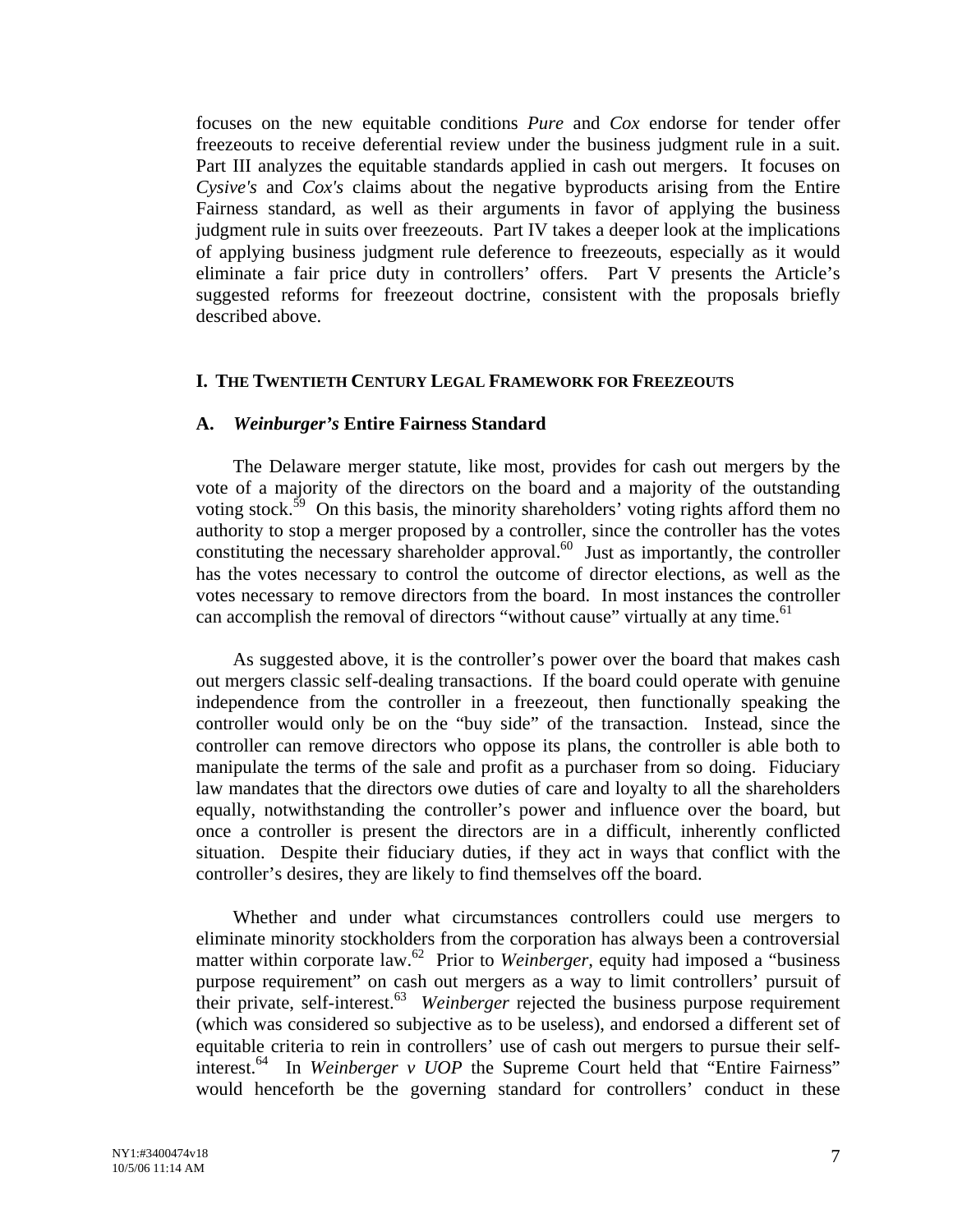transactions[.65](#page-90-55) As the measure of "fair price," the Entire Fairness standard requires controllers to pay the public stockholders no less than their pro rata share of the company valued as a going concern. And because fair price is a range, rather than an easily observable or finite sum, *Weinberger* also requires controllers to demonstrate the fairness of the proceedings in the cash out merger.<sup>66</sup> Importantly, despite the controller's formal power to compel the transaction, *Weinberger* placed heavy emphasis on their equitable obligation to allow independent directors to negotiate on behalf of the minority investors in establishing the price or other basic terms of the deal[.67](#page-90-56) Thus, under *Weinberger,* vigorous judicial review for fair dealings and fair price – that is, "Entire Fairness" – was validated as the standard applicable to controllers' conduct in cash out mergers.<sup>68</sup>

In addition, beyond providing a benchmark for liability, *Weinburger's* admonitions have influenced controllers' planning in cash out mergers (consistent with the concept of transactional choreography described in the Introduction).<sup>69</sup> For example, in furtherance of the fair dealing requirement, the Court encouraged controllers to establish special committees of independent directors to represent the public stockholders' interests in the negotiations -- as a method of simulating arms' length dealings. In so doing *Weinburger* established what is still the formative transactional choreography for cash out mergers.[70](#page-90-58) *Weinburger* also encouraged what is now the accepted practice of having outside, independent financial and legal experts advise Special Committees representing public investors.[71](#page-90-9) And *Weinburger* laid heavy emphasis on controllers' duty of candor, $72$  and thus encouraged controllers to facilitate the flow of accurate information among the parties during the negotiations.

Yet, because Entire Fairness imposes demands on controllers and courts, it at times becomes controversial. This is evident in the recent freezeout cases, but was true also earlier in the evolution of freezeout doctrine.<sup>73</sup> In particular, in the early 1990's a split evolved in the Chancery Court over whether approval of cash out mergers by independent directors was a sufficient indicia of fairness so that the courts should afford deferential review to the transaction, consistent with applying the business judgment rule.<sup>74</sup>

### B. *Kahn v Lynch* **and the Problem of Coercion in Cash Out Mergers**

In 1994 the Supreme Court resolved this question in the negative in *Kahn v Lynch*. [75](#page-90-62) *Lynch* held that *Weinburger* intended independent director approval to operate merely as "evidence" of fair dealings, rather than disposative proof of fairness. As described by the Supreme Court in *Lynch*, this concept has come to be known as "inherent coercion." The working concept is that even the independent directors on the target's board and also the disinterested, public minority shareholders may be cowed into approving a suboptimal freezeout offer out of fear that the controller could take even more aggressive actions in its private self-interest if they blocked the freezeout.<sup>76</sup> ("Coercion," as defined therein, refers to being disabled from considering the merits of an offer on account of threats or conditions exogenous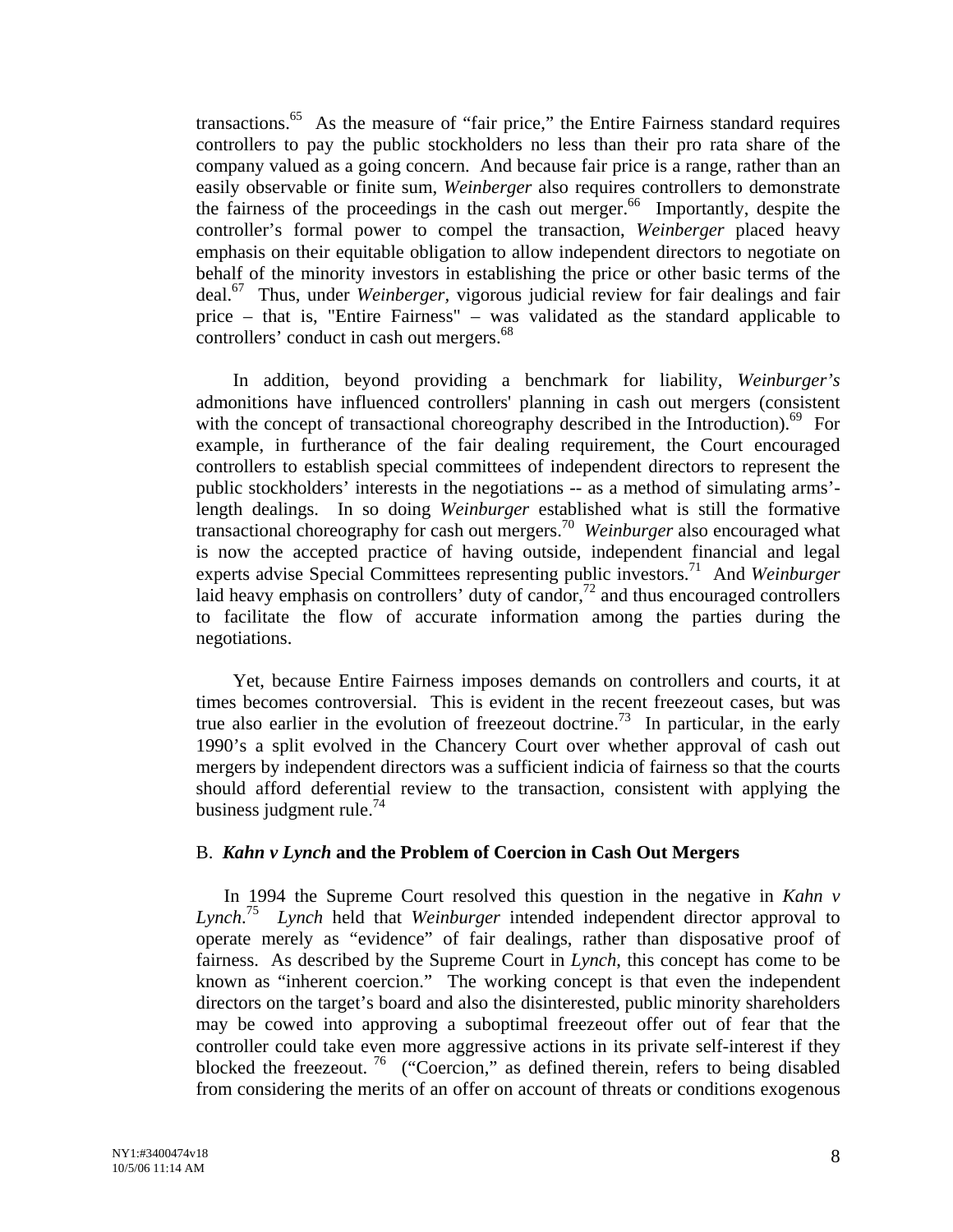to the proposed transaction.) *Lynch* affirms that this inherent form of coercion undermines the Court's ability to presume the legitimacy of the consents to the freezeout, and that it operates even if the controller hasn't expressly signaled an intention to "retaliate" (financially speaking), if its desired transaction is thwarted. Accordingly, in *Lynch* the Supreme Court held that in stockholder complaints against cash out mergers, controllers would bear the burden of demonstrating the deal's fairness. Thus, *Lynch* refused to give either the independent directors' or minority investors' consent the full "exonerating" effect it would otherwise have in selfdealing transactions of lesser financial magnitude, or where no controller was present.

Nevertheless, to furnish some incentive for controllers to submit their cash out mergers to the independent directors or the public stockholders for their approval (or rejection), *Lynch* held that either form of ratification would provide controllers a beneficial shift in the burden of proof. Instead of the usual situation in the adjudication of self dealing transactions (where the defendant must demonstrate the inherent fairness of the challenged deal), *Lynch* provides that where a cash out merger has received approval by either the independent directors or majority of the public shares, the *plaintiffs must show the freezeout was unfair* in order to obtain a recovery. (Because *Lynch* validates and expands upon the criteria elaborated in *Weinberger*, their fiduciary mandates are referred to collectively herein as the "*Lynch* doctrine.")

In sum, in light of controllers' significant power advantages, and their duties as fiduciaries, the Supreme Court has imposed substantial equitable safeguards on controllers' cash out mergers. It has given force to these safeguards by allowing aggrieved minority shareholders to sue in equity if they allege a genuine claim of unfairness in a cash out merger, and it has limited the usual effect of disinterested ratification in providing for dismissal of plaintiffs' complaints on the pleadings.

#### **C**. **Controllers' Tender Offers and the Issue of Consent**

The statutory and equitable standards relevant to controllers' tender offer freezeouts present a fundamentally different picture than those relevant to controllers' cash out mergers.

In taking account of these differences it is important to note the very different history behind cash out mergers and tender offer freezeouts. Although cash out mergers were not expressly validated in Delaware until 1967, as part of the comprehensive statutory modernization that occurred then (and elsewhere around this time),<sup>77</sup> they had already been occurring for decades. As described above, in the early years, equity endorsed tremendous "protectionism" against cash out mergers in the interest of minority investors.\*\*

In contrast, tender offers are a far more recent phenomenon, with a very different legal complexion. The Williams Act, which governs tender offers in Exchange-Act listed securities, was enacted only in 1968.[78](#page-90-65) Tender offers, as they are presently understood, were uncommon prior to that time. The Williams Act imposes certain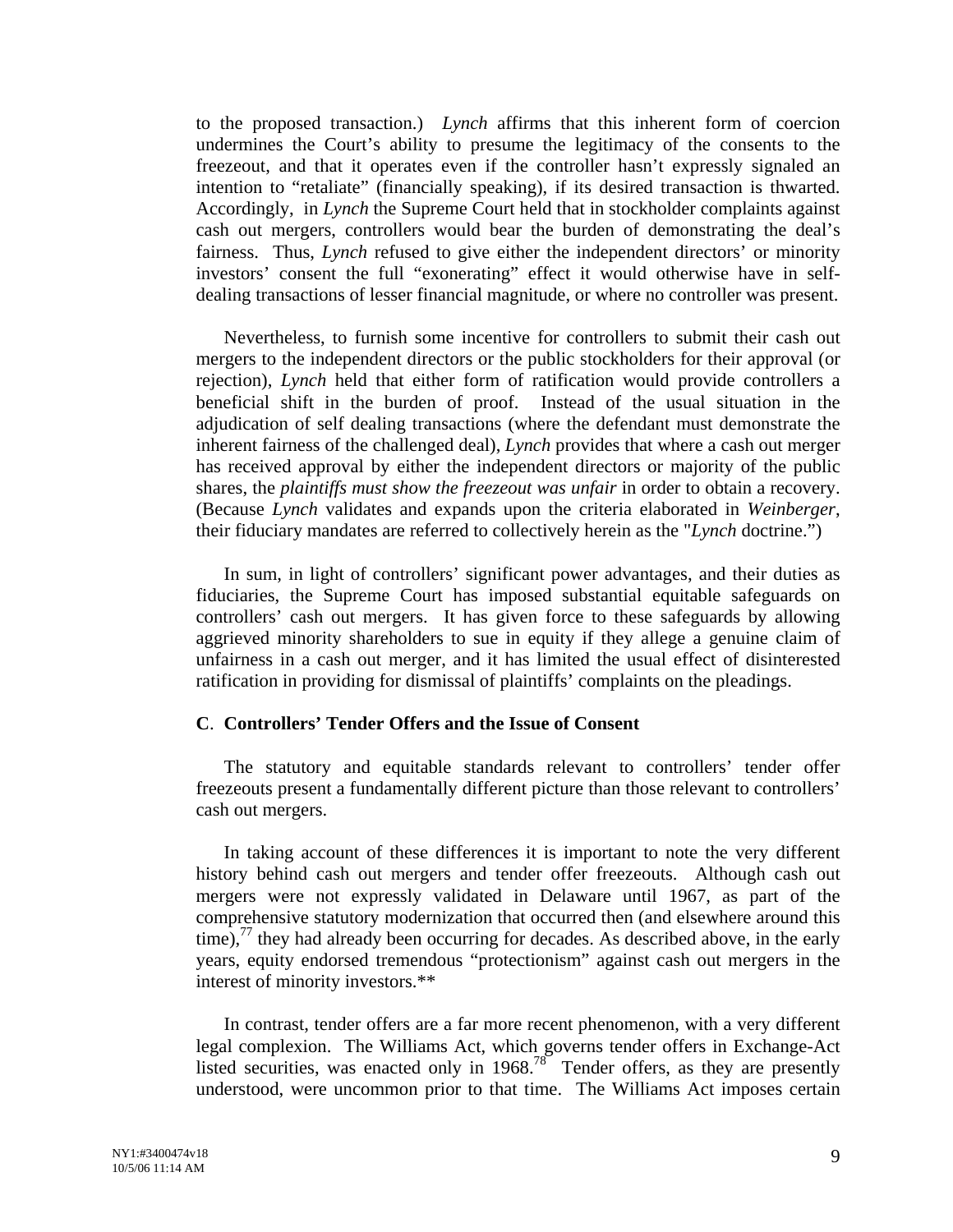elementary, procedural safeguards against unfairness in tender offers – including proration,<sup>79</sup> minimum timing, $80$  withdrawal $81$ and "best price" requirements. $82$  However, the principal focus of federal law is ensuring the completeness of the offeror's disclosures and prohibiting fraud therein. $83$  Furthermore, although the SEC's tender offer rules require the target's directors to state their views regarding the merits of the tender offer, the board may satisfy this obligation by declaring it is unable to reach a conclusion about the offer's merits. $84$  In a similar vein, the cases interpreting the Act and the rules follows a principle of neutrality in respect to bidders and targets. The SEC's Rule13e-3 mandates an additional layer of disclosure for going private transactions (in both structural forms, in fact but once again the focus is on ensuring the ability of the offerees to make informed judgments, rather than on promoting the substantive fairness of controllers' offers.<sup>85</sup> There is no form of "merit" regulation in the federal tender offer scheme, in relation to controllers' offers or otherwise; nor do the federal cases (or other federal regulations) provide a role for target directors in negotiating on the public stockholders' behalf.

The states' approach to controllers' tender offers mirrors the federal approach in assuming a posture of relative "neutrality." Consistent with the fact that the bidder's offer to purchase is made directly to security holders, there is no statutory requirement in corporate law that directors must consent in order for a tender offer to proceed. At a formal level, the omission of a board approval requirement reflects the fact that the company, as a legal entity, survives any change in ownership effectuated by a tender offer.<sup>86</sup> That is, no corporate-level act or transaction occurs in a tender offer, formally speaking, and this has influenced the case law's approach to tender offer freezeouts.

Although director approval is not required under the state statutes, directors' fiduciary duties encompass discretionary authority to oppose "outside" (noncontroller's) hostile bid. Equity has afforded target directors authority to employ a variety of defensive tactics to inhibit third party tender offers the directors regard as inadequate or coercive. $87$  Functionally speaking, this defensive, equitable authority is effectively a "reverse, partial, implied" board approval condition as applied to hostile tender offers. Crucially, however, a parallel grant of defensive authority has not been recognized by equity in relation to directors of a controlled company – although this provocative logical inconsistency was noted by the Chancery Court in its decision in *Pure*. [88](#page-90-71) 

In sum, the federal regulation of controllers' tender offers has not preempted state regulation of these transactions, but it appears to have influenced equity to adopt an uncharacteristically laissez faire posture towards controllers' tender offer freezeouts, as compared both to controllers' cash out mergers and third parties' hostile tender offers. In the absence of misrepresentation, or other forms of overt, objectively defined forms of coercion, controllers can bypass the target directors and make their offer to purchase directly to the target's minority stockholders, without concern that the Courts or the independent directors will intervene on the minority investors' behalf[.89](#page-90-58) This approach was validated in 1996 in *Solomon v Pathe Communications*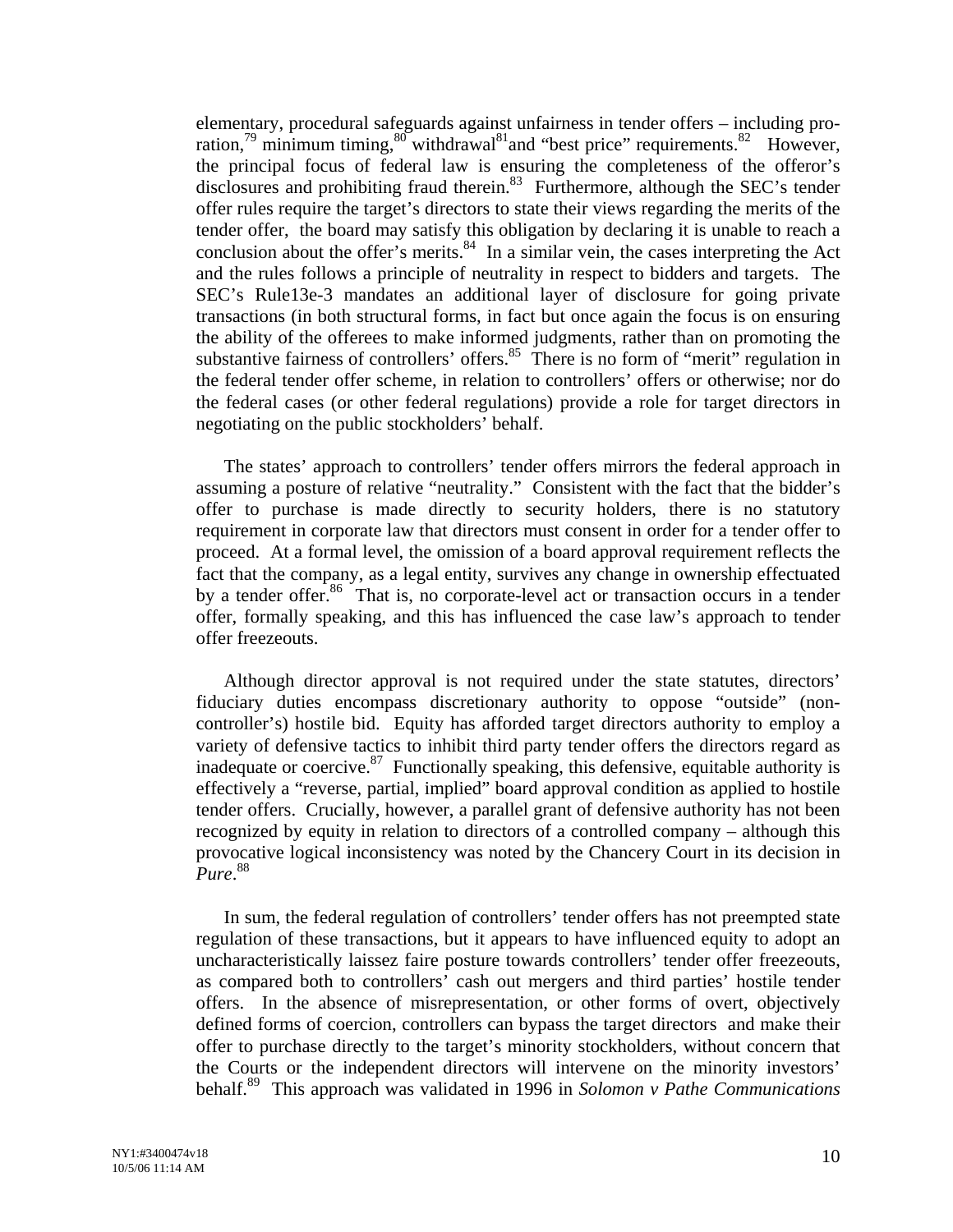("*Solomon*").[90](#page-90-72) In *Solomon* the Supreme Court held that absent an affirmative showing of fraud or coercion, equity would not intervene to protect minority shareholders' welfare in controllers' tender offers.

Until recently, controllers rarely relied on tender offers as a primary vehicle for going private transactions. For one thing, it is impossible to consummate a freezeout exclusively through a tender offer, because there will always be some "holdout" stockholders who choose not to or simply fail to tender their shares. In order for a tender offer to become a full fledged freezeout, controllers typically execute a "short form merger" after the tender offer is consummated. Delaware's section 253 provides that a controller may execute such a short form merger unilaterally and almost instantaneously if it has acquired 90% or more of the outstanding voting stock of the target company.<sup>91</sup> No agreement or negotiation with the target directors or outstanding stockholders is required to effectuate a short form merger. When this fact is combined with the fact that no negotiation or agreement with a Special Committee, the full board or the target stockholders themselves is required for controllers to go forward with tender offers, it becomes evident that controllers can effectuate these freezeouts more rapidly and with lower transaction costs than they can cash out mergers. [92](#page-90-73) 

The final piece of "good news" for controllers' seeking to engage in tender offer freezeouts was delivered by the Delaware Supreme Court in 2001 in *In re Glassman*. [93](#page-90-74) Although the Court did not address tender offer freezeouts per se, in *Glassman* the Court held that equity would not apply any fiduciary criteria to short form mergers. Because controllers use short form mergers, commonly, to consummate their tender offer freezeouts, this was interpreted as a "green light" for these transactions.

Equity's less protective stance towards minority investors in tender offer freezeouts would seem to make them the preferred route for controllers planning on going private. And since the *Glassman* decision, the relative number of tender offer freezeouts compared to cash out mergers has increased, as predicted. Commentators assumed that controllers would nearly always prefer tender offer freezeouts to cash out mergers, since the former are likely to involve lower transaction costs and even less opportunity for litigation. However, the most recent empirical evidence suggests that the shift to tender offer freezeouts has not been as pronounced as commentators expected.<sup>94</sup> The more traditional cash out merger route is still more prevalent,<sup>95</sup> as exemplified, in fact, by the going private transaction in *Cox*. The most logical explanation for this is that controllers starting with a relatively lower stock holdings would perceive a tender offer freezeout as involving greater risk of nonconsummation, because of the 90% ownership requirement attendant to completing the short form merger.<sup>96</sup>

# **D. Different Approaches to a Legal "Fair Price" Duty**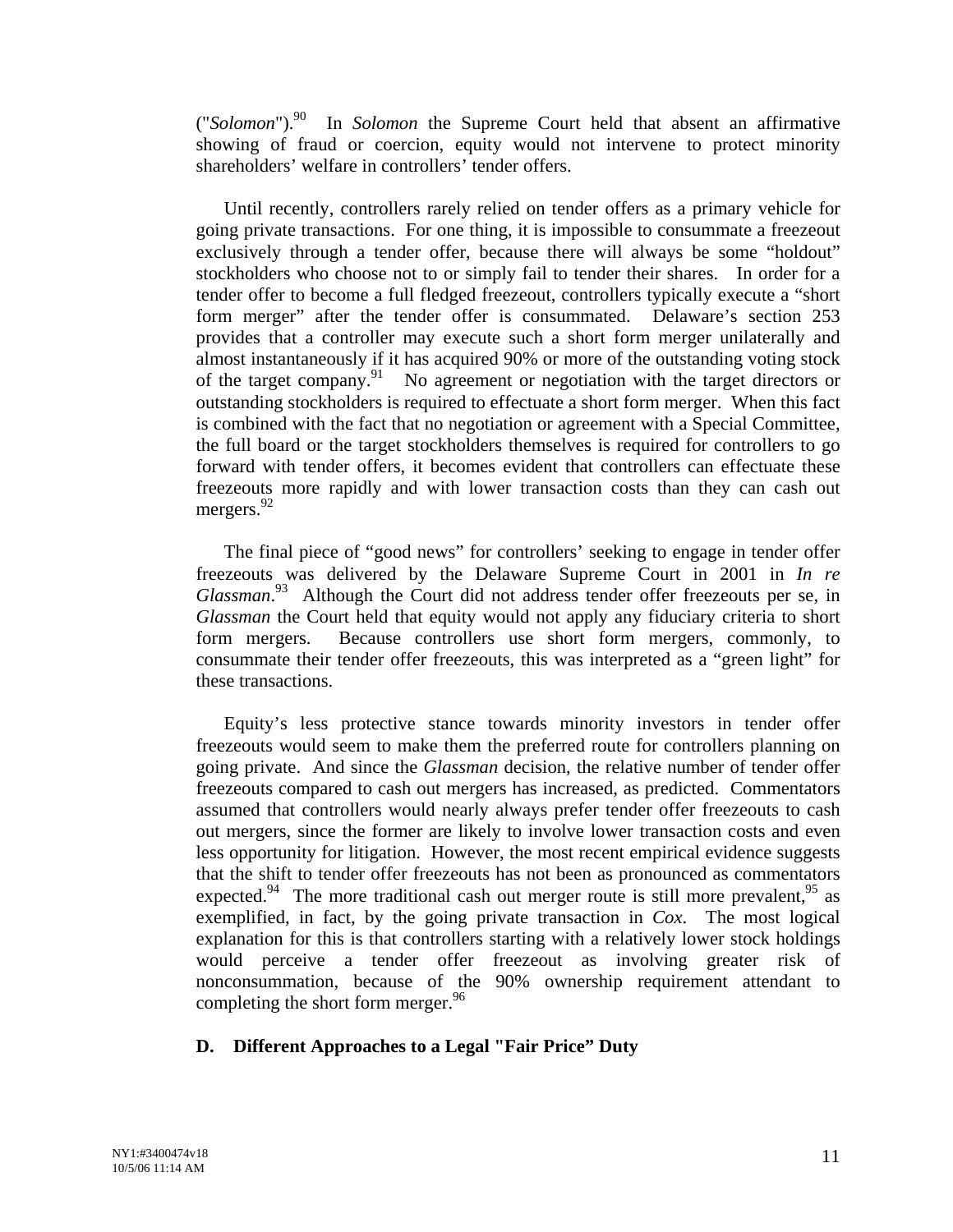The inconsistency between the fiduciary standards endorsed in *Lynch* and *Solomon* has invited bidders to employ sharply different tactics, even to offer proportionally different premiums depending on which structure is employed for the freezeout.<sup>97</sup> More specifically, there are three bodies of law that define public stockholders' financial entitlements in freezeouts – the law governing appraisals, the law governing cash out mergers and the law governing tender offer freezeouts. Because controllers have the opportunity to select among freezeout structures, they shape their deals to take advantage of the different legal requirements, especially the differences regarding "fair price" that pertain to different structures.

The appraisal statutes can be read as the legislatures' acknowledgment that they'd afforded controllers a legal power analogous to eminent domain in the cash out merger provisions.<sup>98</sup> From this perspective, appraisal rights can be construed as the legislatures' attempt to rectify the power imbalance they created in favor of controllers. The appraisal statutes afford public investors subject to a cash out merger the right to go to court to obtain the legally determined measure of the fair price of their shares – that is, the cash value of their stake in the company measured as a going concern. In their affirmation of going concern value as the legal measure of the fair price minority stockholders are entitled to, appraisal rights are unambiguous.

In practice, however, appraisal's efficacy is compromised by the existence of various statutory caveats and practical impediments.<sup>99</sup> These hurdles inhibit public investors' ability to rely on appraisal rights to obtain the full value of their shares in cash out mergers. For example, there is only a short time period in which investors can commence appraisal proceedings. The plaintiff-stockholders must await the final conclusion of the appraisal proceedings to receive any financial recovery – and they do so in a situation where they must decline any of the merger consideration. There are limits tied to the form of consideration offered by the controller – appraisal is unavailable, normally, where the merger consideration is widely traded stock. And appraisal is unavailable to public investors who sell to a controller in a tender offer. In addition, the statutes don't create a mechanism for investors to bring appraisals as class-actions, so that the legal costs of appraisal are prohibitive in most cases for ordinary (non-institutional) investors. In addition, because the quantitative methods for calculating going concern value are highly complex, the public investors' receipt of an ultimate recovery is always speculative.<sup>100</sup> In sum, despite the formal clarity of the promise of going concern value as part of appraisal rights, the risks and impediments attaching thereto have sent mixed signals about the value that minorities can obtain -- and thus the price that controllers should offer to pay -- in cash out mergers.

In assessing *Weinburger's* implications for minority investors' ability to demand a fair price in a freezeout, Professors Gilson and Gordon have described the cause of action arising there under as a class-based, equitable equivalent of an appraisal  $\alpha$  action.<sup>101</sup> Indeed, both the equitable cause of action and appraisal actions incorporate going concern value as the legal measure of fair price in cash out mergers. In a sense, then, the *Lynch* doctrine represents equity's judgment (among other things) that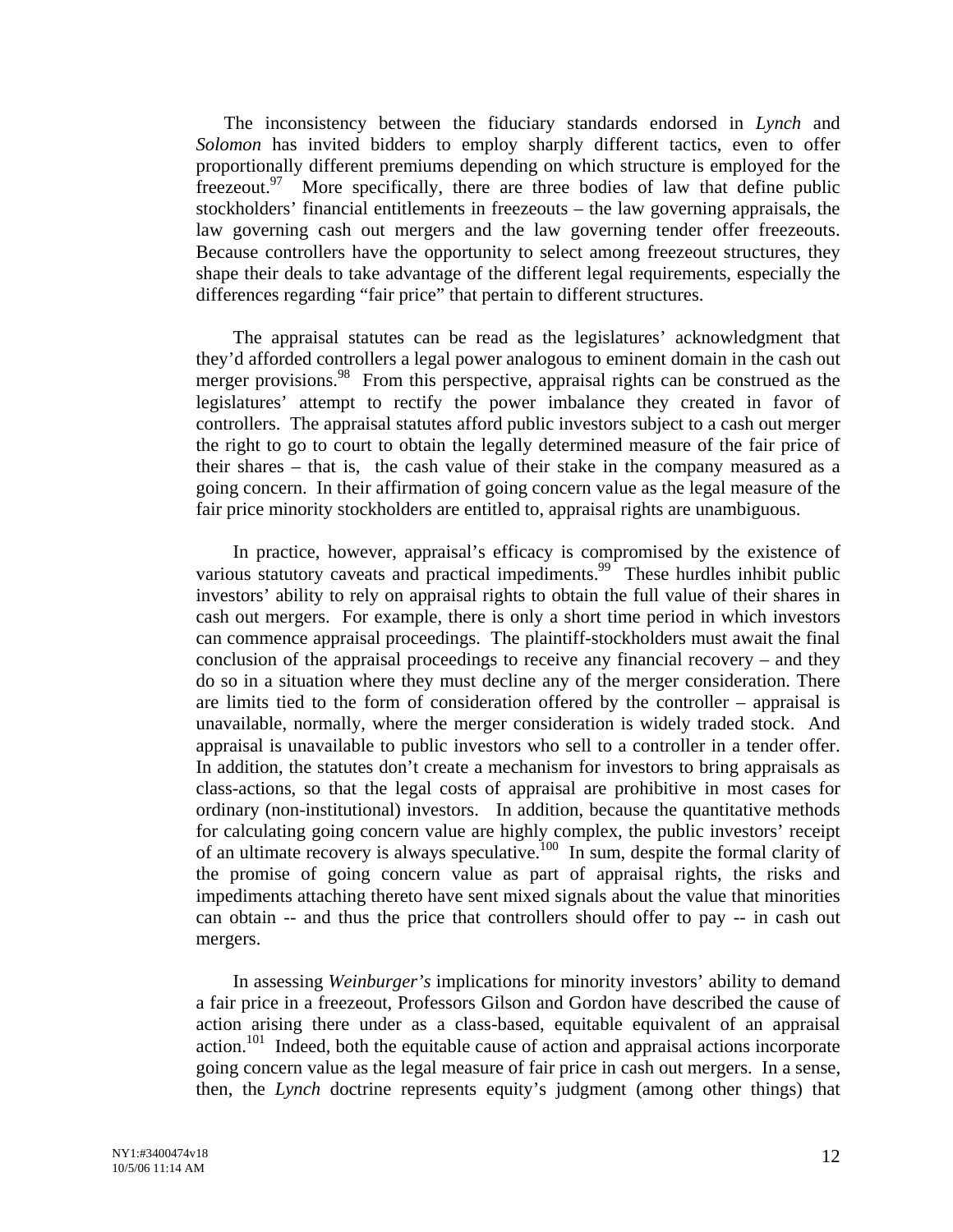appraisal's promise of going concern value is excessively constrained by statutory caveats and practical impediments, as described above. Under the *Lynch* doctrine, minority shareholders' equitable fair price claims in cash out mergers have not been circumscribed in the way actions for appraisal are.<sup>102</sup>

And yet the standards defining minority investors' ability to obtain a fair price in tender offer freezeouts present a wholly different. Based on the assumption that the public investors can freely choose whether or not to tender to a controller, the Supreme Court in *Solomon* declined to impose a fair price duty on controllers' tender offers*. Solomon* rejected the fair price duty expressly and without equivocation. And *Solomon* did so, furthermore despite the fact that an earlier decision of the Supreme Court, *Lynch v Vickers' Energy*, had endorsed going concern value as the benchmark for damages where controllers had engaged in fraud or coercion in a tender offer.<sup>103</sup> The different approaches to minority investors' financial entitlements in *Vickers Energy* and *Solomon* reflects *Solomon's* assumption that the public stockholders are free to decide whether or not to tender, absent misconduct by the controller. In effect, both the cash out merger and the tender offer freezeout doctrines place great emphasis on minority investors' freedom of choice in setting the legal standards for price. But the *Lynch* doctrine imposes a fair price duty on controllers going forward -- assuming coercion operates and limits minority investors' free choice. In the alternative, *Solomon* forbears imposing a fair price duty on controllers' tender offers, presuming coercion is normally absent and investors can make a free choice about the freezeout.

To summarize, each of these three bodies of law reflects a distinct approach to defining "fair price" and affording public investors a legal means to obtaining it in a freezeout. Equity has endorsed a fair price duty (as going concern value) in controllers' cash out mergers, but not in controllers' tender offers. In tender offers, the law provides that "fair price" will be whatever the public stockholders accept in tendering to the controller, so long as there's been no affirmative showing of express misconduct on its part. And while both appraisal actions and equitable causes of action under the Entire Fairness standard validate controller's duty to pay a "fair price" (as going concern value), the practical utility of appraisal actions has been compromised by myriad limitations and practical impediments.

### **E. Controllers Benefit from Structural Arbitrage**

Unlike other major corporate transactions, it is the controller rather than the board that will initiate a freezeout offer. As part of this authority, the controller will have discretion over the selection of the formal structure for the freezeout. Although other structural alternatives are available, $104$  in most cases controllers select between cash out mergers and tender offer freezeouts, as described above. The different statutory and equitable standards applicable to these different structures (and especially the differences pertaining to the fair price duty, as described above) have become apparent to controllers considering a freezeout, especially since they cannot go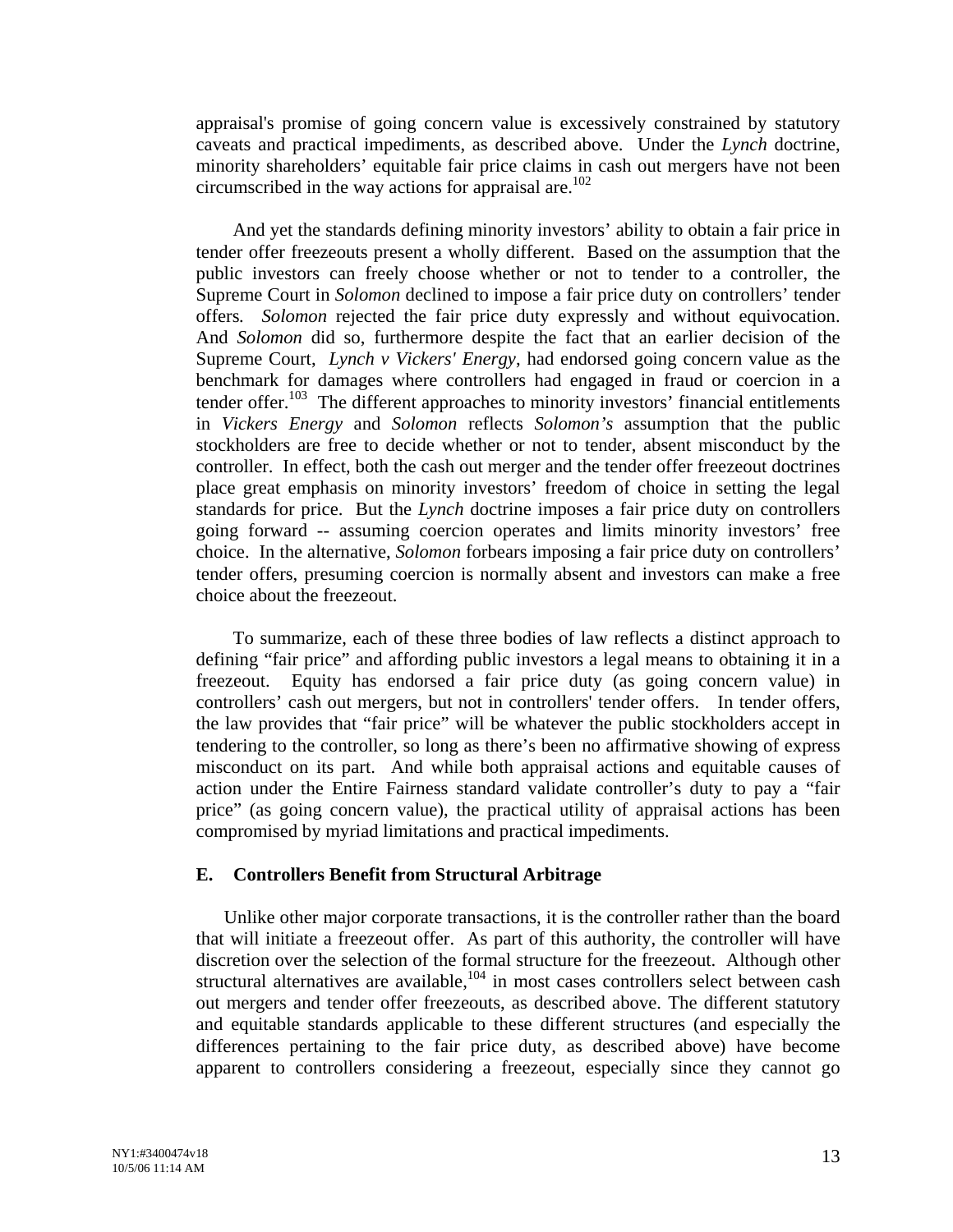forward in complex M&A transactions like freezeouts without expert legal counsel.<sup>105</sup>

A further crucial feature of controllers' power to select the freezeout's structure is that they are not wed entirely to either choice. That is, controllers "mix and match" mergers and tender offer structures in going private deals to their advantage. For example, in negotiating a cash out merger agreement with the representatives of the target, the controller will frequently provide that it can launch a "clean up" tender offer after the agreement is signed (and prior to the shareholder vote thereon). The advantage of such a tender offer is that it may lessen the controller's total financial exposure in the freezeout, because stockholders who tender surrender their right to bring an appraisal action. The merger agreement will also commonly afford the controller discretion to abandon the ordinary cash out merger, which requires a shareholder vote (and thus the solicitation of proxies in compliance with federal law) in favor consummating the freezeout through a short form merger if it obtains the minimum 90% target stock ownership threshold. By switching to the short form merger, the controller can avoid a shareholder vote, and thus the solicitation of proxies in compliance with federal laws and regulations. Switching to a clean up tender offer and short form merger – even after there is a signed, negotiated cash out merger agreement, may help the controller to reduce its transaction costs overall.

Importantly, however, under the case law as it stands, so long as there is a merger agreement signed by the controller and the target, as the controller goes forward in the freezeout, the minority shareholders are protected by the Entire Fairness standard. That is, even if the controller abandons the long form merger and consummates the transaction through the short form merger (after a successful tender offer), *Lynch's* Entire Fairness standard will apply to the process, and not the more lenient standards applied under *Solomon*.

 If the *Cox* Reforms become authoritative, however, controllers would not be governed by the Entire Fairness standard as they negotiate the process of a freezeout, at least until the independent directors or the majority of the public investors officially disapproved of the transaction. (A duty to pay no less than going concern value, under the *Lynch* doctrine, would apply as a measure of damages if controllers were found, after the fact, to have engaged in coercion or other forms of unfairness.) But under the *Cox* Reforms, until the freezeout was officially rejected by either the independent directors or a majority of the public shares, controllers would not be negotiating in the presence of a fair price duty or a duty of fair dealings. The representatives of the minority stockholders would not have the leverage they have presently where controllers negotiate under a duty of Entire Fairness.

The dual track approach to the regulation of freezeouts in different formats has allowed the courts to play close attention to the different structural dynamics that apply in different transactional contexts. This context-sensitive approach has been beneficial in many areas of law, consistent with the notion of transactional choreography developed herein. Indeed, the various corporate actors and the markets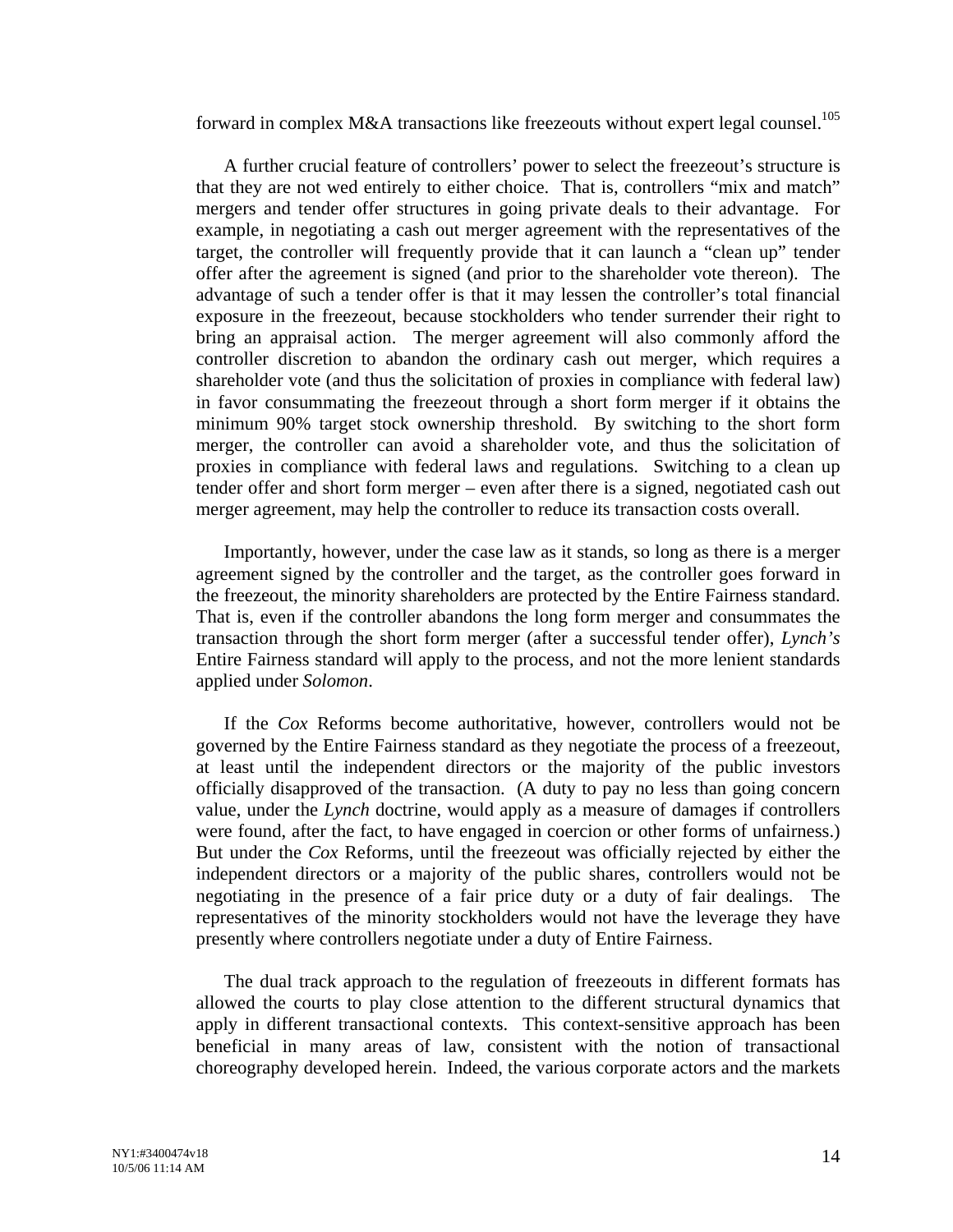have been able to adjust their expectations to the risks attendant to different deal contexts as equity has refined the pertinent transactional choreography.

However, as the Chancery Court has recognized in *Pure* and *Cox*, it's most probable that the differences in the structural dynamics between controllers' tender offer freezeouts and cash out mergers are more superficial than substantive, more formal rather than practical and concrete. The different bodies of case law have therefore done more to obscure this similarity than to illuminate it, so that the parties could respond thereto. In addition, if the differences are more apparent than real, then the courts are expending an unwarranted amount of resources maintaining the two bodies of case law for freezeouts.

But there is an even more problematic feature of the dual track case law for freezeouts: this is that it has not truly done justice to the complex patterns through which controllers execute freezeouts. In reality, controllers can tailor make, mix and match and change deal structures in mid-stream. This degree of power and discretion affords controllers the ability to arbitrage the advantages of the different structures in their interests. Furthermore, this is the kind of legal complexity and uncertainty that would appear difficult for the markets to price, and thus it's reasonable to believe that minority investors are coping with some measure of market failure in relation to the trading price of their shares and that they may be overpaying for their securities. Furthermore, if the price of minority shares was systematically downgraded to take into account the maximum degree of potential overreaching by controller, this would make it difficult for companies where there were controllers to raise capital in the public markets at reasonable prices.

The remainder of this Article lays out the case for judicial reform intended to unify freezeout doctrine consistent with the Entire Fairness standard. One of the features that makes this unification more feasible, from a legal process perspective, is the fact that the tender offer freezeout case law is not as legally coherent, not as conceptually sound, as are other areas of Delaware's corporate fiduciary law.

#### **II. THE EQUITABLE STANDARDS FOR TENDER OFFER FREEZEOUTS**

In *Pure* and then *Cox*, Chancellor Strine departs from the established tradition of laissez faire towards controllers' tender offer freezeouts. These are the first decisions in the tender offer freezeout case law to take stock of the bias that had developed in controllers' favor. They are also the first decisions fully exploring this case law's relationship both to the standards applied to controllers in cash out mergers and to target directors in defending against hostile tender offer bids. As *Pure* and *Cox* suggest, the conceptual framework underlying the tender offer freezeout case law does not hold up well in this comparison.

#### **A.** *Solomon's* **Approach to Controllers' Tender Offers**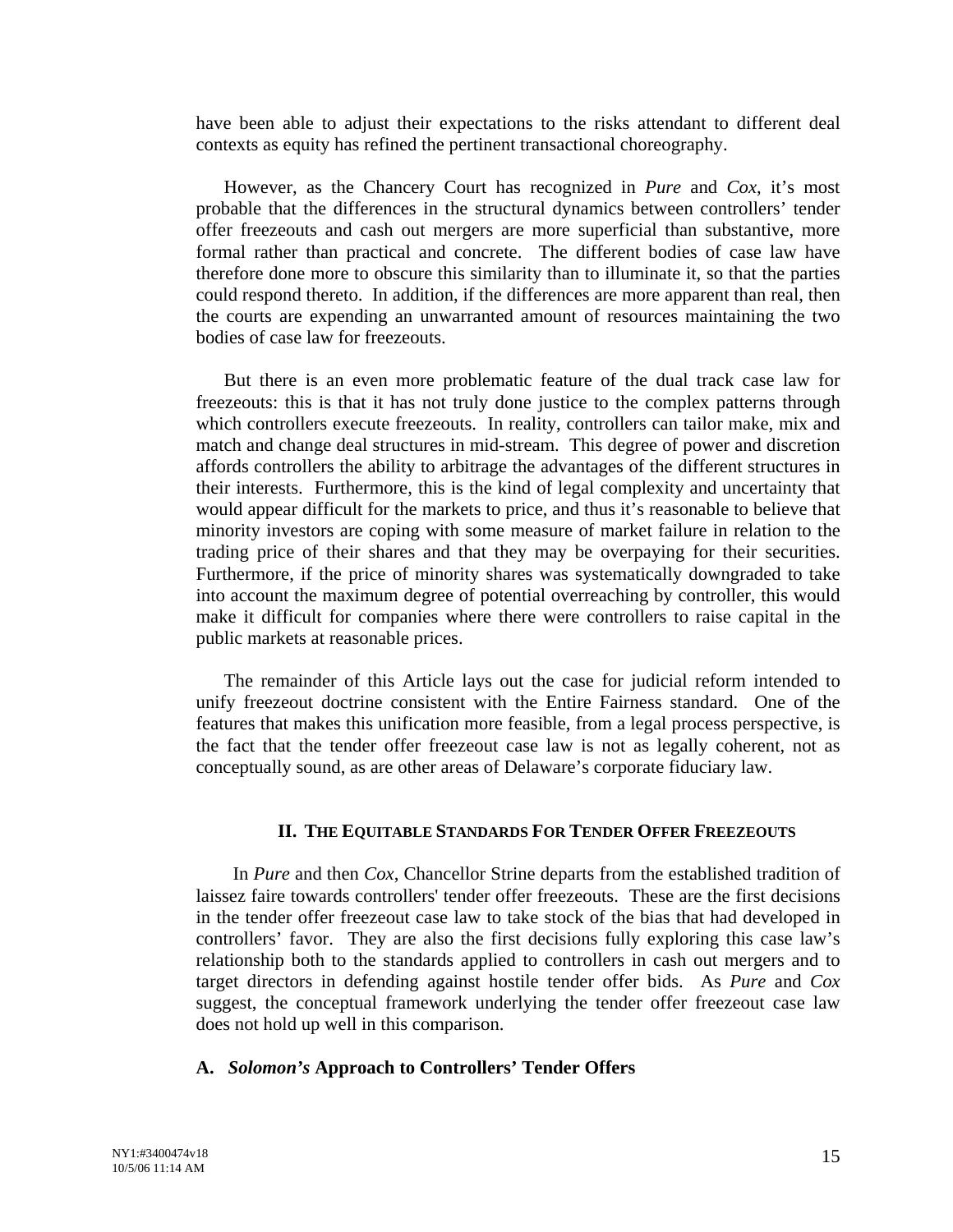For the past ten years, *Solomon* has been respected as the landmark opinion governing controllers' duties in tender offers. This is surprising in several respects. First, most simply, the opinion is only an affirmance (by Delaware's Supreme Court) of the Chancery Court's grant of the defendant's motion to dismiss. Thus, the issues of fiduciary duty addressed in the case did not receive the full airing of a trial.

Second, even more powerfully, *Solomon's* discussion of controllers' fiduciary duties in tender offers is very limited. Most of the opinion focuses on the pleading standards applicable in shareholder class actions, as a general matter. The Court analyzes when stockholder complaints in class actions may be dismissed for failure to state a claim. The plaintiffs in the appeal argued that the Chancery Court had erroneously applied a heightened pleading standard, but the Supreme Court disagreed and ruled against them.<sup>106</sup> Importantly, *Solomon's* lengthy discussion of pleading standards does not add any refinement or precision on the matter of how they apply in controllers' tender offers.

Thirdly, although the case is treated as authoritative precedent regarding *controllers'* duties in tender offers, the plaintiffs' complaint alleged breaches of fiduciary duty on the part of the target's *directors*. The complaint alleged that the target directors had breached the duty of care and fair dealings they owed the minority investors, on account of their passivity in response to the controller's offer.<sup>107</sup> Although it goes to the heart of the plaintiffs' complaints, Solomon devotes very little discussion or analysis to the directors' conduct in the controller's tender offer.

Adding to the strangeness of the opinion's stature in going private doctrine, the transaction under scrutiny did not actually involve a going private transaction, precisely speaking. The controller, Credit Lyonnais Bank, was conducting the tender offer for the small slice of public equity while it was simultaneously foreclosing on an 89.5% interest in the stock it held as a creditor.<sup>108</sup> On the day the tender offer was announced, the controller also initiated a public auction for the stock subject to the pledge.

Even the small section of *Solomon* that does discuss the fiduciary duties of target directors responding to controllers' tender offers is problematic. After reciting the breach of care and fair dealings allegations against the target directors, the opinion makes a leap of logic. It observes that *controllers* don't have a duty of fair dealings or duty to pay any particular "fair" price in a tender offer. But this is a non sequitur, analytically speaking. Whether the target directors breached their duty of diligence in responding (or failing to afford an adequate response) to the controller's tender offer is not logically dependent on the nature of the controller's duties. [109](#page-90-84) Indeed, the target directors' duty to be active advocates for the minority investors would appear to be most crucial precisely where the controller's duties were minimal.

*Solomon*'s conclusion that controllers are not under a fiduciary duty to offer a fair price is also puzzling. The opinion seems to imply that the matter is resolved by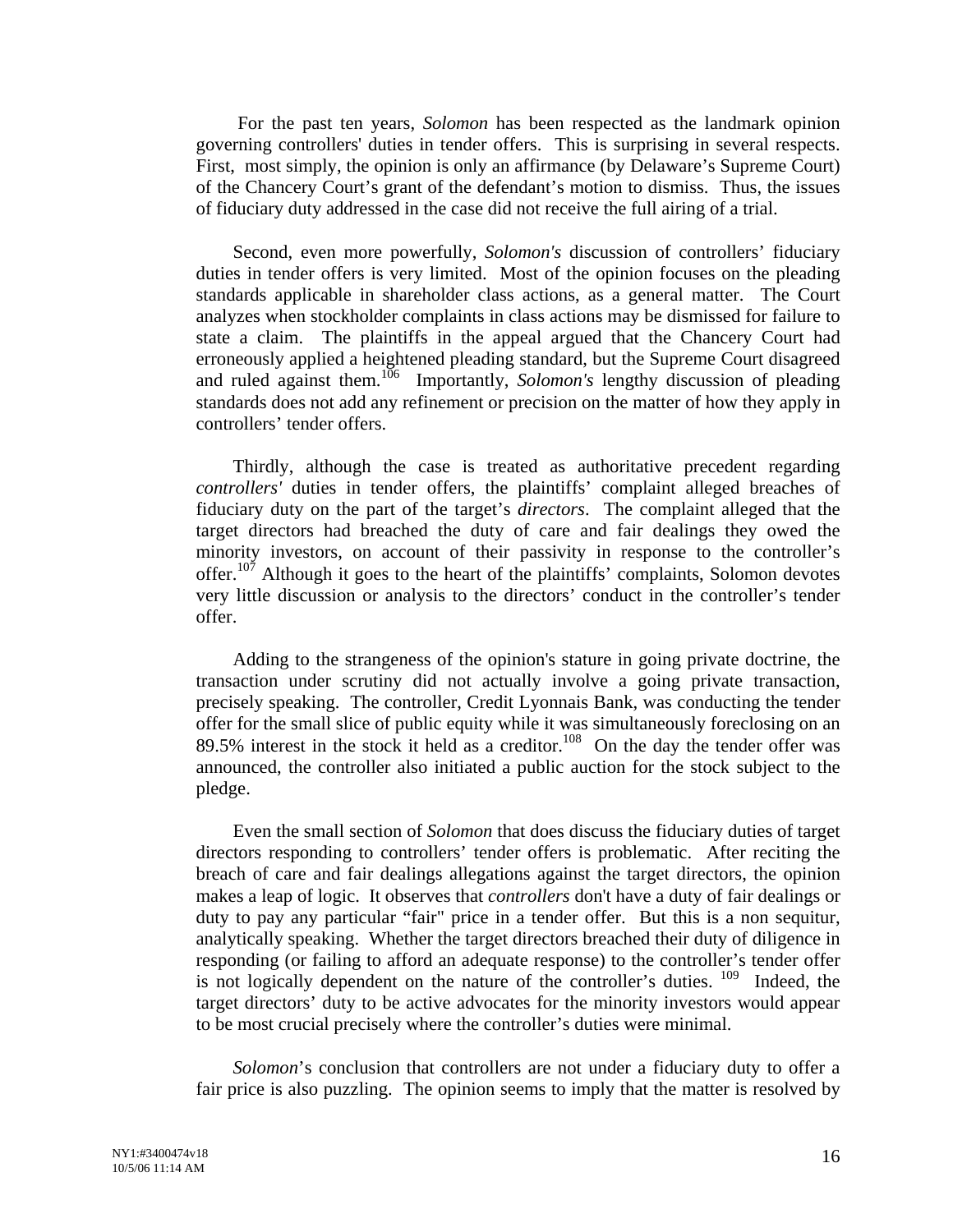precedent. The Court cites *Lynch v. Vickers Energy*, a Delaware Supreme Court decision from 1976,[110 a](#page-90-85)s well as *Weinberger* for the principle. But this is very odd since *Weinberger* says nothing at all about whether a fair price duty exists in controllers' tender offers. In *Weinberger* the Supreme Court validated the fair price duty in relation to controllers' cash out mergers; the Court was silent about the role of equity (and thus the application of a fair price duty) in other going private structures. Nor is the *Vickers' Energy* opinion cited in *Solomon* truly germane.<sup>111</sup> On the subject of price, *Vickers' Energy* states merely that it "... cannot be one which would induce the acceptance of an unconscionable bid by an unwary stockholder at a price below the market." This seems to be, essentially, a prohibition on coercion by controllers in cash out mergers; and where the opinion goes on to state that the price cannot be "otherwise unreasonable under the facts and circumstances" this hardly affirms the absence of a fair price duty in controllers' tender offers. Indeed, to the contrary, this language from *Vickers Energy* suggests that controllers must offer at least a "reasonable" price for the minority shares.<sup>112</sup> In any event, *Vickers Energy* certainly does not affirm the absence of a fair price duty in controllers' tender offers. *Solomon* thus cites *Vickers Energy* and *Weinberger* too broadly, if not inappropriately. Instead of taking the principle that controllers do not have a fair price duty in their tender offers from these opinions, it seems that the Supreme Court in *Solomon* arrived at this conclusion largely on its own.

Strangely, despite these stunning shortcomings in its legal analysis, *Solomon* has been respected as the principal authority governing controllers' tender offers. Perhaps this largely reflects the brief elapse of time since the case was decided. More concretely, since the Solomon opinion issued only in 1996, the Supreme Court has not had an occasion since then to enunciate rules for controllers or target directors in tender offer freezeouts. Given the idiosyncrasies in *Solomon*, when the Supreme Court does have this opportunity, it should feel confident in electing to chart a new course for tender offer freezeouts, including endorsing the application of the Entire Fairness standard in these transactions.

### **B.** *In re Glassman* **– No Fiduciary Requirements in Short Form Mergers**

As described earlier, in tender offer freezeouts, controllers usually employ a short form merger to eliminate the remaining equity investors who failed to tender (assuming the controller reached the 90% ownership threshold). Through the end of the twentieth century, there was uncertainty regarding whether equity would apply the Entire Fairness standard in short form mergers, as it does in regular ("long-form") cash out mergers. For decades, the Supreme Court's *Schnell v Chris Craft* opinion was understood to allow equity's imposition of fiduciary mandates over and above any express statutory requirements applicable in a corporate act or transaction.<sup>113</sup> *Schnell* has frequently been held to be relevant in settings where the power of the board has been employed to the detriment of some or all of the stockholders.<sup>114</sup> This suggested that although the short form merger statutes allowed controllers to circumvent the target board entirely, this tactic might prove unacceptable to equity, on account of its negative implications for minority shareholders' interests. Thus,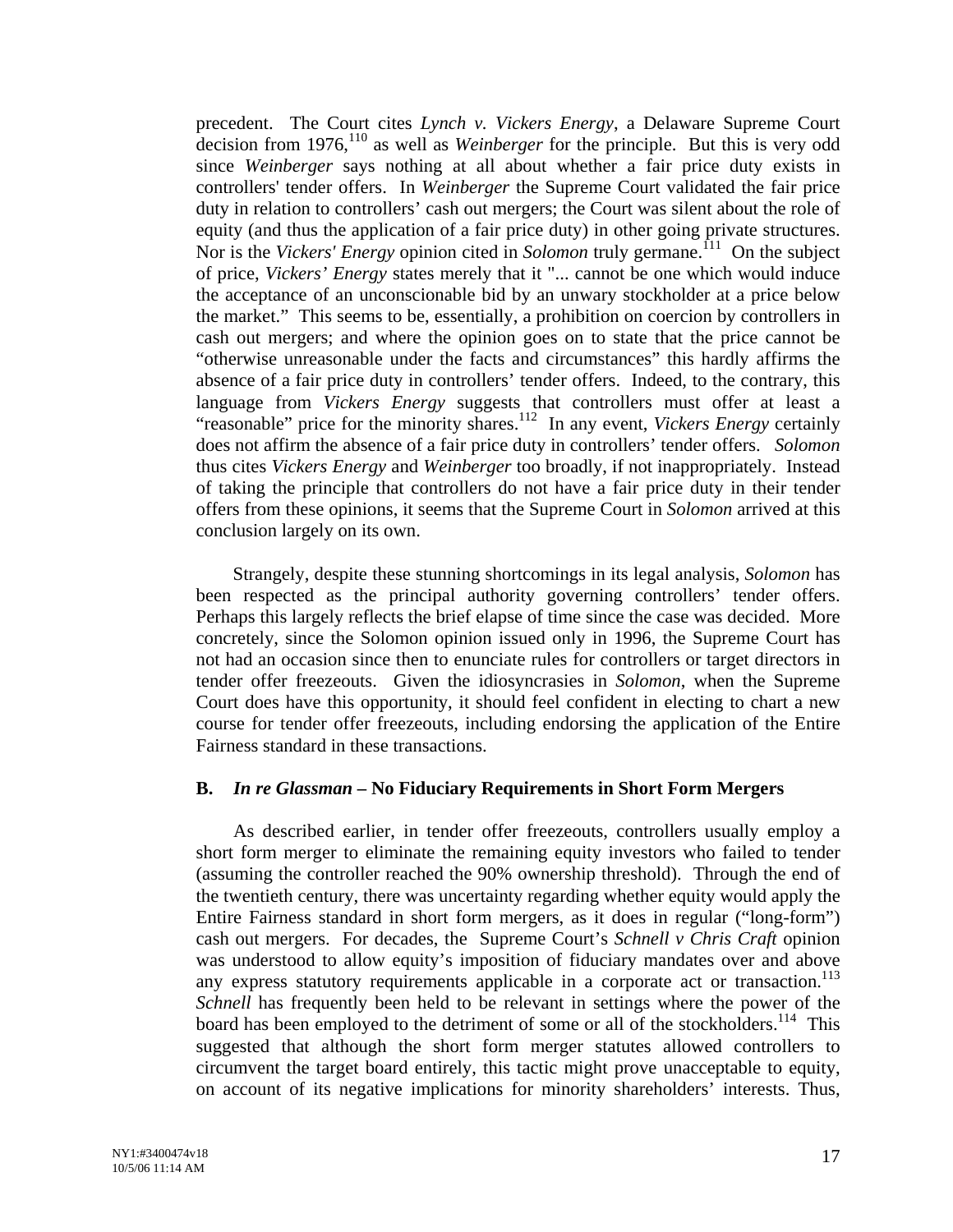consistent with *Schnell*, there had been considerable lingering uncertainty about the nature of the fiduciary duties and requirements that attached to controllers and target directors' conduct in short form mergers.

Adding to the uncertainty, in *Kahn v Lynch* the Supreme Court had stated that Entire Fairness was the "exclusive" standard of review for parent companies' cash out mergers of subsidiary companies – that it, the Court made no distinction between long form and short form mergers in *Lynch.*[115](#page-90-88) Because of cash out mergers' crucial importance in tender offer freezeouts, the issue of whether and what form of fiduciary obligations applied in short form mergers was a hotly contested issue when it came before the Supreme Court in 2001.<sup>116</sup> In that year, in *In re Glassman* the Supreme Court affirmed the Chancery Court's ruling that no fiduciary criteria would be applied by equity in short form mergers.<sup>117</sup> Reviewing the opinion, it is apparent that the Supreme Court did not consider the question simple or the answer self evident, since it reviewed five decades of equitable decision-making in cash out mergers prior to enunciating its holding. But in *Glassman* the Supreme Court finally held that equity would not imply an fiduciary criteria in short form mergers, seemingly on account of the Court's impression that the legislature had intended for equity to abstain from so doing. The *Glassman* opinion suggests that the Court felt precluded from applying fiduciary criteria to short form mergers on account the Delaware Legislature's express validation of controllers' power to effectuate these transactions unilaterally – that is, without target board or target shareholder consent.<sup>118</sup> The court held that the legislature had in effect preempted equity's authority to impose a fair dealings requirement in short form mergers.

Although *Glassman* is interpreted as resolving that the Entire Fairness standard is inapplicable in short form mergers, it's important to note that the decision leaves open the potential for the equity holders eliminated through the short form merger to pursue claims of misrepresentation, "fraud" or illegality therein. Specifically, in reiterating that the equitable action for misrepresentation applies to controllers even in short form mergers, *Glassman* validates the fiduciary duty of "complete candor" endorsed in *Vickers Energy* and its progeny.<sup>[119](#page-90-91)</sup> Nevertheless, *Glassman* has been accepted as resolving that equity should have a limited role in overseeing short form mergers.<sup>120</sup>

But *Glassman's* relevance to tender offer freezeouts is a actually a separate question. The distinction arises from the fact that *Glassman* did not involve the Supreme Court in reviewing a premeditated, combined tender offer and short form merger of the kind that became more common after the decision itself. Indeed, the *Glassman* decision nowhere states or even implies that the Supreme Court considered the impact of its decision for controllers planning tender offer freezeouts (as these involve short form mergers). Because controllers had rarely combined tender offers and short form mergers as a structure for going private, *Glassman's* relevance to future freezeouts may not have been apparent to the Supreme Court at the time of its decision.[.121](#page-90-92) Furthermore, as was true in relation to *Solomon*, in the years since *Glassman* was decided, the Supreme Court has not had the opportunity to revisit the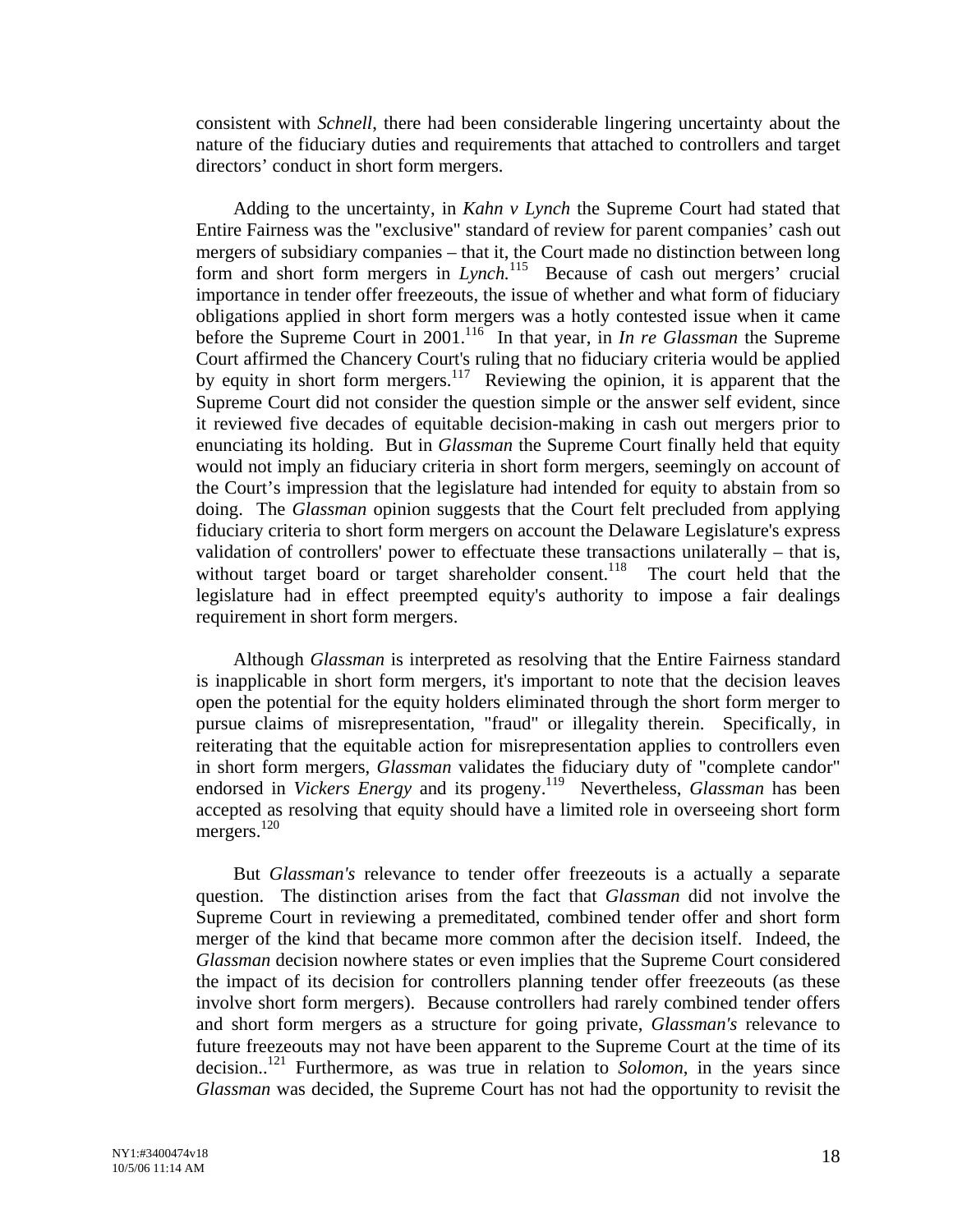equitable standards pertinent to short form mergers in tender offer freezeouts, per se. Therefore, once again, should the Supreme Court wish to endorse Entire Fairness as the norm for tender offer freezeouts, it can do so without significantly disturbing the existing legal precedents.

### **C.** *In re Siliconix* **– A True Tender Offer Freezeout**

#### **1. The** *Siliconix* **Facts**

In *Siliconix* the Chancery Court had the opportunity to review a full fledged tender offer freezeout – that is, a going private deal self consciously structured as a combined tender offer and short form merger.<sup>122</sup> Siliconix Incorporated was a NASDAQ listed technology company that had suffered through the market correction that occurred in the early months of  $2000$ .<sup>123</sup> At the time of the buyout, its stock price and performance in the product markets were showing signs of a rebound, but Siliconix's price was not far advanced from its historic low. The controller, Vishay Intertechnology Inc. was closely aligned to Siliconix's product line and owned 80% of Siliconix's stock. It was clearly seeking to take advantage of what it apparently feared was a fleeting market opportunity to acquire the minority stock at a favorable price, as evidenced by the records amassed by the Court. In February of 2001, without prior notice to Siliconix or its minority investors, the controller announced a proposed cash tender offer for all of Siliconix's shares.[124](#page-90-94) As part of its offer, it declared its probable intention to effectuate a back end short form merger (at the same, tender offer price) but it reserved discretion to decline to do so. The controller's disclosures to the minority investors informed them that Siliconix would probably be delisted from the NASDAQ at the conclusion of the tender offer. The controller was somewhat equivocal in stating its reasons for effectuating the tender offer freezeout. Even more problematically, the controller's disclosures failed to enunciate the basis for the price it was offering to the minority.

The controller appears to have done the minimum necessary to claim "good faith" compliance with the prevailing transactional choreography for freezeouts. It declared a desire to negotiate with a Special Committee of target directors, but the Committee it negotiated with was clearly biased in its favor, and intentionally so. It was composed of two directors, each of whom had substantial connections to the controller. One of the Committee directors had been the controller's lawyer until shortly before the transaction. The other Special Committee director "had been active in providing banking services to Vishay" in prior years. In addition, both of these directors "were friends of Vishay management," including, specifically, the controller's chief negotiator in the tender offer freezeout. The lawyer-director had been appointed to the target's board and Special Committee at the express suggestion of this individual who would be "negotiating" on the controller's behalf with him. (The controller was also allowed by the Committee to vet its selection of "independent" financial advisers.) There was evidence that the Committee directors would receive a "special fee" if the freezeout was consummated; and there was no question that the Committee's financial advisor's fee was contingent on the closing of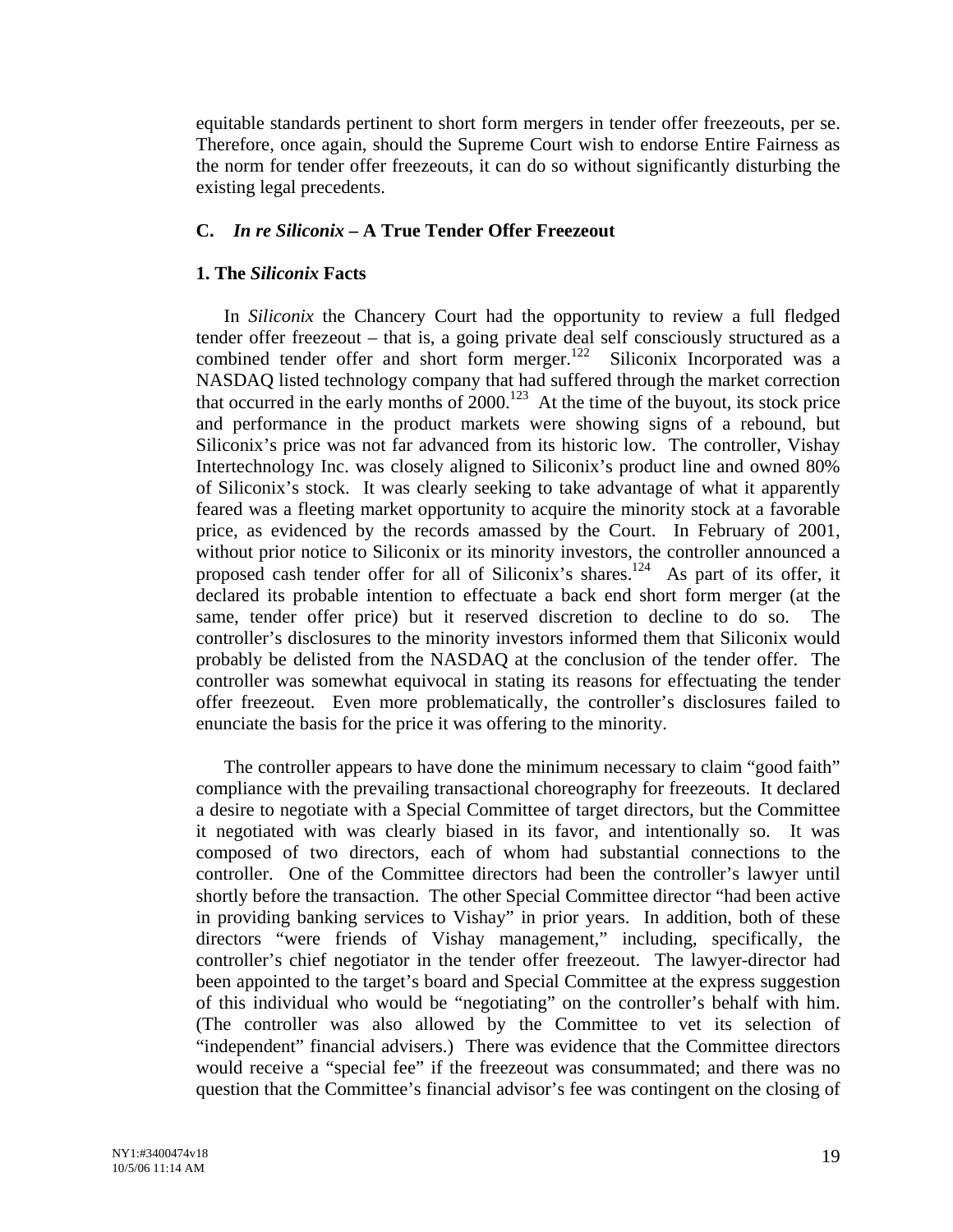the freezeout. Finally, the Committee was cautioned that "Vishay could not be compelled to sell its stake in Siliconix" (and could thus block third party offers) and that it could also "commence a unilateral offer at any time."

In its favor, the controller agreed to a majority of the minority shares minimum tender condition, which gave the minority investors some limited capacity to thwart the freezeout if they viewed it as genuinely unfair and were able to act in concert. However the minority investors' ability to arrive at a considered evaluation of the controller's price was hindered by several factors (in addition to the arguably conflicted nature of the Committee). As stated previously, the controller did not enunciate the rationale underlying its offering price or the circumstances of its buyout proposal. The Committee did not obtain, indeed appears not to have attempted to obtain a fairness opinion from its financial adviser in the transaction. And the Committee itself failed to provide any guidance to the public equity holders by taking an official stance of "neutrality" in the Schedule 14D-9.

With respect to the merits of the price, the opinion seems to indicate that the controller lowered its final offer in comparison to its opening bid. The controller set its opening cash bid at a 10% premium to the then market trading price of Siliconix stock. (This offering price was, however, still twenty percent below the average trading price of the stock in the six months previous to the bid.) The value actually being offered to the public equity holders became more difficult to evaluate once the controller switched from cash to stock consideration. Furthermore, the opinion states that in setting the conversion ratio for the exchange offer, the controller made no allowance for a premium to the Siliconix public equity holders. In addition, the switch to stock, and the finalization of terms for the freezeout were effectuated unilaterally by the controller without notice to the Committee.

### **2. The Standards for Coercion and Valid Disclosure**

The minority stockholders in *Siliconix* were seeking a preliminary injunction to stop the controller's exchange offer. This made it somewhat more difficult for them to recover, in light of the higher standards that apply to the grant of an injunction. Apart from this matter, however, the *Siliconix* Court appears to have applied a heightened standard to *Solomon's* prohibition on coercion by controllers. The Court reviewed the facts, instead, for coercion it would deem "actual" or "serious" or "substantial" – implicitly accepting that some "normal" amount of coercion was ordinary and to be tolerated by the courts and public investors. Thus, although it refers to *Solomon* as authoritative precedent on this matter, in *Siliconix* the Chancery Court appears to have upped the ante in evaluating what forms of coercion by controllers would merit the Court's intervention.

As described above, there were many features of the *Siliconix* freezeout that would appear to have been coercive in their intention or in their effect or both. These include the conflicted Committee, the tainted process of selecting the financial adviser, the question of the Committee's and financial advisers' incentives being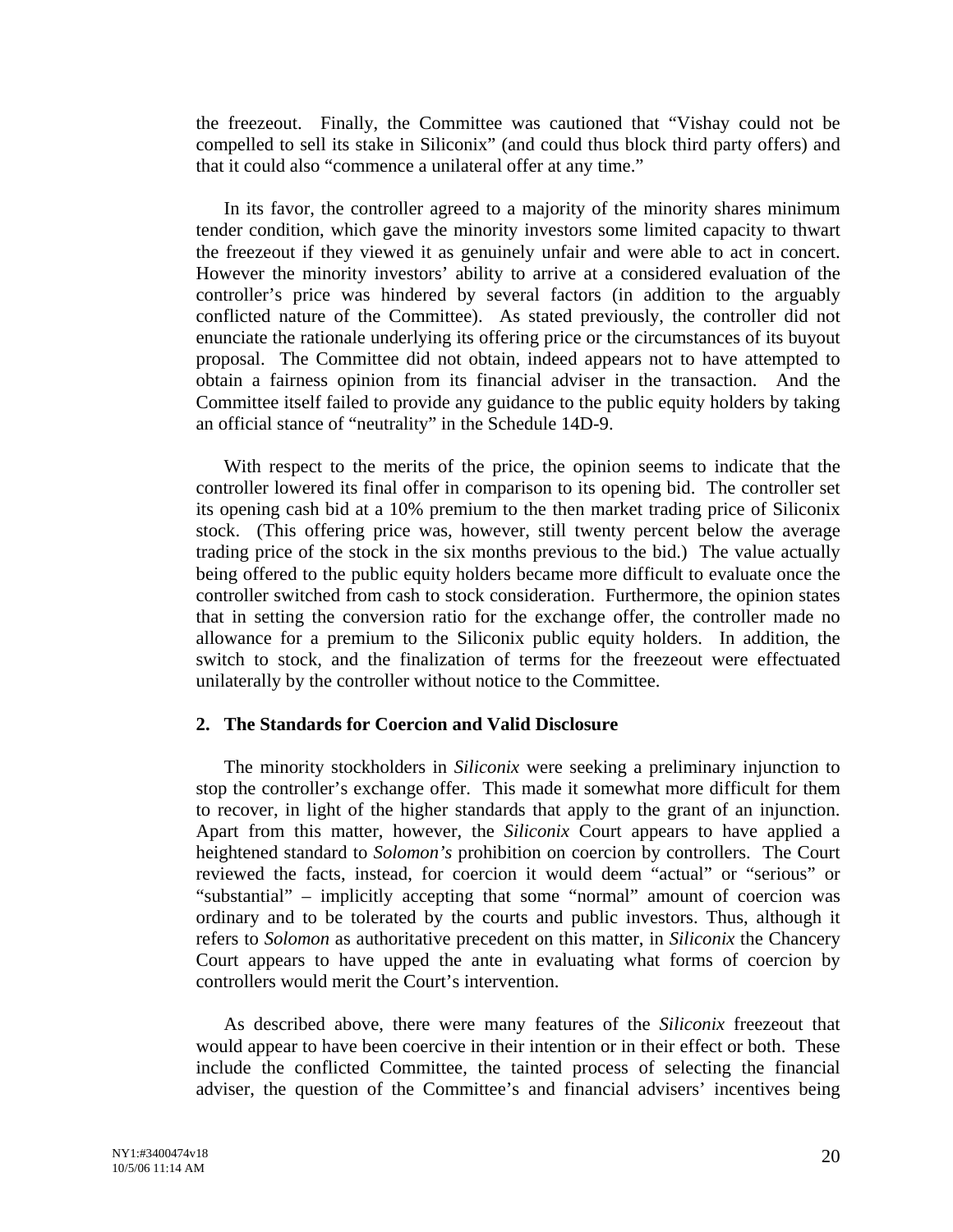skewed by contingent fee arrangements, the failure of the Committee to obtain a fairness opinion, the controller's silence regarding crucial features of the transaction, the controller's equivocation about whether it would consummate the short form merger (which would determine whether appraisal rights would exist), and the threat implicit in the discussion about delisting. In fairness to the Chancery Court, *Solomon* had provided no justiciable contours to the definition of coercion that it validated as being of central importance. Nevertheless, the tender offer freezeout in *Siliconix*  doesn't look like a close case. Rather, the Court appears to have ignored the avalanche of worrisome facts relating to the controller's and target directors' conduct, as being inadequately coercive to merit equitable relief.

In addition, rather than inquiring whether the controller had satisfied its duty of complete candor, consistent with *Lynch v Vickers Energy* and its progeny,<sup>125</sup> in *Siliconix* the Court parsed through the many questionable aspects of the controller's disclosures inquiring whether the *plaintiff* minority stockholders had proven the existence of *material misrepresentations* therein. The difference between a standard of "acceptable" disclosure (disclosure that eschews material omissions and falsehoods) and "entirely candid" disclosure -- as required by equity in controller's tender offers pursuant to the Supreme Court's holding in *Lynch v Vickers Energy*, is thus an important and well established one. But in *Siliconix* the Chancery Court appears to have ignored the distinction; and it applied the more lenient standard, to the advantage of the defendant-controller.

In sum, although the Court went to great lengths to describe conduct by the controller that it appears to have regarded as problematic, it also appears to have gone out of its way to conclude that this conduct was not actionable under the prevailing equitable standards. In so ruling the Chancery Court appears to have been particularly impressed by the controller's acceptance of a majority of the minority minimum tender condition -- which the Court took as evidence that the minority investors could stop the freezeout if they were sufficiently displeased. But viewing the number of worrisome aspects of the controller's bid revealed in the *Siliconix* opinion, in conjunction with the case's holding, minority investors and counselors would have to wonder if Courts would ever find coercion sufficiently "actual" for the Courts to intervene in their favor.

#### **3. The Standards for Target Directors in Tender Offer Freezeouts**

Indeed, as was true in *Solomon*, in *Siliconix* the Court appears somewhat confused about the intermingling of the fiduciary standards applicable to controllers and those applicable to target directors in freezeouts. In *Solomon*, the Court deflected the latter question by validating that controllers do not have a fair price duty in a tender offer (as previously discussed). In *Siliconix*, the Court faced the issue of the target directors' fiduciary duties more squarely; indeed the opinion gives more lengthy consideration to the target directors' duties than it does to the *controller's* duties, interestingly.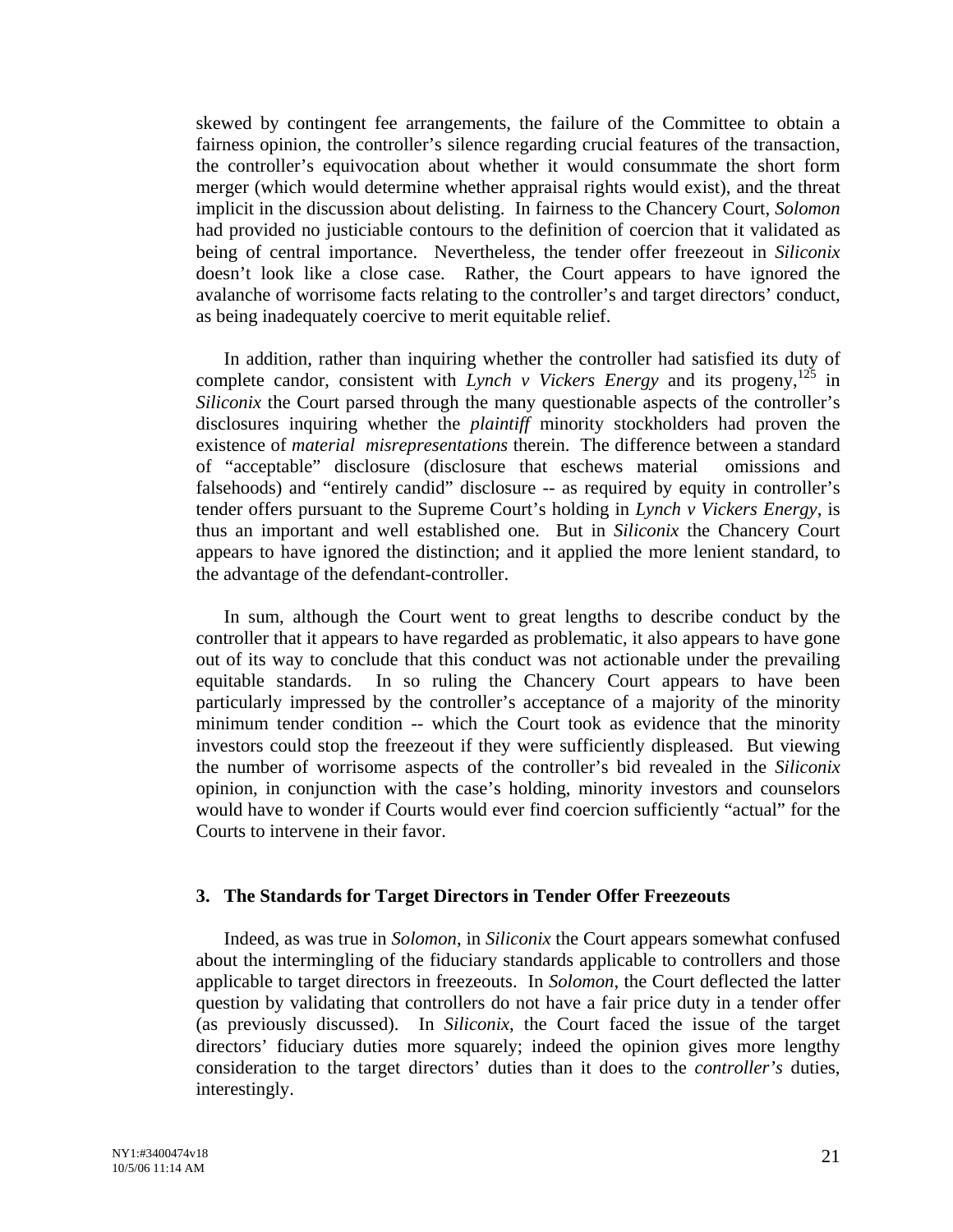As part of the discussion of the target directors' duties, the *Siliconix* Court noted that the state statutes do not afford directors an explicit role in tender offers. (This fact is noted, subsequently in *Pure* as well.) In *Siliconix* the Court interpreted this silence as leaving less room for equity to impose fiduciary duties on target directors in controllers' tender offers. The Court also reasoned that because no sale of corporate property is involved in a tender offer, as opposed to a sale of the stockholders' property, the authority of the board is less immediately implicated in tender offers than in other transactions – most significantly, cash out mergers. (This question is also revisited in *Pure*). Perhaps the Court's impression in *Siliconix* was that the target directors had little choice other than to take the passive approach that they did, so that finding them liable under fiduciary law would simply be unfair. In any case, the inconsistency between the *Siliconix* Court's recitation of the facts (where it expresses substantial dissatisfaction with the parties' conduct) and its conclusion to exonerate the target directors is striking.

## **4. The Comparison with Target Directors' Conduct in a Recent Cash Out Merger**

The greatest hurdle to the Court's exonerating the target directors and denying the plaintiffs' requested injunction, however, appears to have been the recent decision by the Delaware Supreme Court in *McMullin v Beran*. *McMullin* involved a sale of a controlled company through a cash out merger with a third party – the controller had arranged the deal so that the subsidiary's public shareholders would take cash as consideration in the merger. Consistent with the wishes of the controller, the directors of the target (the subsidiary) abdicated their role in the merger negotiations in favor of allowing the controller (the parent company) to pursue the transaction and decide its terms. The parent company was interested only in selling the subsidiary for cash. The Court held that in limiting the financial alternatives affecting the minority investors of the subsidiary in this fashion, the controller had benefited itself to the disadvantage of the minority investors. Furthermore, most relevantly, the Supreme Court held that the target directors in the cash out merger process had breached their fiduciary duties by abdicating their role as advocates for and advisers to the minority investors. *McMullin* held that the target directors could not merely leave it up to the minority investors to decide whether or not to go along with the transaction proposed by the controller. The crucial issue for the Court in Siliconix, therefore, was whether the cash out merger structure mandated a different result, on the issue of the target directors' duties, than would a tender offer freezeout.

The parallels between the situation of the minority investors in the *McMullin* merger and the tender offer freezeout before them in *Siliconix* were palpable to the Chancery Court, and they are discussed at length in the opinion. The opinion states that the public investors' need for guidance in these two contexts appears equivalent. It also states that the financial effects for the public investors in both transactional settings were largely analogous. They were each faced with taking the consideration approved by the controller or holding out in the hope of getting better value in an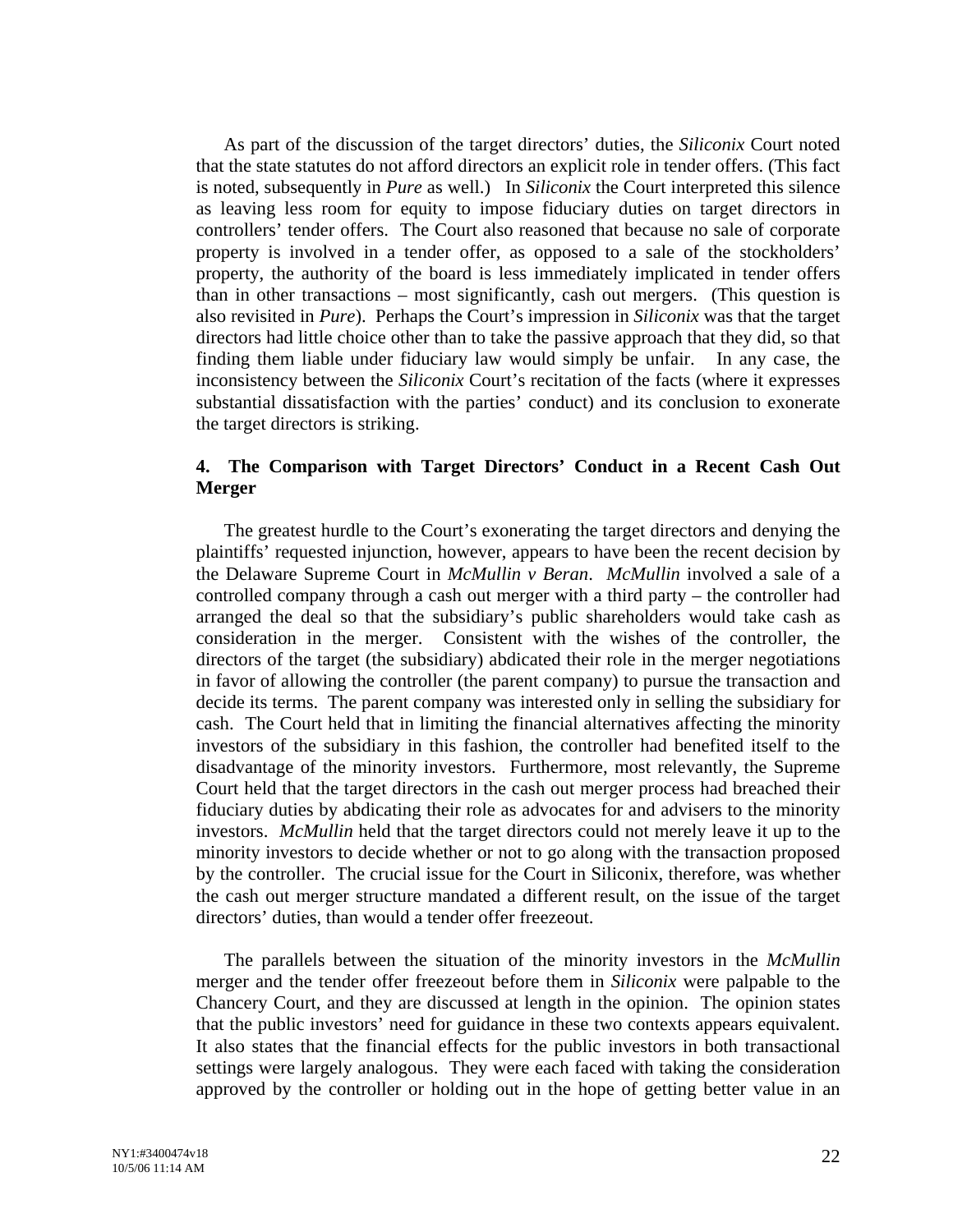appraisal. In *Siliconix* the Court went so far as to refer to the different equitable standards applicable to cash out mergers and controllers' tender offers as an "anomaly." And the *Siliconix* Court, although it denied the injunction in the end, affirmed that target directors have fiduciary duties to the public investors in controllers' tender offers.

However (as was true in *Solomon*), in *Siliconix* the Court appears to have been unready to give affirmative content to the target directors' fiduciary obligations in the face of controllers' tender offers. In *Siliconix* the Court expressed the view that it would have to endorse "a new approach to assessing the conduct of directors of a tender target" if it were to rule in the plaintiffs' favor. Although this would arguably not be correct, in *Siliconix* the Court said that it would have to overrule cases such as *Solomon* in order to validate an active defensive role for the target directors. It's apparent in *Siliconix* that the Chancery Court was not then prepared to make such a bold move. Hence, no injunction issued against the tender offer freezeout, and the legal bias in favor of controllers in tender offer freezeouts persisted, indeed acquired greater momentum.

### **D.** *Pure* **-- New, Affirmative Protections Against Coercion**

*Pure* was decided by the Chancery Court in October, 2002 – only fourteen months after *Siliconix*. It's apparent from the tenor of the *Pure* opinion that the Court had become increasingly sensitized to the strongly pro-controller bias that had grown up in the case law governing controllers' tender offers[.126](#page-90-73) *Pure* is also the first occasion in which the Chancery Court expressly examined, at length, the combined effect of *Glassman's* holding that no equitable criteria apply in short form mergers and *Solomon's* relaxed attitude towards controllers' capacity for coercion in tender offers. Against this backdrop, *Pure* charts the beginnings of a more minority-protective posture towards controllers' tender offers.<sup>127</sup> In the *Pure* opinion, the Court appears intent on raising the level of protection afforded public equity holders by enunciating further fiduciary safeguards applicable controllers' offers. But it is also apparent that the Court is seeking to accomplish this objective in a way that will avoid providing minority stockholders greater room to sue controllers.

### **1. The Factual Setting of Unocal's Bid for Pure Resources**

In *Pure* the minority shareholders sued for a preliminary injunction to stop the tender/exchange offer by Unocal Corporation, the controller of Pure Resources, Inc. Unocal was a True Majority Controller; it owned 65% of Pure's stock and thus possessed the votes required unilaterally to control the composition of Pure's board, to approve a cash out merger if the tender offer failed, and to block third party offers for Pure if any appeared. In fact, Unocal had declared its unwillingness to participate in a sale to a third party if one surfaced in the course of the freezeout negotiations.

Like Vishay in *Pure*, and Unocal agreed to abide by a majority-of-the-minority shares minimum tender condition, but Unocal (the controller in Pure) was more straightforward in committing to the short form merger (which would trigger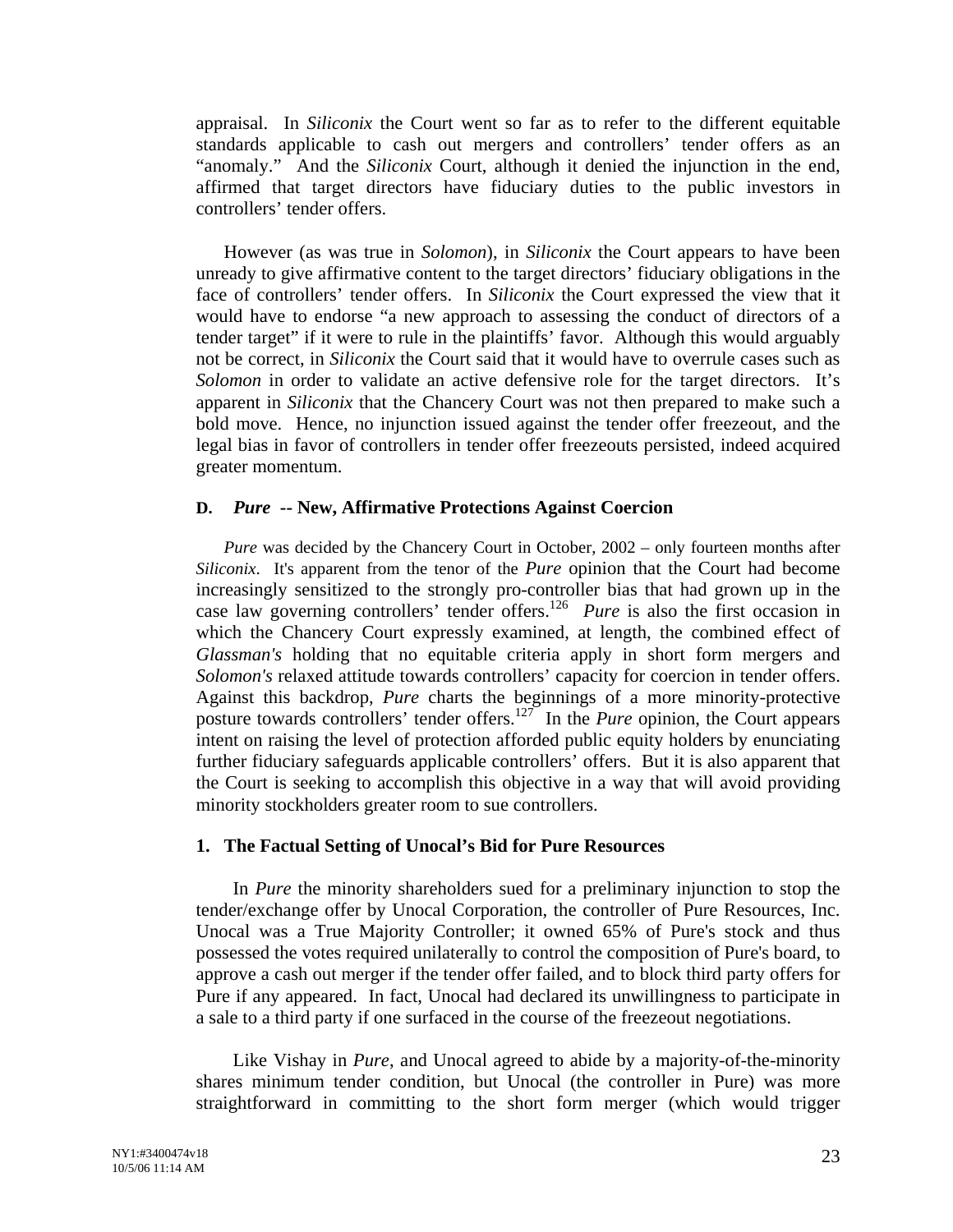appraisal rights on the minorities' behalf). There was also a big distinction in the quality of the Special Committees. At Pure Unocal negotiated with a Special Committee consisting of two non-management directors unaffiliated with the controller or its senior managers. It was given full discretion to select its own financial and legal advisers, and it availed itself of this freedom. On the whole, Pure's Special Committee appears to have been far more effective in advocating for the public investors than were the Committees in *Solomon* and *Siliconix.[128](#page-90-95)* 

Most dramatically, Pure's independent directors sought affirmation from the controller of their authority to pursue financial and transactional alternatives to Unocal's offer. But was where the controller drew the line: it denied the Special Committee's authority to do so. And it appears that this is where the Committee's defensive efforts ended. The Committee directors did nothing further to seek alternatives to the controller's tender offer freezeout or to thwart the buyout. But they were not wholly cowed: in the Schedule 4D-9 they refused to recommend in favor of the public's tendering to the controller.

In *Pure* the Court ultimately ruled in favor of granting the plaintiffs the requested preliminary injunction, in contrast to *Solomon* and *Siliconix*. The Chancery Court found curable defects in the structure of the majority-of-the-minority tender condition and the controller's disclosures.<sup>129</sup> The controller cured these defects and was able to proceed to consummate the freezeout (at a slightly higher price than originally contemplated).

### **2. Structural Coercion Benefiting Controllers in Tender Offers**

In *Pure* the Court engaged in a detailed analysis of the several strands of fiduciary doctrine relevant to freezeouts. Based on the changes it endorses, it is apparent that the Court found the tender offer case law unsatisfactory. Specifically, *Pure* compares the underlying principles and assumptions in the *Solomon* line of cases to the *Lynch* doctrine (which applies to controllers' cash out mergers) and *Unocal* and its progeny (which apply to third parties' tender offers). In comparison to these bodies of fiduciary law, Pure ruled that case law proceeding from *Solomon* was too lax in its fiduciary mandates and thus excessively biased in favor of controllers. For instance, in comparing *Solomon's* influence in deals to the fair price duty pertaining to controllers in cash out mergers under *Lynch*, *Pure* observes that the *Solomon* tradition has provided minority investors only enough leverage to stop grossly unfair bids and not "merely inadequate" ones.

In *Pure* the Court begins by noting the litigants' disagreement about the applicable standard of review. The plaintiff claimed it was Entire Fairness, consistent with *Lynch*; the defendants—who ultimately succeed in their argument -- claimed it was the more deferential fiduciary standards contemplated by *Solomon*. The opinion explains that the selection of the standard of review has been dictated by formal structure: essentially, it's *Lynch* for cash out mergers and *Solomon* (in combination, now, with *Glassman*) for tender offer freezeouts. (In this regard, consistent with the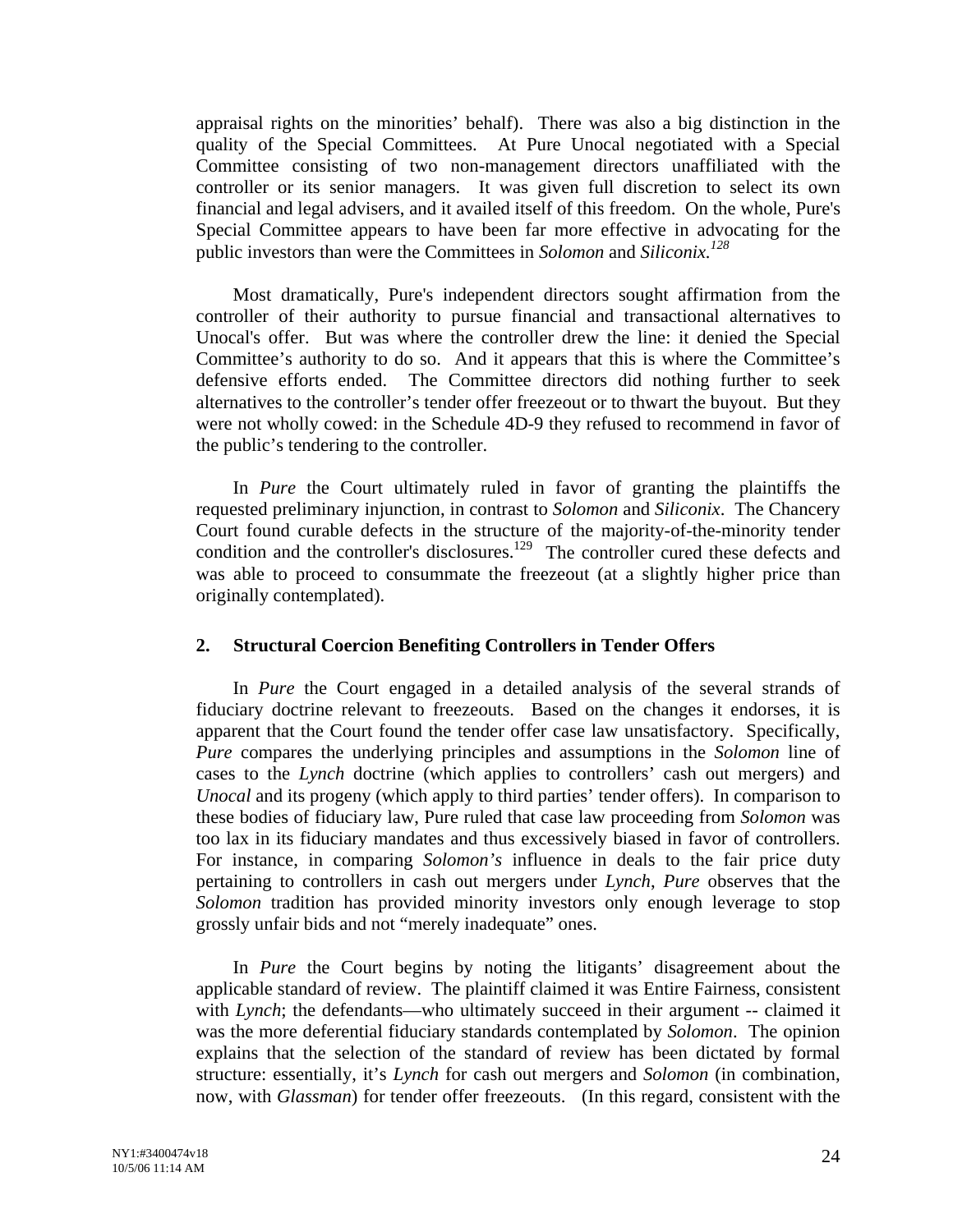earlier discussion, the Court misses the "patchwork quilt" dimension of freezeouts where controllers incorporate tender offers into cash out mergers and short form mergers into tender offer freezeouts.)

But rather than merely accepting this duality in the case law, in *Pure* the Court ambitiously explores whether it's been efficacious (and for whom). And it also considers whether the doctrines should be unified consistent with the higher fiduciary standards of *Lynch* or the more lower standards of *Solomon*. In the end, in *Pure,* the Chancery Court attempts to split the difference.

In considering the rationale and merits of the *Lynch* doctrine, *Pure* notes that doctrine's concern for "inherent coercion."[130](#page-90-96) The opinion acknowledges that tender offer freezeouts don't conform to the classic structural paradigm of self dealing transactions, because the controller does not visibly operate through the board on the "sell" side of the transaction.<sup>131</sup> Instead, in a tender offer the controller speaks to the minority investors directly as a potential purchaser. The departure from the ordinary., paradigmatic self-dealing structure is deemed relatively unimportant by the Court, which finds that the controller has many other possibilities for profiting from the structural dynamics that operate in its favor in tender offers. For example, as in the tender offer in *Pure* itself, the controller can use its access to the target's board and senior management to obtain nonpublic information that it can use to its advantage in planning and negotiating the bid. In terms of timing, there is always the danger that the controller will take advantage of a short term dip in the public stock's trading price to buyout the minority at temporarily depressed prices.<sup>132</sup> And the controller's superior organizational clout is assured in light of the public investors being dispersed geographically and, potentially, in regard to their particular investment objectives.

Even if there are a substantial percentage of institutional investors within the public equity holders, these institutions only individually possess a small fraction of the company's outstanding stock. As the recent financial scandals illustrated, institutional investors' capacity to self-protect is impaired by a variety of institutional and organizational costs and conflicts. will each possess a very small percentage of the entity's overall outstanding stock. Certainly, compared to action taken by the controller, the action taken by the institutional investors is far more costly, less swift and less cohesive. And they will have to act through intermediaries, which will add to their proportionately higher transaction costs.<sup>[133](#page-90-99)</sup> *Pure* also observes that controllers cannot compel the minority's elimination as they can through a cash out merger. But once again the Court finds a mitigating factor that argues in favor of equal protection in the tender offer context. That is, shareholders who vote "no" in a cash out merger may still accept the merger consideration if the deal succeeds; they would be swept along with the majority of the minority unless they elect appraisal. In comparison, shareholders who do not tender are likely to be left in a worsened situation if the offer closes, they would not have an "after the fact" opportunity to elect the tender offer consideration and no appraisal rights apply. In this respect, tender offer freezeouts impose more "coercive" pressure than to cash out mergers, where Lynch applies higher fiduciary safeguards as a reflection of this concern. In addition, in *Pure* the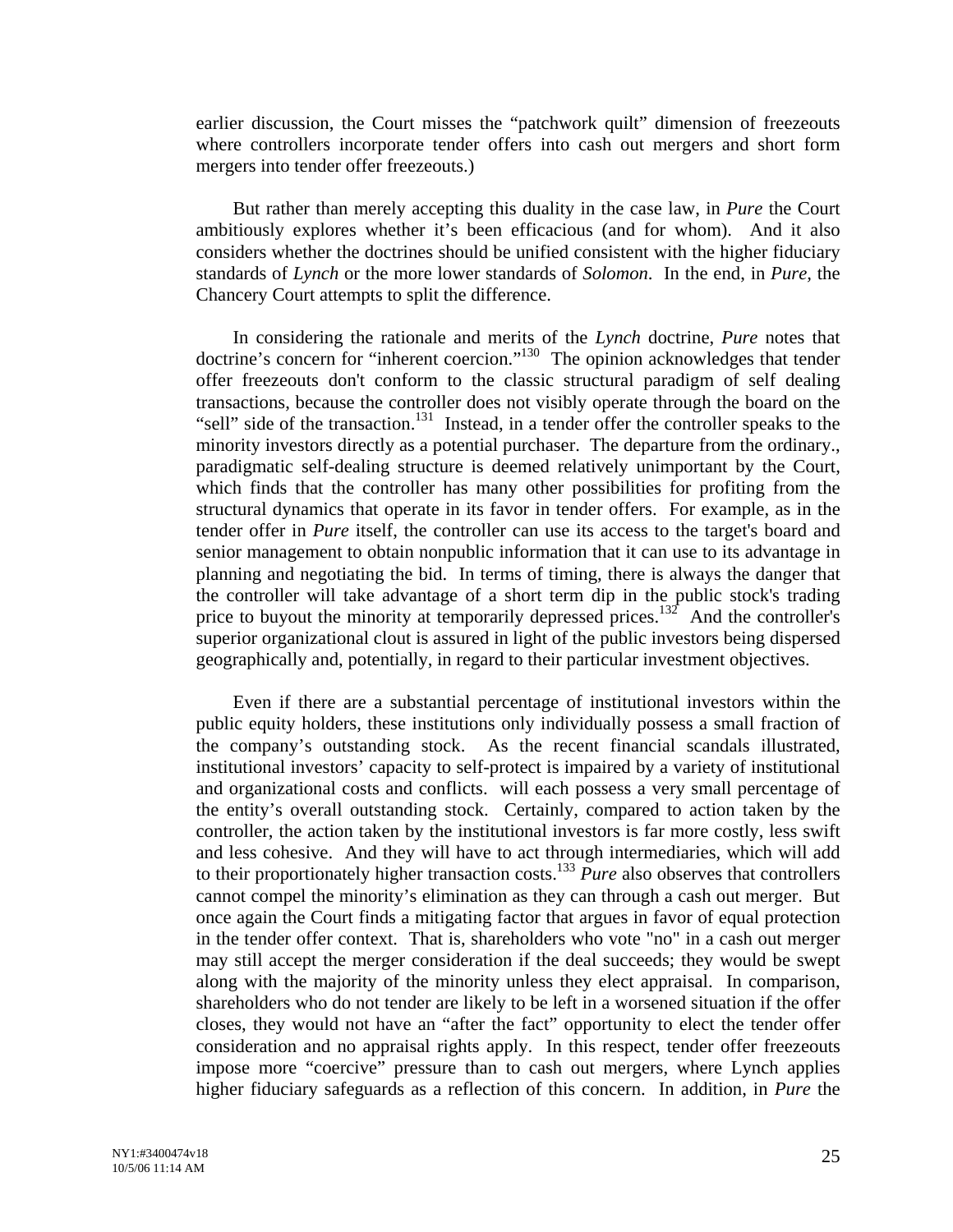Court acknowledges that the combined effect of *Solomon* and *Glassman* means that aggrieved stockholders will have little opportunity to present a claim of unfairness in equity, since most claims would be dismissed upon the controller's motion. And *Pure* concludes that inherent coercion would operate with equal force in tender offers – that there's no basis for minority investors to have less to fear from thwarting a tender offer freezeout than a cash out merger.[134](#page-90-100) For the above reasons, in *Pure* the Court concludes that the difference between the protective approach embodies in the *Lynch* doctrine and the laissez faire approach embodies by *Solomon* are unwarranted. Indeed, *Pure* opines that they represents a "potential incoherence" in Delaware law. The Court observes that tender offer freezeouts even appear to be "the more dangerous form of going private deal"  $^{135}$ 

*Pure* next compares the fiduciary mandates affecting target directors in controllers' offers and those affecting target directors facing third parties' bids under *Unocal.* That is, in attempting to make sense of the relative absence of equitable protections in controllers' tender offers, *Pure* asks whether Delaware's general focus on activist boards is simply irrelevant in the tender offer context – whether tender offers represent a distinct doctrinal "space" where target directors' fiduciary duties are simply inapplicable. But this potentiality is flatly contradicted by the *Unocal* line of cases which afford target directors substantial defensive authority against third parties' unsolicited tender offers.<sup>136</sup> Once again, the *Solomon* line of cases are Once again, the *Solomon* line of cases are dismaying because controllers' tender offers would appear to represent "the more dangerous" kind of tender offer in comparison to outsiders' unsolicited bids.

The Court's dissatisfaction with the *Solomon* line of cases' implications for controllers' duties naturally leads it to question whether this case law should be folded into the *Lynch* doctrine. This result would seem warranted, since *Pure* concluded that minority investors face equivalent dangers of coercion and unfairness both freezeout structures. However, at this point in the analysis, logical or doctrinal analysis and precedent have run out as a basis for decision-making.

The Chancery Court therefore turns to an analysis of the policies underlying these bodies of equitable doctrine. It openly espouses the view that the objective of fiduciary doctrine in the corporate area is to reinforce the strength of the capital markets and the creation of financial wealth. $137$  The opinion queries whether this objective is better advanced by endorsing robust fiduciary safeguards (which inspire investors to trust), or more porous ones that put a damper on suits and stimulate transactions that might otherwise have been discouraged by the fear of litigation. In *Pure* the Court concludes that *Lynch* is too "rigid" and has inspired too much fruitless litigation. *Pure* claims that this as a valid rationale for refusing to endorse the *Lynch* doctrine for controllers' tender offer freezeouts. Instead of recommending that Lynch be extended to controllers' tender offers, *Pure* endorses four new equitable criteria for determining whether a controller has exerted impermissible coercion in a tender offer freezeout. In regard to the "potential doctrinal incoherence" arising from there being two different levels of scrutiny addressed to freezeouts, *Pure* suggests that the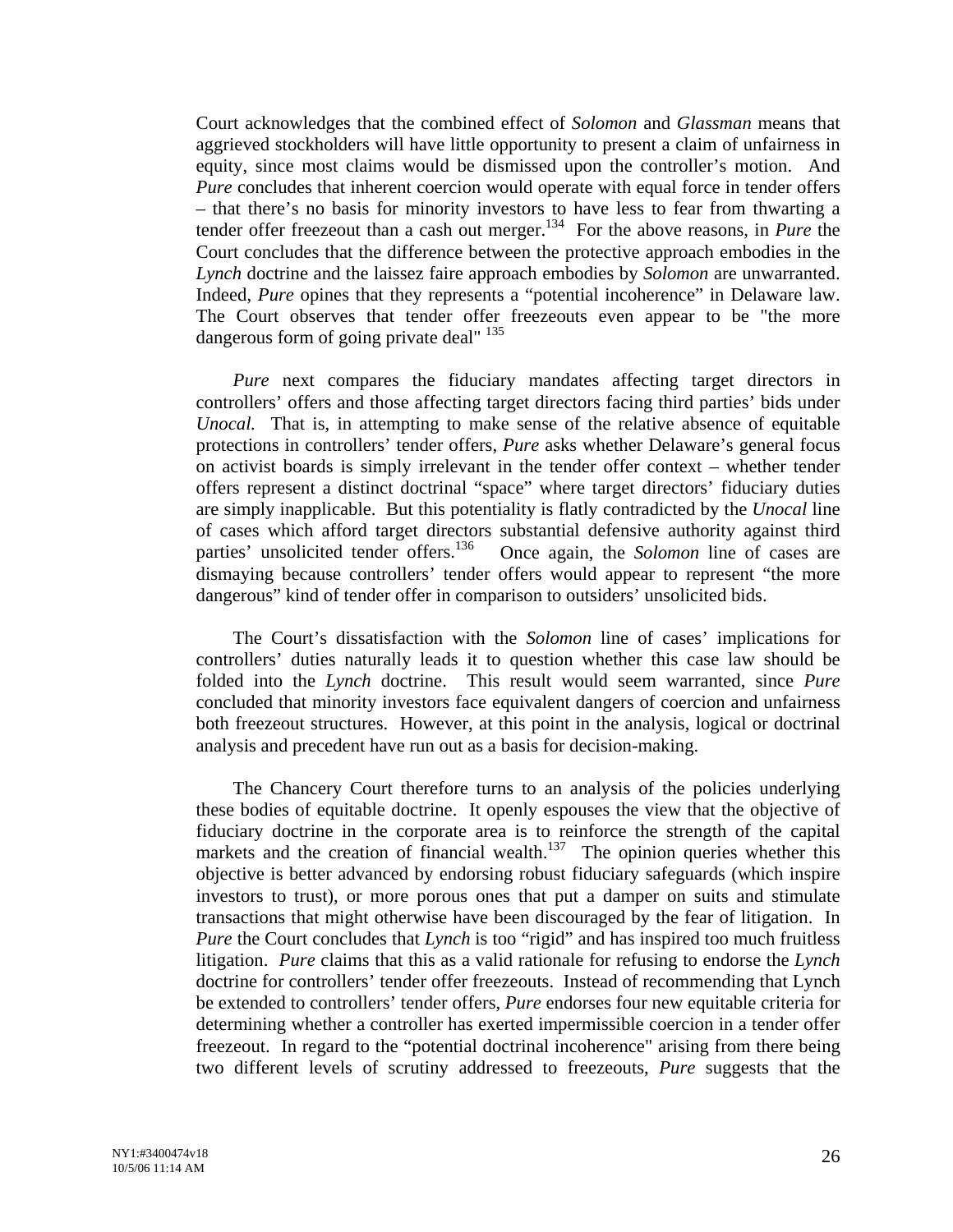problem should be resolved by "easing" *Lynch* – bringing it into line with this more "flexible" variation on the *Solomon* approach.

### *3.* **New Pre-Conditions for Business Judgment Deference**

As previously described, *Solomon* had affirmed that in the absence of the plaintiff demonstrating affirmative coercive conduct by the controller, its tender offer would be *presumed* voluntary – and the minority investors would be regarded as capable of making a free choice whether or not to tender. *Pure* upends this presumption. After observing that coercive pressures inhere in the structural and organizational dynamics of controllers' tender offers, *Pure* endorses four objective tests for determining whether the controller has exploited or, alternatively, minimized these coercive pressures.

First, *Pure* provides that controllers must have refrained from making any express threats about taking retributive action if the tender offer freezeout is thwarted.<sup>138</sup>

Second, *Pure* endorses the kind of majority of the minority minimum tender condition that was present in the tender offers in *Solomon, Siliconix* and in *Pure* itself. The rationale for this, obviously, is to enhance the public stockholders' capacity to thwart an unsatisfactory tender offer if they act in concert.

Third, in order to limit the pressure to tender arising from fear of being left worse off on account of other investors tendering (the classic "prisoner's dilemma"), *Pure* provides that controllers must commit to do a short form merger if they obtain the shares necessary. This would ensure that the holdouts from the tender offer at least are afforded the option of taking the merger consideration, and would more often have appraisal rights. On this basis, *Pure* attempts to lessen the pressure to tender into bids perceived as inadequate.<sup>139</sup>

Finally, in order to counter the controller's superior informational status, *Pure* provides that controllers must allow independent directors on a Special Committee the time, freedom and access to independent advisers they require to arrive at an informed recommendation to guide the minority investors' decision making.

*Pure* contends that only where controllers have adhered to these standards, will they have ensured that the public stockholders can make a free choice in deciding whether or not to tender into the freezeout. Thus, *Pure* contends that only in this case should courts presume that the controller's tender offer is voluntary. *Pure* is a landmark case in its reversal of the presumption about voluntariness in controllers' tender offers, so that controllers have to do something for their deals to meet this expectation. Nevertheless, its proposals are ambiguous and incomplete in important respects.

# **4. Critical Analysis**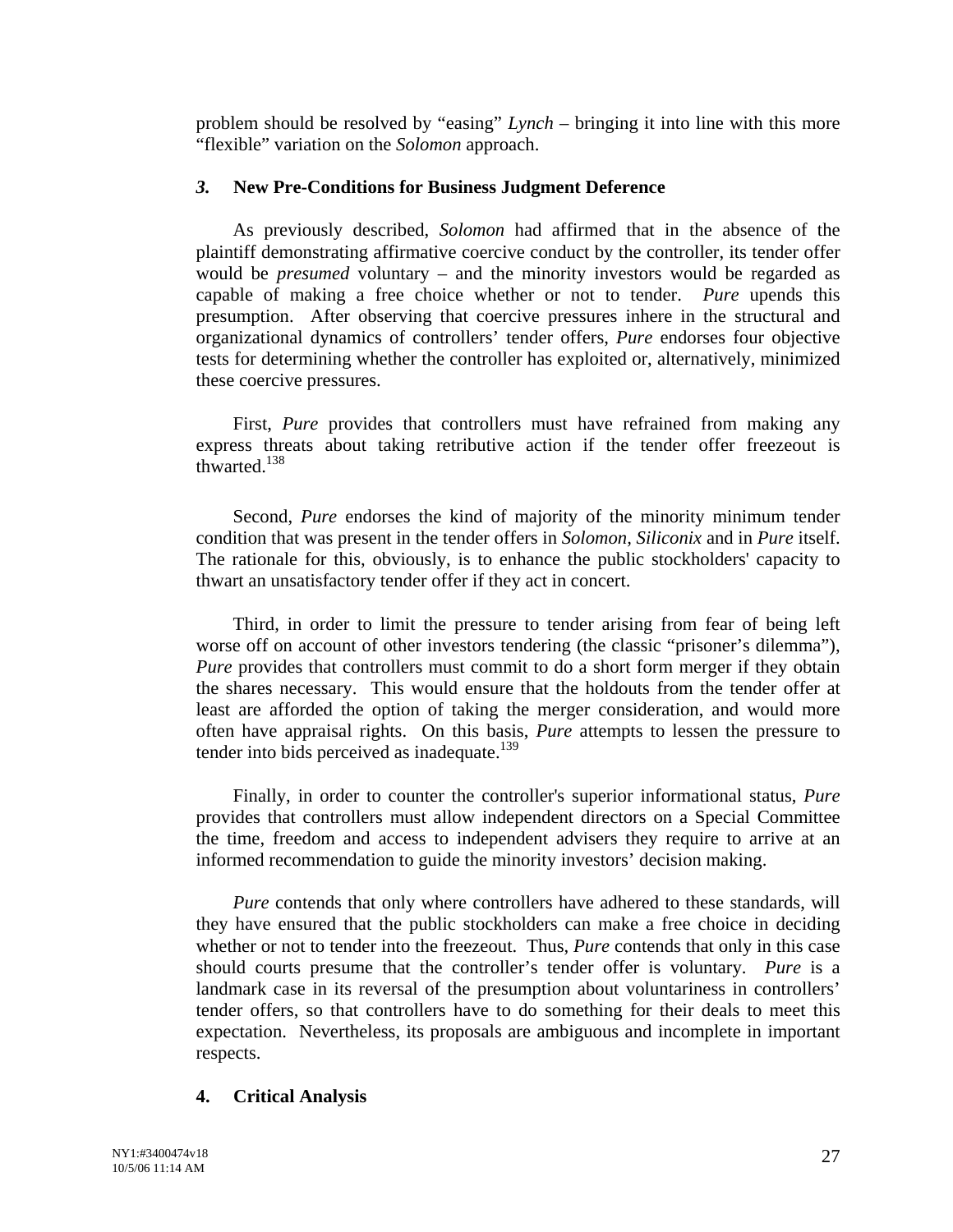First, it is important to observe that even where controllers allow for a nonwaivable, majority-of-the-minority approval condition, this doesn't make the controller's consolidation of power through the tender offer "voluntary" for the shareholders who do not tender. Once the controller appears intent on closing the offer, the shareholders cannot preserve the status quo. Rather, those who tender must live with the value conferred by the controller. As for the shareholders who elected not to tender, their shares are likely to be less liquid and less valuable upon the success of the controller's tender offer. In this sense the concept of "voluntary" tender offers is equivocal.

*Pure* provides for a minimum tender condition of a majority of the minority shares. But this can only be partially equated to the minority shares consent provision that operates within the *Lynch* doctrine. This is because there are dynamics within tender offers that favor tendering. Chancellor Jacobs makes this point in his opinion in *Emerging Communications*.<sup>140</sup> As stated above, controllers' timing, informational and organizational advantages are exacerbated in tender offers. Because no proxies must be circulated or votes returned and tabulated, tender offers usually proceed on a more accelerated time frame than do cash out mergers. And brokers' financial incentives may generate pressure for investors to tender to the controller. Furthermore, as *Pure* observes, shareholders who vote "no" in a merger have the opportunity to benefit from taking the deal consideration if the transaction closes – but shareholders who do not tender have no credible alternatives to the (now even more depressed) market price. For these reasons, the forces operating to effectuate tenders by at least a majority of the outstanding public shares represent a distinct phenomenon, noncomparable to shareholder voting. And, in any event, under the *Lynch* doctrine, the (voting) consents by a majority of the public shares have been efficacious only to shift the burden of proof; *Pure* would tie the "easier to obtain" minority shareholder tenders to the adoption of the more defendant-friendly "business judgment" standard of review. This is an example of *Pure's* attempt to establish a middle ground between *Lynch's* rigor in favor of minority's and *Solomon's* laissez faire in favor of controllers. But it appears incorrect to interpret *Pure* as establishing a true middle ground (even accepting that a middle ground was satisfactory).

*Pure's* "90%-short form merger" provision is less efficacious for minority investors than it might first appear. *Pure* provides that coercion operates (and will be presumed) where a controller fails to commit to liquidate the non-tendering "stub" investors through a short form merger (at the same price as the tender offer) if it obtains the shares necessary to do so. Read squarely, however, this provision would allow controllers to creep up close but remain just below the 90% level and avoid the application of Pure's provision. Controllers could effectuate the final purchases to obtain the 90% share ownership requisite for the cash out merger at a later date and potentially at a lower price than was offered in the tender offer.<sup>141</sup> In effect, this kind of minute, tactical calculation is "fair game" for controllers in a world where equity has eschewed a fair dealings requirement in favor of more manipulable objective requirements. Of course, where the controller's commitment to effectuate the short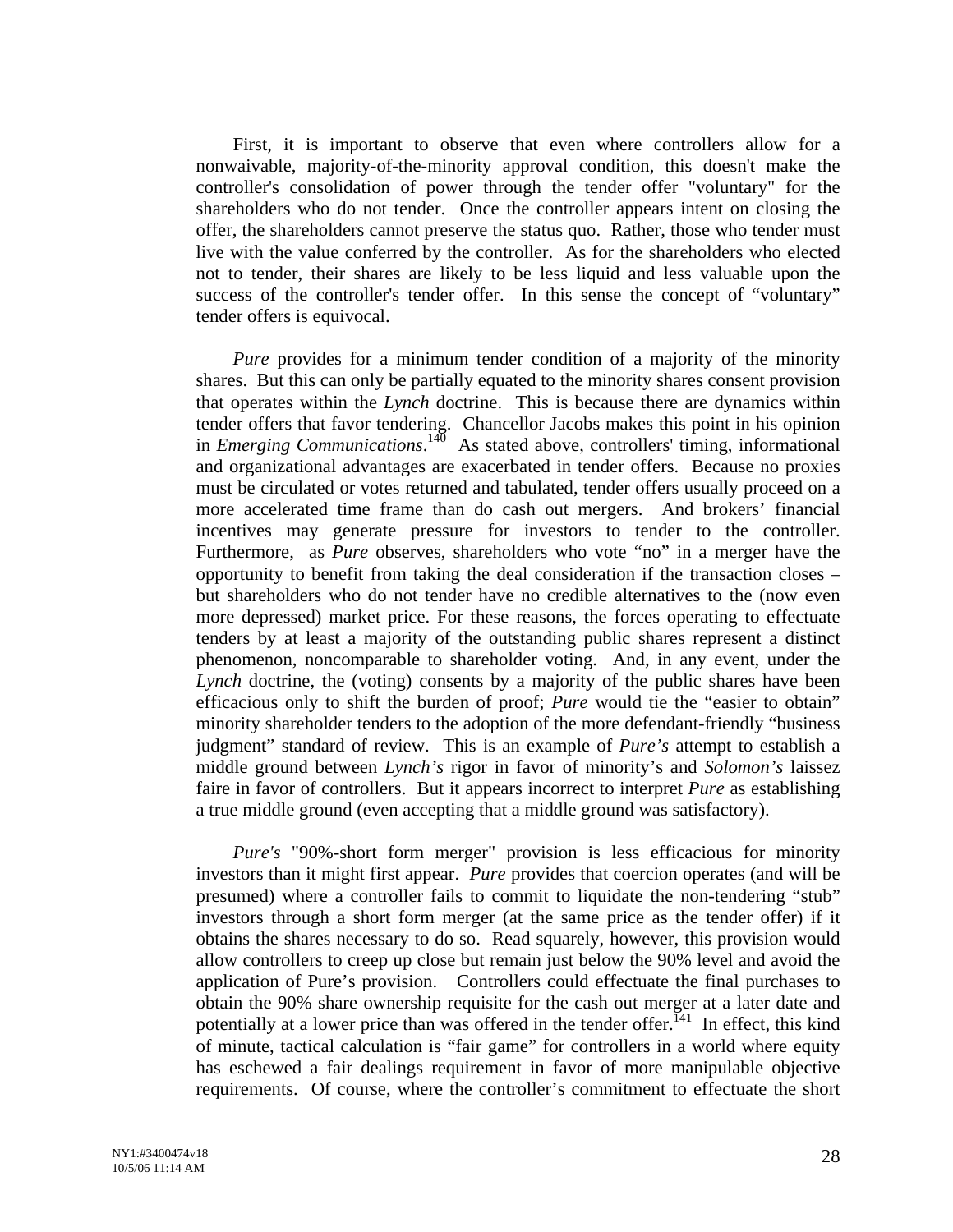form merger is indefinite, this generates substantial pressure on the public investors to tender into the controller's offer.<sup>142</sup> This is, in fact, the basic problem identified but not resolved by *Pure*'s "90% provision." In a world where *Pure's* "90% provision" applies, controllers would simply avoid committing to a 90% minimum tender, going forward and so the minority investors facing the tender offer would never be assured the "back end" short form merger would materialize. Therefore, a "cost" attendant to holding would be the possibility of finding oneself in a delisted state of financial "limbo." This is a particularly scary kind of limbo since under *Glassman*, no equitable fair price or fair dealings requirements apply even if the short form merger eventually occurs.

But the most problematic feature of *Pure's* responses to controllers' capacity for overreaching in tender offer freezeouts (as a result of the coercive pressures inherent therein) is revealed in what the opinion declines to do. In *Pure* the Court afforded no separate significance to the Special Committee's disapproval of the controller's offer in the Schedule 14D-9. Consistent with *Solomon*, in *Pure* the Court focused on the conduct of the controller and generally eschews attributing separate significance to the actions or inactions of the independent directors in regard to defending the minority investors' interests. (Even more significantly, as in earlier decisions, the Court declined to validate independent directors' defensive authority in responding to controllers' offers. And it did so expressly in *Pure*, since the Special Committee sought such authority.<sup>143</sup>) But even sticking with the Committee's more limited role in opining about the offer, the Court declined to shape the standard of review to take account of a Special Committee's disapproval of the controller's tender offer. By declining to give the Committee's opinion about the offer independent significance in affecting the standard of review, the Court denied that the Special Committee's disapproval mandated a judicial presumption that the offer was unsatisfactory. In effect, *Pure's* criteria for controllers' tender offer freezeouts endorses a legal standard that expressly disregards the judgment of disinterested, independent directors charged with acting in the best interests of the public investors. This is a remarkable omission from a Court that has expressly embraced the concept that the judgment of independent directors is of paramount importance in the construction of corporate law. And for this reason, as described hereinafter, *Cox* recants this feature of *Pure's* Special Committee provision.

### **E.** *Cox* **Adds Another (Ambiguous) Committee-Related Safeguard**

 *Cox* expands upon the four equitable requirements for deferential review in tender offer freezeouts enunciated in *Pure*. In particular, *Cox* proposes that where a Committee has disapproved of the controller's offer, and the controller proceeds with the buyout in any event, the transaction should not be presumed voluntary. If *Cox's* proposed reform are accepted, then in this circumstance the controller would have to prove the deal's inherent fairness in a suit. $144$  In this proposed reform, the Chancery Court recants the part of *Pure* that gave no weight to a Special Committee's disapproval of the controller's offer.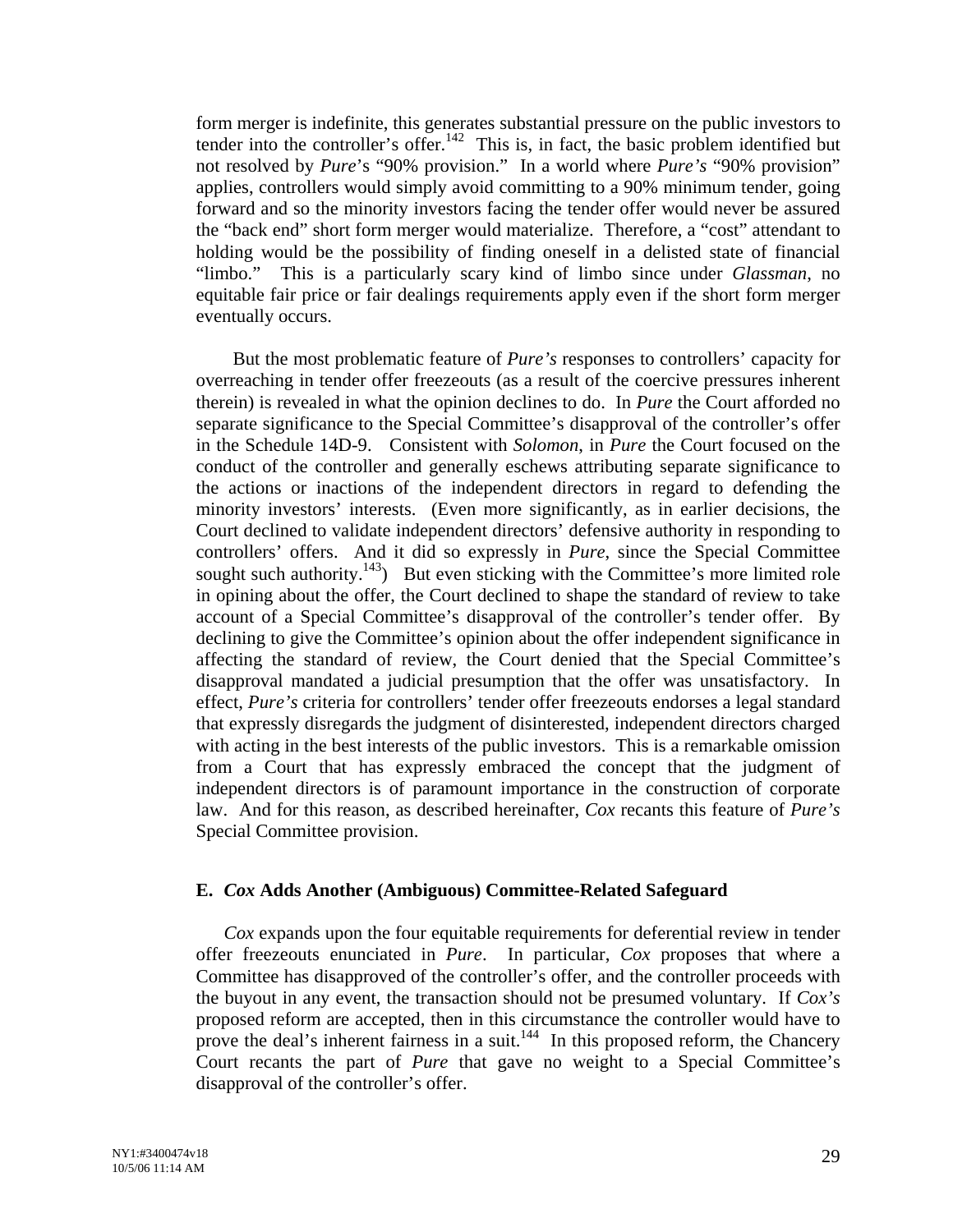Before continuing with the analysis of *Cox's* proposal relating to a Special Committee's published opinion of the transaction (the *Cox* "Committee Opinion Provision"), the discussion below surveys the capital market and legal developments in this period that would have influenced the Court to give greater weight to the judgment of independent directors in freezeouts.

### **1. Legal and Capital Market Developments Immediately Preceding** *Cox*

*Pure* was decided in October 2002, only a few months after the enactment of SOX. The *Cox* opinion issued in June 2005 in a period in which the reforms instigated by SOX were being assimilated into the system of corporate governance at both the national and the state level.

In the period around *Sox's* enactment and thereafter, the rate of going private transactions accelerated. Some commentators attribute this increased going private activity to the greater regulatory costs associated with  $Sox$ <sup>145</sup> It is equally plausible, however, that the relative stagnation in the capital markets that produced discounted stock market prices, as well as the ready availability of financing for going private deals, influenced this trend. In addition, many of these controlling shareholders seeking to go private had only recently taken their firms public during the heyday of high stock market valuations in the 1990s. This phenomenon of controllers "going public high" and turning around shortly thereafter to "go private low" -- when "regular," outside investors were often coping with substantial investment losses – suggested the kind of insider opportunism that the Delaware Courts have tried to discourage and remedy. The Delaware Courts' sensitivity to insider self dealing by corporate fiduciaries would have been accentuated, also, by the series of major corporate looting, excess compensation and fraudulent accounting scandals that came to light in this period – that is the period immediately after *Pure* and prior to *Cox.*

In this same period there was continued emphasis on corporate governance reform at the national level, most saliently through SEC and SRO rule making.<sup>146</sup> These reforms particularly highlighted the salutary effects of promoting the service of genuinely independent directors on corporate boards. In its proposed reforms for freezeouts in both structures, *Cox* analogously validates reliance on independent directors' decision making in freezeouts, as a basis for deferential review.

Also in this period, Vice Chancellor Strine (who authored *Pure* and *Cox*) became familiar with the data presented in the Harvard Law School working paper mentioned earlier. This data emphasized the salutary role of Special Committees in garnering enhanced premiums on behalf of minorities in cash out mergers.[147](#page-90-107) Finally, *Cox* cites an influential law review article on freezeouts authored by Professors Gilson and Gordon which had gently criticized *Pure* for not further endorsing the authority of Special Committees in promoting minorities' interests in freezeouts.<sup>148</sup> These contemporaneous legal reforms and sources of influence would have shaped the Chancery Court's renewed emphasis on the role of independent directors in freezeouts.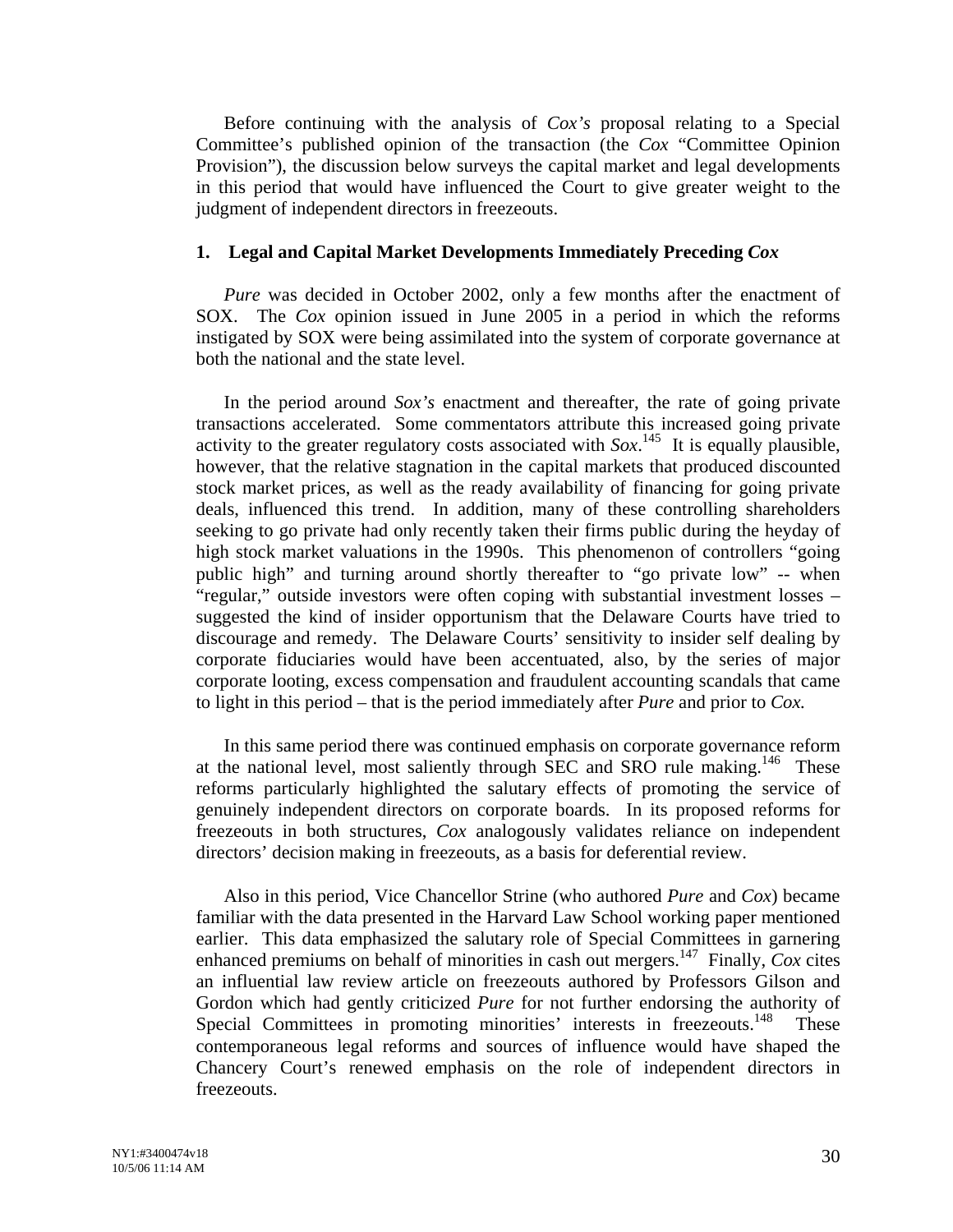However, in this same period, certain opinions from the Chancery Court expressed extreme frustration with the demands of deciding valuation-related cases of the kind involved in Entire Fairness cases. And although Professors Gilson and Gordon had criticized the *Solomon* line of cases' bias in favor of controllers, other influential law review articles published in this period objected to Delaware's fiduciary standards as favoring, promoting and prolonging meritless shareholder suits.<sup>149</sup> As stated in the Introduction, many of these complaints about class action suits in freezeouts echoed the complaints which had been directed at federal securities class actions prior to the enactment of the PSLRA. This gave these claims and criticisms increased traction.

In sum, at the same time that it affirms target directors' fiduciary duties and their crucial role in freezeouts, *Cox* loudly echoes these complaints about Delaware law promoting excessive stockholder litigation. By the time it was called upon to rule in *Cox*, the Chancery Court was (i) concerned about the accumulated inconsistencies in its freezeout doctrine and the bias in favor of controllers in the *Solomon* line of cases, (ii) impressed by the argument in favor of giving independent directors greater authority in freezeouts and (iii) alert to the dangers of corporate legal doctrine facilitating stockholder suits. Cox attempts to reconcile these different concerns and impulses in its proposed reforms to freezeout doctrine. This, in part, explains why its Committee Opinion Provision for tender offer freezeouts is ambiguous and internally inconsistent.

### **3. Ambiguities in** *Cox's* **Special Committee Provision**

### **a. What Does** *Cox's* **Special Committee Recommendation Require?**

As was true in relation to *Pure's* Committee provision, it would be easy to confuse or exaggerate what *Cox*'s Committee Opinion Provision says and does. First (again like *Pure*), *Cox* does not provide that controllers have a fiduciary duty to establish a Special Committee at the target to represent the minority investors in a tender offer freezeout. Rather, like *Pure*, *Cox* merely assumes that a Special Committee will be formed as a matter of "best" practice.<sup>150</sup> (It's not clear how far a controller can go in thwarting the establishment of a Special Committee in a tender offer freezeout without this being coercive; the bright line, objective standards in *Pure* and *Cox* do not address the issue.) Taking this a step further, as in *Pure*, *Cox* declines to validate a fiduciary duty on the part of target independent directors to block a controller's suboptimal bid or pursue alternatives in the market. Cox's Committee Opinion Provision is intended to affect only the applicable standard of review as it relates to the controller's obligations to the minority.

Second, the *Cox* opinion actually includes two very different versions of the Committee Opinion Provision. In the early part of the opinion, the Court provides for deferential review in a tender offer freezeout if the Special Committee has not disapproved of the controller's tender offer. Towards the conclusion of the opinion,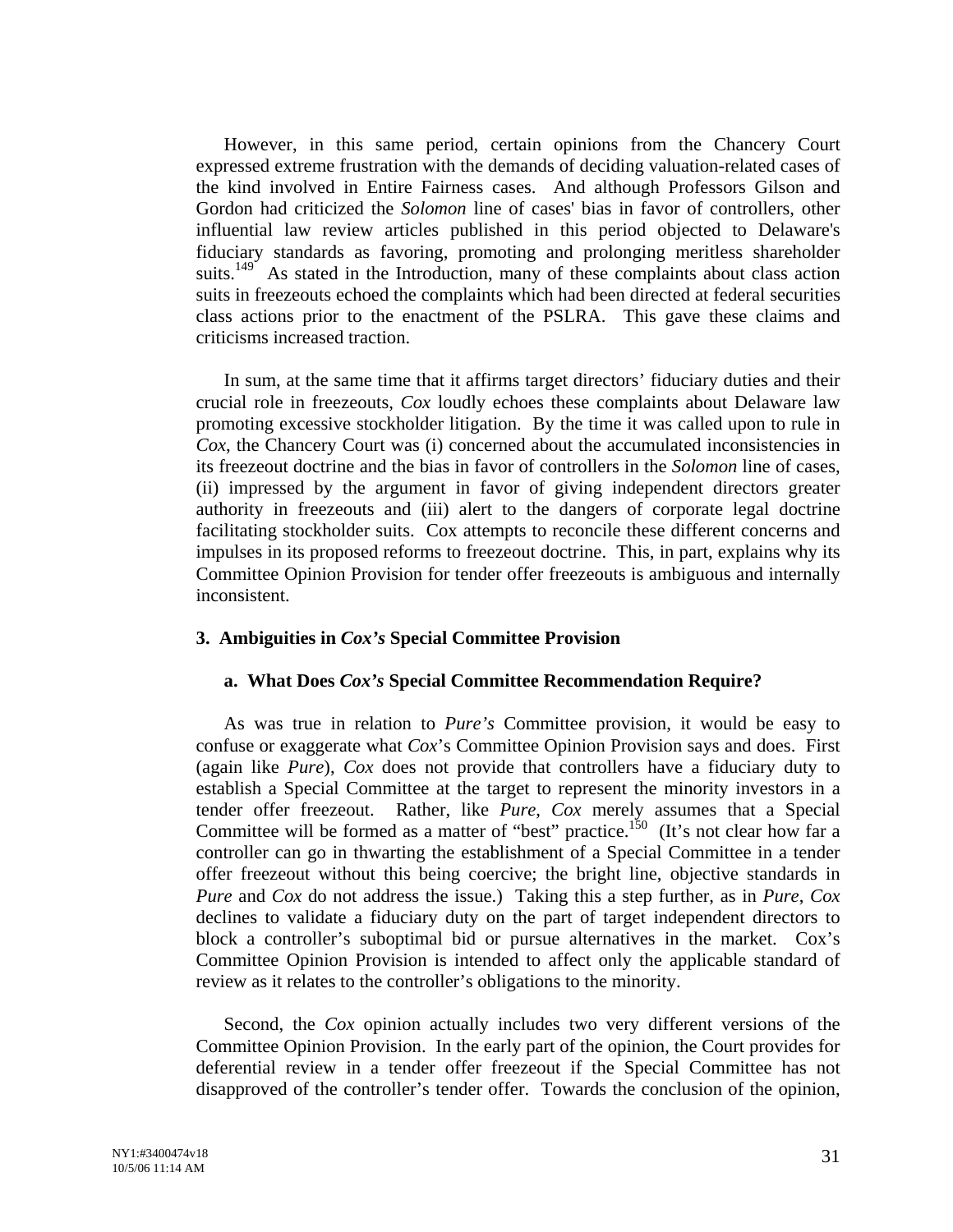in contrast, *Cox* calls for deferential review where the Committee has approved of the controller's offer. The latter (required approval) provision is much more restrictive than the disapproval provision. Because Committee's can elect neutrality in the 14D-9, and will have a great incentive to do so after *Cox*, these alternatives are not mirror images of one another. $^{151}$ 

### **b. Cox's Committee Opinion Provision as Applied Tactically in Negotiations**

In relation to how Cox's Committee Opinion Provision is likely to operate in practice, controllers will surely threaten to rescind their offer if the Committee disapproves.<sup>152</sup> This threat will have some bite since the Committee's disapproval, under Cox, would mandate that the controller prove the freezeout's Entire Fairness in a suit. The controller's threat to rescind will put great pressure on Committees not to disapprove of controllers' freezeout offers. In addition, even if Cox's proposed reforms are all accepted, the Controller can tell the Committee directors that they have no duty to defend the minority investors' interests in the tender offer freezeout. The Controller will remind the Committee, again accurately, that equity has always emphasized minority investors' capacity to make their own choices regarding whether to sell to a controller in a tender offer. And the Controller will remind the Committee that there is no legal fair price requirement in this setting. Each of the above factors will weigh in favor of the Committee assuming a stance of neutrality, in the "worst" case. For all these reasons, Cox's Committee Opinion provision is a very loose, foreseeably ineffective safeguard.<sup>153</sup>

### **c.** *Cox's* **Committee Recommendation Provision in Broader Context**

It's not accidental, then, that the *Co* opinion does not present the Committee Opinion Provision for controllers' tender offers as a significant, additional protection for minority investors. In this regard, the tenor of *Pure* is very different from *Cox*. The Chancery Court in *Pure* expresses considerable concern about controllers' capacity for coercion in tender offer freezeouts. This concern is expressed minimally, if at all, in *Cox*. In *Cox*, the Committee Opinion provision comes into the discussion, effectively, as an aside. (*Cox* involved a cash out merger and thus the discussion of what standards should apply in controllers' tender offer freezeouts was in essence gratuitous therein). It appears in the Court's discussion of its proposed reforms for freezeouts as a byproduct of the plan to unify the two bodies of case law. *Cox's* Committee Opinion Provision is intended to complement the reform proposals envisioned in *Pure*, but the objective of protecting minority investors is not first and foremost on the Court's agenda in *Cox*. The *Cox* opinion's principal preoccupation appears to be creating a unified doctrinal framework for freezeouts that will provide some support for minority investors in their negotiations with controllers while minimizing stockholder litigation in freezeouts.

### **F. Summary – Residual Ambiguity in the Standards for Tender Offer Freezeouts**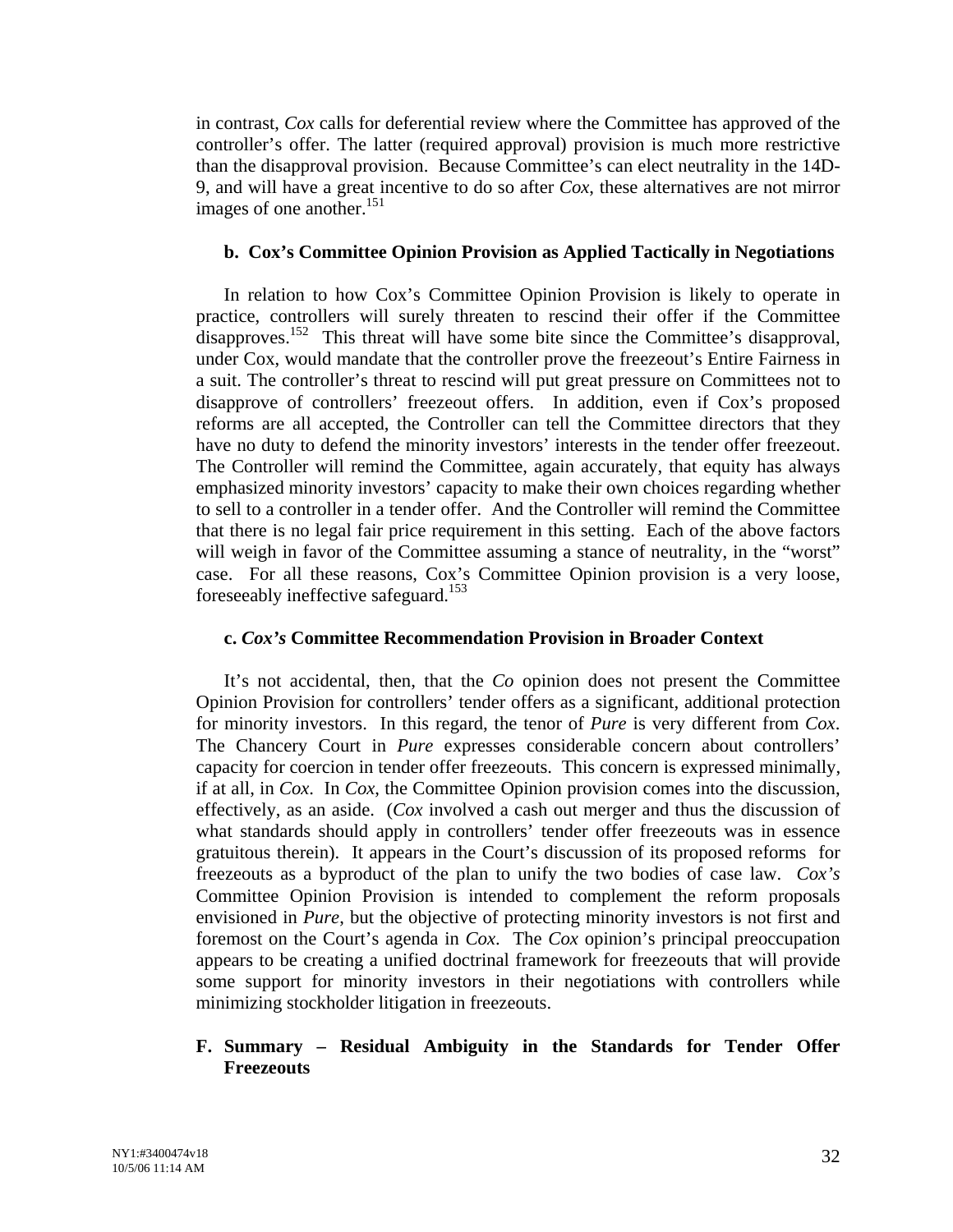As the above discussion demonstrates, the Supreme Court has considerable leeway to depart from the existing and proposed doctrinal framework and chart a new course for controllers' tender offer freezeouts. The existing legal standards for tender offer freezeouts, as described above, are thinly rooted in precedent, ambiguous and disconnected with the broader outlines of Delaware's transactional choreography for M&A deals involving conflicted corporate fiduciaries. They fail to do justice to protecting the interests of minority investors in these deals. In particular, the largely passive role accepted for directors in tender offer freezeouts is inconsistent with the active role equity envisions for independent directors in third party tender offers. This inconsistency exposes the infirmity in Delaware's tender offer freezeout doctrine.

*Cox's* attempt to reform the tender offer freezeout case law founders as it runs up against the Chancery Court's larger objectives of unifying freezeout doctrine and minimizing stockholder litigation. Equity's commitment to protecting public investors' interests in freezeouts is undermined in the process. As outlined in Part V, the better course to "easing" *Lynch* is endorsing Entire Fairness for both freezeout structures, and allowing deferential review upon a bona fide auction or market check only.

### **III.** *CYSIVE'S* **AND** *COX'S* **CRITIQUES OF ENTIRE FAIRNESS REVIEW**

This Part III analyzes the deficiencies in the *Lynch* doctrine that are discussed in the Chancery Court's opinion in *Cysive* and *Cox*; it demonstrates that these criticisms are largely exaggerated. Neither *Cysive* nor *Cox* present persuasive reasons for the Supreme Court to endorse a departure from the Entire Fairness standard in cash out mergers. Indeed, the benefits of applying Entire Fairness, which are also described hereinafter, suggest that it should be applied to tender offer freezeouts as well.

### **A.** *Cysive's* **Critique of Entire Fairness Review**

### **1.** Overview of the Opinion and Cash Out Merger in *Cysive*

*Cysive* exaggerates several problems it attributes to the *Lynch* doctrine and the Entire Fairness standard. [154](#page-90-111) To illustrate *Cysive's* hyperbole, this section reviews the Court's reasoning as it applies to the transaction disputed by the parties. As demonstrated herein, in *Cysive* the Court could have resolved the dispute through a motion to dismiss or motion for summary judgment, had the defendant so desired. It could have done so, moreover, without departing the fundamental tenets of the *Lynch* doctrine.

The *Cysive* opinion recites the findings of the Chancery Court in a disputed cash out merger after a full trial on the merits. Mr. Nelson Carbonell, the controller of Cysive, Inc. was seeking to acquire the remaining public equity of Cysive through a cash out merger. Cysive had become financially distressed as a result of technology market changes and a failed business reorganization plan.<sup>155</sup> Cysive's board – both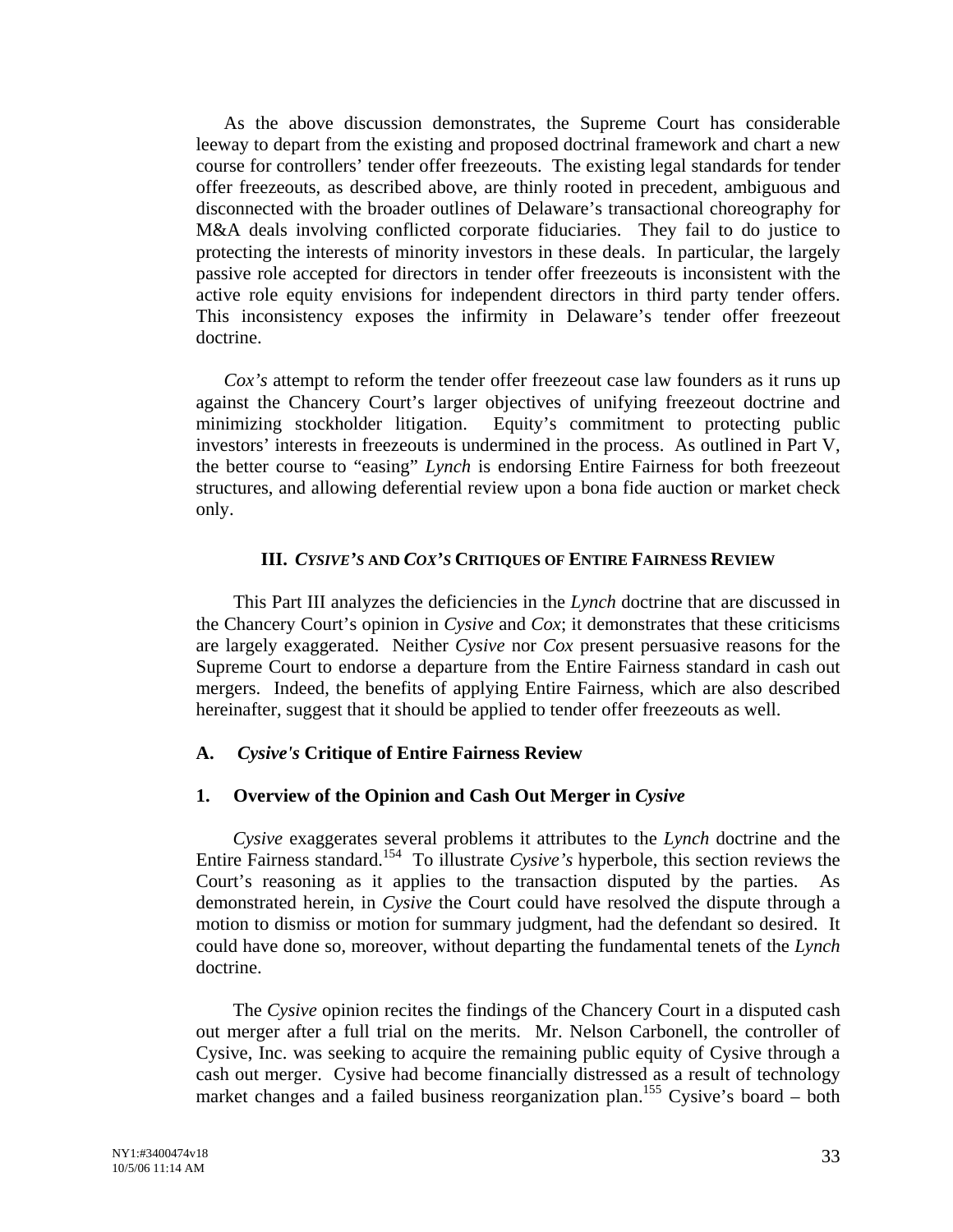the independent and management directors, agreed that fundamental change was required if Cysive was to avoid a liquidation. Accordingly, the controller, the board and a financial advisory firm all searched for an outside buyer. No credible offers were received, however. Although the search for a third party buyer was ongoing, Carbonell offered to acquire the outstanding public equity. His proposal contemplated a premium over the public equity's trading price and Cysive's liquidation value.<sup>156</sup> Carbonell's plans were being impeded by the minority investors' request for a preliminary injunction against the freezeout; for this reason he sought an expedited, full trial to resolve all the outstanding issues and finalize his financing.

### **2.** *Cysive* **on** *Lynch's* **Inefficiency**

As was true in *Pure,* the Cysive opinion begins by noting the parties' disagreement over the applicable standard of review. The parties' disagreement was based on different views about whether Carbonell fit the definition of being a "controller" for purposes of the *Lynch* doctrine. The plaintiffs, of course, argued that he was, so that Entire Fairness was the appropriate standard of review.

In *Cysive* the Court proposes that the answer was not self-evident on account of the fact that Carbonell owned approximately 40% of the shares, liberally construed, and thus did not possess outright voting control. However, in addition, he was an active executive, indeed Cysive's CEO, as well as its founder. Combining his stock ownership with his actual, hands-on managerial authority, it was clear that Carbonell had the kind of power of importance to a Court's application of the *Lynch* doctrine – that is, the power to coerce or compel a freezeout if he so choose. On this basis, the Court ruled that Entire Fairness applied in the trial.<sup>157</sup> *Cysive* reflects an expansive approach to the scope of the Entire Fairness standard, but not a truly unorthodox one.

Far more unusual is *Cysive's* statement that determining whether a controller is present (which will determine the standard of review) is a matter of such complexity under *Lynch* that it cannot be resolved on the pleadings (that is prior to a full trial or at least extensive discovery in anticipation of a full trial).<sup>158</sup> The Chancery Court also states, in *Cysive,* that this is true also of the burden of proof – that it cannot be resolved on the pleadings[.159](#page-90-73) More broadly, *Cysive* states that the *Lynch* doctrine inevitably "entangles" the Court's analysis of threshold questions with matters pertinent to the resolution of the merits of the case.

On this basis, the Chancery Court in *Cysive* contends that the *Lynch* doctrine is fatally flawed; that it generates gross inefficiencies. As stated by the Court: "our law has so entangled the standard of review determination with the ultimate decision on the merits that the two inquiries are inseparable." The opinion contends that the parties to the dispute, facing this conundrum, have declined to make duplicative presentations of the facts of their case – that is, to do so in motions and again at trial. Instead, *Cysive* states, they have been forced to elect the paradoxical but pragmatic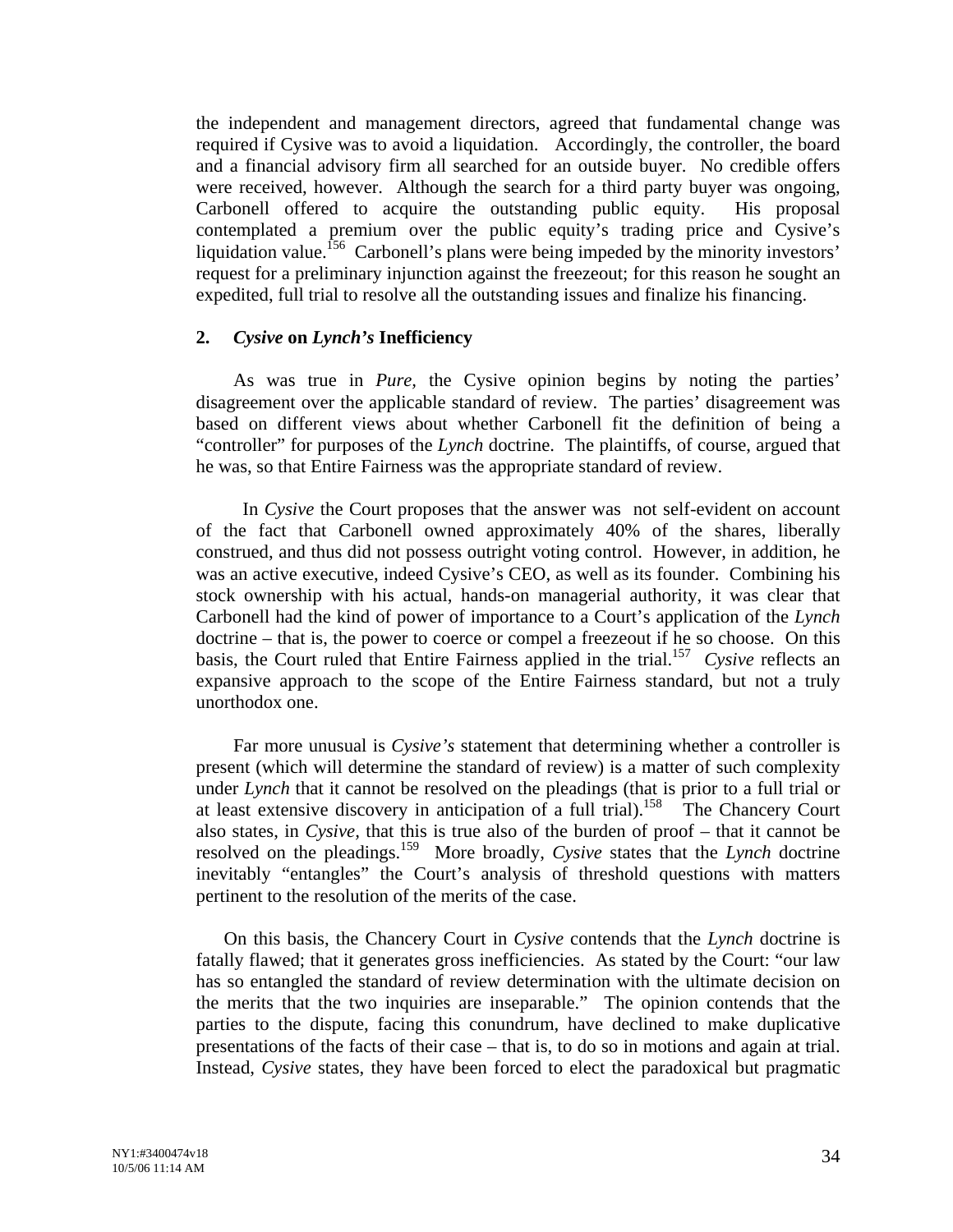approach of awaiting the conclusion of a full trial in order to learn what standard of review applied and who possessed the burden of proof.

As support for this observation, *Cysive* points to the fact that neither party in the case requested that the standard of review or burden shift issue be resolved pre-trial. But in doing so the Court failed to note that the procedural posture of the case was highly unusual because the defendant did not seek an expedited resolution of the claims. Again, it was the controller himself who sought a full trial in order to resolve the outstanding claims and accelerate his ability to obtain financing. For this reason, *Cysive* hardly stands as a model of *Lynch's* dysfunctionality.

### **3. The Importance of Who Has the Burden of Persuasion**

At the same time that *Cysive* complains that *Lynch* makes consideration of the burden of proof issue inseparable from consideration of the merits of the case, it also contends that the allocation of the burden of proof between the parties is of trivial importance. According to the Court, the "practical effect of the *Lynch* doctrine's burden shift is slight." If the allocation of the burden of proof were indeed of trivial importance, then the Court's antipathy towards *Lynch* would be more comprehensible. However, it's very unclear that there is widespread agreement that the allocation of the burden of proof is a trivial matter.<sup>160</sup> In *Cysive*, the Court expresses the view that "shifting the burden of persuasion under a preponderance standard is not a major move, if one assumes, as I do, that the outcome of very few cases hinges on what happens if the evidence is in equipoise."<sup>161</sup> In stark contrast to this view, in a recently published retrospective of Delaware Supreme Court decisions, former Chief Justice Norman Veasey writes that "... burdens and standards of review are often outcome determinative. $162$  And more broadly, a fundamental tenet of corporate fiduciary loyalty doctrine is that once self-dealing has been established, the defendant has the burden of demonstrating the challenged transaction's fairness. [163](#page-90-39)

As a matter of actual litigation practice, furthermore, *Cysive's* presumption that Courts objectively weigh each individual fact in isolation and then proceed to "total" the results to see who has won seems unrealistically formalistic. It isn't even apparent that this is what the equity courts are supposed to do; it certainly seems inconsistent with the more intuitive analysis of the overall complexion of the facts that is equity's hallmark. It seems more realistic that the Court's background, starting assumption about the burden of proof, and standard of review, shapes the Court's analysis overall. On this bases these determinations would be highly important to the case.

#### **4. The Entanglement Criticism against** *Lynch*

It isn't clear in Cysive that the Court could not legitimately have resolved that Carbonell was a controller based on the pleadings. The Court possessed clear information about his stock holdings, as well as his role in management. On this basis it had the information to resolve that Carbonell was a controller as a matter of law.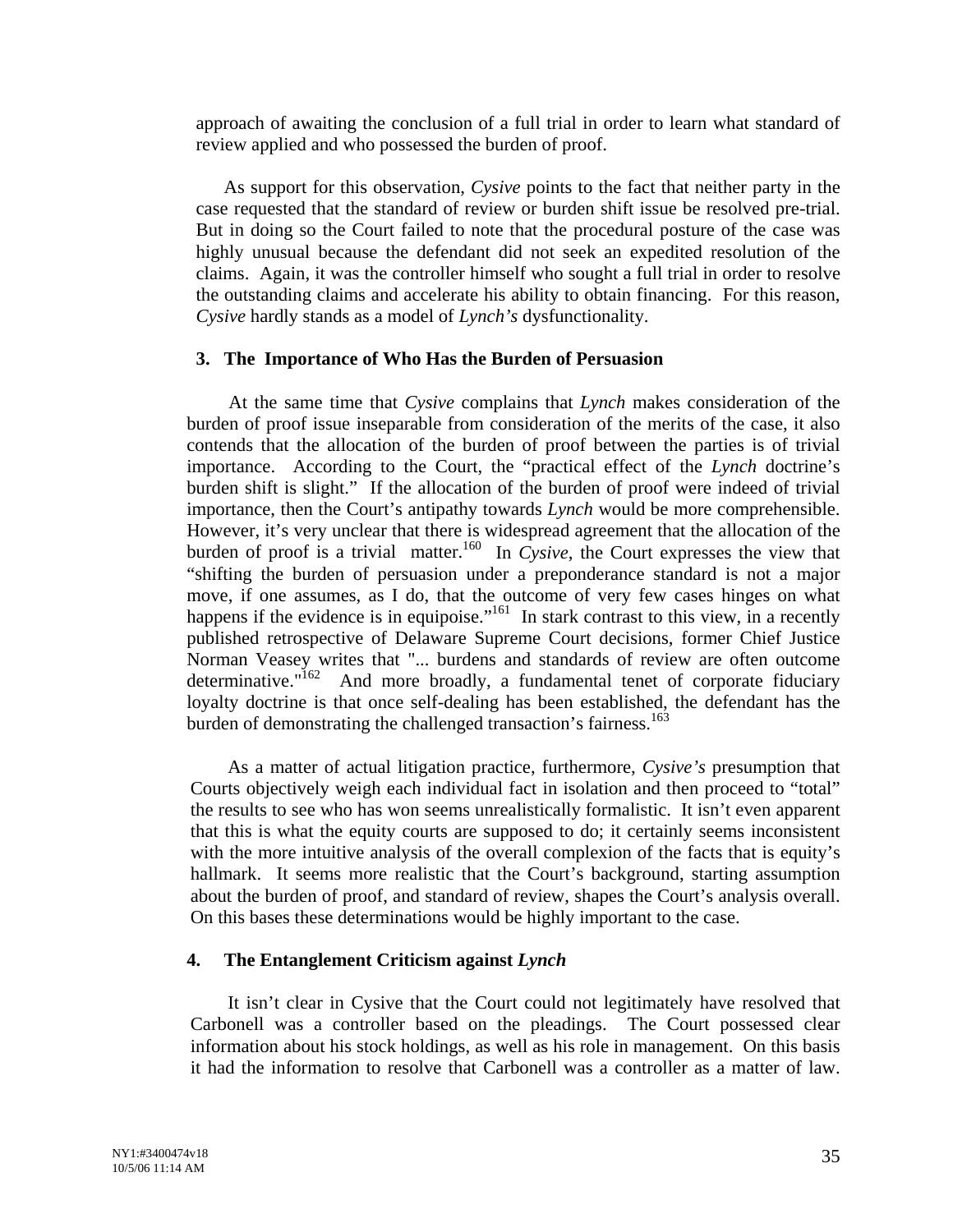This should have constituted adequate evidence to resolve that the Entire Fairness standard applied.

There was also undisputed evidence that the directors on the Special Committee conformed to the accepted legal standard of being "independent." There was similarly dependable evidence demonstrating that they actively and effectively negotiated with the controller and sought market alternatives to his freezeout proposal at the same time. The Court had evidence that the independent directors met twenty one times, contacted thirty-seven potential buyers and hired two different, reputable, unaffiliated ("independent") financial advisers to do valuation analyses of the company. addition, the Committee several times negotiated down the controller's requested termination fee, refused his preliminary bids and denied his request to cut off third party offerors. Once this kind of objective evidence exists, the Courts should be able to resolve whether there is prima facie evidence of fair dealings in order to assign the burden of proof in *Lynch* cases. Indeed, the market check in Cysive is a nearly textbook example of prima facie evidence of fair dealings and represents precisely the scenario where this Article proposes that Courts should presume the freezeout's fairness and refrain from investigating the merits of the complaint in a stockholder suit.

In regard to the general validity of the entanglement critique,  $164$  it seems unreasonable to assume that the *Lynch* doctrine is far more complex than other bodies of civil law. The bite of the entanglement critique comes from *Cysive* representing *Lynch* as an outlier in this regard. But there are many areas of civil law in which the Courts engage in substantial pretrial hearings to resolve preliminary questions such as the appropriate standard of review, the allocation of the burden of persuasion and the relevance of affirmative defenses.<sup>165</sup> These determinations would often require the parties to litigate pretrial motions and, thus, necessitate some duplication in their presentation of the facts of their case. And yet in other contexts, this has not given rise to widespread criticisms of the law as being grossly inefficient. In the alternative, it is reasonable to assume that by progressing through a suit in foreseeable increments (that is hearings, motions, etc.) the parties can gradually take stock of whether they are better off continuing to litigate or deciding to settle or drop their claims.<sup>166</sup> Assuming the operation of reasonable limits on attorneys' fees, there would not seem to be anything grossly inefficient or abusive about this process.

*Cysive* states that "few defendants have sought a pre-trial hearing to determine who bears the burden of persuasion on fairness." This is a broad, empirical generalization, of course. But it isn't clear what the evidence for this generalization is, beyond the *Cysive* case itself. The Court does not cite other decisions where there's been a full trial prior to an adjudication of the burden shift and standard of review issues.

To bolster its legal conclusion about *Lynch's* "entanglement" problem, *Cysive* cites a recent Supreme Court decision, *Krasner v Moffett*. Quoting from *Krasner*, *Cysive* states: "[r]ecently the Supreme Court expressly held that defendants could not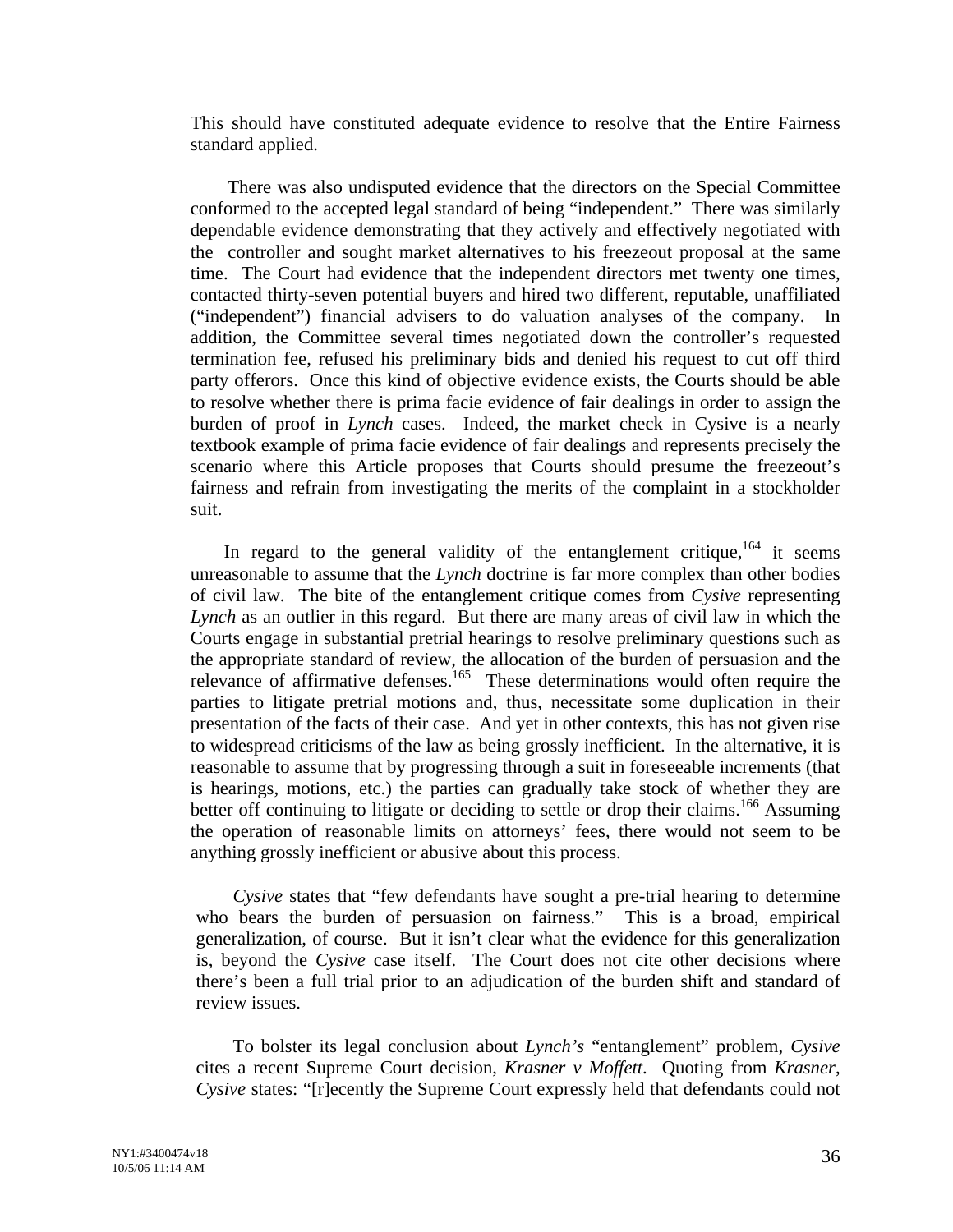meet their burden to prove a valid special committee process at the pleading stage and that a full factual record had to be developed." The language from *Krasner* cited by the Court is ambiguous. As presented in the opinion, it almost seems like the Supreme Court in Krasner resolved, as a matter of law, that it is impossible to resolve whether a Special Committee's approval passes muster on the pleadings. But this conclusion is tenable only if the language from *Krasner* is read out of context. Interpreting the statement in context, it is clear that the Supreme Court did not intend to make such a generalization. Thus, *Krasner* does not provide support for *Cysive's* claim that *Lynch* forces full trials on account of entangling threshold questions with the substance of the merits of the case. doctrine. It therefore seems that *Cysive* is at least premature in its conclusion that *Lynch* has distorted the system of equitable adjudication by forcing full trials in states of absurd uncertainty or forcing grossly inefficient, duplicative presentations of the same evidence in a disputed freezeout.<sup>167</sup>

# **6. Pleadings Requirements under** *Lynch*

*Cysive* presents another provocative, contestable assertion about freezeout doctrine – one that becomes critical to *Cox*'s criticism of *Lynch*. In *Cysive* the Court contends that plaintiffs can always go forward with a full trial so long as they "produce evidence creating a genuine dispute of fact regarding the economic unfairness of the transaction." The controversiality of the statement depends on how one interprets what constitutes a "genuine dispute of fact" regarding economic fairness. It is hard to argue with the idea that plaintiffs should be allowed to go forward where they present a *genuine* issue of economic unfairness.

At other times, however, *Cysive* contends that plaintiffs can always present enough of a claim of economic unfairness in order to proceed to a full trial because economic fairness is always contestable. But it simply isn't clear that the Court would allow a complaint to go forward under *Lynch* on the basis of any allegation of financial unfairness. Neither *Weinberger* nor *Lynch* provide for this.

And separate from the pleading issue, where financial fairness is the sole claim alleged by the plaintiff, it isn't entirely clear that an equitable action would be available under *Lynch*. The point has never been squarely addressed by the case law. *Weinberger* expressly held that a plaintiff was required to demonstrate some basis for invoking the fairness obligation – and as the Court did so it was addressing the subject of *unfair dealings*. The Courts have never precisely addressed whether a claim can go forward in equity where there is no credible claim of unfair dealing, but merely a dispute about valuation.<sup>[168](#page-90-1)</sup>

# **B.** *Cox's* **Arguments Against Entire Fairness**

# **1. The Cash Out Merger in** *Cox*

The cash out merger in *Cox* exemplifies many features of modern freezeouts. The *Cox* family proposed a buyout of the public shares in Cox Communications, Inc., a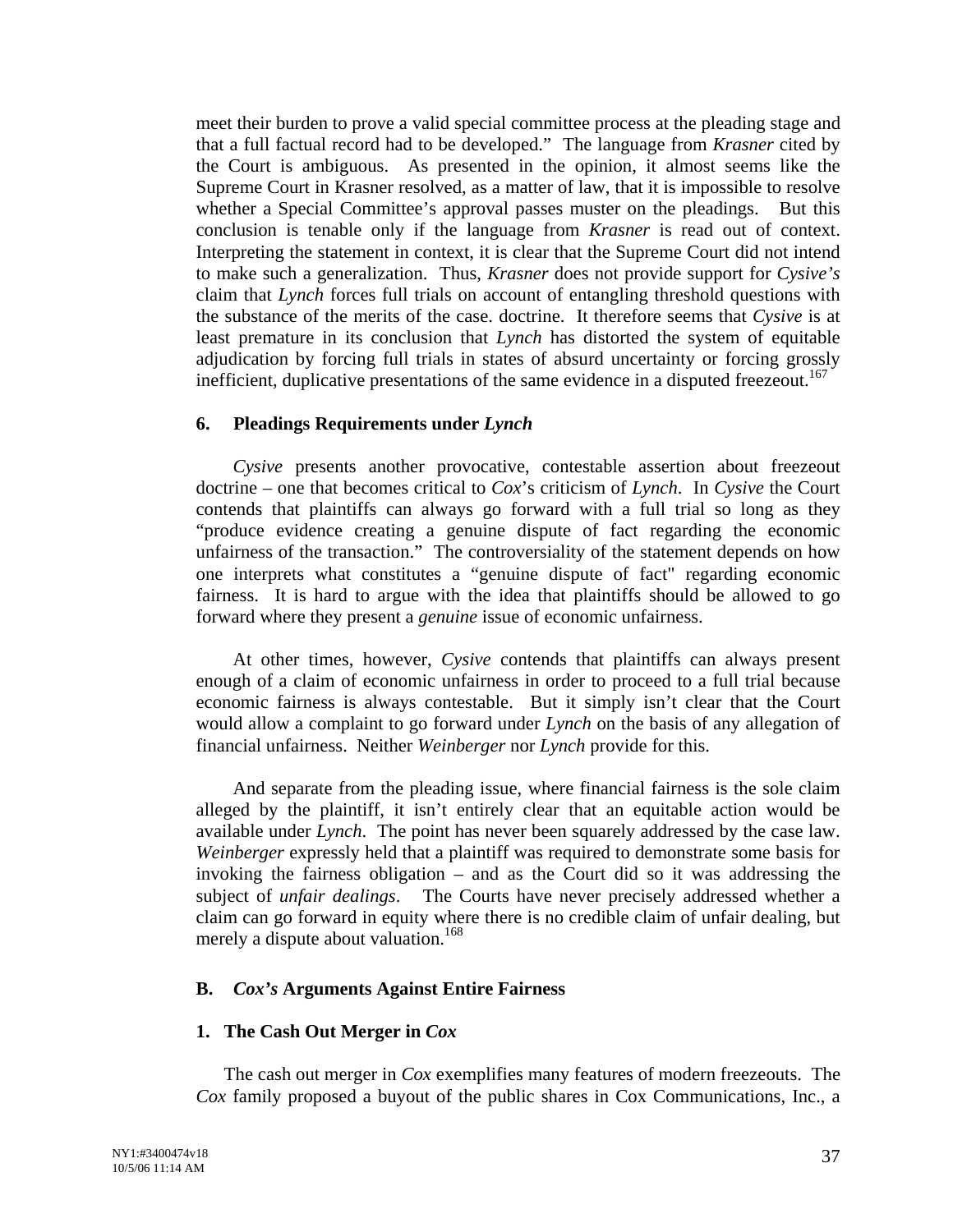Delaware company in the broadband communications business. The company's public equity was traded on the New York Stock Exchange at the time the family announced its freezeout proposal. The controlling family had previously taken the company public and then private and then public again, consistent with its interests.<sup>169</sup> As stated in the opinion: "At various times, the Family has found it convenient to take Cox public, in order to raise money from the public capital markets. At other times, the Family has found it preferable to run Cox as a private company." At the time the family announced the recent freezeout bid, in the fall of 2004, it held 74% of the voting power and had representatives filling a majority of the board's seats, including the Chairmanship. The family was thus unequivocally a controlling shareholder as defined under the *Lynch* doctrine.

The family's initial \$32 bid represented a 14% premium over the average trading price of Cox's listed shares (measured over the previous thirty days); the final price agreed to by the Special Committee and the minority shareholder plaintiffs counsel was \$34.75. In the minority's interest, the family had agreed to consummate the freezeout only if it reached agreement with the Special Committee over final merger terms and if the Committee obtained a fairness opinion from its financial advisor. Less favorably for the minority, the family announced that it was unwilling to allow a market check or sale of the company, which would have tested its bid against going concern value.[170](#page-90-3) This limited the Special Committee's ability to evaluate the real merits of the controller's offer, of course.

Consistent with the established transactional choreography for cash out mergers, the Special Committee was aided by independent legal advisers (Fried, Frank) and financial advisers (Goldman Sachs). Once the controller and Special Committee arrived at final terms, the merger was also ratified by the full board, on behalf of the company. After the merger agreement had been signed, the Cox family initiated a tender offer for the minority's shares, consistent with minimizing the potential costs of appraisal proceedings.[171](#page-90-4) After it owned in excess of 90% of the company's shares, the family completed the freezeout through a short form merger.<sup>172</sup> The Stipulation of Settlement reflecting the final \$34.75 price per share had been ratified as reasonable by the Chancery Court a month earlier.

### **2. The Goal of Reshaping Freezeout Doctrine**

Coming two years after *Cysive, Cox* deepens and expands the Chancery Court's vitriolic criticisms of the *Lynch* doctrine.

In *Cox* the Chancery Court was called upon to resolve an objection to the plaintiffs' attorneys' fee request in the settlement of a cash out merger governed by *Lynch*. From the outset it's apparent that the Court is ill-disposed towards the plaintiffs' lawyers, who it describes disparagingly, on several occasions, as having filed "premature, hastily-drafted makeweight complaints." Notionally, the Court's survey of the several strands of equitable doctrine pertinent to going private serves as background to its determination over whether or not to approve the fee – but it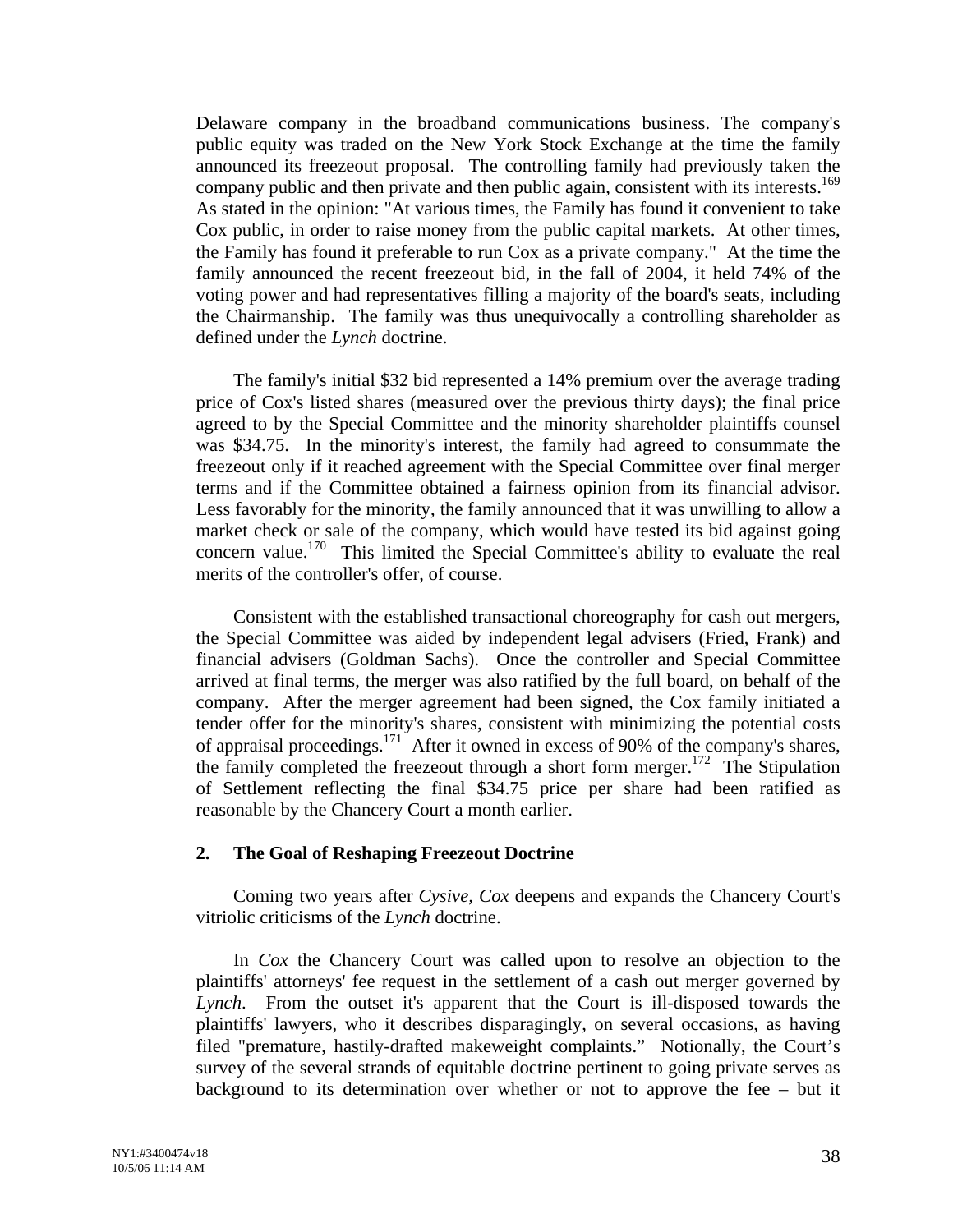becomes apparent almost immediately that there are broad law reform objectives at stake in *Cox*.

*Cox* surveys what it describes as the general characteristics of suits and settlements in cash out mergers announced as negotiable deals. In particular, it attests to a pervasive pattern of contemporaneous, triangular negotiations between controllers and Special Committees and controllers and attorneys representing the public stockholders. At one point *Cox* does observe that its criticisms of the "perverse incentives" generated by Entire Fairness review are relevant almost exclusively to cash out mergers announced as negotiable offers. That is, the opinion indicates that an entirely different pattern of suits and settlements applies when freezeouts are announced after the freezeout's crucial terms have been set. However, this caveat is most frequently overlooked in course of *Cox's* vituperation about forced settlements and unearned attorneys' fees under *Lynch*.

However, if *Cox* is correct that the routine payment of "forced" settlements and plaintiffs' lawyers' fees accost controllers in cash out mergers announced as negotiable offers, it's unclear why controllers wouldn't be able to bypass these costs and problems. Consistent with *Cox's* description of the problem, controllers could do so simply by waiting to announce their deals publicly until they'd reached an agreement in principle with the Special Committee. This would appear to represent an optimal, private solution to the litigation agency costs that are *Cox's* chief complaint against *Lynch*.

It's hard to avoid the conclusion that *Cox's* attention goes elsewhere because "self-help" by controllers won't effectuate doctrinal reform. It won't unify the case law for both freezeout structures and establish the business judgment rule as a routine bar to most stockholder claims in freezeouts. Nor will private solutions by controllers solidify Delaware's position at the forefront of corporate governance reform while signaling Delaware's support for the popular opposition to class action suits. This is to say that like *Cysive*, the *Cox* opinion reflects a sweeping ambition to effectuate law reform for freezeouts[.173](#page-90-6) 

Nevertheless, to its credit, in *Cox* the Chancery Court had an unusual opportunity, procedurally speaking. Despite equity's tradition of deciding only the case before it,  $174$  because the fee dispute involved the Court in reviewing a settlement of a class action, the Court had substantial leeway to enunciate its vision for reforming freezeout doctrine.

*Cox's* Committee Opinion Provision for tender offer freezeouts was discussed earlier. This Part of the Article focuses on *Cox's* criticism of the Entire Fairness standard (which has applied only to cash out mergers to date).

### **3.** *Lynch* **& Dismissals on the Pleadings**

One of *Cox's* most frequent criticisms of *Lynch* is that it prevents even vacuous unfairness claims in freezeouts from being resolved in an expeditious manner – that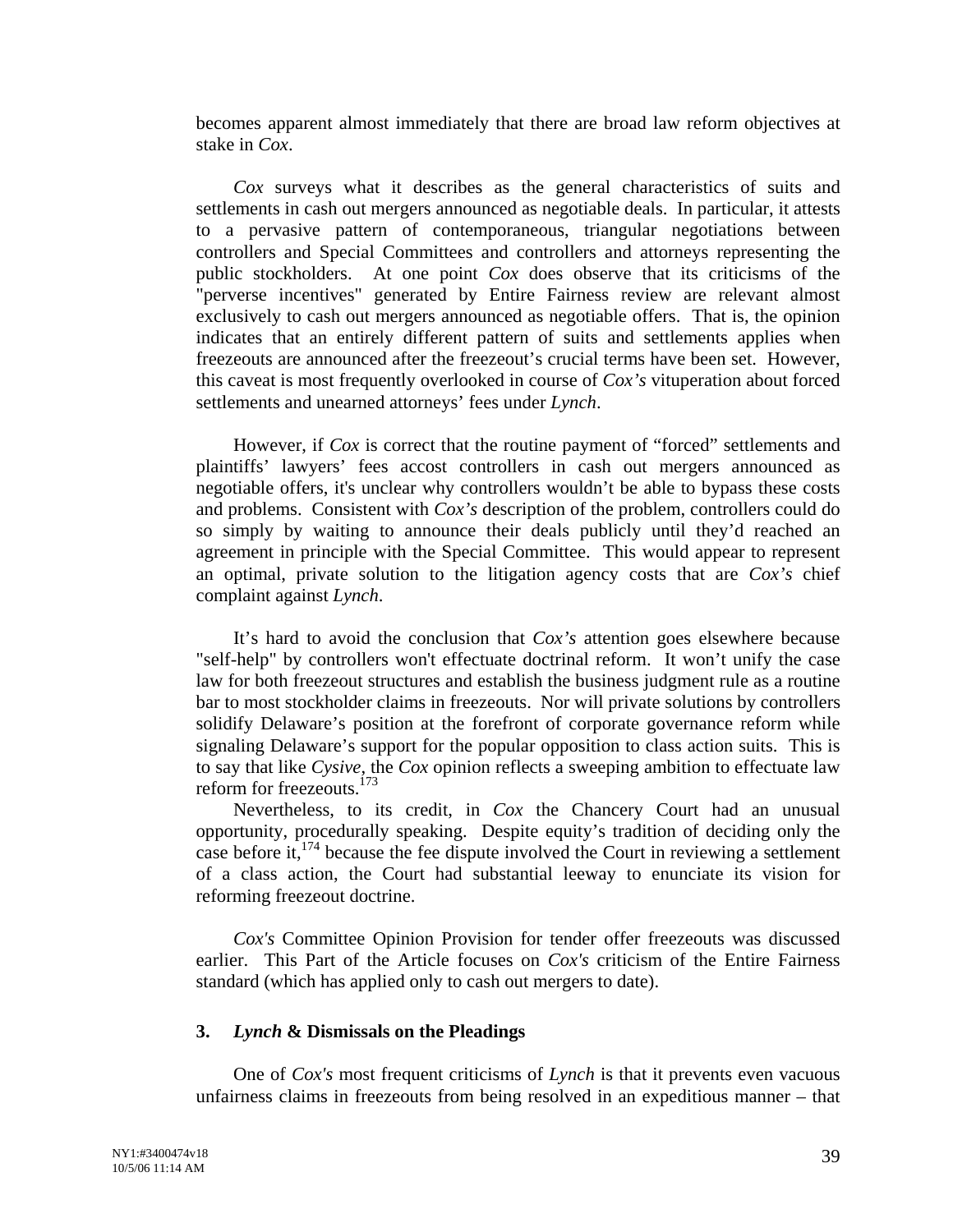is, on motions to dismiss ("Nondismissability"). *Cox* is adamant about this. It states, for example, "Unlike any other transaction one can imagine ... it was impossible after *Lynch* to structure a merger with a controlling stockholder in a way that permitted the defendants to obtain a dismissal of the case on the pleadings." In addition, for emphasis, *Cox* describes a hypothetical cash out merger in which a controller offered a 25% premium to the market price and allowed for every conceivable procedural protection for the public investors, only to have its motion for a dismissal denied. The Court states that Nondismissability is inevitable under *Lynch* because "financial fairness is always a debatable issue."<sup>[175](#page-90-8)</sup> *Cox* contends that contends that even "premature, hastily-drafted, makeweight" complaint go forward and operate, in effect, as a tax on controllers' freezeout bids. The opinion explains that because complaints under *Lynch* are Nondismissable, controllers settle them rather than pay the additional cost of defending against further protracted litigation. The deplorable result of this abusive litigation, *Cox* contends, is that it chills some controllers from ever proposing a freezeout bid. According to *Cox*, the *Lynch* doctrine has "deterred the procession of [freezeout] offers that provide valuable liquidity to minority stockholders and efficiency for the economy in general."

*Cox* also describes how plaintiffs' attorney's fee incentives favor their settling early. According to the opinion, the plaintiffs' lawyers can score a quick, low risk fee by settling at the same improved price endorsed by the Special Committee. The plaintiffs' lawyers defend their decision to settle on the rationale that some premium is better than none<sup>176</sup> – even if it isn't close to going concern value. On a sense, it's difficult to fault the plaintiffs' lawyers' because they are not under a fiduciary duty to obtain going concern value for their minority investors – as are controllers. In sum, it's apparent that the Court believes that the *Lynch* doctrine is undermining the creation of value in the acquisitions market and distorting the integrity of the litigation system.

But the doctrinal basis for the belief in Nondismissability is not as clear;  $Cox$  never explains it in detail.<sup>177</sup> Perhaps, as a variation of the entanglement concept in *Cysive*, the Court in *Cox* is assuming that the issues relating to fair price and fair process under the *Lynch* doctrine are too complex and fact-intensive to be resolvable pretrial. In that case, the same objections to this line of reasoning discussed earlier in relation to "entanglement" in *Cysive* apply here.

Or, perhaps the Court interprets the *Lynch* doctrine as mandating, as a matter of law, that any allegation of unfairness can go forward. However, nothing in the doctrine – in *Weinberger* or *Lynch* or related cases suggests that plaintiffs are relieved of demonstrating a genuine issue of triable fact. To the contrary, *Weinberger* expressly endorses the principle that a plaintiff must make an initial showing of unfairness to proceed. What is palpable, however, from the opinion's harangue against Lynch is that it is frustrated by the demands of resolving valuation-related suits, like those that arise under the Entire Fairness standard in freezeouts.<sup>178</sup> This burden isn't going away if *Lynch* is dismantled, however, since the Chancery Court also hears appraisal actions. And the Court's frustration with not being able to get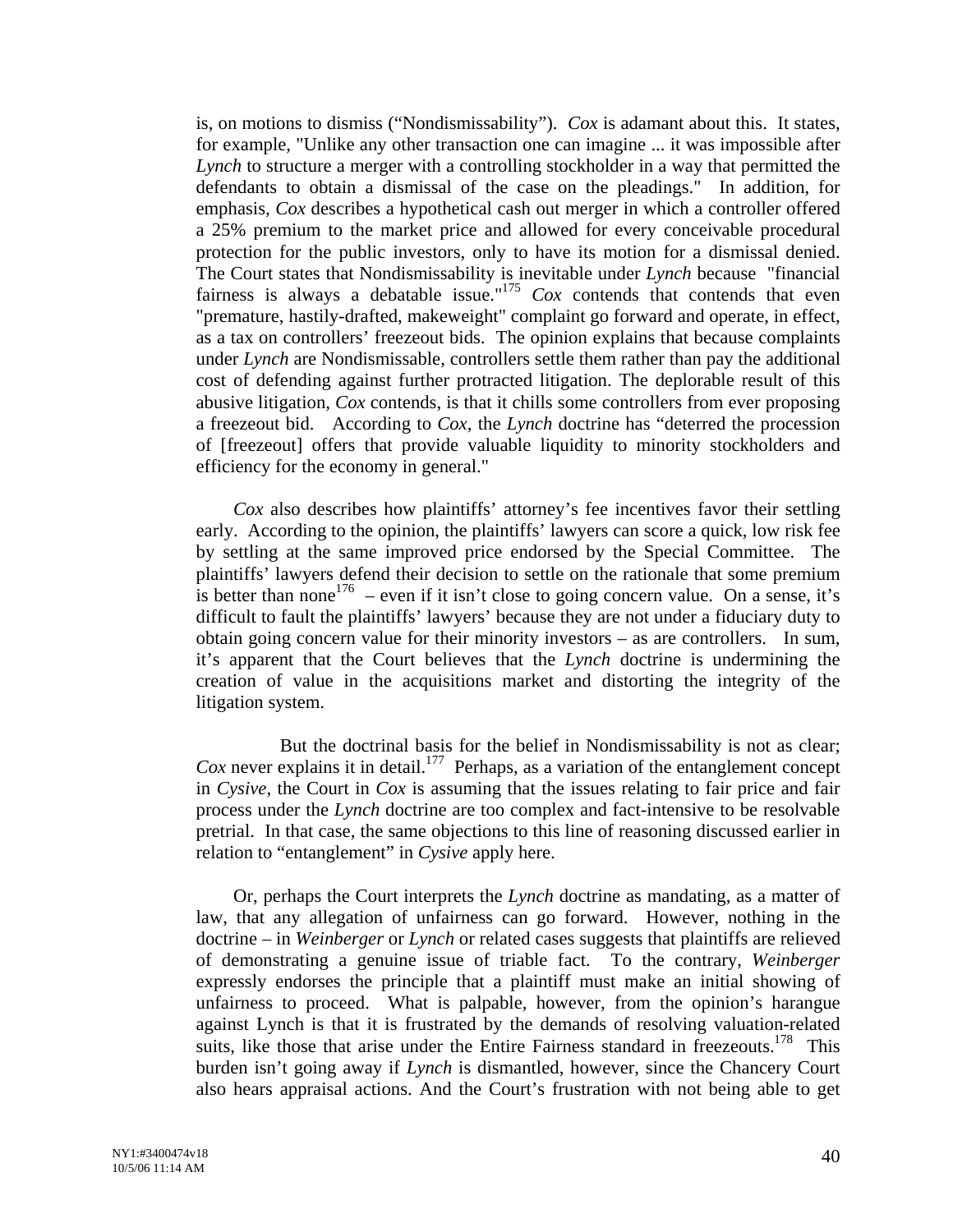valuation "perfect" shouldn't become a rationale for minimal judicial oversight without the Court being satisfied that the minority investors were put in a position meaningfully to bargain with the controller. And even the Entire Fairness standard, as it has operated, has not given target independent directors to unleash real market forces in the process, for the minority's benefit.<sup>179</sup>

It's also troubling that the *Cox* opinion never entertains the possibility that controllers settle Entire Fairness claims because they obtain a genuine, net financial benefit from so doing. The benefits for controllers of settling early in state cases come more fully into view in light of the holding in *Matsushita Electric Industrial Co., Ltd v Epstein*. [180](#page-90-13) In *Matsushita*, the United States Supreme Court affirmed that the settlement of claims in state court can also bar the future litigation of federal disclosure claims, so long as the claims would relate to the same overall transaction.<sup>181</sup> Settlements and plaintiffs' attorneys' fees paid by controllers in federal securities law claims tend to be significantly larger than those in Entire Fairness claims under *Lynch*, <sup>182</sup> so that controllers would have a significant financial incentive to preempt the potential for litigation in federal court. In addition, the approvals of independent directors and minority shareholders are irrelevant to defendants' ability to obtain a dismissal of disclosure claims under the federal securities laws, as are charter exculpation clauses. Finally, indemnification agreements are considered unenforceable under the securities laws as contrary to public policy. In sum, in light of *Matsushita*, it's entirely plausible that controllers enjoy a net financial benefit from offering lower prices, anticipating suits and reaching a comprehensive settlements in state court that will bar future federal claims against the freezeout.

There is a further paradox in *Cox's* description of Nondismissability under *Lynch*. *Cox* maintains that claims under *Revlon* are not uncommonly dismissed on the pleadings, but *Lynch* claims cannot ever be.<sup>183</sup> Even allowing for some hyperbole, the disparity is difficult to comprehend at the level of doctrine. Under *Revlon*, in a stockholder suit the Court is called upon to ascertain if the directors exerted their maximum best efforts to obtain the highest price reasonably available for the public stockholders.<sup>184</sup> The doctrine further complicates matters by providing that there is no one blueprint for determining how directors should act to obtain the best price for the company in a sale. Thus, stockholder claims under *Revlon* seem to involve a similar mixture of substantive, economic issues ("best price reasonable available") and process based safeguards ("best efforts," "good faith") as do *Lynch* claims. So it's difficult to distinguish a doctrinal basis for why *Revlon* claims would be dismissable on the pleadings, but *Lynch* claims "would not ever be."

Rather than what is inherently at stake in the two doctrines, the salient difference seems to be that *Revlon* claims are typically brought against target company independent directors individually, whereas controllers under *Lynch* are most commonly parent companies or other corporate entities. Although there are frequently independent directors who are named in Entire Fairness suits in freezeouts, they almost always manage to avoid the imposition of direct, personal liability.<sup>[185](#page-90-18)</sup>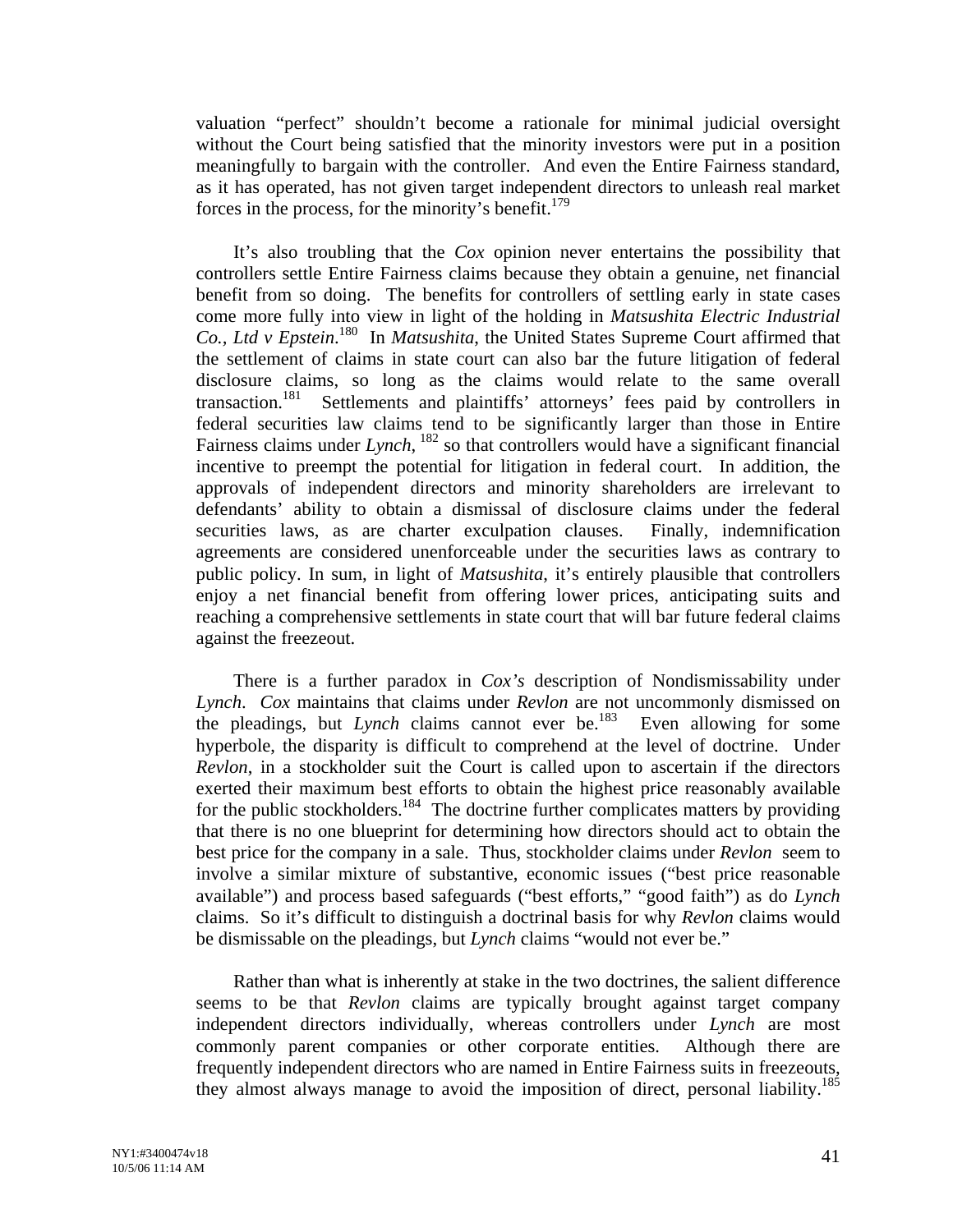Delaware's fiduciary law evidences a deep reluctance to find independent directors liable for breach of duty[.186](#page-90-19) If *Revlon* claims are commonly dismissed and *Lynch* claims less so, as  $Cox$  indicates,<sup>187</sup> this may say very little about the merits of complaints under *Lynch* and the incidence of overreaching by controllers, but a great deal about Delaware's concern for attracting and retaining nonmanagement directors on corporate boards. Read in this way, the disparity would not indicate any shortcoming in the *Lynch* doctrine.

## **4. Reasonable Attorneys' Fees under** *Lynch*

 The *Cox* opinion goes to great lengths in describing how Lynch forces controllers to pay unearned, excessive fees to plaintiffs' lawyers.[188](#page-90-21) Indeed, *Cox* states that the "incentive system that *Lynch* created for plaintiffs' lawyers is its most problematic feature." *Cox* disparages the conduct of plaintiffs' lawyers in freezeouts under *Lynch* on the whole; it represents suits filed in these cases as being, essentially, an expression of plaintiffs' lawyers' venality."<sup>[189](#page-90-22)</sup>

However, logically speaking, if the principle problem the Court attributes to the *Lynch* doctrine is that it encourages the payment of excessive or unearned attorneys' fees, the Chancery Court has ample judicial authority and practical means to remedy the situation directly. Certainly it can do so without overhauling equity's approach to going private transactions, moreover. Indeed, because the Chancery Court is already required to review all settlements in class actions to inhibit abuse,<sup>190</sup> it should not be difficult at all for the Court to adjust the relevant fee doctrine (which is not governed by the *Lynch* doctrine) to limit the fees paid by controllers to plaintiffs' lawyers.<sup>191</sup>

In regard to the specifics of the fee doctrine applicable to *Lynch* claims, *Cox* notes that the Courts have discretion, in reviewing plaintiffs' lawyers' fee requests in Entire Fairness claims, to apply either the *Chyrsler v Dann* standards<sup>192</sup> or the more traditional "*Sugarland*" standards. In *Cox*, the Chancery Court validates the more conservative *Sugarland* standards, as being appropriate for freezeouts.<sup>193</sup> The opinion states that "complaints challenging fully negotiable, all cash, all shares merger proposals by controlling stockholders are not meritorious when filed under the *Chrysler v. Dann* standard." It continues to act to limit abusive fees by ruling that "no risk premium should be awarded in fee applications in cases [...] when a plaintiff suing on a proposal settles at the same level as the special committee. Even further, if a controller and a special committee ignore a prematurely filed suit and conclude merger terms, there should be no presumed entitlement to a fee by the plaintiffs." Thus, in *Cox*, the Court robustly employs its equitable authority to adjust the doctrinal standards for fees. In so doing it limited the incentives for plaintiffs' lawyers to file claims in freezeouts.<sup>194</sup>

In effect, by endorsing the *Sugarland* standards for fee awards in cash out mergers, *Cox* extends the transactional choreography for freezeouts to encompass the plaintiffs' lawyers. After *Cox*, plaintiffs' lawyers can anticipate that if they file claims in cases where the cash out merger is announced as a negotiable offer, they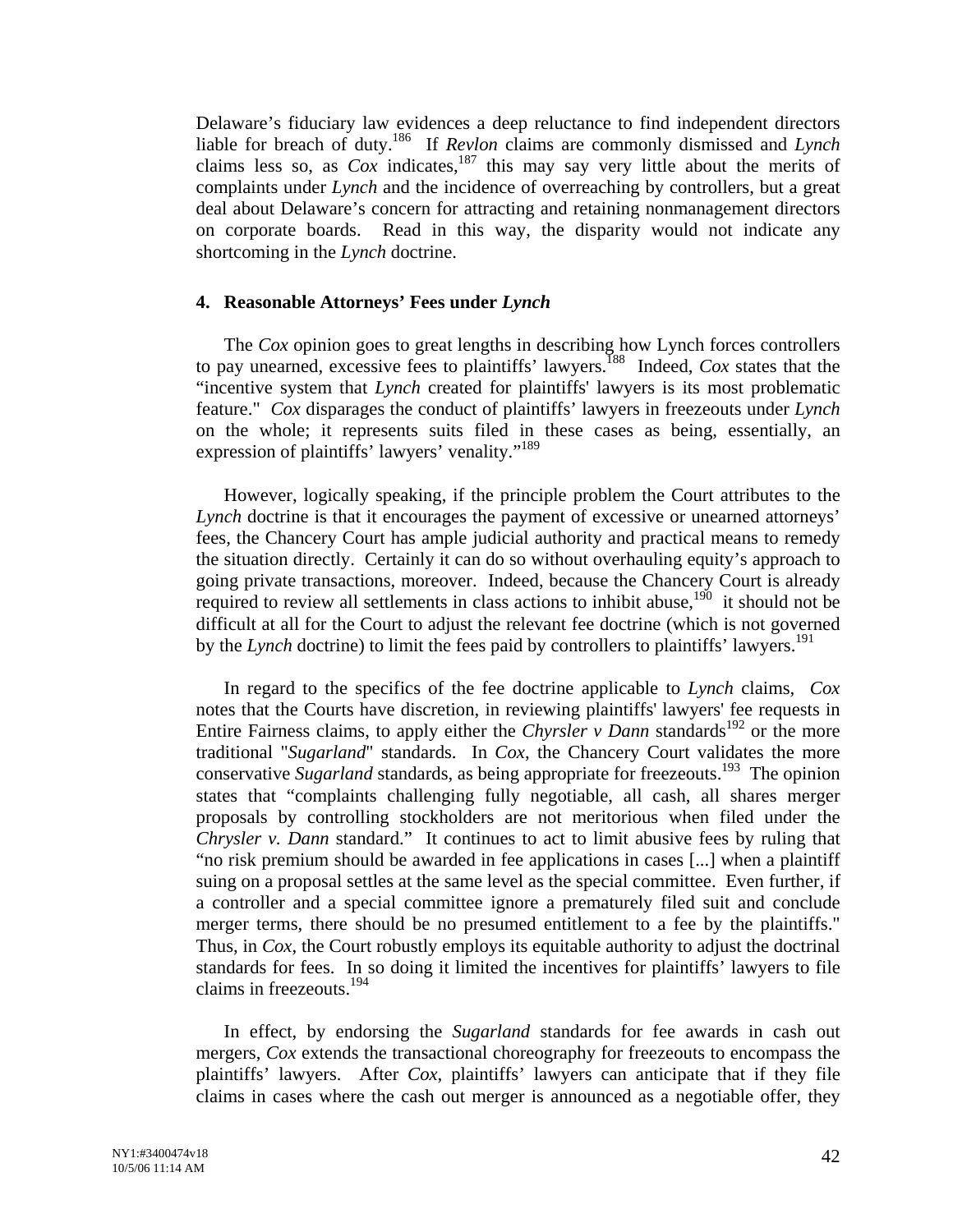will not receive a risk premium but merely a reasonable hourly wage. More disappointingly, they must risk receiving no fee at all if the Special Committee and the controller elect to "ignore" their suit and are able to conclude terms for the freezeout. In regard to the fee request in *Cox,* the Court determined substantially to reduce the fee award requested by the plaintiffs' lawyers. It did so, moreover, although the controller's fee to the plaintiffs' lawyers did not reduce the award to the plaintiff stockholders in the settlement of claims in the freezeout. In ruling to approve an award of only \$1.275 million to the plaintiffs' lawyers (instead of the \$4.95 million dollar fee the controller had agreed to)<sup>195</sup> the *Cox* opinion provides a dramatic example of the Court's competence to rein in "excessive" plaintiffs' attorneys' fees in freezeouts.

 *Cox's* suggestion that the *Lynch* doctrine is defective because plaintiffs can systematically obtain outrageous fees by exploiting it is also undercut by the existing empirical data about fee awards in these cases. Evidence presented in a 2004 Article by Professors Thomas & Thompson indicates that plaintiffs' attorneys receive monetary awards in only one third of the freezeout claims filed under *Lynch*. [196](#page-90-28) Thus, in two thirds of the cases the fee awards to the plaintiffs' lawyers are either "nominal" or nonexistent. The study also indicates that these fees conformed to criteria of reasonableness both when they are assessed on an hourly and a percentage of recovery basis[.197](#page-90-29) Furthermore, Thomas and Thompson's article indicates that fees in *Lynch* litigation are substantially smaller than those paid to plaintiffs' counsel in the settlement of federal securities class actions (as measured on both of the bases described above)<sup>198</sup> At one point the *Cox* decision itself notes that plaintiffs' lawyers in claims under *Lynch* have reined in their fee requests to a moderate size.<sup>199</sup> In sum, while *Cox* cites the lawyers' fee problem as the gravamen of its complaint against *Lynch*, the problem does not appear to be a very serious one, but rather one that the Chancery Court can address directly without fundamentally changing the doctrine governing freezeout transactions.

# **5.** *Lynch* **Benefits Public Stockholders**

As an extension of its views about fee opportunism in freezeouts, *Cox* suggests that the filing of claims under *Lynch* adds little if any value to what Special Committees would obtain from controllers in bilateral negotiations – that is, without the filing of the claims. [200](#page-90-32) 

# **a. Evidence of the Value of** *Lynch* **Filings**

It seems that the views espoused by Professors Weiss and White -- who have written extensively about the abuses of meritless class action suits and who also served as the objectors in the *Cox* litigation -- were influential in influencing the Court's conclusion that Entire Fairness claims are largely vacuous and subversive of investors' best interests[.201](#page-90-33) This negative view of filings under *Lynch* is undercut, however, by the empirical data and analysis presented to the Court by Harvard Law School Professor Guhan Subramanian. <sup>202</sup> Subramanian's data supports the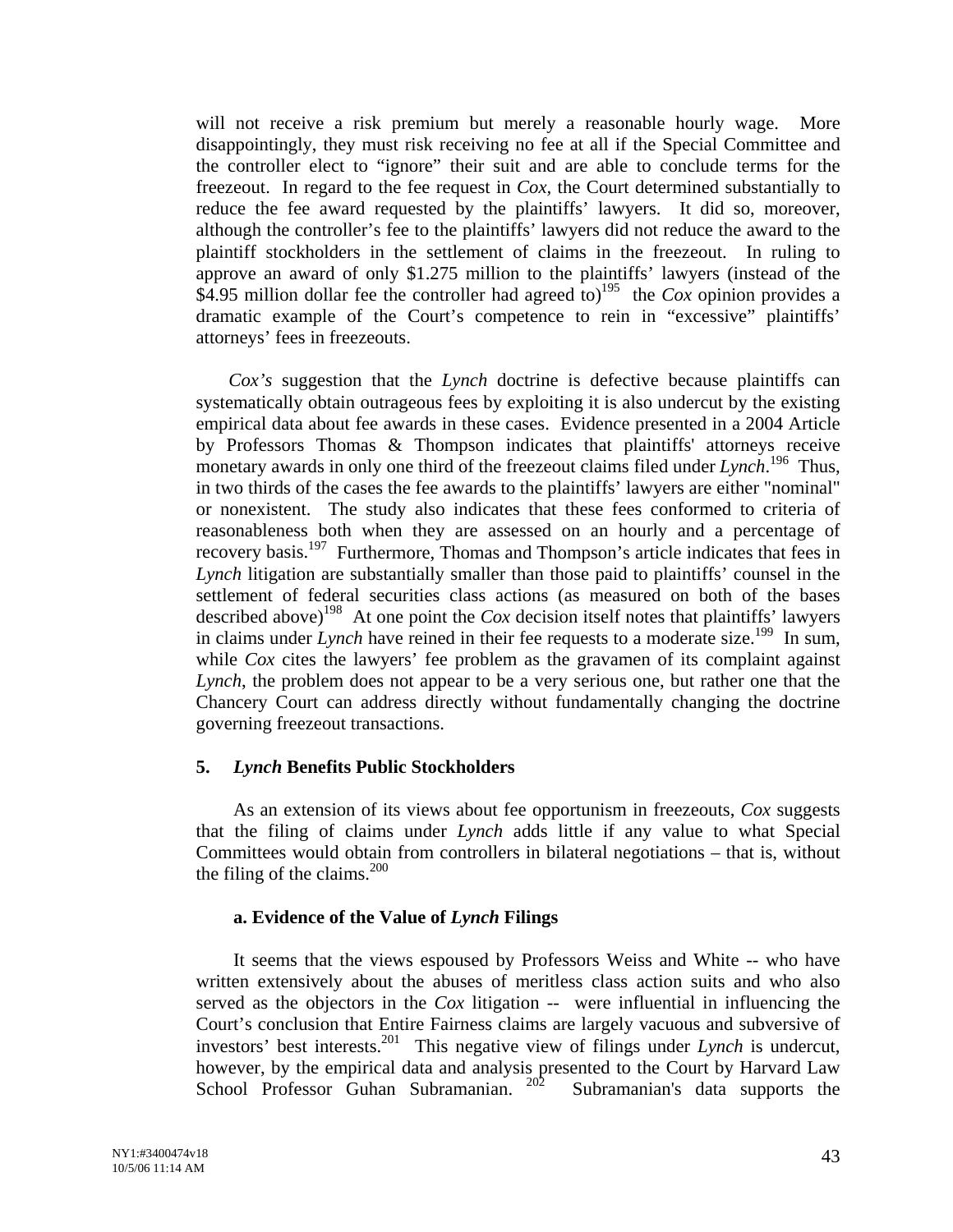conclusion that Entire Fairness standard has afforded independent directors on Special Committees greater leverage to obtain enhanced premiums from controllers in cash out mergers. Indeed, in an affidavit submitted to the Court, Subramanian concluded, to the expressed frustration of the Court, that greater premiums were obtained in cash out merger negotiations where claims had been filed under *Lynch* than in cash out merger negotiations where no claims had been filed.

But the Court discounts the data and analysis presented by Professor Subramanian. Although it goes to great lengths to do so, the Court essentially dismisses the credibility of the data indicating that higher premiums are realized in cash out mergers where Entire Fairness claims have been filed. Instead, to the extent that it acknowledges that relatively greater premiums are realized in cash out mergers (where the Entire Fairness applies) than tender offer freezouts (where it does not), the Court surmises that the result is attributable to the superior bargaining stature of Special Committees in comparison with disaggregated stockholders in negotiating with controllers. Most importantly, the Court appears to go out of it way to minimize the role played by law and emphasize the role played by nonlegal, organizational factors in affecting bargaining outcomes between the parties in these deals.

# **b. A Concession that** *Lynch* **Affords Special Committees Bargaining Leverage**

Except, in fact, at one point in an attenuated invective against the evidence that the Entire Fairness standard has increased the size of premiums paid to minority stockholders, *Cox* suddenly, momentarily, concedes the point – albeit begrudgingly. The opinion states that *Lynch* might "charitably" be understood to provide "special committee members with additional clout that they wield to get good results, and that gives lawyers for controllers leverage to get their clients to pay a higher price to ensure deal closure and the utmost reduction of litigation." But in the overall arc of *Cox's* invective against the *Lynch* doctrine, this begrudging acknowledgment of the doctrine's efficacy in promoting public stockholders' welfare simply doesn't gain any traction at all.

And yet from the data reported in Professor Subramanian's Harvard Working Paper the point seems irrefutable: the "early" filing of *Lynch* claims in cash out mergers promotes Special Committees' negotiating leverage with controllers and incites the latter to pay higher premiums than they do, on average, in deals where Entire Fairness does not apply. The filings of complaints in these cash out mergers allows Special Committees representing the public investors a legal basis to claim, with credible force, that the controller has an enforceable, fiduciary duty to pay no less than the full going concern value attributable to the public's stock. With the *Lynch* filings in the background, the Special Committee can assert that if the controller does not act in accordance with this fair price duty, and its duty of fair dealings, the public investors will vindicate their rights in court – indeed, in suits that have already commenced.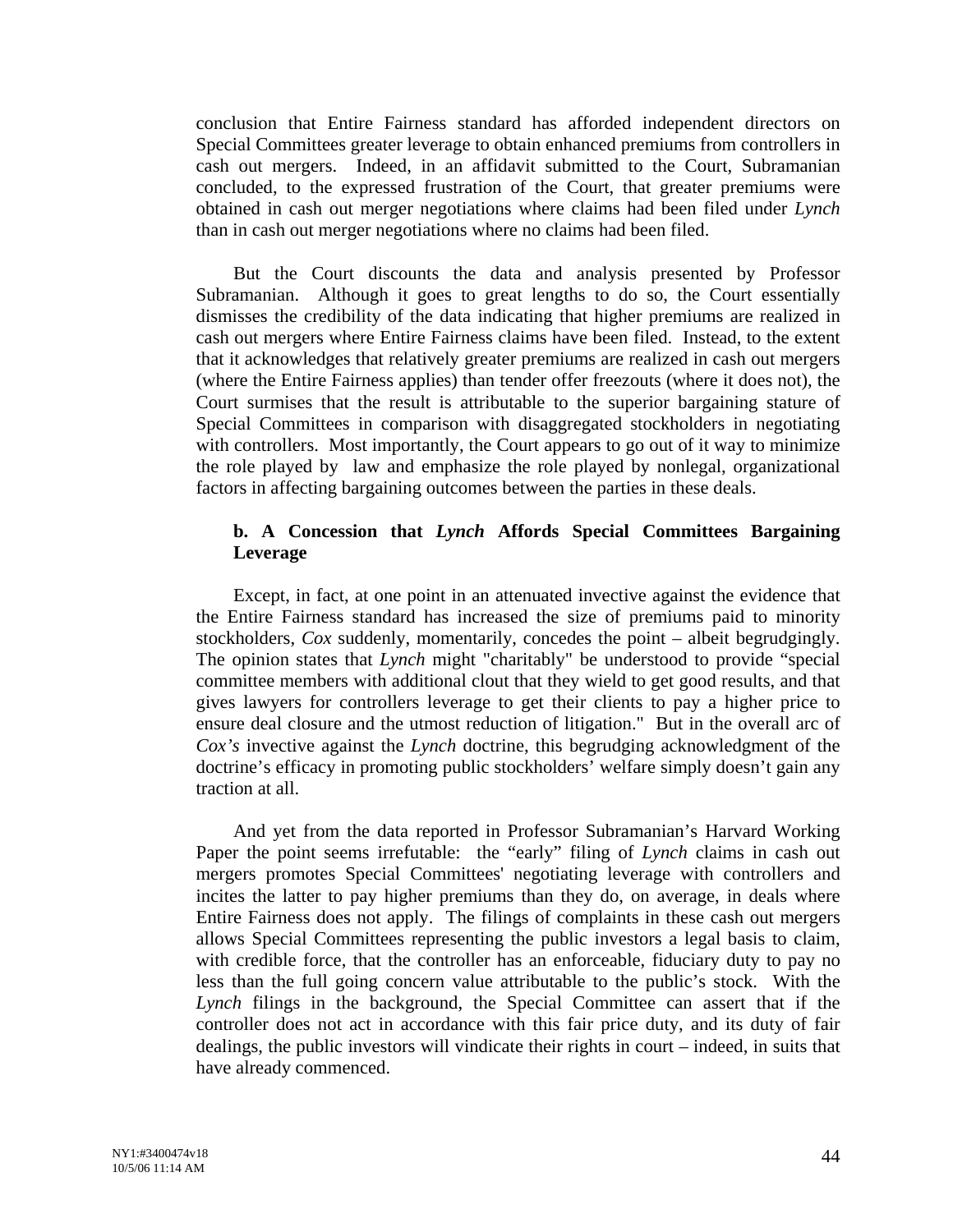### **c. The Simultaneous-Settlement Phenomenon**

In dismissing *Lynch*'s importance as leverage for Special Committees negotiating with controllers, furthermore, *Cox* many times points out that plaintiffs' lawyers commonly settle their claims in cash out mergers on the same terms and at the same time as do Special Committees negotiating on the minorities' behalf. [203](#page-90-35) *Cox* contends that once the controller's agents in the negotiation communicate to the plaintiffs' lawyers that they have reached final terms with the Special Committee, the plaintiffs' lawyers immediately "cave" and settle their Entire Fairness suit on the same terms as has the Special Committee. *Cox* seizes upon this "simultaneity-ofsettlement" phenomenon as proof of the vacuous, nonmeritorious nature of filings under *Lynch*. [204](#page-90-36) As further proof of this, *Cox* states that these *Lynch* claims do not involve any actual "litigation conflict."

Over and over *Cox* points to the simultaneous-settlement phenomenon and the absence of "real litigation conflict" as proof of the wasteful, defective nature of the *Lynch* doctrine. But viewing the matter in perspective, it isn't at all obvious that the simultaneous-settlement phenomenon compels a conclusion that the filings are nonmeritorious, in essence, gratuitous. It would seem to prove, only, that in the triangular "game of chicken" played between controllers and Special Committees and controllers and minority shareholders' attorneys in cash out merger negotiations the plaintiffs' lawyers typically defer to the independent directors about when "enough is enough."

### **d. "Early" Filings Aren't Necessarily Abusive**

Furthermore, the fact that the filings are made by the plaintiffs' lawyers while the cash out mergers are still represented as "negotiable" offers also doesn't prove that the filings are specious or abusive. It would indicate, only, that at the time the plaintiffs file their complaints, it isn't yet clear which freezeout offers would eventually be at or near fair value and in conformity with the requirements of fair dealings. In fact, it's more reasonable to presume that where controllers announce freezeouts as "negotiable" offers, they do so at the lowest credible price – far below going concern value – in anticipation that they may be forced to negotiate some price increase. From this perspective, claims of unfair price in negotiable cash out mergers are probably all legitimate when filed.

And to the extent that *Cox* emphasizes that "no actual litigation conflict" occurs in these suits,[205](#page-90-37) rather than furnishing further evidence of *Lynch's* dysfunctionality, this would seem to demonstrate that these cases don't consume a disproportionate amount of judicial resources. Furthermore, the "early" filing of *Lynch* claims in cash out mergers allows the plaintiffs' lawyers time, early on, to sort out who will act as lead plaintiff and lead counsel. This might prove especially important if the freezeout's timing were suddenly to accelerate -- for example, if the controller determined to proceed unilaterally to effectuate the merger or switched to a tender offer freezeout.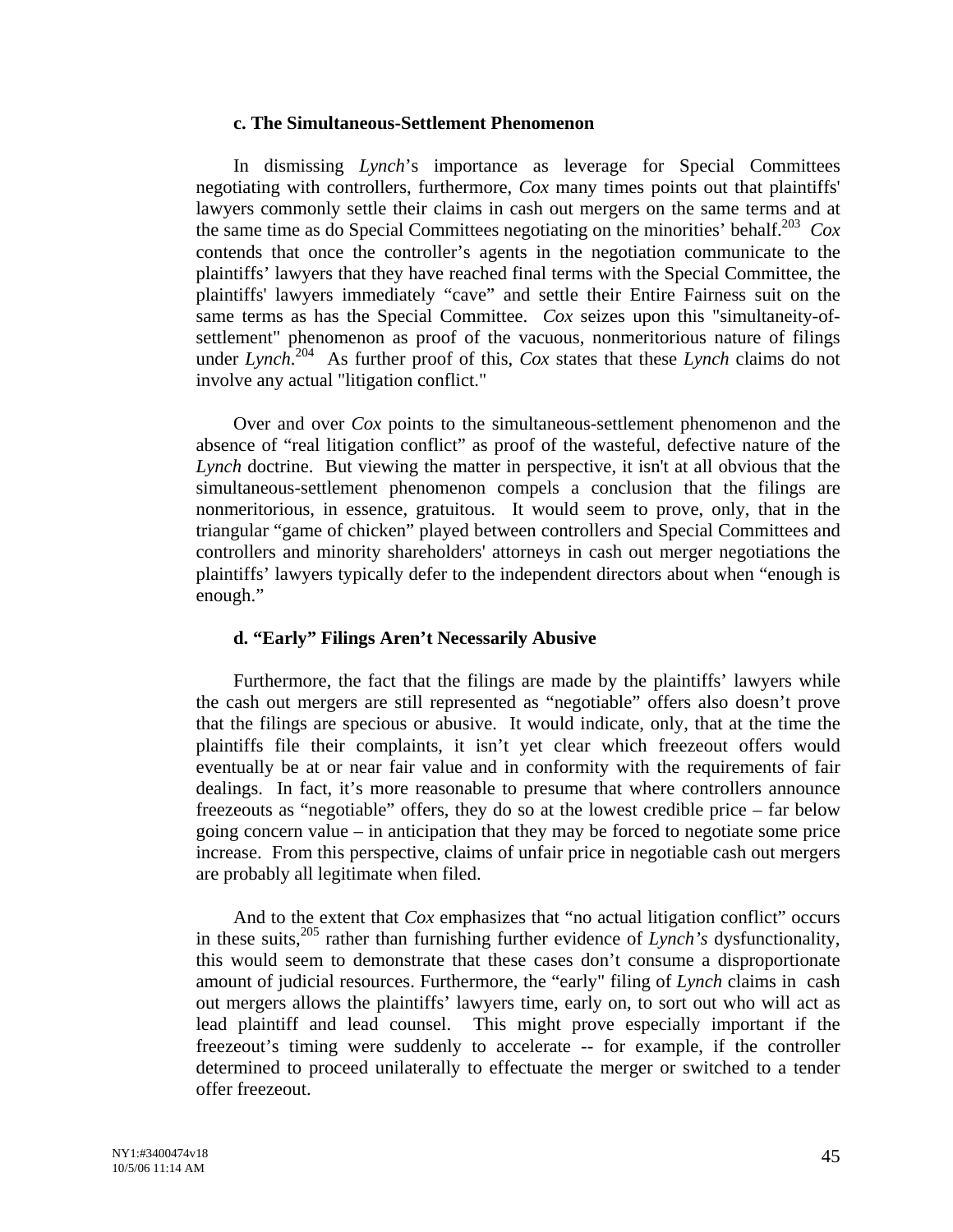## **e. Fiduciary Claims Against Target Directors in** *Lynch* **Filings**

Further evidence of the efficacy of "early" filings under *Lynch* can be surmised from the fact that the Special Committee directors will probably be named individually in filings claiming unfairness under the *Lynch* doctrine. This is likely to promote the caliber of these directors' efforts on behalf of the public investors. Although *Lynch* itself would not be a basis for holding them liable, <sup>206</sup> the Special Committee directors have a duty of care to inform themselves of all information reasonably available to them prior to accepting the controller's freezeout bid. This duty is illustrated by the landmark case of *Smith v Van Gorkom* (in relation to a third party merger)<sup>207</sup> and the recent decision in *McMullin v Beran* (in relation to a merger of a controlled entity with a third party where there was overreaching by the controller).<sup>208</sup> These cases affirm that in a cash out merger, the target directors have no ability to remain neutral and allow the stockholders to decide for themselves whether to approve the transaction. To do so, according to these decisions, would violate the directors' statutory and fiduciary duties in cash out mergers.

The evidence presented in Professor Subramanian's Harvard Study supports this phenomenon. It confirms that Special Committees that have represented minority investors in freezeouts structured as tender offers -- which are governed by the *Solomon* standards and thus present less opportunity for the Special Committee directors to be named in freezeout filings as individual defendants -- have not obtained the same positive price increases from controllers than have independent directors on Special Committees negotiating in the shadow of *Lynch*. Subramanian's evidence doesn't prove that directors are more vigorous advocates for minority investors where there is a suit for breach of duty pending against them – this concept is supported mostly by common sense. But Professor Subramanian's evidence is entirely consistent with this common sense intuition.

# **f. The Utility of Discovery for Public Investors**

Finally, it's possible that the discovery process associated with claims under *Lynch* also serves to promote the best interests of the public investors in freezeouts. *Cox* represents shareholder plaintiffs' legal power to go forward with discovery as being merely a form of extortion. As represented in *Cox*, the prospective costs of discovery exert significant pressure on controllers to settle even nonmeritorious cases. But the discovery process may in fact be the public stockholders' form of due diligence in respect to the value of their firm. In this sense it may further the process of arms'- length dealings that *Weinberger* declared should operate for the benefit of minority investors in cash out mergers.

To elaborate, in the context of an acquisition offer, even the seller will have a need to conduct extensive due diligence (which would be the equivalent of the discovery process, outside of litigation) in order to evaluate the merits of a bid. This was graphically illustrated in the sale-through-merger analyzed in the landmark *Smith*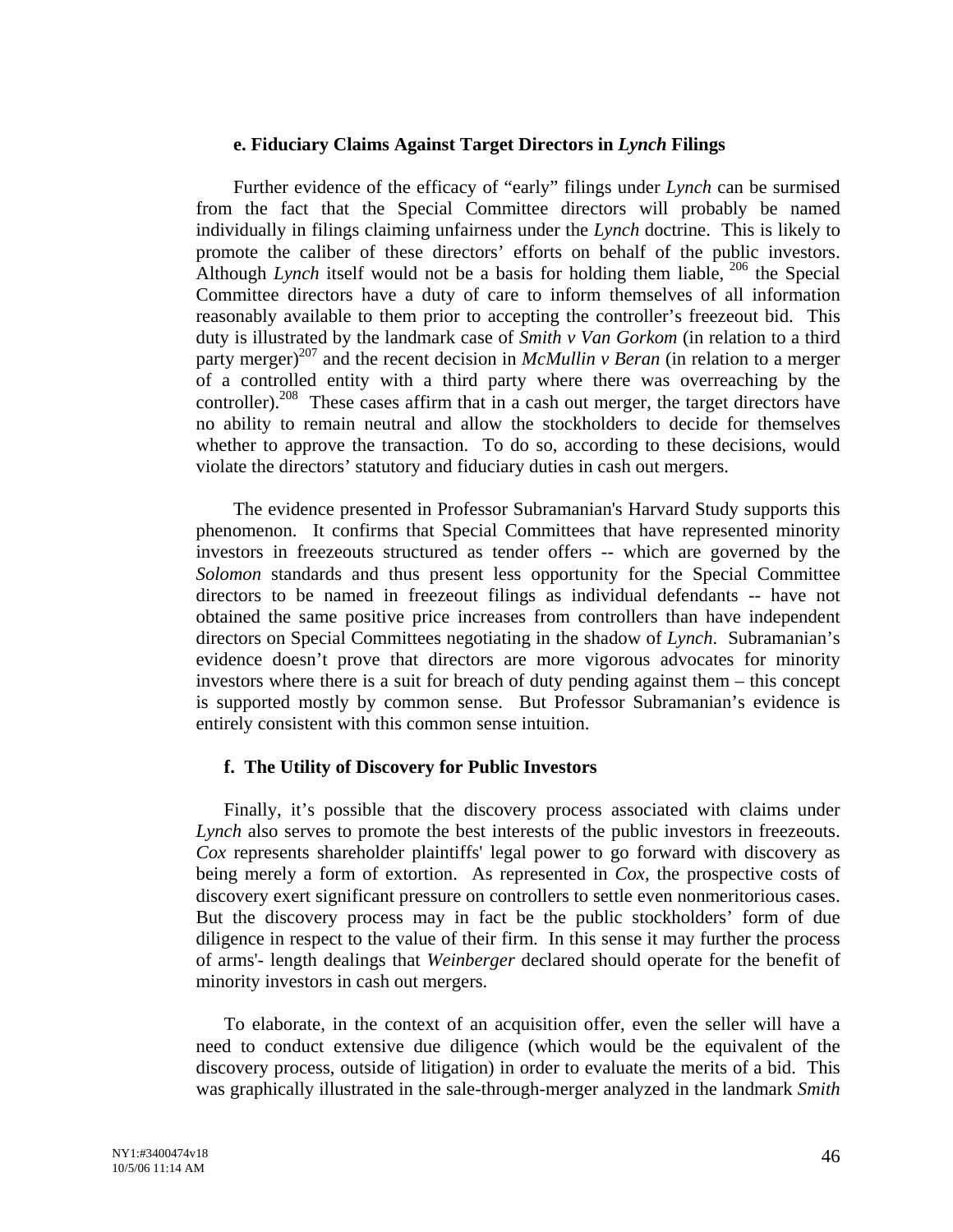*v Van Gorkom* case -- where the directors failed to undertake the kind of intensive analysis of their firm that would have furnished an informed basis for their approving the sale of the company. Moreover, in freezeouts it is ideally independent directors who will negotiate on the minority's behalf with the controller. But the independent directors are at a significant informational disability in comparison with the controller. In addition, consistent with *Lynch's* concern about inherent coercion, the target's independent directors may be reluctant to, or even hindered from obtaining the full range of company-specific information that would be intrinsic to a fully informed analysis of it value. The independent directors on the Special Committee might reasonably fear that such a comprehensive and time consuming due diligence analysis of their own firm would provoke the controller and encourage it to deploy its various tactical advantages to the public stockholders' detriment.

In sum, the plaintiffs' discovery requests may operate as a surrogate for the kind of due diligence that would ordinarily properly be conducted by the board of the seller in a third party merger. On this basis, *Cox's* unqualifiedly negative view of plaintiffs' lawyers' discovery requests, as being nothing more than a form of extortion, appears too biased in favor of controllers.

## **6. Reducing Litigation through the Business Judgment Rule**

### **a. The Purported Problem and the Plan**

As indicated above, one of *Cox's* principal criticisms of *Lynch* is that it has promoted fruitless litigation – litigation that has deterred wealth-enhancing freezeouts. Accordingly, a crucial objective of *Cox's* proposals is to reduce the incidence of shareholder suits in freezeouts, in order to encourage more deals and increase shareholder wealth.<sup>209</sup> Implicit in  $Cox$  is the belief that litigation would be reduced, and the economy enhanced, if the business judgment rule was the normal standard of review for freezeouts.<sup>210</sup> Once the business judgment rule applies in corporate suits, the Court will not investigate the underlying merits of the transaction.<sup>211</sup> *Cox* proposes that the public stockholders' welfare will be protected adequately by Dual Ratification, so that judicial review of the substance of a freezeout is inefficient, wasteful and institutionally suspect.<sup>212</sup>

*Cox* is probably correct to presume that once controllers understand that obtaining Dual Ratification will confer the protection of the business judgment presumption on their freezeouts, in the event of litigation, they are likely to seek Dual Ratification in almost all instances. If one accepts *Lynch's* belief in the operation of inherent coercion (as this Article does), then controllers are likely to obtain Dual Ratification in almost all cases when they seek it. This means that the business judgment rule will almost always apply to claims brought in freezeouts, and will block judicial inquiry into the fairness of these transactions. [213](#page-90-45) 

If reducing litigation were an absolute good in itself, *Cox's* program of law reform would be an astonishingly impressive one. Indeed, as stated in the introduction, there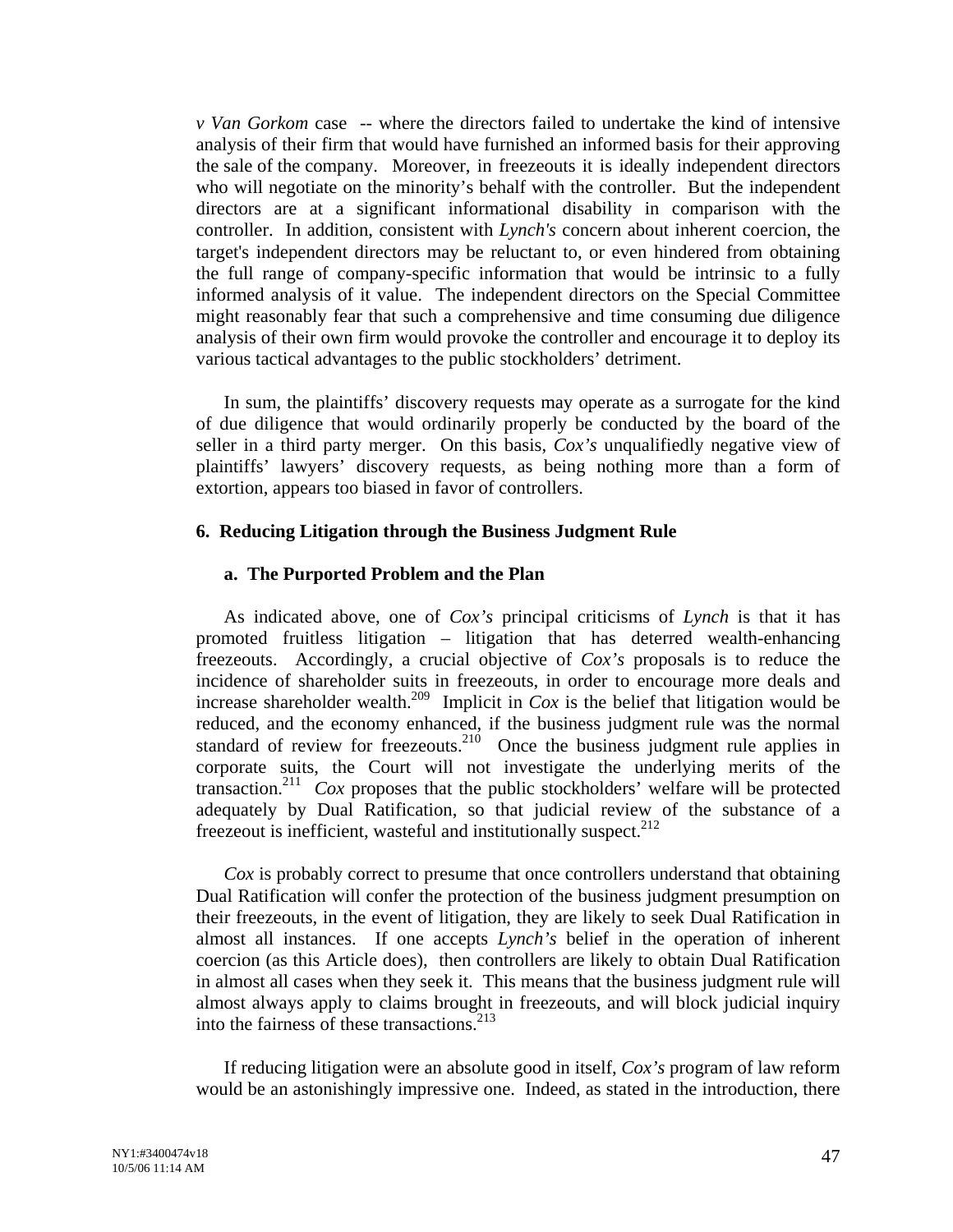are schools of thought and public policy relevant to corporate law that endorse the imposition of severe limits on private civil suits. However, Delaware's equitable tradition has historically embodied a far more modulated approach to balancing the potentially abusive aspects of shareholder litigation with the enforcement of otherregarding duties on corporate fiduciaries, in the interest of public stockholders. In order to promote the reasonableness of trust on the part of public investors, and the long term financial welfare that it supports, fiduciary litigation imports some of the values associated with the public law into the corporate context. Within corporate legal doctrine, this value has competed with the objective of reducing litigation overall. *Cox* would make the latter value of primary importance, and thus upend the fiduciary tradition in relation to controllers' self dealing transactions.

### **b. Reducing Litigation at the Cost of Ignoring Tainted Consents**

Even on their own terms, it's not apparent that the *Cox* Reforms will successfully reduce stockholder suits against freezeouts.

First of all, as described in Part III, *Cox* actually increased the equitable safeguards that controllers must adhere to in order for their tender offer freezeouts to receive deferential treatment in equity. It did so, moreover, by imposing conditions which are not obvious in what they require  $-\cos$ 's two versions of the Committee Opinion Provision being only the most salient of these.<sup>214</sup> Given the procedural importance that *Cox* attributes to the Special Committee's recommendation, this ambiguity will inspire litigation, as will the intersection/intermingling of the four or five equitable criteria enunciated by *Pure* and *Cox* as applied in particular tender offer freezeouts, in combination.

Furthermore, the Dual Ratification requirement proposed by *Cox* will be (and as explained below should be) susceptible to litigation. In *Cysive* the Court argued that it was essentially impossible to verify the validity of disinterested informed consent on the pleadings. If this complaint against *Lynch* was valid, then with after the *Cox*  Reforms the Court will need to be involved in scrutinizing the quality of the consents that constitute Dual Ratification upon a shareholder's complaint. If this complaint against *Lynch* was invalid, then the argument against Entire Fairness review loses even more of its force.

Finally, if it is impossible for the Court to verify the quality of Dual Ratification that is a predicate to deferential review without some reasonable judicial inquiry, but the Court do not devote attention to the matter or too easily presume the regularity of the consent that trigger judicial abstention from an inquiry into the merits, then controllers' capacity for overreaching in freezeouts will have become nearly unlimited as a result of the *Cox* Reforms. The standards for going private will have "gone private" – to the great advantage of the more powerful parties in these deals – that is, controllers. But if the Court is conscientious in taking the Cox Reforms' Dual Ratification requirement seriously, then it will have to analyze whether there has been dual, disinterested informed ratification by both independent directors and a majority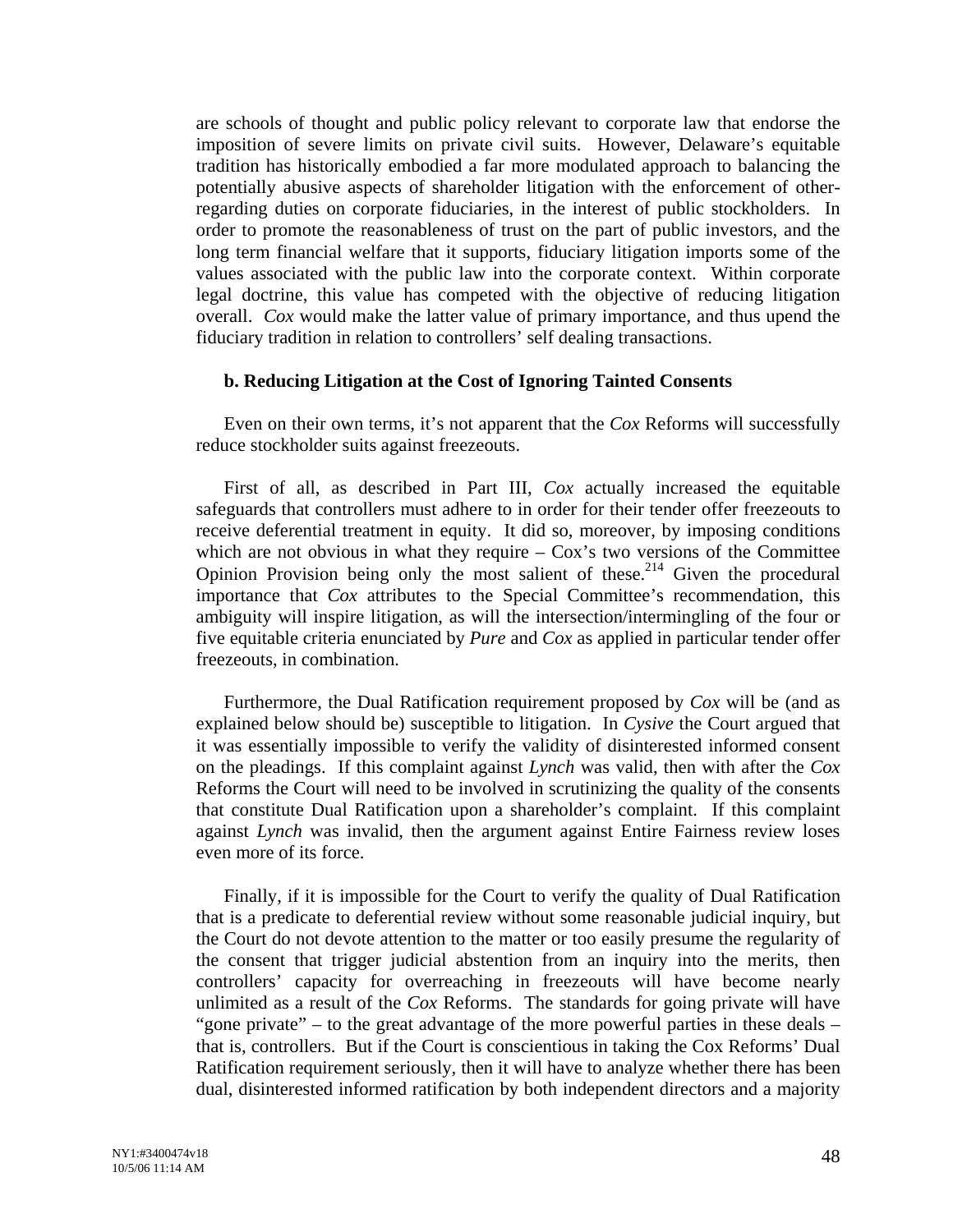of the public stockholders prior to applying deferential review. In this regard, effectively, the *Cox* Reforms would recapitulate a variation on *Lynch* fair dealings requirement. Complaints that alleged a genuine issue of fact showing unfair dealings in relation to either form of consent would go forward in equity. Under the Cox Reforms, once Dual Ratification was established, claims that instead primarily alleged unfair price would be split off, to be brought as appraisals if the litigants could sort out the process and avoid the "rabbit holes." But even sorting out which complaints were of which type would involve litigation. In conclusion, the plan to reduce stockholder litigation through the *Cox* Reforms seems unrealistic and misguided.

### **c. Factoring in Suits Against Target Directors**

At one point in the opinion, *Cox* suggests that its proposals are not radical because plaintiffs can still sue the target directors on the Special Committee if they believe there is unfairness in the freezeout. In the words of the opinion: "[p]laintiffs who believe that a special committee breached its fiduciary duties in agreeing to a merger would continue to have the practical ability to press a claim; they would just have to allege particularized facts demonstrating a breach of fiduciary duty." The Court's suggestion about suing the target directors personally is easy to miss because it is quite brief, and because its substance is surprising, given the broader context of corporate fiduciary law.

As described earlier, corporate fiduciary law has always resisted expanding the personal financial liability of independent directors. The rationale for this restraint is that independent directors serve a crucial function in contributing to reasoned, unbiased corporate decision making and would be discouraged from so doing if they were subject to significant liability exposure. Also influential has been the idea that qualified independent directors are uncommon and that that they are not fully compensated for their service as independent directors. Substantial personal liability exposure has always been rejected by equity on grounds that it would make recruiting and retaining talented independent directors on corporate boards far more difficult. Consistent with the above, *Cox's* assertion that aggrieved stockholders would have recourse against the target's independent directors even if its proposed reforms were accepted is truly surprising, if not inexplicable. And Cox's suggestion is more puzzling because if public stockholders can go forward in a suit against a freezeout merely by suing target directors instead of the controller, then *Cox* will not have accomplished its expressed intention of reducing shareholder suits or "litigation agency costs" in significant measure.

### **d. Factoring In Increased Appraisals**

If equitable actions against controllers were significantly limited by the application of the business judgment rule, furthermore, it seems likely that there would be an attendant increase in appraisal actions.<sup>215</sup> Since *Lynch* was decided, the equitable cause of action for unfairness it established has been more attractive than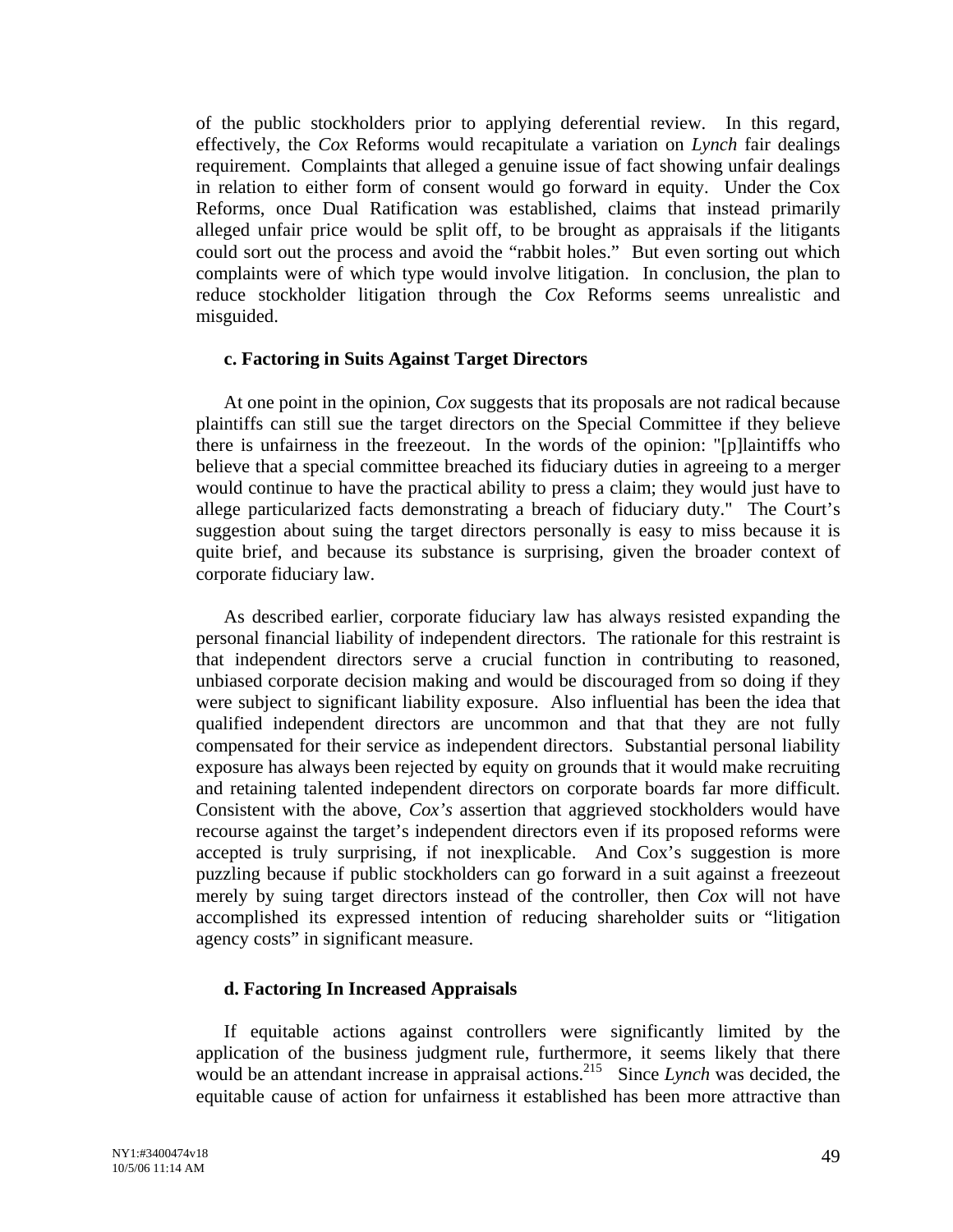appraisal actions. But this would change if the  $Cox$  Reforms became binding.<sup>216</sup> Many suits that would have challenged fair price in equity would go forward as appraisal actions. Indeed, like equitable actions for fair price under *Lynch*, appraisal actions come before the Chancery Court. Thus, even if fair price claims could not go forward as equitable actions under *Lynch*, the Chancery Court's docket of valuation cases might be reduced very little, if at all. Hence, even accepting *Cox's* contention that a certain number of freezeout bids have been deterred by the threat of litigation, controllers would be unlikely to conclude that the threat of litigation was substantially diminished even if the *Cox* Reforms are accepted as binding.

In addition, if the equitable action for fair price were effectively eliminated, as would be the case if Dual Ratification became prevalent under the *Cox* Reforms, it is likely that there would be increased calls for reforming the appraisal statutes to enhance their practicability. It's entirely probable that Delaware's legislature has been able to resist calls to modernize the appraisal statutes because the equitable cause of action under *Lynch* has been efficacious. But if the equitable cause of action under *Lynch* was substantially circumscribed, as *Cox* proposes, it's foreseeable that calls to reform the statutory appraisal process would intensify and prove successful. Additionally, because both appraisal actions and Entire Fairness claims employ going concern value as the measure of fair price, controllers would not enjoy any overall financial savings from the transformation of equitable claims against freezeouts into appraisal actions. This is further reason that even if *Cox's* proposals are accepted, they are unlikely to effect an overall reduction in the incidence of shareholder litigation against freezeouts, and thus unlikely to promote wealth enhancing transactions that would otherwise have been deterred by the threat of suit.

# **e. Slowing the Development of the Transactional Choreography for Freezeouts**

There is a further, "hidden" cost implied in the objective of reducing equitable actions in freezeouts. If the Chancery Court takes a more "hands-off" approach to freezeouts (especially if it fails to scrutinize the quality of the consents constituting Dual Ratification) this will limit the development of the transactional choreography for going private deals. In this transactional choreography, the Court has had the opportunity to survey innovative transactions, as well as creative proposals from commentators, to develop an authoritative body of best practices for freezeouts and other M&A deals. This is not the type of innovation that is well suited to legislation. Rather, it reflects what is most advantageous about the common law process (as reflected in what Delaware's Chancellors do in equity). Were the transactional choreography for freezeouts to atrophy, established market power and entrenched positional advantage would systematically favor controllers and disadvantage the public investors in freezeout transactions, and more broadly. These negative effects should be considered by the other courts, and especially Delaware's Supreme Court, when they review *Cox's* calculations about the benefits to be achieved from reducing stockholder suits in freezeouts.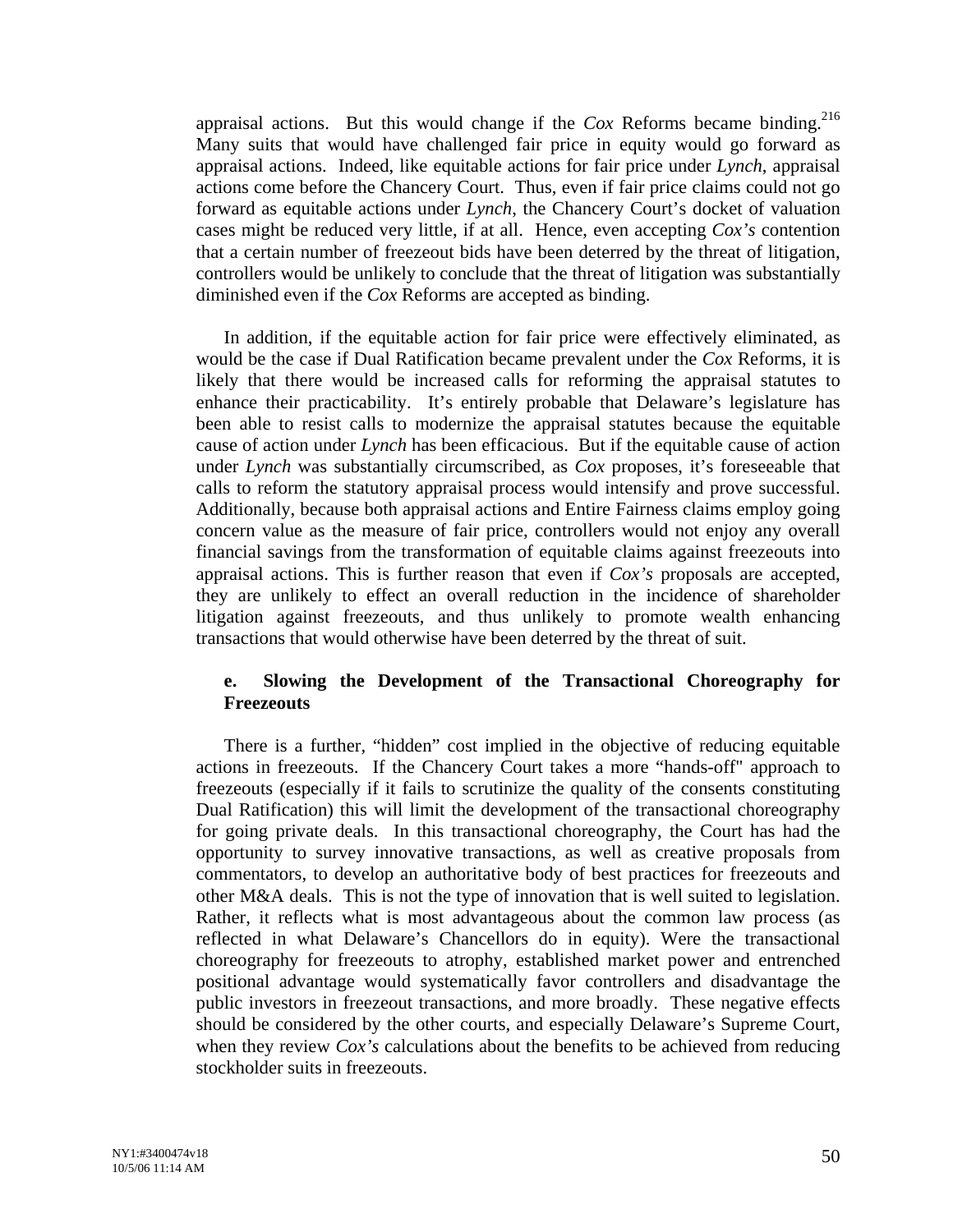### **7. Empirical Claims Against Entire Fairness**

*Cox* makes a variety of broad empirical claims about why the Entire Fairness standard has become superfluous and the concept of inherent coercion outmoded.

### **a. Independent Directors' New Ability to Say "No"?**

 In *Cox* the Chancery Court claims that experience has demonstrated that the concept of inherent coercion is erroneous or out-moded because "by now" we see that both independent directors and public stockholders are able to say "no" to freezeouts that are less than fair.<sup>217</sup> *Cox* cites a transaction or two to support this assertion, but it does not cite broad based empirical data for supporting independent directors' and public investors' "no" votes in freezeouts. In fact, it isn't clear that such evidence exists. It's not clear whether there are statistical accounts of controllers dropping their bids on account of actual or anticipated resistance from independent directors or minority investors. Of course, it would be difficult to get an accurate count the bids that disintegrate. But there wouldn't appear to be a substantial number of cash out mergers in which controllers have proceeded notwithstanding the disapproval of the independent directors or minority investors (as evidenced by the Court's failure to cite them at least). Hence, as an empirical matter it is highly contestable that there is widespread evidence of independent directors' and public investors' capacity to thwart unfair freezeouts.

However, although it isn't based on counting freezeout transactions or disapprovals, there is a growing body of academic research that would reinforce the idea that independent directors and minority investors have a limited capacity to withstand the kinds of pressure and coercion exerted by controllers. Research in social and group psychology and "behavioral finance" reinforces the belief that controllers are capable of wielding great social and professional and organizational clout to sway even "independent" directors and minority investors to say "yes" to their proposals. The insights developed in this literature are increasingly respected in corporate law and entering mainstream corporate and securities law scholarship (and even corporate legal decisions).<sup>218</sup> This research reinforces the basic insight that gave rise to *Lynch's* insistence on review for Entire Fairness. That is, it suggests the continued validity of the inherent coercion concept.

In addition, the widespread corporate wrongdoing that has come to light in recent years undercuts the reasonableness of putting blind faith in the ability of independent directors to limit self dealing on the part of powerful corporate insiders.<sup>219</sup> The new independence criteria adopted by the exchanges and the NASD as part of their listing standards should promote independent directors' capacity for impartial, objective decision-making, and independent directors' capacity for opposing, finding and putting a stop to insiders' self-dealing. But no one expects that these changes will be transformative, certainly with respect to the power exerted by controlling stockholders.<sup>220</sup> Without greater support from equity, independent directors will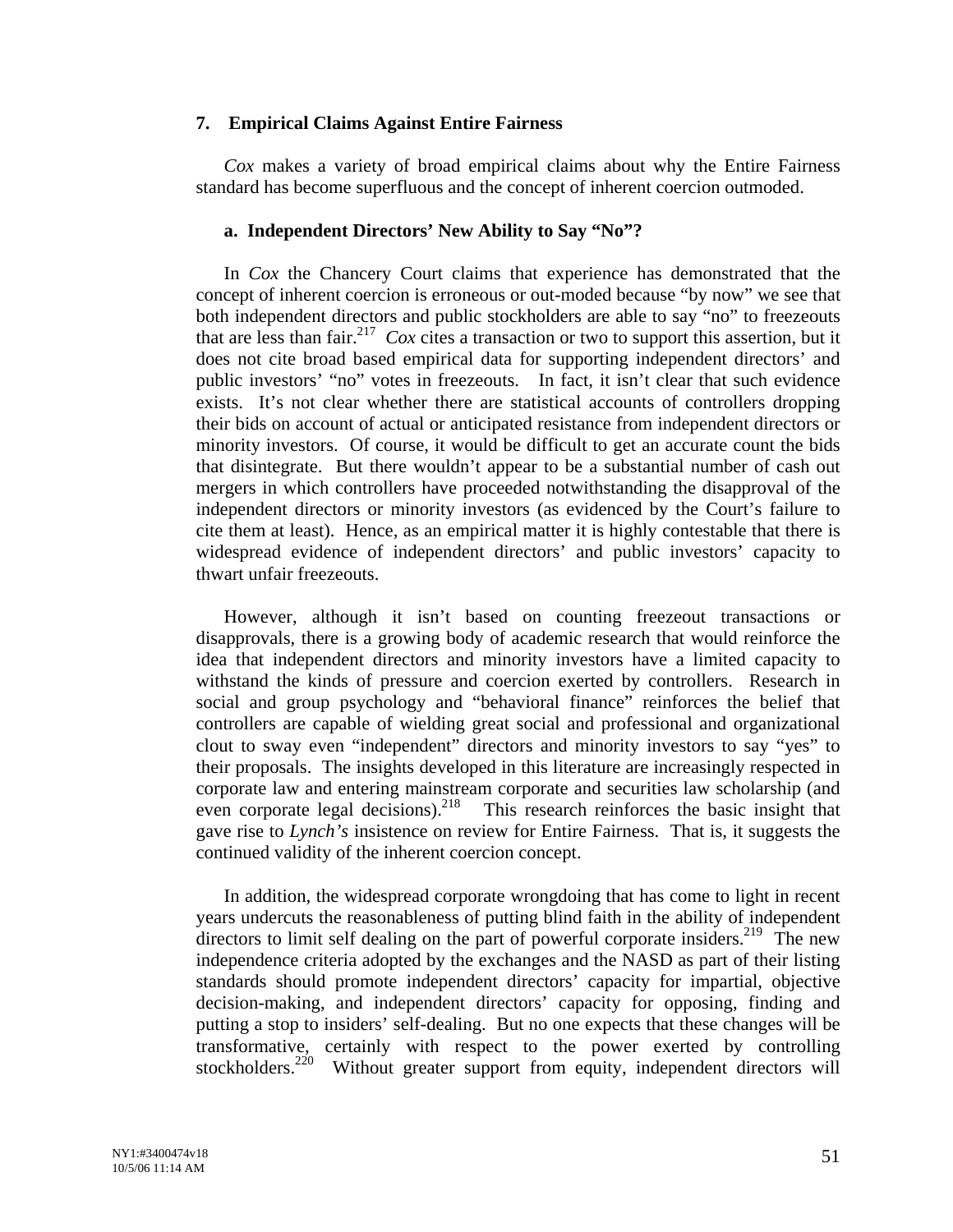continue to inhabit a "conflicted space" in the corporate governance world once a controller is present.

# **b. Institutional Investors' New Ability to Say "No"?**

*Cox* implies that the increased proportion of institutional investors within the class of public stockholders subject to freezeouts serves to protect the public investor class in these transactions, as a whole. But because it's widely acknowledged that no single institutional investor owns more than a tiny percentage of the stock of a publicly listed company, Cox is not suggesting that any individual institutional investor's "no" vote could stop the controller. Indeed, many institutional investors would need to coordinate their voting in opposition to a freezeout in order to derail a controller's bid. Even all the institutional investors added together in a public company with a controller present might not constitute a majority of the minority shares – so that the institutions, banding together, could block Dual Ratification. And it's also notable that different types of institutions have different investment objectives and would have different investment histories in the company subject to the freezeout. This would hinder the institutional investors' capacity to act in concert to block a controller.

Corporate legal professors used to be more optimistic about institutional investors' capacity to coordinate in their actions in their common interest. But over time it became apparent that institutional conflicts of interest, professional norms, transaction costs associated with collective action (chiefly free rider problems) and forms of risk aversion have hindered institutional investors from taking a strong stand against management in most instances. These disabilities would also apply in freezeouts, and promote controllers' ability to sway a majority of the minority stockholders to endorse a merely adequate bid. The limits that hinder institutional investors from serving effective advocates for public stockholders' interests is illustrated also by the losses they suffered, alongside regular retail investors in the recent financial accounting and self dealing scandals. Providing for a vote of a majority of the minority in a freezeout is a credible supplement to the safeguard of independent director consent. But the limits and disabilities that affect institutional investors choices and capacity for coordination mandate in favor of limiting their authority to block judicial review for fairness.

# **c. Diversification**

As further evidence that Entire Fairness review can be eliminated without adding to the jeopardy of public investors in freezeouts, *Cox* points to their power to diversify their investment capital in the markets.<sup>221</sup> However, if the equitable protections for freezeouts provide for judicial abstention (on account of the application of the business judgment rule) upon Dual Ratification, then controllers may succeed in consummating freezeouts that involve coercion and overreaching in a large number and broad spectrum of companies. The increased availability of funding for going private would contribute to this. Once there was any enhanced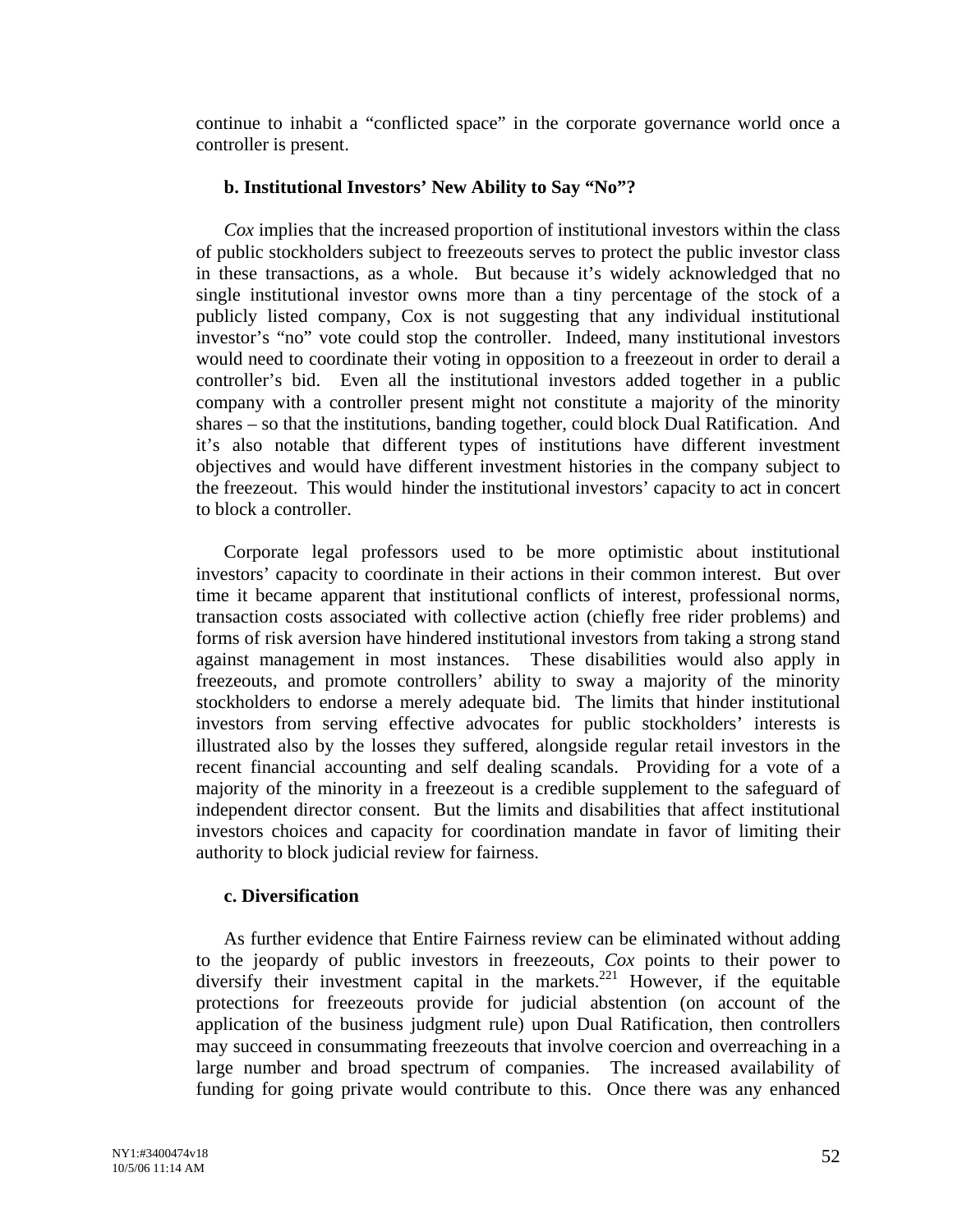possibility of a controlling stockholder appearing on the scene, the price of the public equity would be discounted substantially to reflect the controller's potential for selfdealing. This could affect a large number and broad spectrum of companies, so that diversification would be of limited efficacy as a safeguard.

But in its reference to diversification, *Cox's* appears to be claiming, more precisely, that losses public investors suffer in freezeouts are offset by the gains they enjoy in other freezeouts as part of a controlling shareholder group. However, it isn't clear that the same class of investors are likely to appear at both sides of freezeout transactions, even over "the long run." For example, the minimum capital contribution rules in most private equity funds would preclude many "ordinary" investors from being included as part of a controlling shareholder group at company, through an investment therein. Furthermore, it isn't clear that investors are as interested in or as successful at diversifying their capital as commentators would like them to be. Once again, the losses suffered by employee shareholders in recent corporate scandals are evidence of this. And there are transaction costs attendant to diversifying (either directors or through a fund) that might alter *Cox's* calculation about whether diversified stockholders' gains and losses in freezeouts are likely to offset one another.

Finally, if overreaching by controllers represents a subversion of the system of corporate governance,<sup>222</sup> then fiduciary law should provide some reasonable recourse. This is part of the work done by the *Lynch* doctrine's insistence on review for Entire Fairness. Seen from this perspective, it's unseemly for the courts to propose that investors should seek to benefit from overreaching along with a controller in order to offset the instances where they suffer losses because of overreaching by controllers.

### **d. Better Information Flow**

 Another practical argument *Cox* makes against the Entire Fairness standard is that modern technology has enabled greater and faster information flows. This argument appears twice, although it isn't well spelled out in the opinion.

It's possible that *Cox* is alluding to institutional investors' capacity to communicate more quickly and inexpensively with one another on account of improved information flows – that this supports endorsing Dual Ratification as adequate protection in freezeouts. However, just because institutional investors can transmit information among each other with relative ease and speed, does not mean that they can arrive at decisions about what to do in a freezeout with ease or speed.

It's also possible that *Cox* is suggesting that controllers will have less room to engage in propaganda or even misrepresentation on account of improved information flows. But if this is the improved information flows argument, it isn't a strong basis for "easing" *Lynch*. The technological ability to transmit more corporate data and to do it faster doesn't correlate with whether the information is accurate or useful to investors. Research in behavioral finance further supports the view that there is a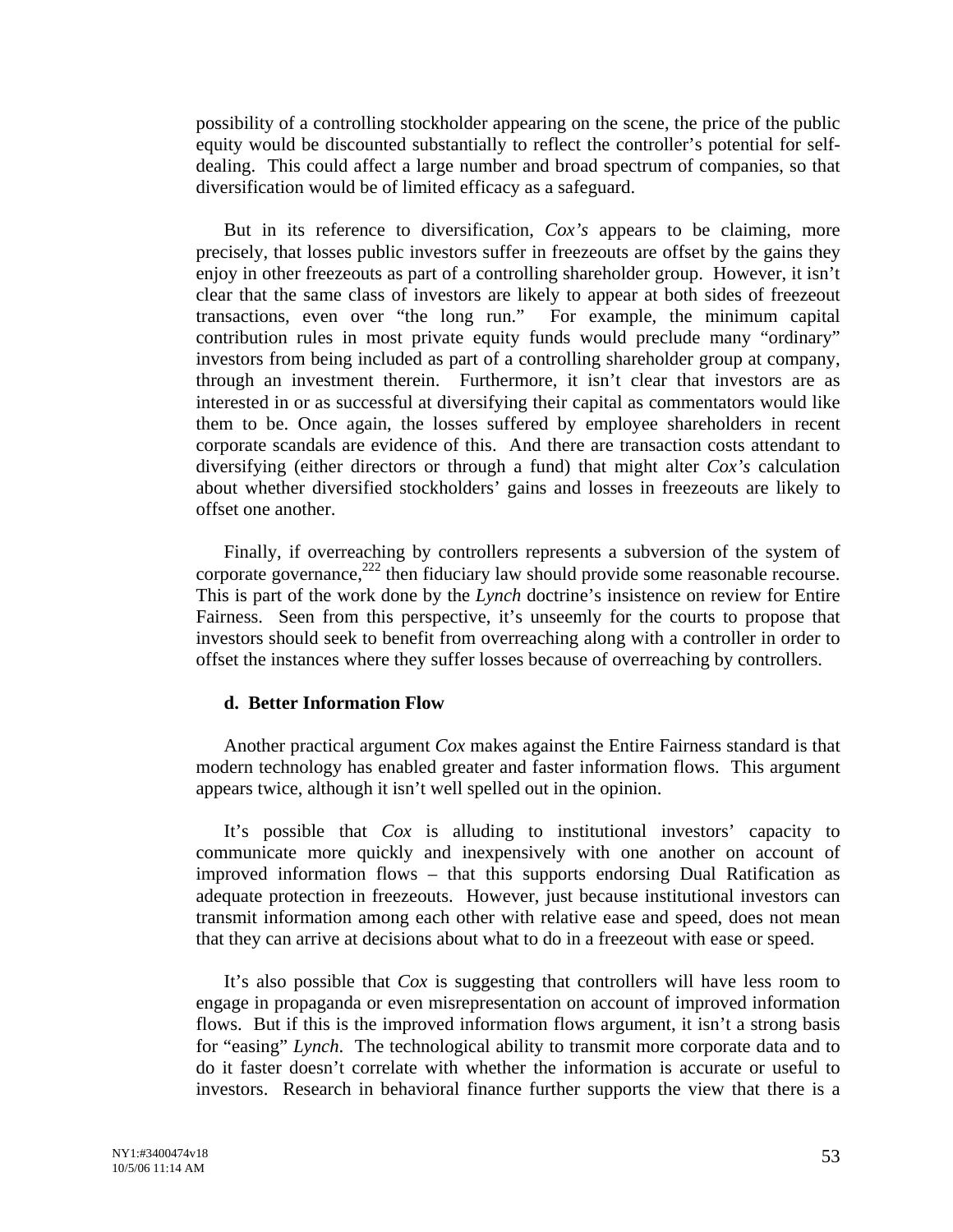meaningful gap between companies' disclosure and transmission of information to investors and how and when that information is digested by investors and the public markets. Complex corporate information of the kind that would be relevant to a freezeout proposal appears to be "lumpy." It isn't neatly incorporated into investors' decision-making, so that improved information technology would equate with quicker, smarter decisions.

In addition, for corporate data to be useful, it has to be not only accurate but also transparent – that is, presented in a format that lends itself to comparison with other firms' disclosures, Better information technology is of limited efficacy in promoting accurate and usefully transparent disclosure – this facet of disclosure has been supported by laws and regulations more than technology. If *Lynch* is diluted, especially if the Courts become inattentive to the quality of the disclosures underlying Dual Ratification, this will loosen the structure supporting accurate, transparent corporate disclosure. Lynch provides public investors to bring claims of misrepresentation in freezeouts as part of the Entire Fairness (fair dealings) requirement. Better information flows are not an argument for loosening legal safeguards. Instead, better information flows will only benefit investors if the law supports the accuracy and transparency of disclosure, including controllers' disclosure in freezeouts. $223$ 

### **8. More Legal Arguments for Junking Entire Fairness**

### **a. The Analogy to** *Aronson*

 At several points, *Cox* notes that the judgment of independent directors is respected where they elect to terminate a shareholder's derivate action.<sup>224</sup> *Cox* expresses dismay over the difference between the deference afforded independent directors in their choice to terminate a derivative suit and the limited deference afforded Special Committees in freezeouts, under the *Lynch* doctrine. To support the contention that independent directors' consent should go far in preventing the courts from scrutinizing the merits of the freezeout, *Cox* specifically points to the Supreme Court's decision in *Aronson v Lewis*. In *Aronson* the Supreme Court affirmed the propriety of independent directors' termination of a stockholder suit challenging the board's award of a special compensation package to the company's former CEO and controlling stockholder. Most pertinently, the Court held that notwithstanding the controller's voting rights and potential influence over the board, the decision of the independent directors to terminate the derivative suit would not be respected by the Court. Indeed, *Cox* is correct that equity is applying a different standard under *Aronson* and *Lynch*.

 But *Cox* fails to note a simple but profound factual distinction between the two contexts. While both doctrines relate to judicial treatment of self dealing transactions by controlling stockholders, in suits where *Aronson* is relevant the financial stakes for the public stockholders are not as high as they are in freezeouts. *Aronson* is applied to derivative suits involving "ordinary" self-dealing transactions,<sup>225</sup> whereas freezeout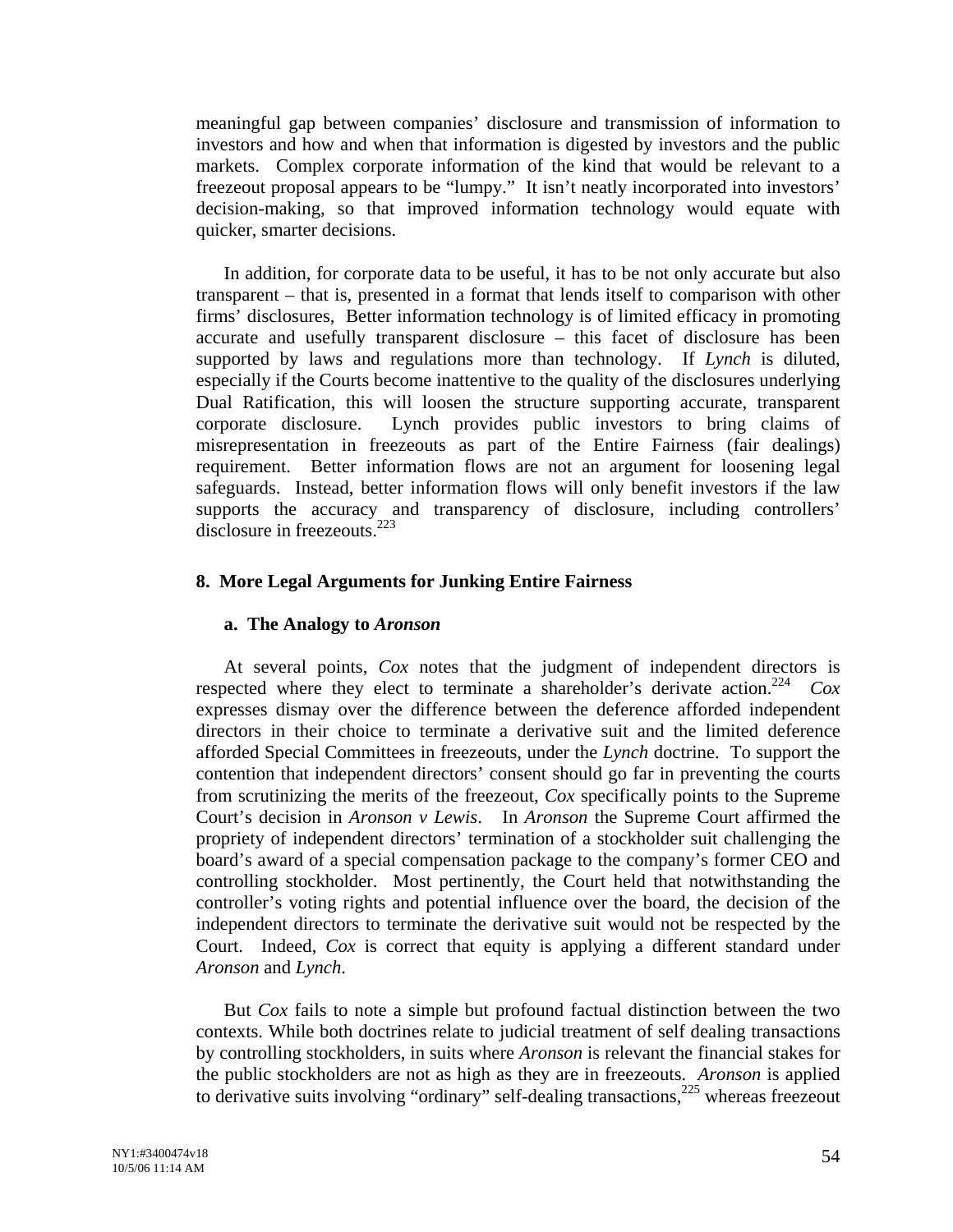transaction are a financial "endgame" for the public shareholders. Equity has traditionally taken account of the financial magnitude of the disputed transaction in the application of fiduciary standards, including the weight and significance to be afforded disinterested approvals of the disputed transaction. For example, for many years there was controversy surrounding the question of whether independent directors or minority investors could ever "ratify" breaches of loyalty, so that the business judgment rule would apply.<sup>226</sup> In essence, for many years the Courts applied an analog of Entire Fairness in all instances of self dealing by corporate fiduciaries – not just controlling stockholders. Ratification by disinterested parties was effective only to shift the burden of proof. As in *Lynch*, it would not work to reinstitute deferential review.

Another example of the context-specific application of fiduciary duties is provided by the Courts' interpretation of the duty of care. Where the financial magnitude of the transaction is higher, greater diligence, a more thorough-going duty of inquiry has been expected of directors approving a transaction. This was visible in *Smith v Van Gorkom*, where the Court applied a relatively heightened version of fiduciary care on the directors charged with authority to approve or decline the sale of the company through a merger with a third party. The *Revlon* standard is also similar – given the financial consequences of a change of control transaction, the directors are not automatically entitled to the usual deference of the business judgment rule. Instead, they have to earn it through conduct that attests to their effort to get the "best price reasonably available." These cases and doctrines are closer to the *Lynch* doctrine than is  $Aronson$  – consistent with the heightened financial magnitude of the transactions involved.<sup>227</sup> For this reason  $Cox's$  frequent references to the For this reason *Cox's* frequent references to the inconsistency between *Lynch* and *Aronson* are misplaced; they misses the underlying factual distinctions that warrant greater judicial scrutiny in freezeouts.

# **b. Applying the Business Judgment Rule in Freezeouts Would Be A Big Change**

*Cox* frequently makes light of the implications of the changes it proposes – suggesting that it intends only to *"ease"* Lynch. Near the opening of the opinion, *Cox* describes its proposals a "reforming and extending *Lynch* in modest but important ways." $228$ <sup>N</sup> Nevertheless, the proposal to allow Dual Ratification to forestall judicial inquiry into the merits of the transaction would be a major doctrinal change.

Nevertheless, there are points in *Cox* where the Court is ambiguous about the proposed effect of Dual Ratification. At one point the Court states that with Dual Ratification, the complaint would be dismissed unless: 1) the plaintiffs plead particularized facts that the special committee was not independent or was not effective because of its own breach of fiduciary duty or wrongdoing by the controller (e.g. fraud on the committee); or 2) the approval of the minority stockholders was tainted by misdisclosure, or actual or structural coercion." As discussed above, Cox is proposing that the Court must validate the legitimacy of the consent constituting Dual Ratification if a genuine issue fairness has been stated in relation thereto. But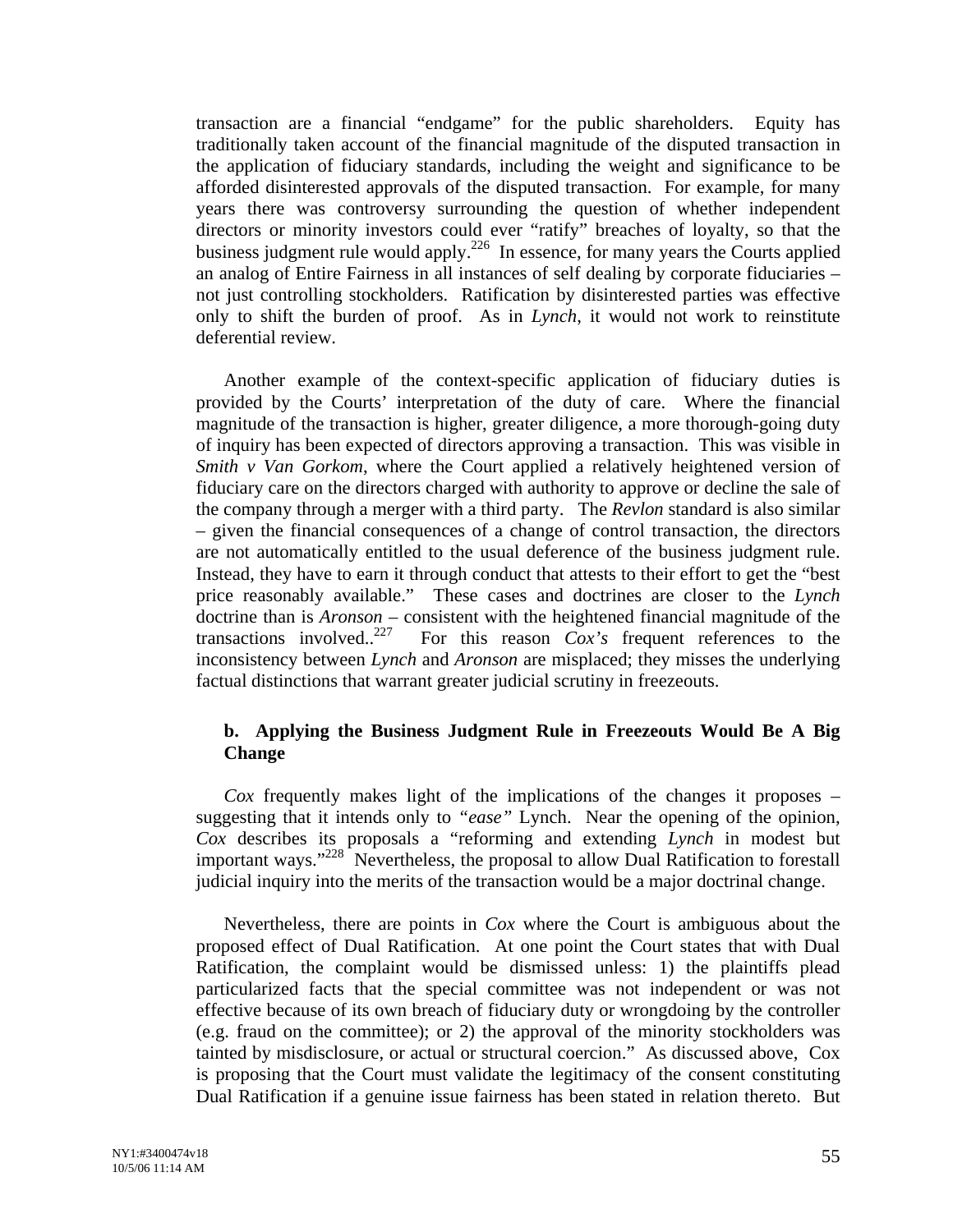this would, in substance, allow many claims for unfair dealings to go forward[.229](#page-90-39)  Read this way, Cox would not allow the usual scope of judicial deference associated with the business judgment rule. A more traditional application of the business judgment rule would limit the Court's role in scrutinizing the consent and consent process constituting Dual Ratification. But as stated previously, this would involve a level of laissez faire towards freezeouts that would represent a radical change.

# **c. Sales Through Mergers with Third Parties and Cash Out Mergers by Controllers Are Fundamentally Different**

At several instances the *Cox* opinion presses the analogy between cash out mergers involving controllers (where there has been Dual Ratification) and mergers with third parties. *Cox* correctly describes how mergers with third parties require consent of the board and a majority of the shareholders at the target corporation. After noting this, *Cox* describes how Dual Ratification would involve the same kind of protective consent process that characterizes cash out mergers with third parties. The argument continues with the contention that because the business judgment rule is the "normal" standard for mergers with third parties, the business judgment rule should apply to cash out mergers with controllers where both forms of consent were obtained.

The first problem with this analogy is that it ignores the inherent coercion concept that is the cornerstone of the *Lynch* doctrine. Towards the end of the *Cox* opinion, the Court directly expresses its view that inherent coercion is an exaggerated and outmoded idea. Nevertheless, to accept the validity of the comparison between cash out mergers with third parties and cash out mergers with controllers, the inherent coercion problem must be disregarded.

The analogy between cash out mergers with third parties and cash out mergers with controllers misses an even more salient distinction that increases the risks of unfairness in the latter context. In the third party merger setting, before approving the transaction, the target directors must inform themselves of "all information reasonably available to them," to satisfy their duty of care. To do so they normally obtain extensive valuation data. As part of this, or as a further step in evaluating the merits of the merger proposal before them, the independent directors will almost always canvass the market for third party offers. The *Cox* Reforms do not provide the target directors authority to pursue an auction or market check in a freezeout. And yet they still argue in favor of giving full fledged effect to Dual Ratification, as if it were the same as the approvals obtained in third party merger, and allowing them to trigger deferential judicial review. In sum, the differences between the approval process in third parties' merger offers and controllers' mergers offers calls for different rather than common legal treatment.

# **d. An Apocryphal Intellectual History of the** *Lynch* **Doctrine**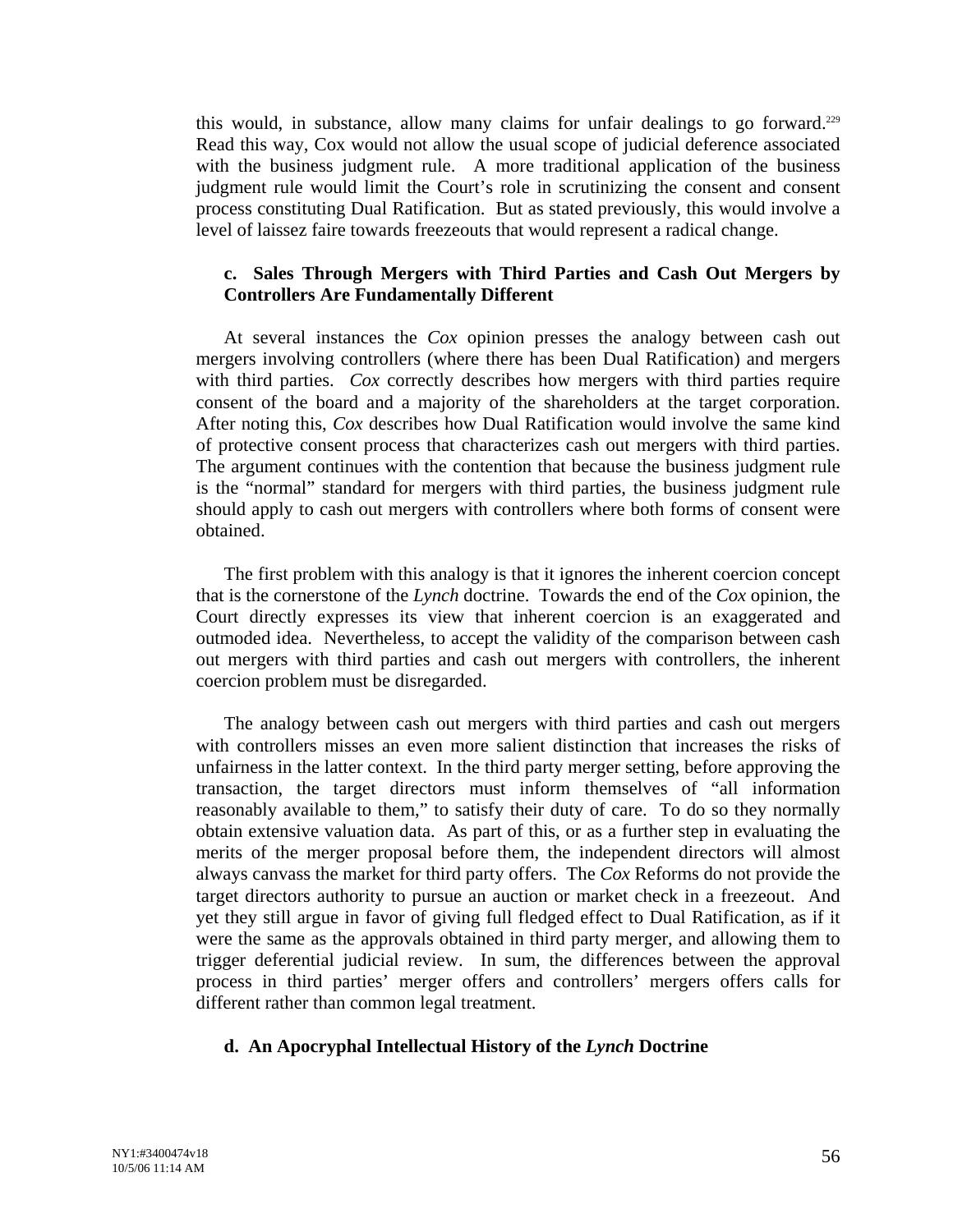As part of its argument for rejecting *Lynch's* validity, *Cox* presents a strange, seemingly apocryphal account of the origin of the inherent coercion concept. *Cox* states that *Lynch's* refusal to give deference to the business judgment of independent directors (in controllers' cash out mergers) was linked to equity's rejection of the business purpose requirement (for controllers' cash out mergers). In the words of the Court: "*Lynch's* decision on this score seemed to turn on a vestigial concept from a discarded body of case law; namely, that because there no longer needed to be a 'business purpose' for a merger with a controlling stockholder, it was somehow not a 'business judgment' for independent directors to conclude that a merger was in the best interests of the minority stockholders." The Court is correct that this would be a strange conflation of ideas, an "odd and unsatisfying rationale"<sup>230</sup> for a court's refusing to defer to the decision making of independent directors. And *Cox* is correct that *Weinberger* both overruled the 'business purpose' requirement for cash out mergers and provided that independent directors' consent to a freezeout would serve merely as evidence but not proof of its fairness.<sup>231</sup> But neither *Weinberger* nor the decisions following it ever implicitly or explicitly linked these two ideas – that is, the abandonment of the business purpose requirement for controllers' cash out mergers and the limited deference afforded independent directors' approvals in controllers' cash out mergers. *Cox* is correct that these ideas don't fit together, but it isn't correct that they were supposed to, or that the fact that they do not undermines *Lynch's*  validity.

This portion of *Cox's* reasoning does hit upon an important insight however - specifically a further important distinction between freezeouts and mergers with third parties. The distinction is not developed in *Cox*, which, instead, focuses on the parallels between the two types of transactions. The difference is that controllers initiate freezeout proposals and they have discretion, within the law, to do so in their private interest. There is no requirement, even under the Entire Fairness standard, that the public stockholders obtain a benefit from the freezeout. The fair price prong of the Entire Fairness standard merely requires that the public stockholders be paid the full value of the stock they surrender in the freezeout transaction. The directors at the target will be expected to approve the freezeout transaction so long as the public stockholders are not left worse off by it (that is, so long as they receive their pro rata share of the company's going concern value). Again, the Entire Fairness standard allows the controller to profit from the freezeout so long as the public stockholders receive full value for the stock they surrender (willingly or not).

The deference afforded the board under the business judgment rule rests on the idea that the board initiates fundamental corporate transactions, not the shareholders. Under corporate law, the board has authority to approve transactions that will benefit all the stockholders equally (or at least leave no shareholders worse off than others). Arguing that controllers' deals should be afforded business judgment rule deference therefore involves a kind of "category" mistake or "institutional" confusion, because the controller is not under a duty to benefit all the stockholders equally, even under *Lynch*. And under the Cox Reforms, the controller would not even operate under a duty of fairness in going forward with the transaction (at least until either the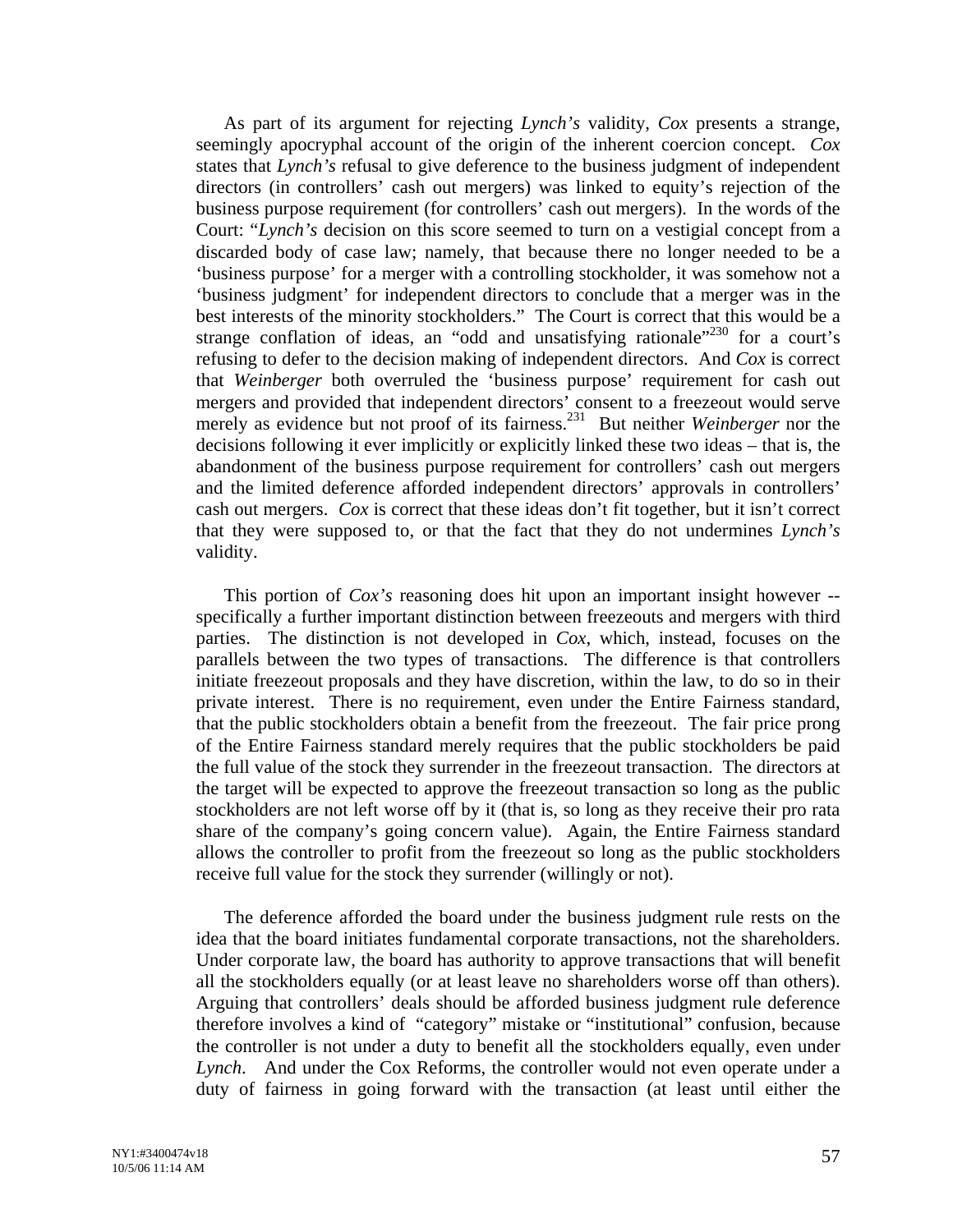independent directors of shareholders disapproved of the transaction). From this perspective, the argument for affording the freezeout "business judgment" deference rests on a profound mistake.

# **e. Has the Supreme Court Already Precluded Deferential Review If** *Both* **Forms of Approval Are Obtained?**

*Cox* asserts that its reforms address an unsettled, open question of law. That is, it contends that in *Weinberger* and *Lynch* the Court only held that Entire Fairness would apply if there was either disinterested director or disinterested (minority) stockholder consent to the freezeout. *Cox* is correct that neither decision expressly precluded deferential judicial review for cash out mergers which had received both forms of approval.<sup>232</sup> That possibility was simply not addressed explicitly by either opinion. From this silence *Cox* extrapolates that the issue is unsettled. From this perspective, the *Cox* Reforms would not overrule *Lynch*, but clarify its limits. The relevant question is therefore whether *Weinberger* or *Lynch implicitly* reject deferential review for a freezeout where both forms of consent had been obtained.

*Cox* extrapolates that the deficiencies of one form of approval are made up for by the strengths of the other. It describes how independent directors are more organized negotiators than are disaggregated public stockholders. It then explains that because directors' choices and personal interests may not align perfectly with the stockholders' own, providing for approval by a majority of the minority shares is a check on the integrity of the directors' conduct in the freezeout.<sup>233</sup> But this logic (as before) makes sense only if one disbelieves in inherent coercion.

The better "collective action," bargaining situation of the independent directors on the Special Committee does not free them from feeling compelled to approve an inadequate offer out of fear that the controller would act even more aggressively in its self interest if its preferred deal were derailed. And precisely the same kind of structural coercion infects the minority shareholder consent process. *Cox's* reasoning in relation to Dual Ratification is something like "two halves make a whole." But if one accepts the logic of inherent coercion, the two approvals are not complementary to one another. Rather they each suffer from the same, profound infirmity; so combining them wouldn't resolve the problem.

### **C. Using Rhetoric to Undermine the Inherent Coercion Concept**

The *Cox* opinion represents the most comprehensive contemporary treatment of the law governing going private transactions. It is the work of a brilliant, ambitious and prolific Delaware Judge active in many of the most contentious and high profile contemporary contests for corporate control. The *Cox* decision is likely to exert a substantial influence on the development of judicial thinking about freezeouts. This will be true whether it's proposed reforms are adopted in full, in part or hardly at all. For this reason, it's important to evaluate all the arguments presented in the opinion – both those which are presented explicitly and those which are presented implicitly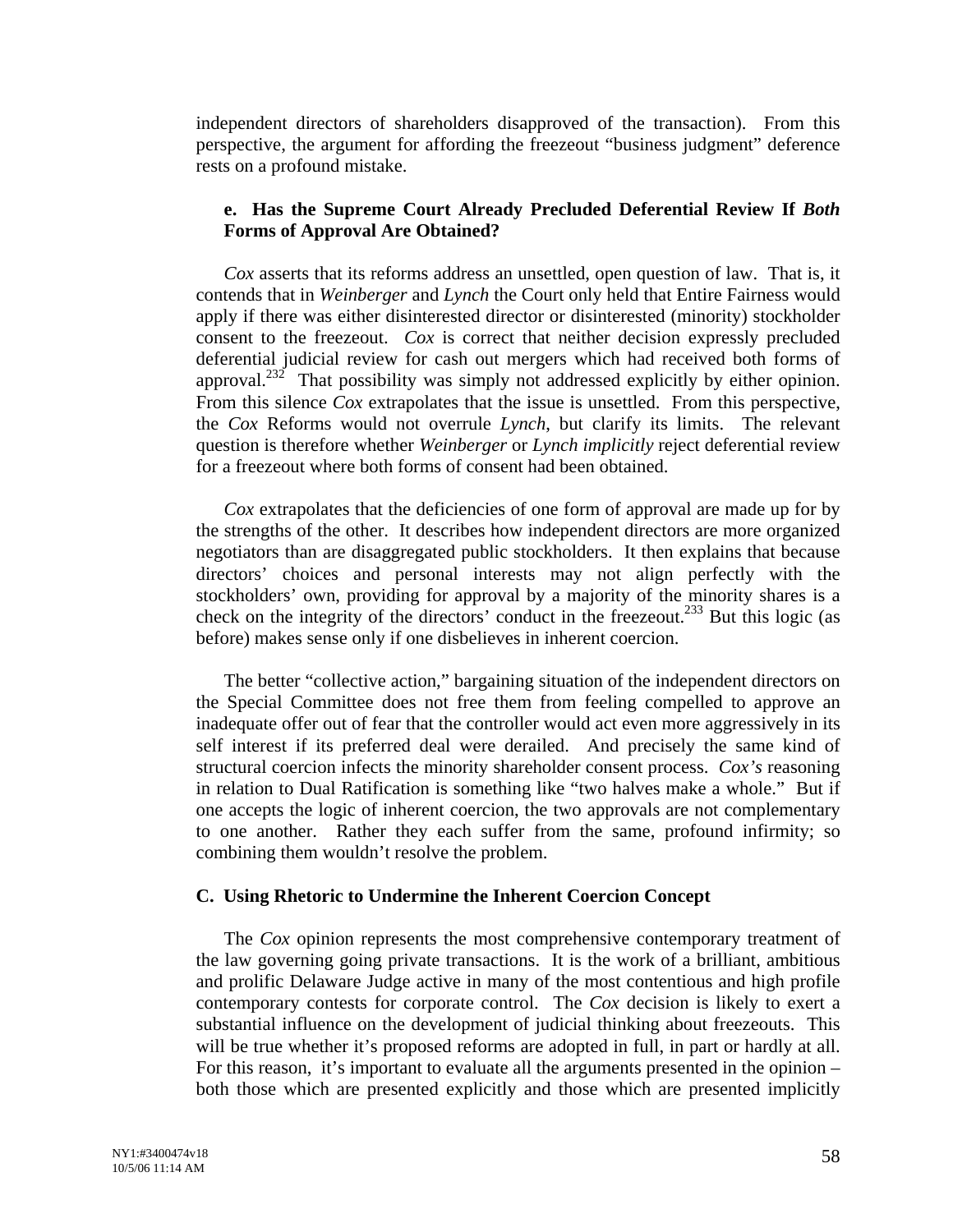through the use of colorful language and other forms of rhetoric. Much of this rhetoric is employed to discredit the inherent coercion concept. Before proceeding to analyze the various forms of rhetoric artily employed in *Cox*, the concept of inherent coercion is further explored immediately below.

## **1. The Inherent Coercion Concept, In General**

At various points in the *Cox* opinion it becomes clear that the Court has implicitly rejected the inherent coercion concept. To reiterate, the inherent coercion concept posits that because controllers can withhold dividends while still enjoying the private benefits of control, and can at will switch to a nonnegotiated cash out merger at a lower price, for instance, the independent directors and public stockholders are inhibited from evaluating the merit of the freezeout offer on its own terms. They may consent to the freezeout only because they fear worse from the controller.

 The *Cox* opinion does not discuss the broader relevance or importance of the inherent coercion concept.<sup>234</sup> Implicit in *Lynch* is the notion that equity should not stand by while public stockholders are fooled or cowed into surrendering their stockas-property. In mandating vigorous judicial oversight in this context, *Lynch* suggests that there is something more at stake in freezeouts than ordinary private, commercial dealings. That is, the *Lynch* doctrine takes into account that controllers' power is partly legal in nature, partly enabled by the legal framework of corporate governance. In this sense, the law cannot legitimately leave the "private" parties to work out their bargain. Because legal structures and forms of legal authority cannot be separated from financial dealings in complex M&A transactions like freezeouts, *Lynch's* commitment to the Entire Fairness standard imports a variation of "due process" into the freezeout setting. This due process analog is expressed through equity's transactional choreography for freezeouts, as it informs the planning and execution of these deals, as well as their adjudication in equity. Consistent with this idea, controllers cannot seize the public stockholders' stock-as-property without complying with minimum conditions of fairness.

The inherent coercion concept may also reflect concern that unfairness in freezeouts reduces allocative efficiency overall. Much of the force of the contract law paradigm in corporate governance arises from the idea that in the absence of fraud, private parties will only agree to transactions that are beneficial. (One party may benefit more than the other, but absent fraud, in truly voluntary transactions, neither party should be worse off.) However, if the consent is not truly voluntary, as may be the case in a freezeout even where Dual Ratification has been obtained, overall wealth may not be increased by the transaction. The controller's gains may essentially reflect the public stockholders' losses.

Of course, private values and public values eventually converge. This has become more obvious recently as countries attempting to transition to market economies founder in the absence of sound cultural, social and legal institutions that would inhibit corruption and other forms of abuse. A strong civil society framework,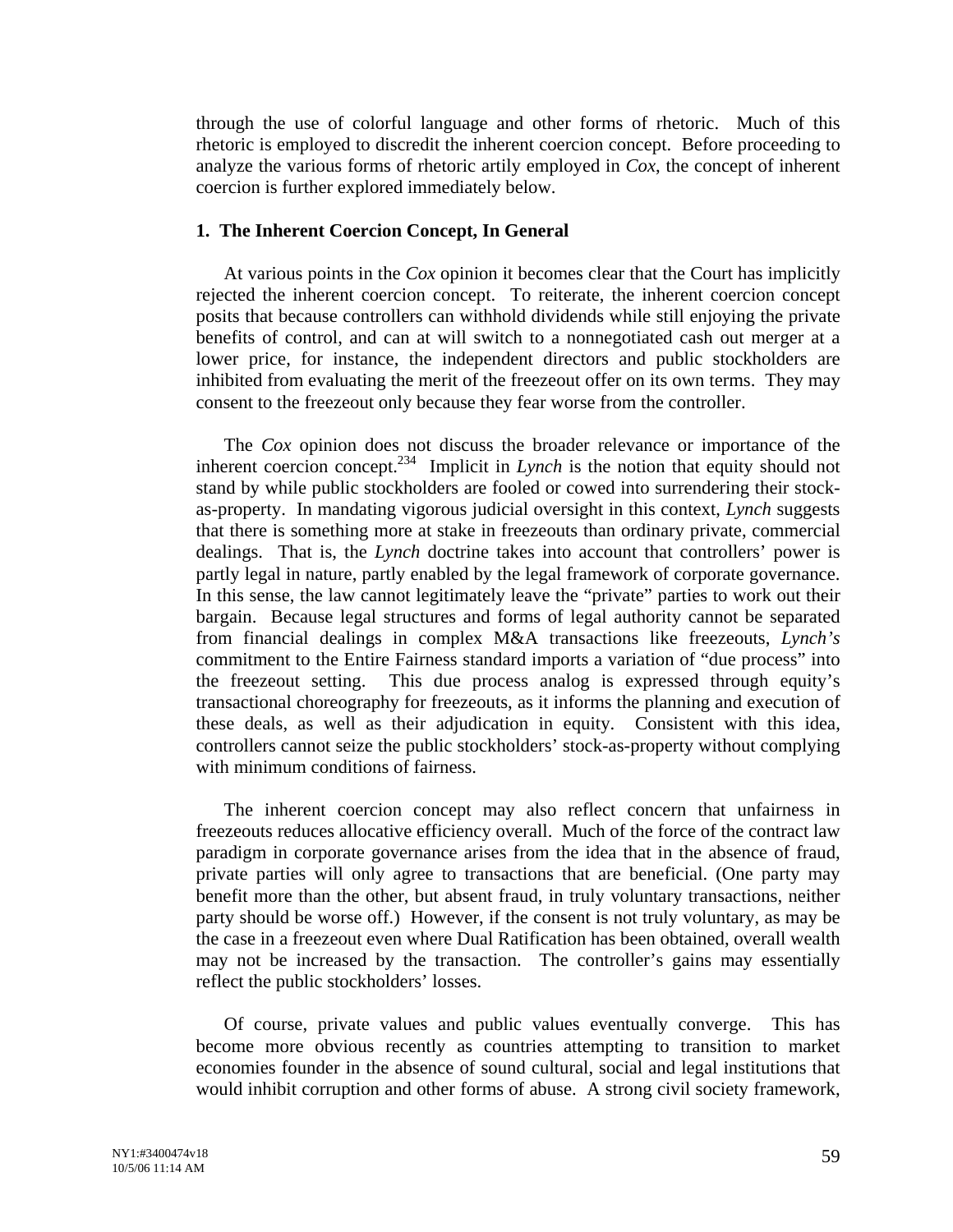including a dependable legal system, is an economic resource; where these institutions do not exist, all forms of social transacting become more risky, including financial transacting. If equity's robust commitment to fairness in freezeouts were substantially diluted, this would vastly increase the risk associated with being a minority investors and eventually make it impossibly costly for companies with controllers to raise public equity. Controllers would come to be seen as private raiders.

*Cox* makes certain empirical arguments against inherent coercion, as reviewed above. But the appeals to the capacity of Special Committees and public shareholders to act competently in their self interest and the salutary effect of improved information flows are not entirely convincing in themselves. They are claims but not proofs that inherent coercion is misguided and out-moded. In addition to these empirical rationales, therefore, *Cox* uses several powerful rhetorical devices to undermine the seriousness and validity of the inherent coercion concept.

### **2. Parody (Funny But Disturbing)**

One example of this is *Cox's* use of parody. *Cox* describes the operation of inherent coercion by comparing it to a contest for control between larger and smaller apes. In particular, *Cox* describes gorillas and chimpanzees sparring over bananas – the idea being that the chimpanzees know that resistance is futile. As described in *Cox*: "Facing the proverbial 800 pound gorilla who wants the rest of the bananas for himself, chimpanzees like independent directors and disinterested stockholders could not be expected to make sure that the gorilla paid a fair price.<sup>235</sup> This story about the apes appears as an explanation of inherent coercion early in the *Cox* opinion. It is presented as an illustration of how those who believe in inherent coercion perceive it to work and how it became the rationale for heightened legal protections. But as an explanation or illustration, the story about the apes and bananas is jarring  $-$  a parable that is ambiguously savage or comic, but clearly outside of the usual discourse of corporate legal analysis.<sup>236</sup>

It's possible that Cox's monkey story is presented merely as a trivial illustration of the power imbalance in freezeouts. But to a careful reader, Cox's comparison between inherent coercion and the story of battling apes suggests that the inherent coercion concept fails to take account of the parties' higher capacity for reasoned decision making and peaceful dispute resolution. In addition, *Cox's* story suggests that the concept of inherent coercion mistakenly analogizes controlling shareholders to brutish gorillas. *Cox's* story implies that by endorsing the operation of inherent coercion, rather than acknowledging that controlling shareholders are entitled to the outcomes they achieve in freezeouts, *Lynch* presumes that controllers win these favorable outcomes through force. By telling the story of inherent coercion and the genesis of the *Lynch* doctrine through the parable of contending primates, *Cox* is suggesting, in effect, that the Courts should realize that independent directors and public stockholders are not monkeys, and controllers not brutish gorillas. The jarring reference to gorillas and chimpanzees in *Cox* is intended to point out the fundamental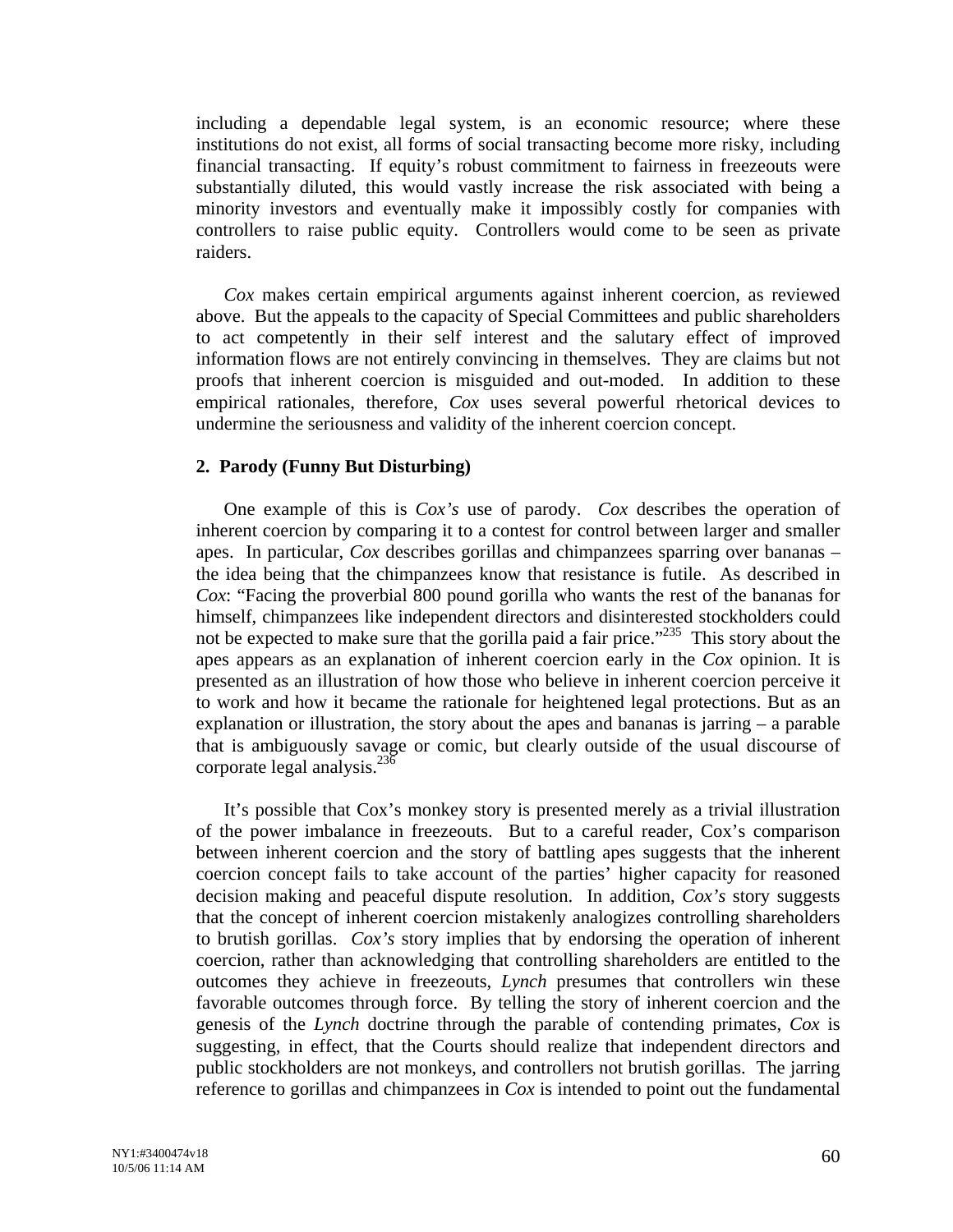error in *Lynch's* conceptual structure. *Cox* uses the irony implicit in analogizing investors and directors to primates to make a point – that these are intelligent commercial actors who do not need extraordinary legal protections.

*Cox's* parodic narrative about apes and bananas also deflates the seriousness of the concept of inherent coercion and the doctrine governing freezeouts. The implication of the monkey story is that Courts are mistakenly preoccupied with issues of fair process and truth in freezeouts, when what is at stake, metaphorically speaking, is nothing more serious than the division of a bunch of bananas.

Another instance of *Cox's* use of colorful language to suggest the absurdity of the *Lynch* doctrine and its byproducts appears in the opinion's description of the triangular negotiation process that occurs in cash out mergers. *Cox* describes the "ritualistic" negotiation process as "almost invariably resulting in the simultaneous bliss of the three parties – the plaintiffs' lawyers, the special committee, and the controlling stockholders."<sup>237</sup> The opinion ups the ante in describing the settlement of claims in freezeouts governed by the *Lynch* doctrine as involving "a jurisprudential triumph of an odd form of tantra."[238](#page-90-63) The references to "bliss" and "tantra" are shocking in this context, and there's every reason to think they are intended to be. They suggest that the *Lynch* doctrine is unreasonable and excessive; that it has caused the rule of law to spin out of control. As represented by *Cox*, *Lynch* has given rise to a bizarre kind of legal decadence, a surfeit of legal proceedings that is orgiastic in its effect[.239](#page-90-64) In its references to "bliss" and "tantra" *Cox* implies that if lawyers and law professors and judges are still thinking that the *Lynch* doctrine and the Entire Fairness standard are really about ensuring fairness, they have "missed the party."

# **3. Inherent Coercion – a Suspect 'Sociological' Inference**

A further example of *Cox's* deft use of rhetoric to undermine and marginalize the *Lynch* doctrine is where the Court refers to the inherent coercion concept as a "sociological inference." By associating the inherent coercion with sociology, rather than law, *Cox* is implying, again, that it is illogical and non-essential. *Lynch* and the inherent coercion concept are the product of "soft science," rather than legal doctrine. Until recently, sociology has been disparaged by corporate law professors, and other academics in the "hard" sciences. In developing depth outside of the law, corporate legal academics have largely been inspired by economics, as a frame of reference for analyzing corporate governance and market dynamics. Traditionally, the working assumptions have been that law is logical, economics scientific and sociology at best conjecture. Good law should not be based on conjecture. So by associating the inherent coercion concept with sociology, *Cox* is implying that it cannot be a basis for good law.

### **4. A Pointed Rhetorical Question**

*Cox* also uses a very pointed rhetorical question to undermine the inherent coercion concept. Rhetorical questions are not real questions of course; they are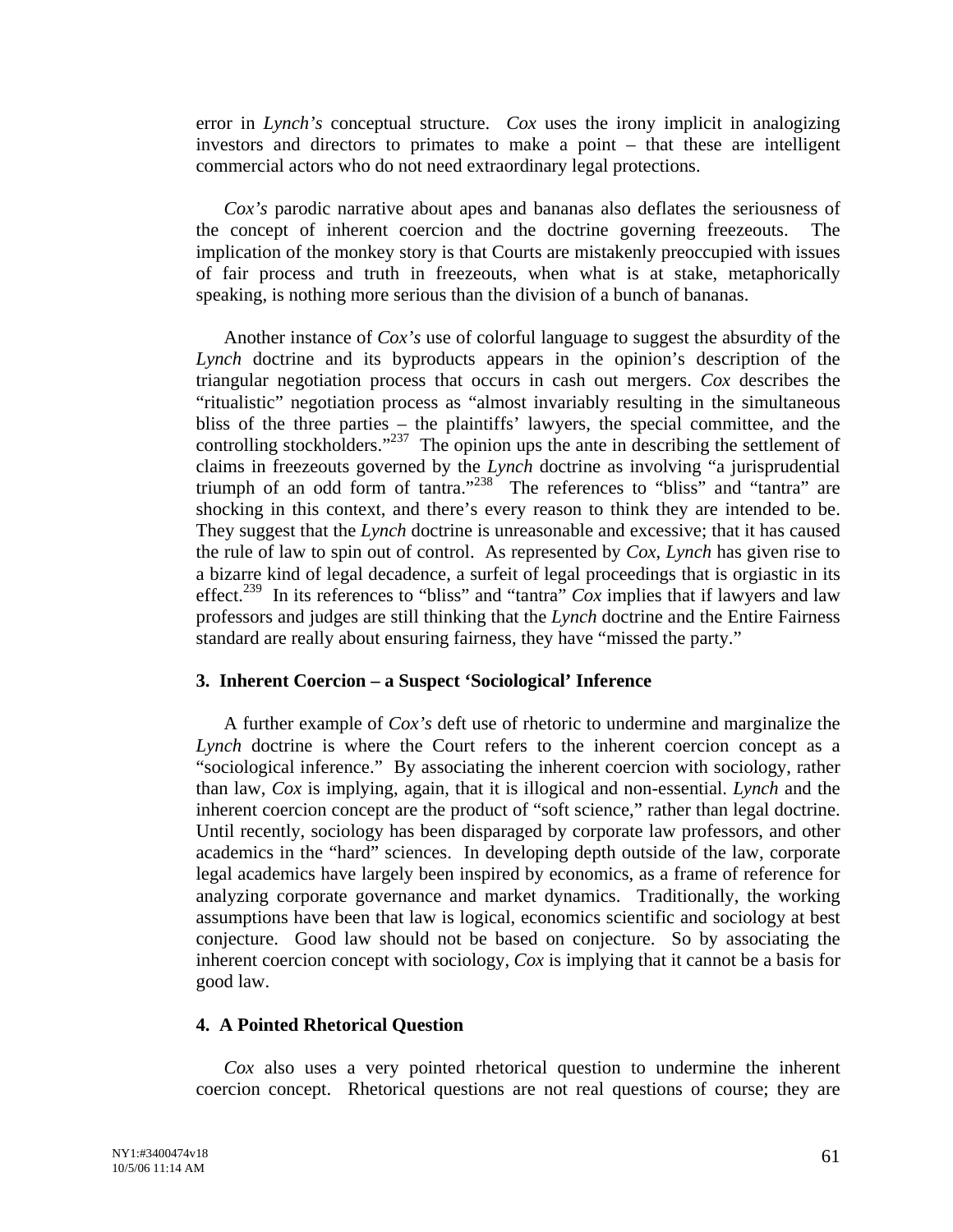masked declarations of absolute certainty. In contrast to real questions, rhetorical questions end discussion, by implying that there can be only one intelligent answer. In this mode, *Cox* asserts, "If both the independent directors and the disinterested stockholders are given the ability to say no and do not, ought we not presumptively assume that the transaction was fair?" Read in context, where this rhetorical question is surrounded by other criticisms of the inherent coercion concept and the *Lynch* doctrine, the answer is obvious. We are supposed to think: "Yes! Of course! The consents should resolve the matter and preclude harassing litigation!" Like all rhetorical questions, this one suggests that it would be foolish to think otherwise – in this instance, not to agree that the heightened protections afforded by the *Lynch*  doctrine are unnecessary and wasteful.

However, examining this rhetorical question closely, it becomes evident that it has assumed away the heart of problem – that is, the operation of inherent coercion in undermining the parties' capacity for free choice. Cox's rhetorical question states that both the independent directors and the disinterested stockholders "are given the ability to say no and do not." The inherent coercion concept denies that the independent directors and public stockholders are given a genuine opportunity to say no. In essence, *Cox's* rhetorical question is tautological – it assumes the answer (free choice) to the question it poses (fairness). In merely assuming the answer to the allimportant questions of choice and fairness, rather than truly addressing the situation of independent directors' and public stockholders' limited capacity for choice (and how the law should respond to the problem), *Cox's* rhetorical question exposes its inherent limits as a form of legal argument.

### **5. Corporate Law as Commercial Law**

In another brief, highly suggestive statement, *Cox* makes a claim about the true nature or scope of corporate law -- and thus its appropriate concerns. *Cox* states: "This is corporate law, after all, a species of commercial law having to do with stockholders ..." Again, the statement is very brief – but it communicates a great deal. It's brevity is part of what makes the claim about the inherent boundaries and limits of corporate law highly persuasive. Commercial law relates the buying and selling of goods, it focuses on transactions rather than institutions. Commercial law assumes that parties seek to maximize profit in each exchange, and they commit to exchange (in the absence of fraud) only when doing so is mutually beneficial. In contrast, the basic unit of corporate law is institutional rather than transactional. Corporate law focuses on institutions -- companies themselves, and then the institutions of power within them, such as the board of directors, rather than individual, basically bilateral transactions. Corporate law's "value added" is this broader institutional dimension that addresses the structures, justifications and limits of decisional authority. Describing corporate law as a "species" of commercial law obscures, in effect rejects corporate law's broader concern for institutions and the ways they mediate commercial power. By adopting the language of biological taxonomy (a "species" fits into a larger "genus"), *Cox* is implicitly asserting that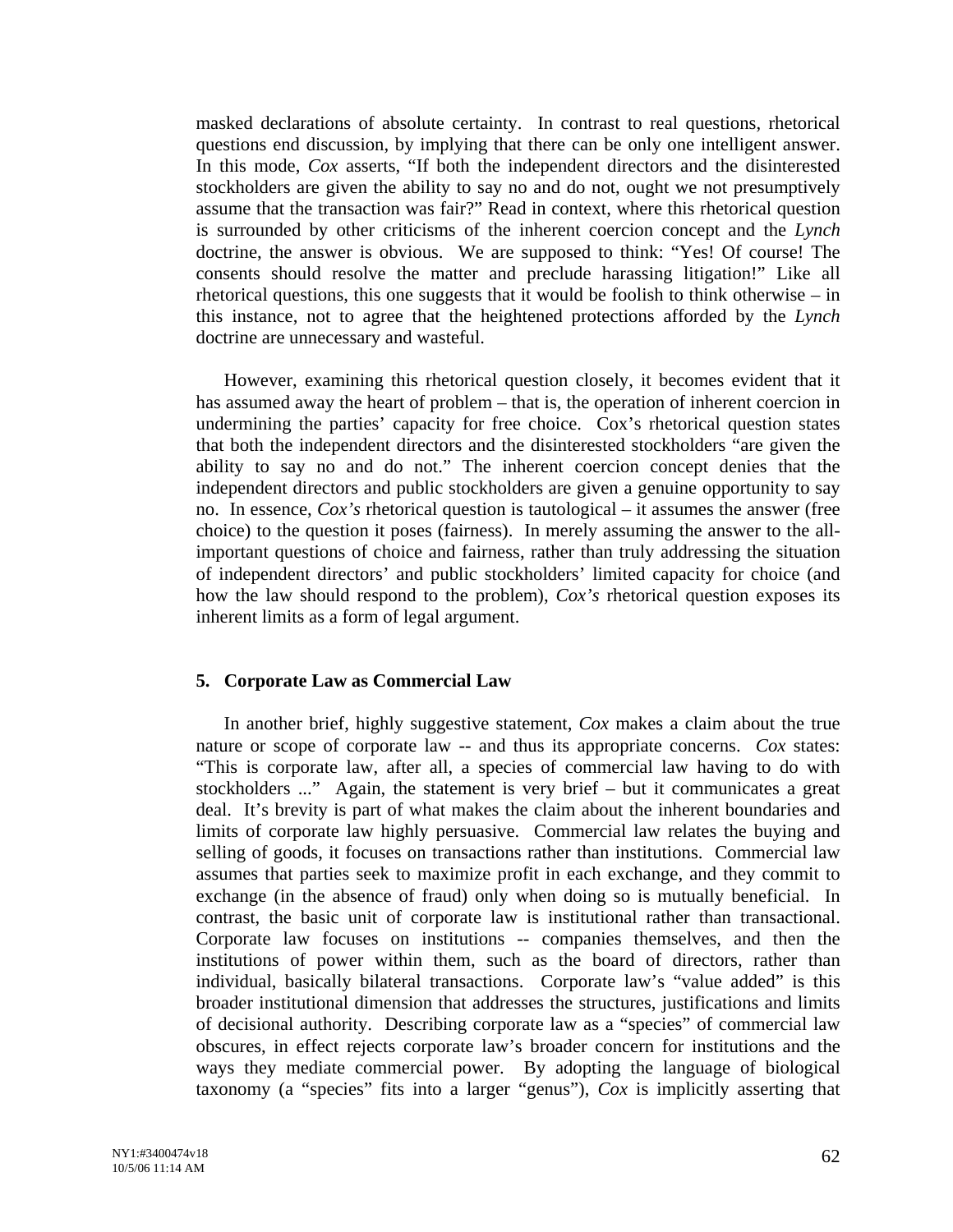commercial law is corporate law's natural place in the order of things -- that it cannot be otherwise.

## **6. Creating Urgency through Hyperbole**

 The *Cox* opinion is also rife with hyperbolic language that creates a sense of urgency around the project of limiting review for Entire Fairness. The opinion's use of heightened language suggests that the Entire Fairness standard is destructive to the economy and the corporate legal system. There are many examples of this throughout the *Cox* opinion.

For example, *Lynch* is described as having generated "perverse incentives" for both defense and plaintiffs' counsel that "cast doubt on the integrity of the representative litigation process." Cox describes the *Lynch* doctrine as having made it "impossible" for controlling stockholders, even the most-well meaning ones, "ever" to structure a going private deal "in any fashion" that would avoid a suit for Entire Fairness[.240](#page-90-65) Instead, these suits are "unavoidable" under the *Lynch* doctrine. [241](#page-90-66) *Cox* explains that this is because the plaintiffs' claims "always" have settlement value irrespective of their merit.<sup>242</sup> These examples illustrate  $Cox$ 's use of superlatives and other heightened adjectives that are intended to communicate the urgency and validity of the law reform plan it proposes.

Furthermore, at the same time that Cox exaggerates the urgency of eliminating the Entire Fairness standard, it minimizes the effects that largely eliminating review for Entire Fairness would have on minority investors.<sup>243</sup> This is evident at many points in the *Cox* opinion. For example, early on *Cox* contends that: "Delaware law would improve the protections it offers to minority stockholders and the integrity of the representative litigation process by reforming and extending Lynch in modest but important ways. The reform would be to invoke the business judgment rule standard of review when a going private merger with a controlling stockholder was effected using a process that mirrored both elements of an arms-length merger..."<sup>244</sup> Indeed, *Cox* proposes that the switch to the business judgment rule upon Dual Ratification would actually improve the protections afforded minority investors, rather than minimize them.

### **7. Damning with Faint Praise**

*Cox* includes an example of the rhetorical device of "damning with faint praise." The opinion describes *Lynch* as "a well-motivated" decision. In the approximately one hundred pages that make up the Cox decision, this is the only complimentary thing said about the Lynch doctrine. Of course, by stating that the doctrine was "intended" to do good, *Cox* is affirming that it has proven dysfunctional -- that it has not worked to benefit investors or the legal system.

# **D**. **Non-Obvious "Side-Effects" of Minority Shareholder Approvals**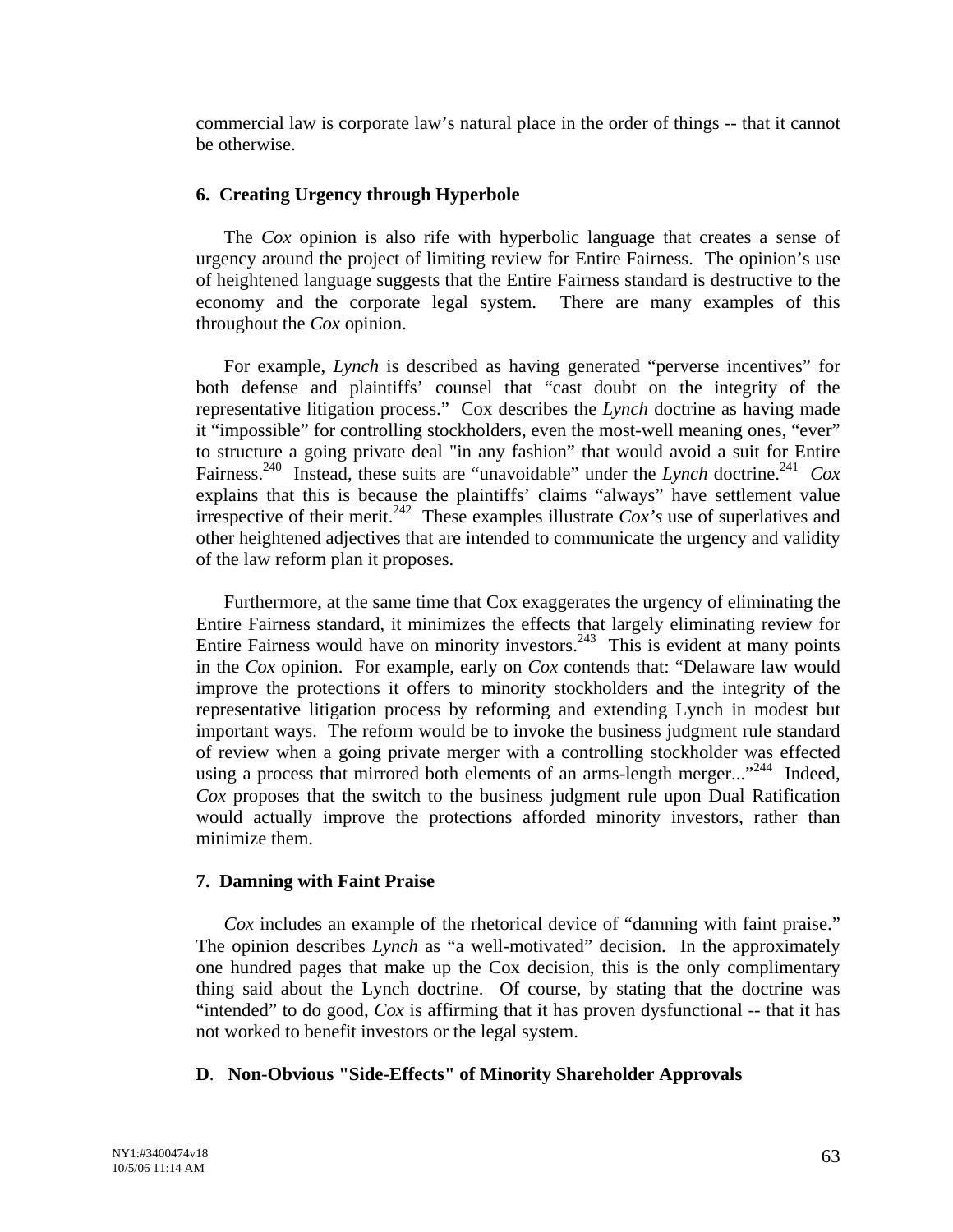There is a further troubling feature to *Cox's* Dual Ratification proposal. *Cox* proposes that Dual Ratification (which includes approval by a majority of the disinterested shares) should "trigger" judicial deference towards the freezeout – that the private approvals go far enough in ensuring the transaction's fairness and the protection of the public stockholders' rights therein. *Cox* also notes, correctly, that as applied, Dual Ratification would mean adding the stockholder approval, since controllers presently, in general, obtain only disinterested director approval prior to going forward with a cash out merger. Thus, *Cox* describes the addition of the minority shareholder vote as an additional protection, an additional financial safeguard in the public investors' interest. $245$ 

But it's also likely that where there is approval by a majority of the outstanding public stock, that this may limit the stockholders' financial recourse against the target directors if they were sued for breach of fiduciary duty on account of their conduct in the freezeout. This is an outgrowth of equity's interpretation of the statutory provisions relating to ratification of self dealing transactions under Section 144 of the Delaware Code. This case law provides (as described in *Cox* itself) that informed ratification by disinterested directors or stockholders can exonerate breaches of duty on the part of corporate fiduciaries who have profited from the transaction.<sup>246</sup> The approvals, in effect, can "cure" the fiduciary breach – they can exonerate the fiduciaries from financial liability for their fiduciary breaches. As applied in the freezeout context, in particular, the disinterested (public) shareholders' approval could exonerate the target directors' breaches of fiduciary duty.<sup>247</sup> Such an exculpatory vote can be given broad effect – it could cover both the directors on the target's Special Committee and those on the full board.<sup>248</sup> *Cox* advocates in favor of the public stockholders' approval in freezeouts as an additional safeguard in the favor, but their approval could also hinder their ability to receive a recovery in a breach of fiduciary duty suit – even if their claims were meritorious. Consistent with the Cox Reforms, the disinterested, informed vote of the minority stockholders could protect the target directors more than protects the public investors themselves.<sup>[249](#page-90-72)</sup>

### **IV. SWITCHING TO THE BUSINESS JUDGMENT RULE**

#### **A. The Disappearance of a Fair Price Duty in Freezeouts**

#### **1. Recapping the Fair Price Construct**

 The *Lynch* doctrine mandates that minority shareholders have a legal right to be paid their proportionate interest in the firm's going concern value in a cash out merger. Going concern value, rather than market value, has been the operative legal standard and measure of fair price for these transactions (as described in Part I).<sup>250</sup> Minority shares often trade at a discount to their stake in the firm's full, going concern value. This discount in the market trading price, in part, reflects the expectation of self dealing by the controller.<sup>251</sup> The *Lynch* doctrine's fair price duty backs out this "self-dealing" discount affecting the market trading price, consistent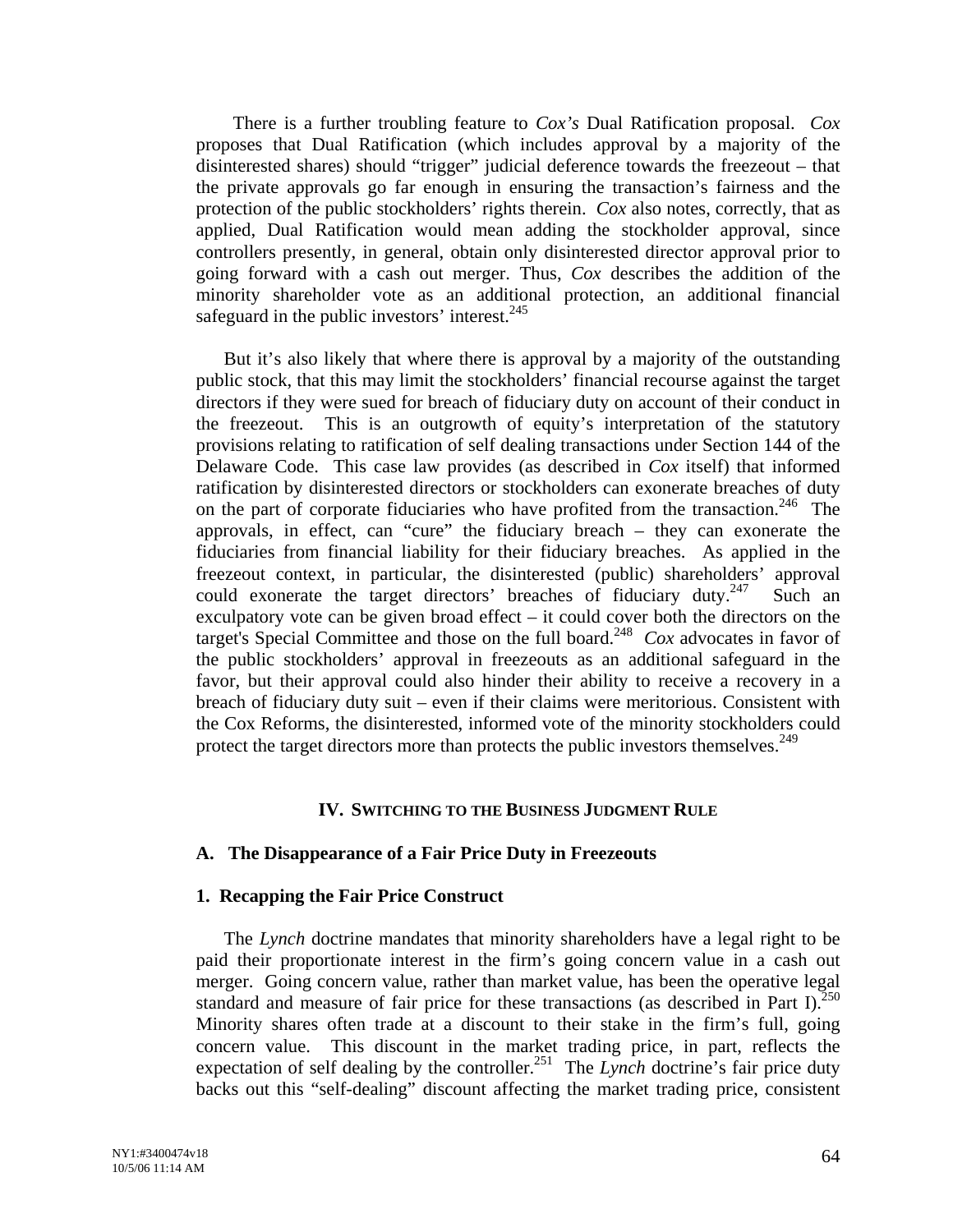with the idea that equity should not permit a fiduciary to obtain a financial benefit from its self-dealing.

 The *Solomon* line of cases dealing with tender offer freezeouts, in contrast, has eschewed imposing a fair price duty on controllers. This is not because these cases are less disapproving of self-dealing by controllers. Rather, as *Pure* observed, they simply failed to address the inherently coercive structural dynamics that operate to benefit controllers in tender offers. Presuming the absence of these coercive structural dynamics, equity reasonably declined to impose a fair price duty on controllers therein. However, once the coercive structural dynamics of tender offer freezeouts come into view, as *Pure* made clear, the basis for equity's declining to impose a fair price duty in tender offer freezeouts falls away.

### **2.** *Cox's* **Implicit Elimination of a Fair Price Duty in Freezeouts**

To unify freezeout doctrine, *Cox* would have to resolve the inconsistency in between the presence of a fair price duty in cash out mergers and its absence in tender offer freezeouts. Furthermore, there wouldn't appear to be any middle ground. Controllers either will or will not have a duty to offer a legally determined fair price when they announce, negotiate and close their freezeout deals.

Perhaps because the matter is so controversial, the *Cox* opinion does not address the fair price issue head on. It never explicitly rejects the propriety of the fair price duty that has operated in the *Lynch* doctrine. Nor does *Cox* recant *Pure's* affirmation that coercive pressures inhere in controllers' tender offers. Indeed, *Cox*'s rejection of the fair price duty is nowhere expressed in the opinion. A hint of *Cox's* rejection of a fair price duty comes through where the opinion describes "good" prices as ones incorporating a premium to market value. *Cox* states that minority investors are "doing more than passably well" because they are receiving premiums to market value in both forms of freezeout.<sup>252</sup> *Cox's* rejection of a fair price duty is also apparent where the opinion enumerates the causes of action that would still be viable under its proposed reforms, and it says nothing about a cause of action for unfair price or inadequate value.

Mostly, the erasure of the fair price duty implicitly arises from the new, Dual Ratification proviso *Cox* endorses for freezeouts in both formats[.253](#page-90-76) That is, *Cox* proposes that with Dual Ratification the business judgment rule should apply. As stated therein: "The reform would be to invoke the business judgment rule standard of review when a going private merger with a controlling stockholder was effected using a process that mirrored both elements of an arms-length merger: 1) approval by disinterested directors; and 2) approval by disinterested stockholders."<sup>254</sup> That is, Cox would make the Entire Fairness standard apply in a freezeout only if either form of consent were withheld. *In effect, the fair price duty would apply only where the controller goes forward with the freezeout after the negotiations have broken down* (that is, either form of consent was conclusively withheld from the transaction).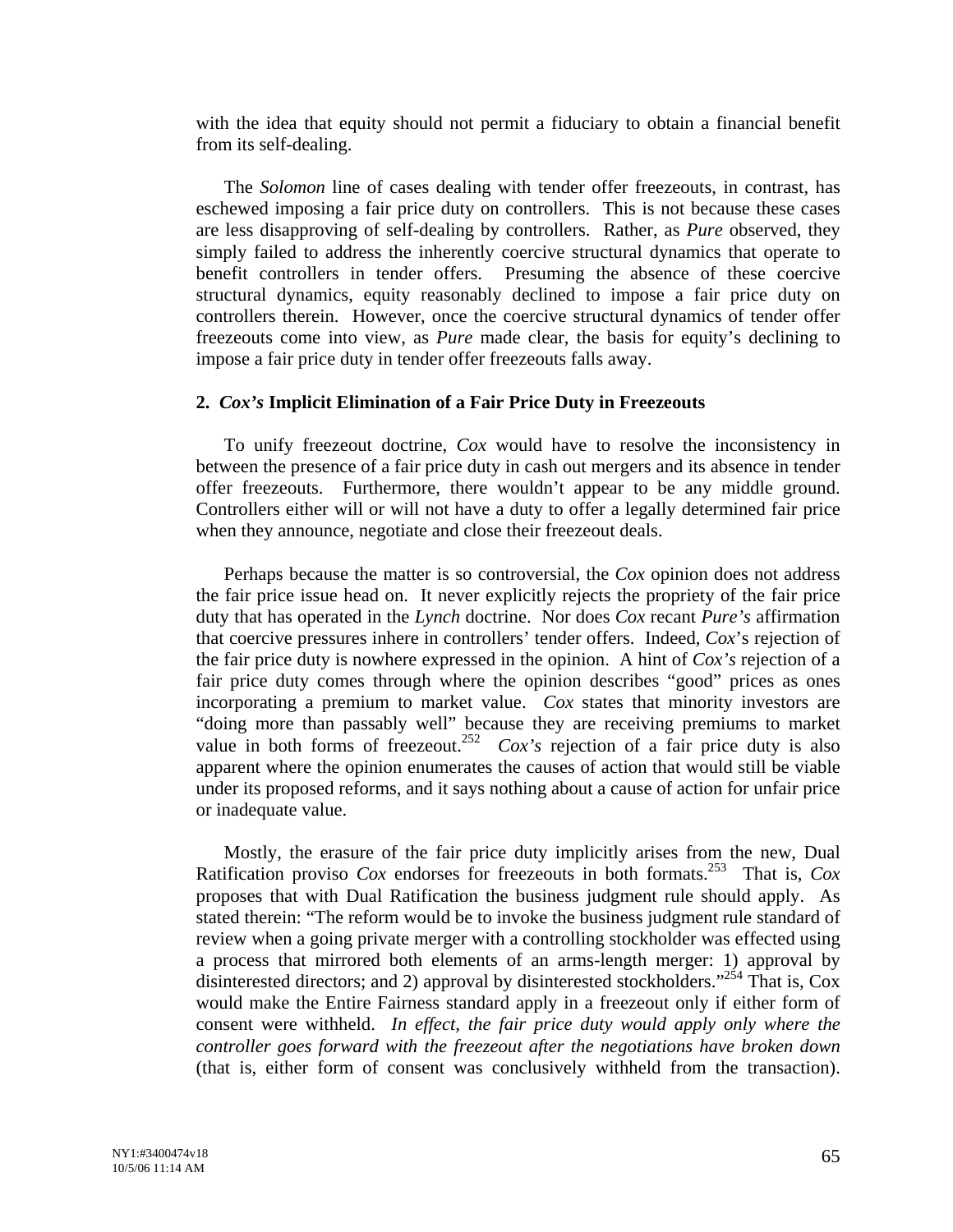Unless and until either form of ratification were withheld, the fair price duty (and even the fair dealing duty, presumptively) would be inapplicable.<sup>255</sup>

### **3. Entire Fairness Only After Negotiations Have Broken Down**

 Crucially, *Cox* never proposes that Entire Fairness (and thus a legal fair price duty) should apply *unless* there is Dual Ratification. Instead, Cox provides that Entire Fairness would apply if the controller does not obtained Dual Ratification but goes ahead with the freezeout in any event. For example, Cox states that "the protections of *Pure Resources* should be supplemented by subjecting the controlling stockholder to the entire fairness standard if a special committee recommended that the minority not tender."[256](#page-90-79) The difference is not merely semantic. Rather, forestalling the application of Entire Fairness until either form of consent has been denied would crucially affect the freezeout negotiations by altering their starting point. $^{257}$  $^{257}$  $^{257}$ 

 Under the *Cox* Reforms, a controller would approach the negotiations relieved of the burden of offering a legally determined fair price. Accordingly, in the course of the negotiations, the Special Committee has no legal basis to demand going concern value from the controller – the legal fair price duty does not apply at this point. Under the *Lynch* doctrine, consistent with controllers' duty to pay a legally set fair price, Special Committees had a duty to refuse a bid that offered less than the legally set fair price (going concern value). And where the independent directors concluded the freezeout offered less than going concern value to the public investors, and rejected it on this basis, they could point to the clear standard in the law as a basis for doing so. The law gave the Committee leverage to bargain with the controller and leverage to explain their conduct to the public investors. In the alternative, if the *Cox* Reforms are accepted, Special Committees won't be able to demand at least going concern value from controllers. Nor will they be able to defend a decision to reject a freezeout offer by explaining that it was less than the legal standard of fair price – because equity will have taken away the public investors' legal claim to receive at least going concern value in a freezeout. (Again, the Entire Fairness standard would apply only after the independent directors or public stockholders have rejected the bid – which, in most cases, will mean that the controller will withdraw the proposal.)

Once market value becomes the benchmark of fair price, a premium to market value makes almost any offer a "good" offer. A Special Committee's refusal to approve a freezeout bid offering a premium to market value would appear foolhardy, irrational, potentially self-serving. In sum, by changing the applicable legal standard so that a fair price duty applies only if and after the independent directors or majority of the minority shares officially disapprove of the freezeout, the *Cox* Reforms alter the starting point for freezeout negotiations. Under the *Cox* Reforms, controllers would not be obligated to offer and pay at least going concern value – that requirement would "kick in" only if the offer were rejected. Because *Cox* implicitly validates market price as the starting point for the negotiations over price, it would foreseeably alter, profoundly, the price at which the negotiations end.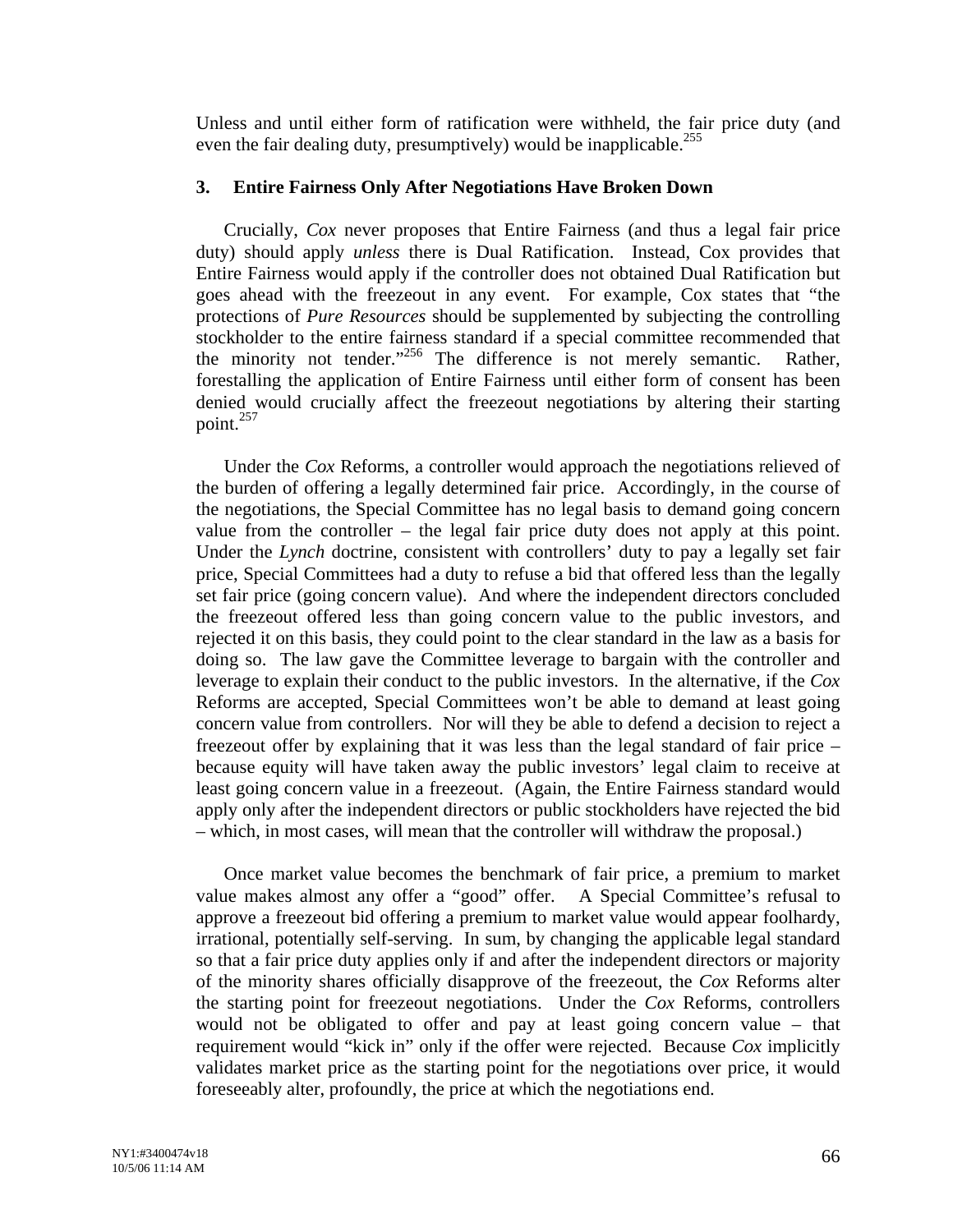The elimination of the fair price duty for controllers' offers is rendered more consequential, furthermore, by equity's failure to endorse Special Committees' power to go to the market to pursue financial alternatives to the controller's offer. *Cox* not only allows for deferential review of a freezeout, and hence the elimination of a fair price duty, where Dual Ratification is obtained – it also affirms this lesser level of equitable protection without affording Special Committees the power to test the controller's bid in the market. Under the *Cox* Reforms, Special Committees would be negotiating with controllers in freezeouts in the absence of both strong legal protections and bona fide market alternatives. This is not a situation that presents a strong rationale for presuming the fairness of the transaction and barring a stockholder's claim from going forward.

### **B. Dual Ratification Doesn't Substitute for a Fair Price Duty**

Instead of "owning" its rejection of a legal fair price duty, Cox highlights the efficacy of the Dual Ratification requirement in effectuating good outcomes in freezeouts. *Cox* proposes that the Dual Ratification proviso allows for arms'-length dealings between the parties. As described earlier, *Cox* analogizes cash out mergers with Dual Ratification to arms'-length mergers with third parties. And *Cox* suggests that its Dual Ratification proposal fulfills *Weinburger's* promise of arms-length dealings in the public stockholders' interest. *Cox* might claim that Dual Ratification would be sufficient leverage so that minority investors would receive a premium over the market price, but it isn't reasonable to believe that Dual Ratification, in the absence of a fair price duty, would push premiums into the high range of fairness, consistent with going concern value. This is because once the fair price requirement is attenuated, public investors are largely captives to the discounted market price in the presence of a controller. The controller stands as a bulwark against the public investors' ability to benefit from the market for corporate control. As described earlier, the analogy to cash out mergers with third parties is inappropriate in a situation where the target directors are hindered from seeking market alternatives, as they typically are by controllers. *Cysive* was exceptional in this sense.

*Cox* describes the Dual Ratification proviso as if it is a proxy, a true equivalent of a fair price duty, but this is misleading. This could be true, potentially, if the parties were of roughly equivalent stature in their bargaining leverage and had full access to market alternatives. *Cox's* proviso that both forms of consent should be required in order to forestall equitable review for fairness is intended to minimize controllers' potential for coercion, and it may do so. But Lynch's Entire Fairness encompasses both a fair price and a fair duty standard and eliminating the latter necessarily changes the situation dramatically. Minority stockholders' ability to bargain with a controller (either directly or through a Special Committee) would be affected fundamentally by withdrawing the background fair price duty. (Making it apply only if the Special Committee or minority investors have declined the controller's offer is the equivalent of withdrawing it for most purposes.) Once the fair price duty is withdrawn consistent with the *Cox* Reforms, then the controller is bargaining against the market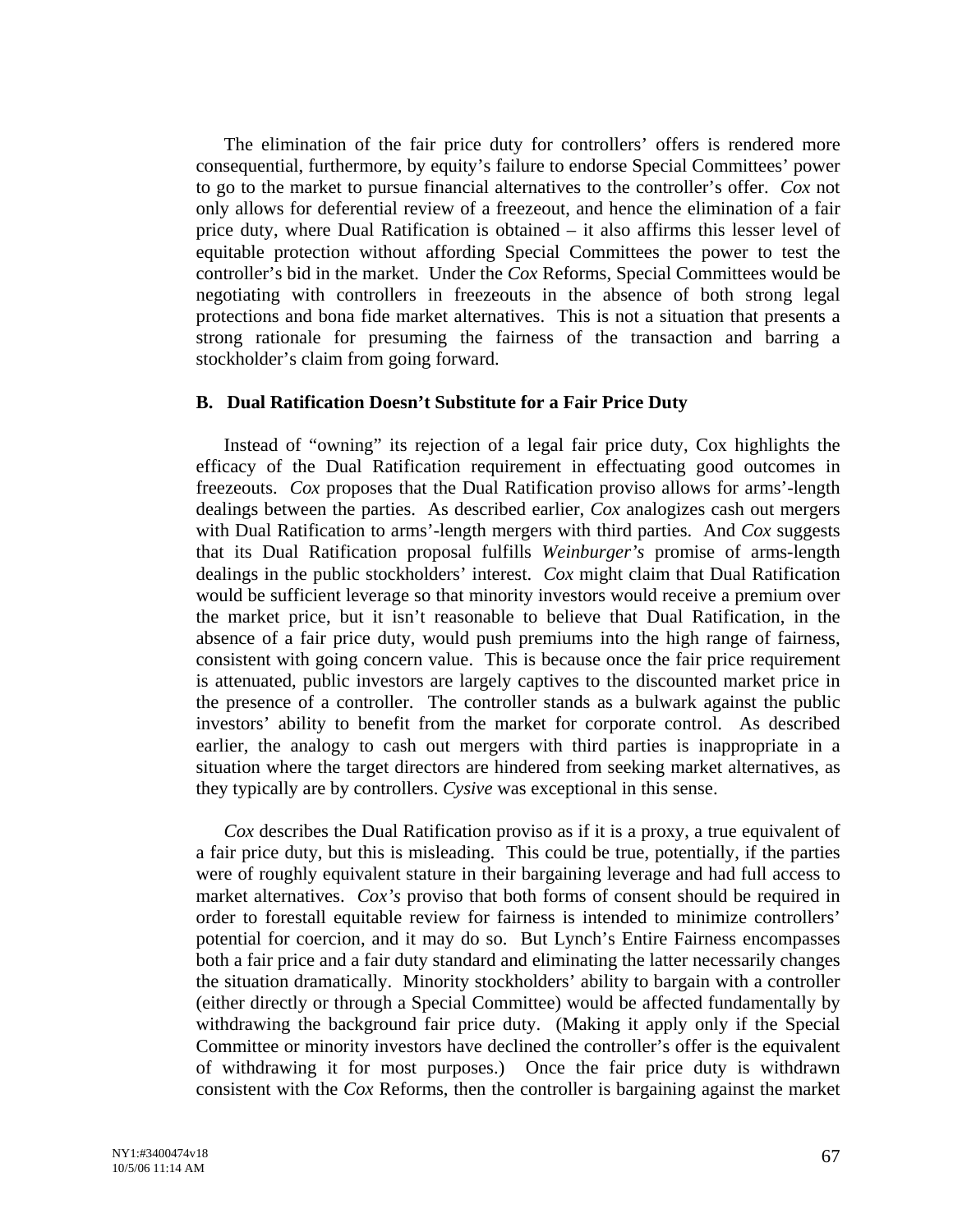price, rather than full, going concern value. The potentially greater safeguard of requiring Dual Ratification (both forms of consent) doesn't come close to making up for the cancellation of the substantive fair price duty.

# **C. Business Judgment Deference Is Not the Norm in High Stakes M&A Deals**

# **1. Simplicity Is Not an Unqualified Virtue in Law**

At many points the *Cox* opinion appeals to what it contends is the relatively pervasive application of the business judgment in corporate law. This is one of the rationales for its disapproving of Lynch's Entire Fairness standard for freezeouts. For example, in its frequent references to the *Aronson* decision, Cox rightly notes that corporate law commonly defers to the disinterested judgment of corporate boards in determining the course of corporate affairs in the best interests of the company and all the stockholders. [258](#page-90-80) 

*Cox* defends its proposed reforms on the rationale that adopting the business judgment rule for freezeouts (that receive Dual Ratification) would synchronize this body of law with the broader architecture of corporate law. Cox endeavors to unify both bodies of case law for freezeouts. Moreover, this project of unification is pursued as a mode of simplifying the law. Indeed, in Cox, the project of streamlining and simplifying the law (indeed, reducing the intrusion of law into corporate affairs) is endorsed as being a virtue in itself.

Of course, in many areas of law and experience, simplicity has its virtues. But the measure of the law, as Chancellor Strine himself has written, must be its function rather than its form. The crucial question for equity has to be not merely whether the law is straightforward and simple but whether it is adequate to do justice to the situation. In reforming freezeout doctrine, equity must ask whether the proposed standards do justice to the circumstances of the parties and the forms of legitimate and illegitimate power being exercised therein. If the two transactional forms for freezeouts involve substantially similar power dynamics, then a substantially similar doctrinal framework is warranted. But that doesn't resolve that the distinct features of this case law should be collapsed into the business judgment rule.

# **2. Heightened Scrutiny in Corporate Sales and Change of Control Transactions**

*Cox* is correct about the overall deference that corporate law shows to the disinterested, informed judgment of corporate boards. But what *Cox* deemphasizes, in fact ignores, in calling for the adoption of the business judgment rule in freezeouts is the fact that the Delaware Courts have developed a richly complex body of equitable doctrines for high stakes mergers and acquisitions. These heightened standards take account of the operation of a variety of forms of conflicts of interest, as well as the financial magnitude of these transactions. Equity has taken account of these context-specific "reasons for concern" and balanced them against the value of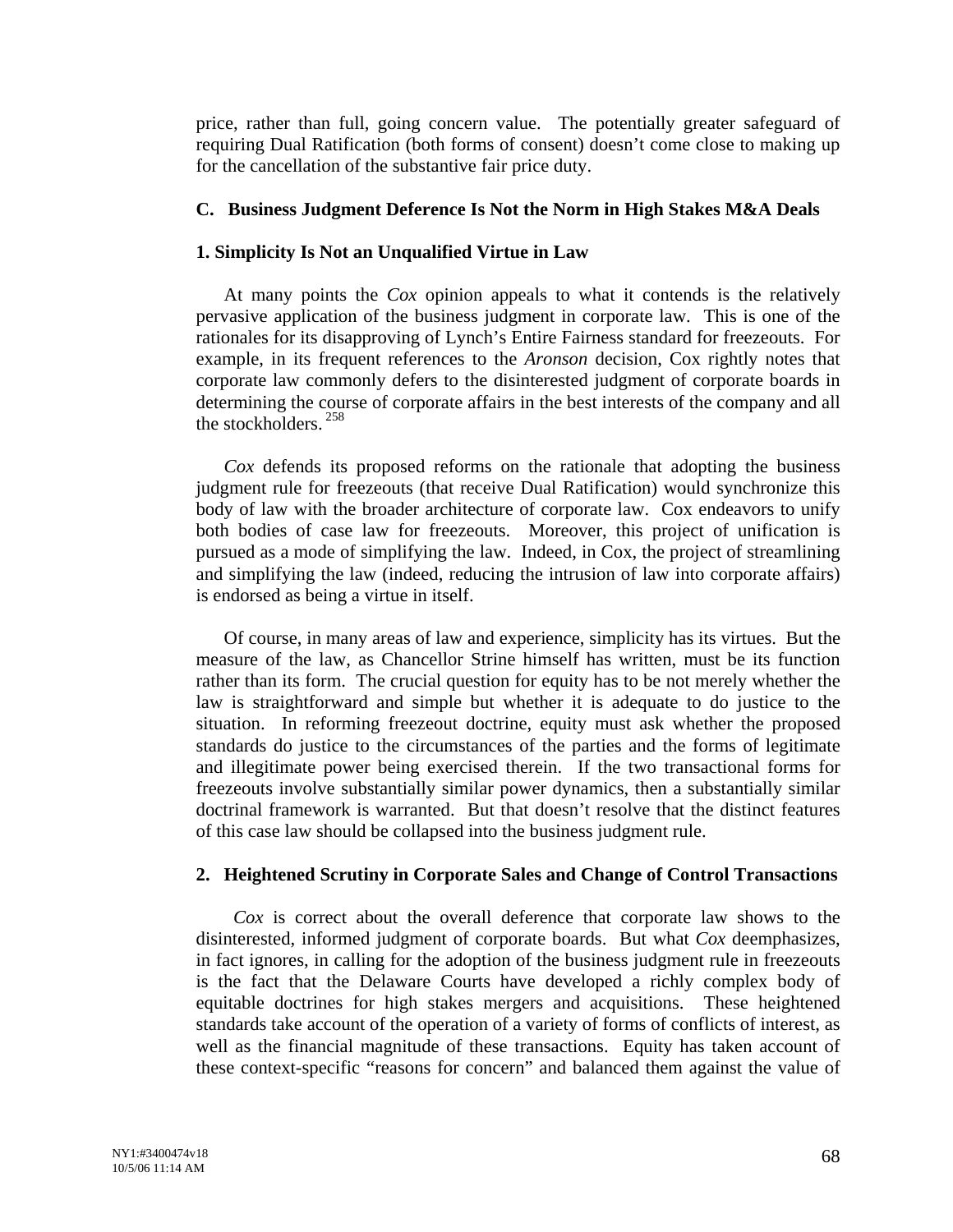deferring to the decision making of disinterested boards. This is part of the essence of the concept of transactional choreography developed herein.

There are many examples of this context-specific approach -- these heightened standards for M&A transactions within corporate fiduciary law. For example, in the context of reviewing a board's decision to sell the company through a merger in *Smith v Van Gorkom*, on account of the financial magnitude of the transaction (from the perspective of the selling stockholders), even though there was no conflict of interests impairing the board's judgment, the Supreme Court applied what has been recognized as a heightened duty of care.<sup>259</sup> Under the line of case law established by *Unocal v Mesa* Petroleum, the Court allows that incumbent directors discretion to defend the corporation from threats (including coercive and inadequate tender offers)[.260](#page-90-82) But at the same time equity enforces limits on the scope of the directors' defensive authority in this context. Under the *Blasius* standard, in light of the signal importance of stockholders' voting rights within corporate law, fiduciary law requires the board to demonstrate a compelling justification for interfering with the stockholder franchise. And under *Revlon*, corporate directors are under a duty to ensure they are getting the best price reasonably available in the stockholders' interest prior to approving a sale or break up of the company.

Freezeout transactions, in either format, are more closely analogous to these high stakes acquisition transactions than they are to ordinary corporate transactions that are handled with deference by the Courts in a stockholder challenge, consistent with business judgment rule. *Cox's* claim, in effect, that the business judgment rule should apply in freezeouts because it "usually does" is off the mark. It ignores controllers' significant capacity for overreaching and the implications for corporate law of allowing them to do so. It also ignores the broad and rich tradition of heightened equitable safeguards in high stakes mergers and acquisitions transactions. Perhaps most troublingly, the *Cox* Reforms envision a decreased role for equity – that is lesser equitable safeguards – without allowing for a wider scope in which market forces could operate. They would allow the application of the business judgment rule, based on the rhetoric of arms'-length dealings, without allowing target directors to unleash market forces to test the controllers' bid. Without the latter, the promise of arms' length dealings is suspect and the reduction in legal safeguards unjustified. Under the reforms proposed in *Cox*, public investors in freezeouts are left in a kind of limbo between the market and the law. Neither one is properly available to serve their interests.

### **V. TWENTY-FIRST CENTURY STANDARDS FOR FREEZEOUTS**

### **A. Unifying Freezeout Doctrine**

Part I of this Article described the two doctrinal traditions governing freezeouts. It described the relaxed standards applied to tender offer freezeouts and the rigorous standards applied to controllers' cash out mergers. As the *Pure* opinion notes, there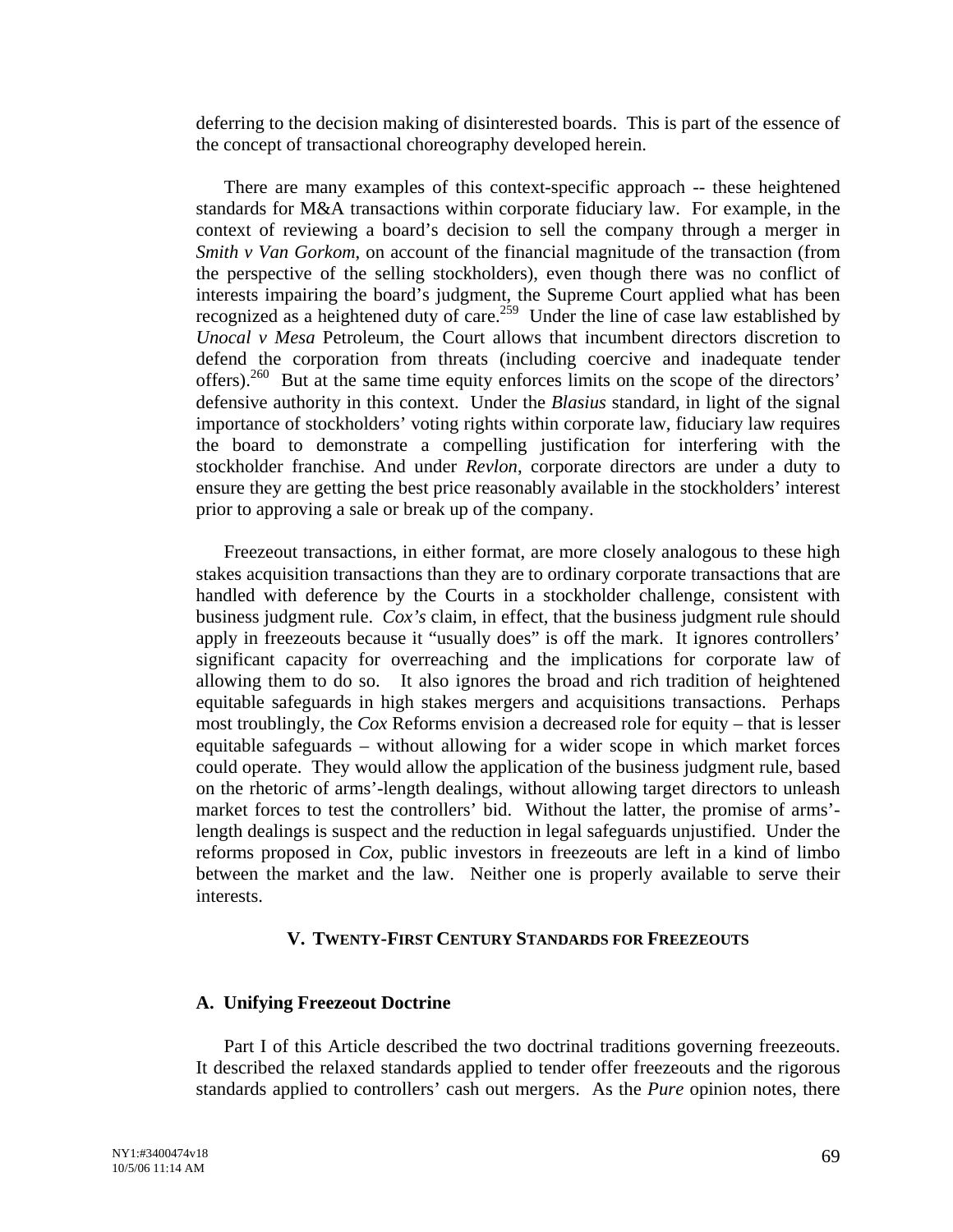are a variety of forces pressuring stockholders to sell in tender offer freezeouts. The pressures and disabilities that affect public investors in tender offer freezeouts undermine their capacity to consider the merits of the controller's freezeout offer in its own right. In this sense, tender offer freezeouts meet the *Lynch* doctrine's standard for being coercive – which would suggest that *Lynch's* protections should apply in tender offer freezeouts as well.

In addition, as *Pure* also observes, the problem of inherent coercion that presents itself in cash out mergers is relevant to minority stockholders' choices in tender offer freezeouts. There is no reason that public investors would be less susceptible to inherent coercion on account of the freezeout being based primarily on a tender offer instead of a cash out merger. In addition, the fact that the law has not affirmed target directors' fiduciary authority to defend public investors against controllers' tender offers, while it affirms their duties to defend stockholders from third parties' tender offers, exposes the weak underpinnings of the tender offer freezeout line of cases. Most fundamentally, by declining to impose either an Entire Fairness requirement or an affirmative duty on target directors to protect minority investors' interests through an auction or market check, equity has left public stockholders in limbo in tender offer freezeouts. Law reform in this area of freezeout doctrine is therefore crucial to minority investors' welfare.

The different approaches to whether controllers' offers are subject to a fair price requirement in tender offer freezeouts and cash out mergers has further undermined public stockholders' interests in going private deals. This problem has been compounded by the erratic availability of appraisal rights. Given the comparability of minority investors' vulnerability in the two freezeout formats, the argument for adopting a unified doctrinal structure for freezeouts is a strong one.

 In sum, *Cox* rightly takes a strong stand in favor of unifying the jurisprudential standards for freezeouts. However, *Cox* is less convincing in advocating that unification should occur under the framework of deferential review, as conventionally associated with the application of the business judgment rule.

#### **B. Entire Fairness for Cash Out Mergers and Tender Offer Freezeouts**

The tender offer freezeout case law is not nearly as sound or as well established as is the *Lynch* doctrine and the Entire Fairness standard. The best approach for equity would be to unify freezeout doctrine under the framework of *Lynch's* Entire Fairness, as described below.

Part II of this Article described the weaknesses in the tender offer freezeout case law, specifically, its underestimation of controllers' exercise of coercive power therein. In the two Supreme Court decisions of relevance, *Solomon* and *Glassman*, neither one explicitly considered a freezeout transaction. In addition, *Solomon* held that no fair price duty applies in controllers' tender offers without presenting substantial legal analysis to support its conclusion, or even relevant legal precedent.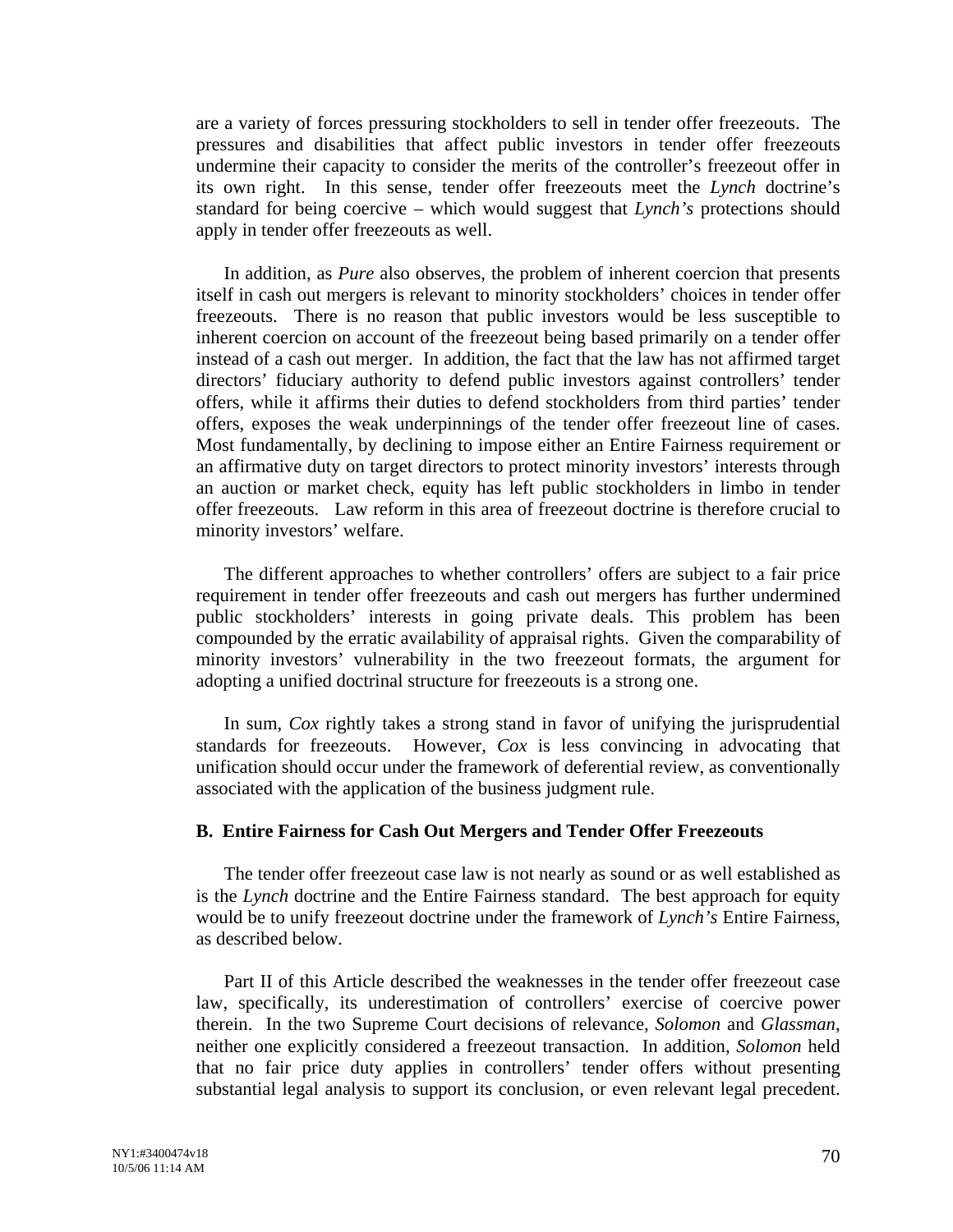*Glassman* addressed only a short form merger by a controller, without considering the opinion's implications for freezeouts. Furthermore, the Entire Fairness standard is presently applied in freezeouts that end with short form mergers, so long as they begin with long form, cash out mergers -- and no one has suggested that this approach is inconsistent with *Glassman* or the will of the Delaware Legislature. That is, once short form mergers become incorporated into complex, multi-segmented freezeout deals, they take on a complexion different from the short form considered in *Glassman*.

A careful reading of *Siliconix* clearly reveals that the Chancery Court was troubled by the exercise of coercive power by the controller in the tender offer freezeout disputed therein. However, the Court appears to have felt it would be on uncertain legal footing in granting the preliminary injunction requested by the minority investors. In *Siliconix* the Chancery Court invoked formalistic differences between the structure of cash out mergers and tender offer freezeouts, and equity's treatment of controllers and independent directors' duties in these different contexts. It used these differences as a basis to retreat from a robust application of its equitable authority in the minority investors' interests.

 The *Pure* decision is both more comprehensive and more bold in its approach to addressing coercion in tender offer freezeouts. It affirms that coercive pressures inhere in these transactions to the pervasive advantage of controllers. But *Pure's*  concern for protecting public investors in tender offer freezeouts founders as it encounters the Court's other major preoccupation – reducing the incidence of stockholder suits in freezeouts. In essence, in *Pure* the Chancery Court tries to accommodate both concerns -- to afford public investors somewhat greater equitable protection against coercion in tender offer freezeouts, while limiting stockholders' opportunity to sue on a claim of unfairness in a freezeout. But ultimately, in *Pure*, the concern for limiting stockholder suits in freezeouts takes precedence. (This is even more graphically evident in *Cox*.)

 But *Pure* gets it right that public investors face similar jeopardy in tender offer freezeouts as they do in cash out mergers, and it is unfortunate that the Court's boldness did not result in its validating Entire Fairness as the applicable equitable standard for all forms of freezeouts. As *Pure* noted, the problem of inherent coercion applies equally in both settings. Shareholders' collective action disabilities apply in both settings, as do information asymmetries that favor controllers. (Consistent with this analysis, *Pure* appears to come close to endorsing Entire Fairness as the rule for freezeouts.) The *Pure* opinion also noted the disturbing doctrinal inconsistency inherent in directors having a fiduciary duty to defend against third parties' inadequate tender offers, but not controllers' inadequate tender offer freezeouts.

*Pure* failed to resolve this inconsistency, however, as does *Cox*. That is, there is no explanation in the case law for target directors having lesser defensive authority in tender offer freezeouts than in relation to third parties' hostile bids. It would seem that equity has declined to afford target directors facing a controller's tender offer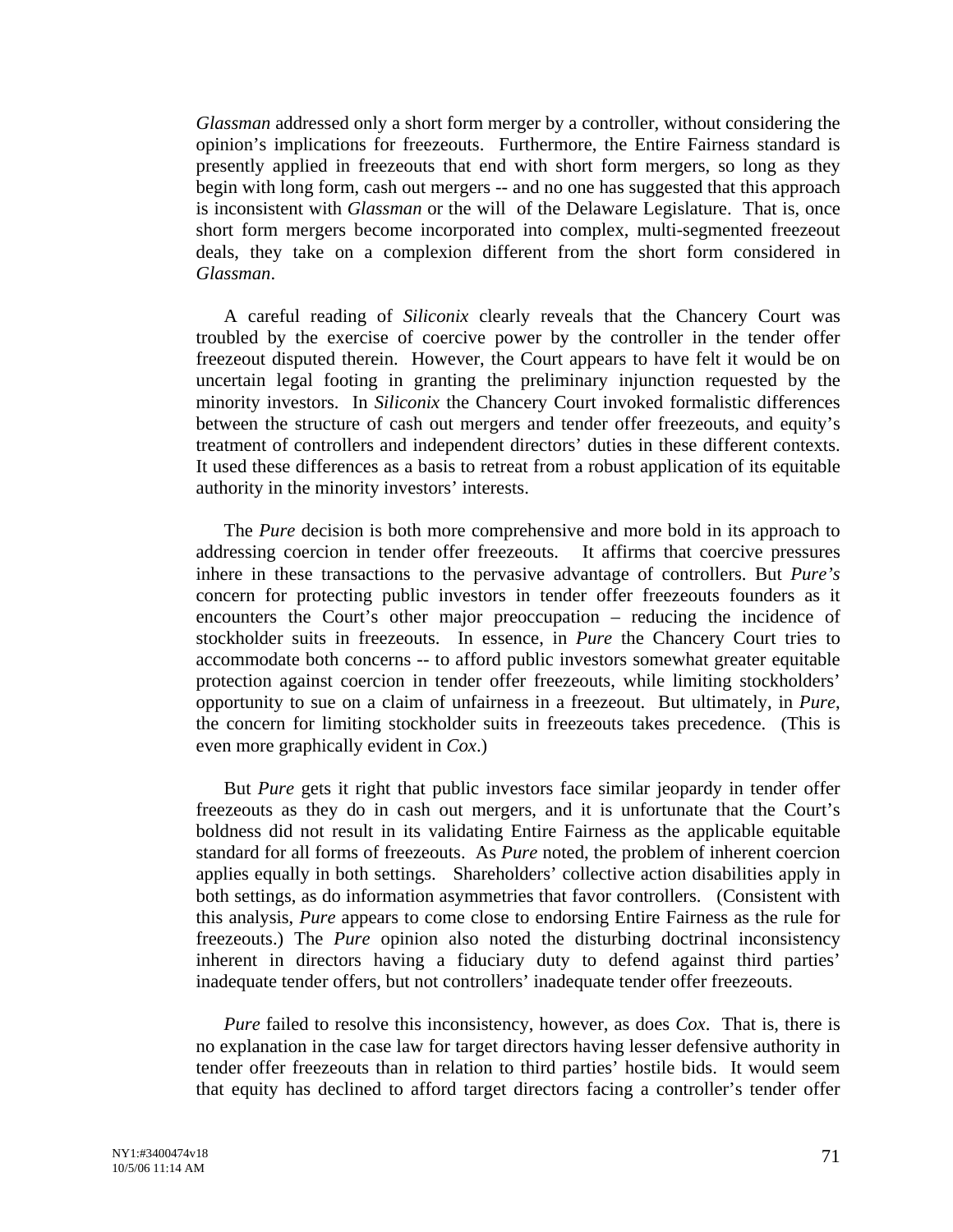such affirmative, fiduciary defensive authority because it would inevitably give rise to a messy institutional conflict.<sup>261</sup> That is, if equity required target directors' to take affirmative actions to defend public stockholders facing a controller's inadequate tender offer, controllers would inevitably object and take action to remove or at least fail to reappoint these directors.<sup>262</sup>

In any event, leaving aside the concern over encouraging stockholder suits and institutional conflicts between target directors' and controllers' authority, the compromised situation of public investors facing controllers' tender offers suggests that heightened equitable protections are warranted in both forms of freezeout. The Chancery Court in *Pure* and then *Cox* endorses a set of objective, bright line safeguards and tests for ensuring that coercion has not compelled a result in a controller's tender offer. But the better approach would be to endorse a duty of Entire Fairness consistent with Lynch (which comprehends both a duty of fair dealings and fair price). This would have allowed equity to fill out the substance of the appropriate equitable safeguards for controllers' tender offers over time. This approach has worked effectively in cash out mergers, consistent with the concept of transactional choreography elaborated herein. As applied in cash out mergers, *Lynch's* Entire Fairness standard has encouraged the establishment of Special Committees and their hiring of independent financial and legal advisers in the minority investors' interest.

As described in Part III, the concern over excessive litigation reaches a fever pitch in the *Cox* decision and becomes the basis for an all out assault on the inherent coercion concept that is the cornerstone of *Lynch*. But many of *Cox's* criticism of the *Lynch* doctrine are exaggerated, as described in Part III. They can be resolved without abandoning equity's commitment to reviewing freezeouts for Entire Fairness. In addition, *Cox* underestimates the benefit of applying Entire Fairness in freezeouts. In particular, the Courts have discretion to adjust the fee doctrine pertinent to plaintiffs' attorneys' awards in Entire Fairness litigation. In addition, it is unreasonable to believe that the Courts are unable to develop workable standards for dismissing *Lynch* claims on the pleadings where they fail to state a genuine claim of unfairness. Nothing in the *Lynch* doctrine relieves plaintiffs from the requirement of demonstrating a genuine issue of unfairness in a freezeout in order to go forward with a suit. A mere declaration of financial fairness has not and should not be enough to force a full trial in equity.

Perhaps most importantly, the fair price duty inherent in the Entire Fairness standard has afforded Special Committees substantial leverage in negotiating with controllers. This leverage has limited controllers' capacity to buyout minority investors at less than fair value. In addition, the improved operation of information technology and the increased presence of institutional investors are inadequate proxies for the Entire Fairness standard. Better information flows and the presence of institutional investors are complements to the fair price duty that should apply in negotiations with controllers, not substitutes for it. As a self-help strategy, moreover, diversification is costly and, in any case, may not work to protect public investors if controllers are given broad latitude to act opportunistically in freezeouts. Moreover,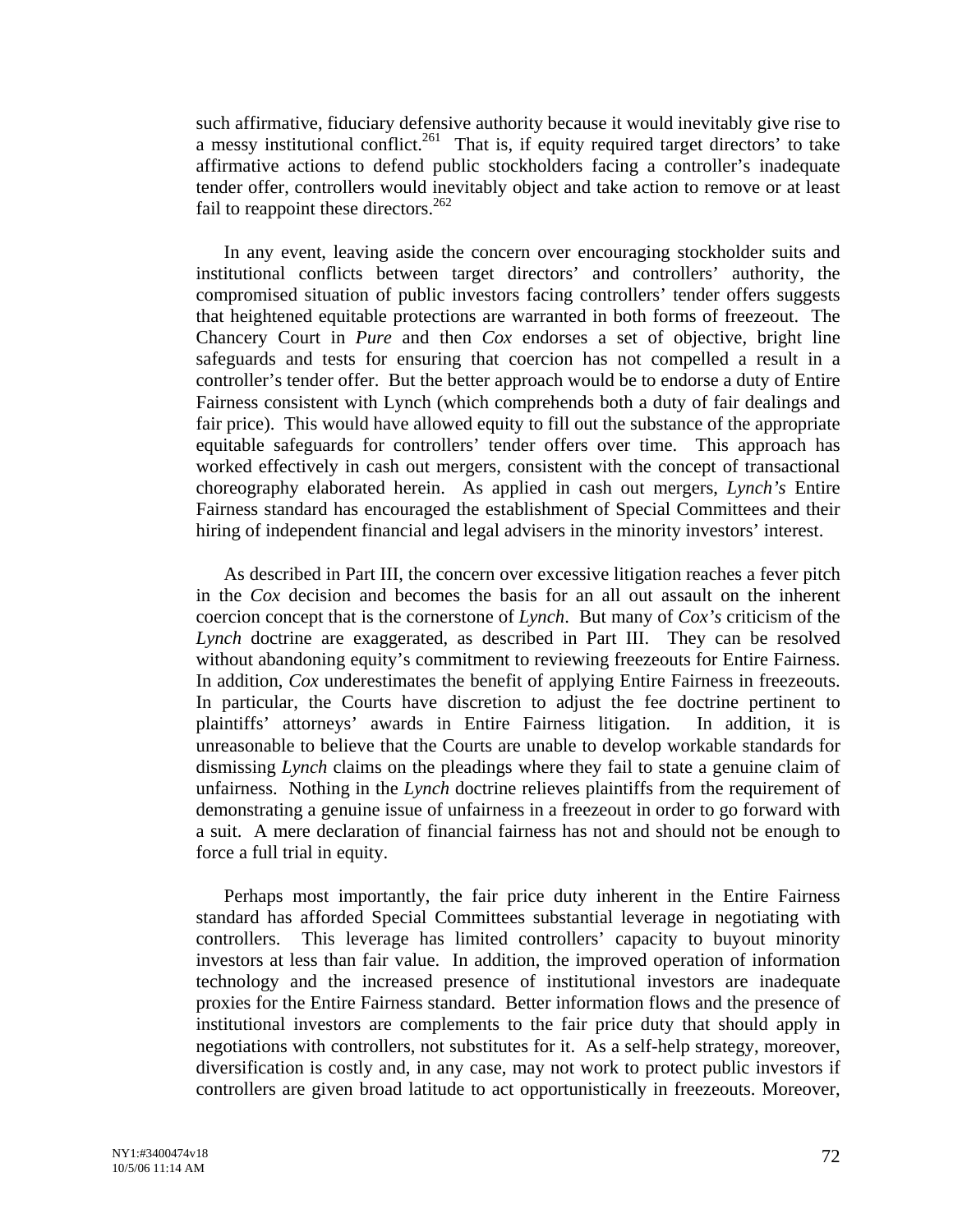telling public investors that they can make up their losses in freezeout by becoming part of an opportunistic controlling shareholder group is unrealistic and unseemly.

Given equity's longstanding commitment to the principle that corporate insiders should not profit from their self-dealing to the disadvantage of their company or the other, minority stockholders, the fair price duty applied to controllers under *Lynch* should be retained and expanded, also, to tender offer freezeouts. In addition, in contrast to *Cox's* proposed doctrinal framework for freezeouts, Dual Ratification cannot work as an effective safeguard to protect public investors from unfairness once it is unhinged from controllers' duty to pay a fair price (or target directors' authority to seek market alternatives). For this reason, the *Cox* Reforms should not replace the Entire Fairness standard. The ability of target directors to negotiate with controllers at arms' length is affected not only by the availability of information and unbiased advisers, but also by minorities legal entitlements to receive a fair price for what controllers can take from them through a freezeout. Though *Cox* obscures the difference, a legal entitlement to receive fair value if negotiations have broken down is not the same as a legal entitlement to receive fair value that informs negotiations. In order for minority investors to obtain the benefit of the full value of their shares from negotiations, controllers have to be under a duty to offer a fair price in these negotiations.

## **C. The Questionable Objective of Reducing Stockholder Claims in Freezeouts**

The proposal to abandon Entire Fairness for the purpose of reducing stockholder litigation is suspect. Reducing stockholder claims in freezeouts is not an unqualified good. Reducing stockholder claims at the cost of allowing an increased scope for overreaching by controllers would not be a good result. A downward cycle of unaddressed self-dealing by corporate insiders eventually harms the capital raising process and investors broadly. Despite *Cox's* rhetoric, the operation of inherent coercion has not been disprove, nor is it less serious a problem than it was when *Weinberger* and *Lynch* were decided. Indeed, modern financial theory suggests that capital markets thrive where minority investors' interests are protected by the legal system, not where they are disregarded.

Furthermore, the business judgment rule does not make sense in application to controllers' freezeout offers. Controllers initiate freezeouts – rather than disinterested corporate boards of directors. Because equity has not given target directors full authority to pursue market alternatives to the controller's bid, the target directors' approvals in a freezeout cannot be equated to the full, unfettered decision-making in other corporate contexts. In addition, the business judgment rule is not applied without limit in the review of corporate change of control and other sale transactions. *Revlon* duties require the board to take affirmative actions to obtain the best price reasonably available in a change of control or corporate sale transaction – business judgment deference is not the rule in this setting. Even where a board approves a merger with a third party that does not involve a change of control, the Courts have applied a heightened fiduciary duty of care in reviewing these directors' conduct, for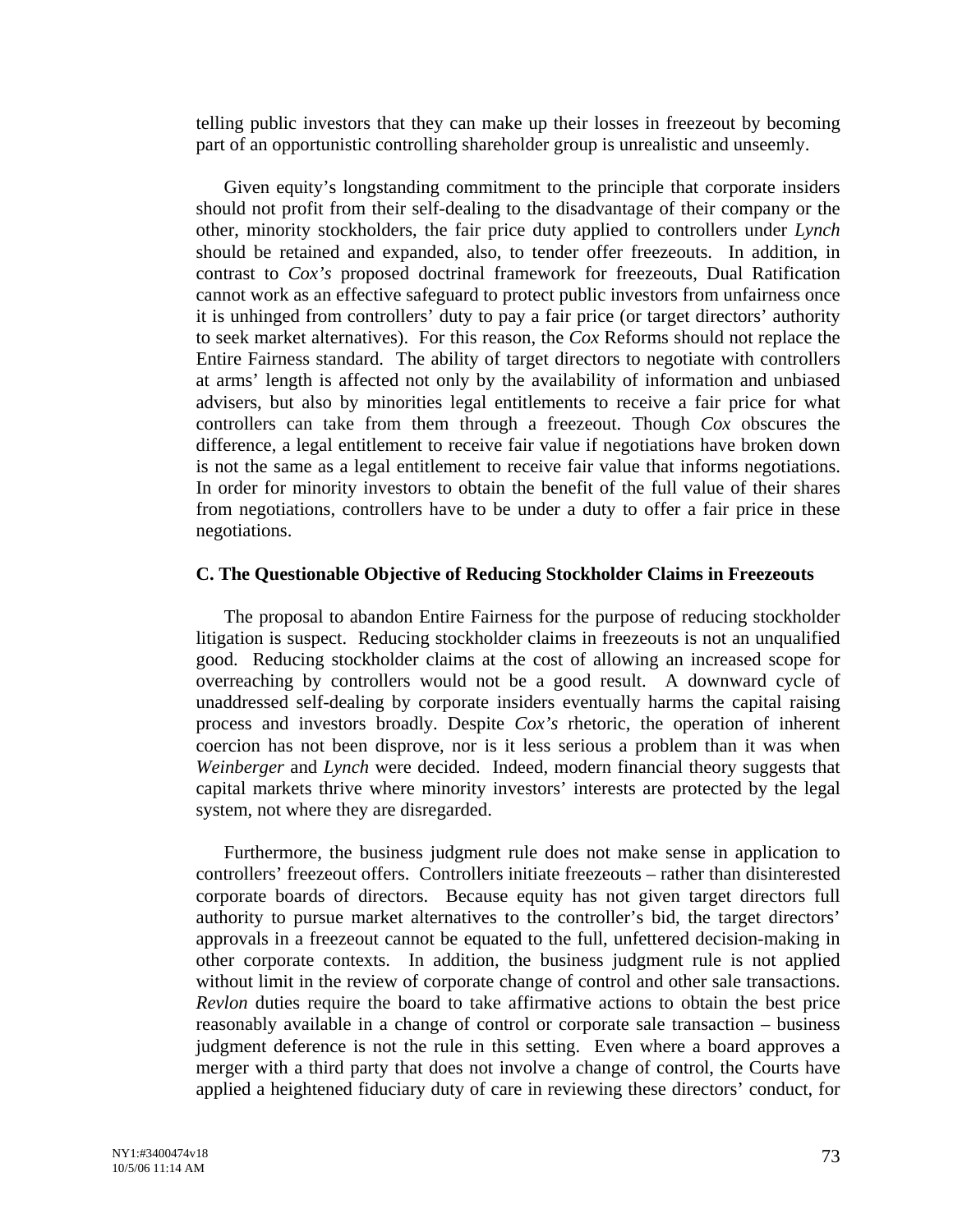example. Given this tradition of heightened review in high stakes mergers and acquisitions deals, the superior organizational and legal powers of controllers in freezeouts and the collective action and informational disabilities that affect minority investors therein, the business judgment rule should not apply to these transactions.

## **D. The Exception: Deferential Review Upon an Auction or Market Check**

 The *Cox* Reforms fail to take account of the fact that under the law as it presently stands, *Revlon* duties "to obtain the best price reasonably available" would apply to target directors in a freezeout proposed by a De Facto Controller. The freezeout by the De Facto Controller would involve a change in voting control of the type of concern in *Revlon* and its progeny.<sup>263</sup> Although the case law under *Revlon* affirms that there is no single blueprint for directors to obtain the best price available in a sale of the company, it does affirm that independent directors would ordinarily conduct an auction or at least a market check before approving closing a deal.<sup>264</sup> Truly independent directors in freezeouts should have a similar instinct, and similar freedom and authority. Target directors facing a controller's freezeout bid, in either format, should have authority to go to the market to seek alternatives to the controller's proposal. Where they do not do so, this casts doubt on their independence and suggests that presuming the fairness of the freezeout would be a mistake.

In addition, if the controller wishes to avoid the Entire Fairness standard, potentially, in a dispute over the freezeout, it should agree to be a seller as well as a buyer. That is, if the controller would not agree to sell its stock for the same price it offers to the minority, there is little basis to assume the offer is at full, fair value. Controllers could still go forward with the freezeout under this regime, even if they refused to allow the target directors to conduct an auction or market check and even if they refused to sell their shares. But in these instances, equity should not afford the controller's transaction a presumption of fairness so that deferential review would apply. If equity is not willing to embrace affirmative fiduciary duties mandating that directors test a controller's bid through an auction or market check prior to approving it, it should at least decline to afford controllers' freezeouts deferential review where no market check or auction has occurred. Without the latter, the controller's freezeout has not been tested by the market, and hence it should be tested by the standard of Entire Fairness in a stockholder suit. The case law under *Revlon* and *Van Gorkom* would seem to require no less.

The recent changes to the listing standards for public company boards ensure a greater presence of independent directors and more objective standards for ascertaining directors' independence.<sup>265</sup> Where there is a Special Committee that undertakes a market check or auction of the company's full value, prior to approving a controller's freezeout bid, and then determines that the controller's bid offers the superior value, then there is a reasonable basis for a court to defer to the independent directors' judgment and assume that the minority investors' interests have been protected as part of the transaction.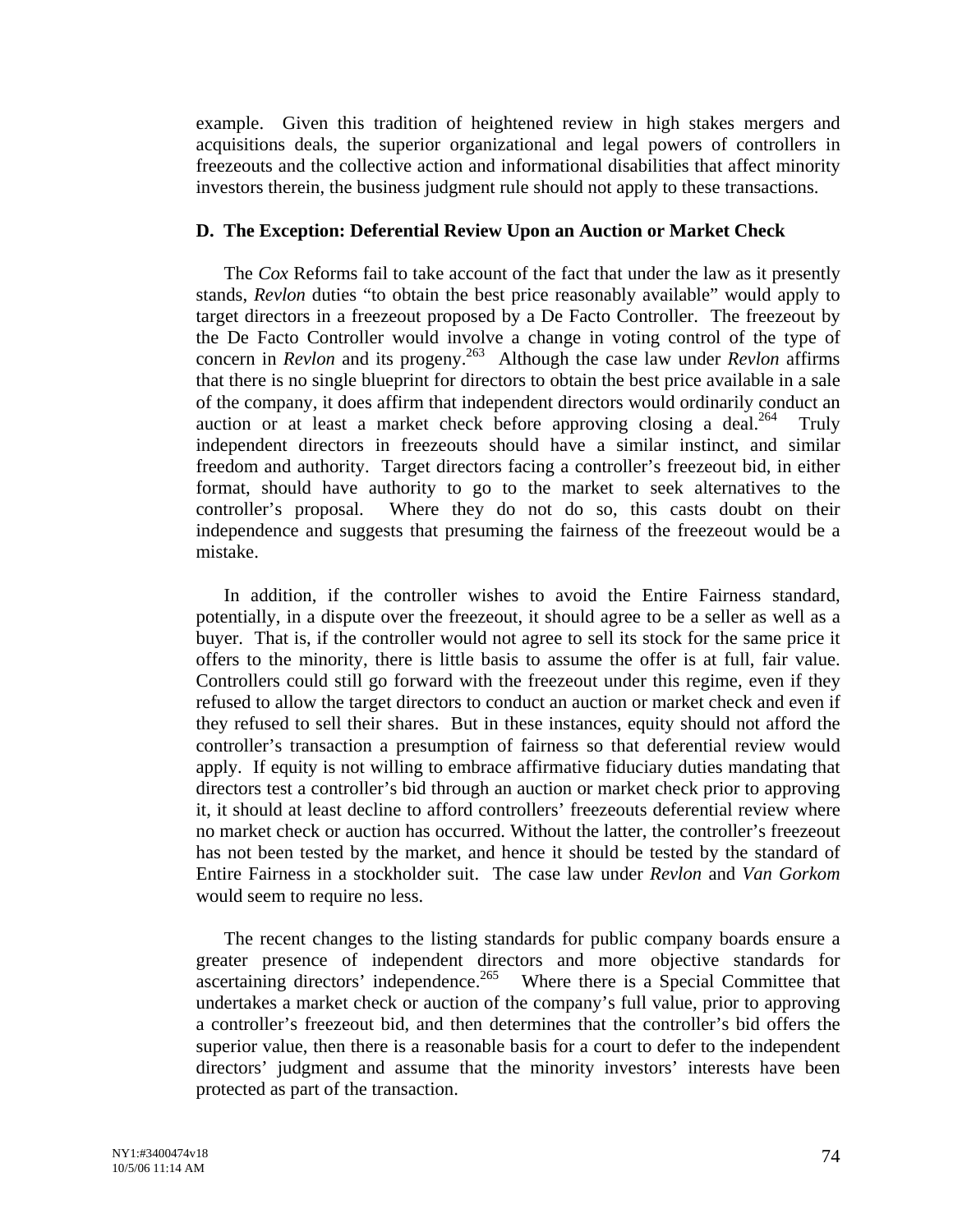In addition, prior to affording controllers the beneficial burden shift allowed under *Lynch*, controllers should have to obtain Dual Ratification, consistent with that envisioned in *Cox*. As *Cox* rightly contends, the two forms of consent – that of disinterested directors and minority shareholders – complement one another. They are not adequate indicia of fairness individually. The argument for affording controllers the beneficial burden shift where they bypass either the disinterested directors or the minority investors is not strong. In addition, the improved information flows described in *Cox* should make it relatively easy and inexpensive for controllers to present their proposals for both forms of consent. Where controllers obtain both forms of consent, as envisioned by *Lynch*, the plaintiffs should have the burden of demonstrating the unfairness of the freezeout in order to obtain a recovery in equity.

## **CONCLUSION**

Corporate law is often analogized to contract law. The Delaware Chancery Court's proposed reforms to freezeout doctrine would take this analogy further, embedding it into the transactional choreography for going private. The metaphor of contract is appealing where the parties are relatively equally situated, informed, clear about their entitlements and capable of recourse if there is fraud. There are powerful reasons to believe that this does not describe the situation of minority investors in a freezeout transaction.

The Courts should apply the Entire Fairness standard in freezeouts, irrespective of their structure. Equity should continue to have a meaningful role in reviewing freezeouts when a stockholder presents a genuine claim of unfairness, as it has in cash out mergers for generations. The costs of unchecked overreaching by controllers are incalculable – they are clearly greater than the Delaware Chancery Court's recent trilogy of freezeout cases contemplate.

1

<sup>∗</sup> New York Law School, Professor of Law, (1999 - ), Associate Professor, ( 1993 – 1999). Director, Center on Business Law & Policy, New York Law School. Executive Committee Member, AALS Section on Corporation Law (2004 - ). Sloan Visiting Professor, Georgetown University Law Center (2003-2004); Visiting Professor, Cornell Law School (Spring 2000). Fried, Frank, Harris, Shriver & Jacobson (1989 – 1993). 1

Corporate law does not use "going private transaction" or "freezeout" as a precise term of art; instead, these terms have meant different things in different contexts. This Article uses the term only to connote transactions in which controlling shareholders effectuate the buyout of the public stock, whether based on a tender offer and short form merger or a (long form) cash out merger. (On this basis the usage "controllers' cash out mergers" is generally avoided as being redundant. Freezeouts are a subset of the broader management or leveraged buyout phenomenon which is once again (as in the mid to late 1980s) achieving great prominence in the acquisitions markets. See Andrew Ross Sorkin, *HCA Buyout Highlights Era of Going Private*, A1, July 25, 2006. 2

 $^2$  A controlling stockholder can be a natural person or a legal entity. In many instances controllers are parent companies of a subsidiary. In this context the stockholders in the buyout are the public investors at the subsidiary company. For purposes of linguistic convenience, the impersonal pronoun "it" is used when referring to a controlling stockholder generically. For further discussion of the definition see footnote \_- below and accompanying text [discussing control through straight stock ownership versus control through participation in management] <sup>3</sup>

 $3<sup>3</sup>$  The point is not commonly observed.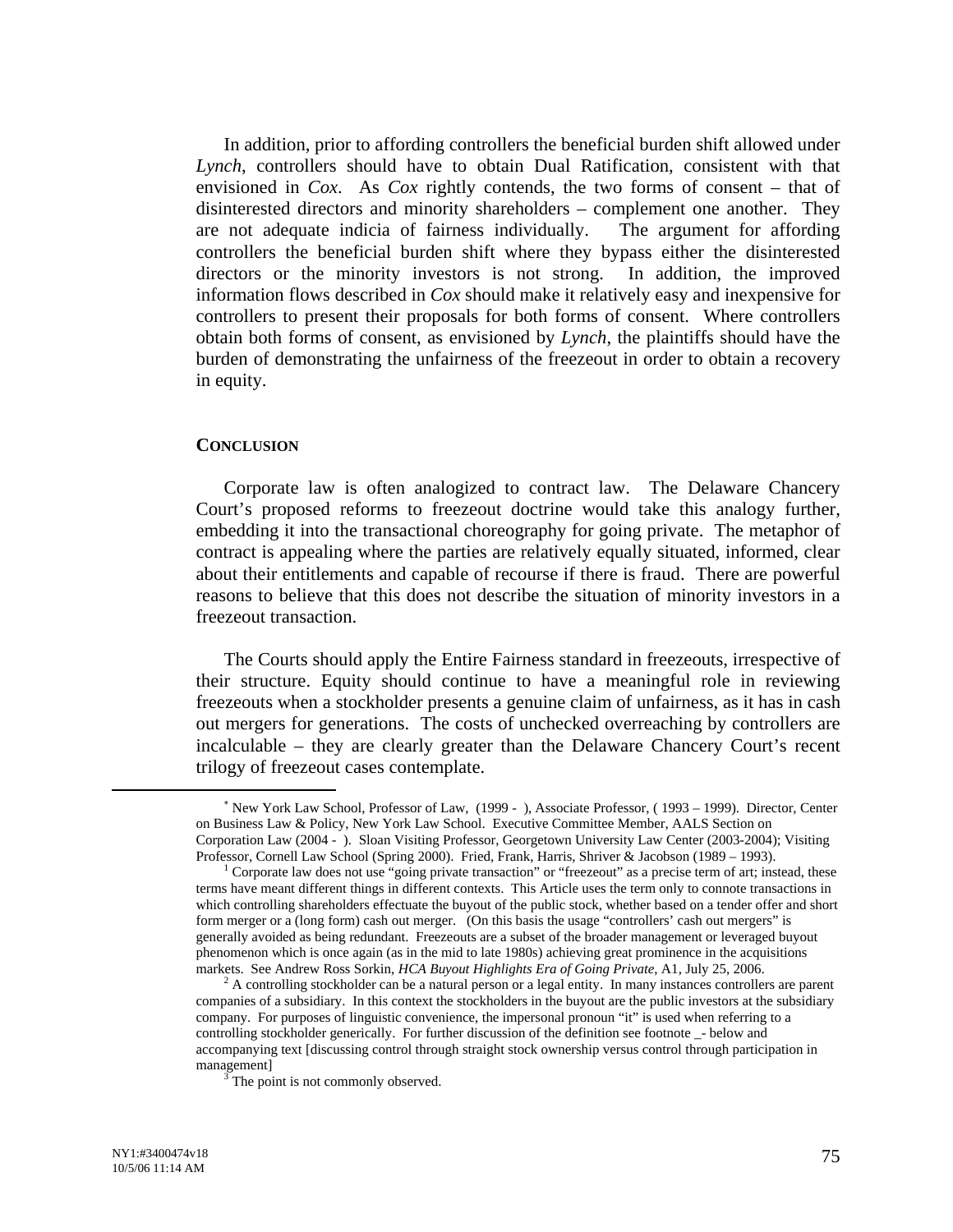4 <sup>4</sup> In tender offer freezeouts, this inhibition proceeds from equity's failure to grant target directors authority to defend the public investors against the bid. In cash out mergers, the inhibition arises from controllers' capacity cow even independent directors with the threat that they will seek financial retribution against the public investors if the directors don't agree to the deal.

 $^5$  For a comprehensive analysis of the common forms of illicit self dealing that present themselves to controllers, see Gilson & Gordon, *Controlling Controlling Shareholders* 152 U. Pa. L. Rev. \_\_ . Self-dealing in corporate property is the classic problem addressed within corporate fiduciary law, under the rubric of the duty of loyalty. See e.g. *Pepper v. Litton*, 308 U.S. 295 (1939*); Globe Woolen v Utica Gas & Electric Co.* 121 NE 378 (NY 1918)( Cardozo J*); Bayer v Beran* (NY, 194\_); See Deborah A. DeMott, *Beyond Metaphor: An Analysis of Fiduciary Obligation*, Duke L.J. (1988): 879, 910–11; Victor Brudney, *Contract and Fiduciary Duty in Corporate Law*, Corporate Practice Commentator 39 (1998).<br><sup>6</sup> See, e.g., *Thorpe v. Cerbco*, 676 A.2d 436 (Del. 1996).

 $\frac{7}{1}$  Like all fiduciary law, corporate fiduciary law aims to reduce the abuse of power. While self dealing in corporate property is a central concern of corporate fiduciary law (especially the duty of loyalty), it is not the only concern. For the relevance of corporate fiduciary law to directors' disclosure of corporate information see Faith Stevelman Kahn, *Transparency and Accountability, Rethinking Fiduciary Law's Relevance to Corporate Disclosure*, 34 Ga. L. Rev. 505 (2000); for fiduciary law's relevance to the practice and disclosure of corporate contributions to nonprofit organizations see Faith Stevelman Kahn, *Pandora's Box: Managerial Discretion and the Problem of Corporate Philanthropy*, 44 UCLA L. Rev. 579 (1997). For the argument that broad social and moral values inhabit corporate fiduciary law, although they vary in nature and intensity over time, see Faith Stevelman Kahn, *Bombing Markets, Subverting the Rule of Law*:*, Enron, Financial Fraud and September 11,*  2001, 76 Tul. L. Rev. 1579 (2002).<br>
<sup>8</sup> Weinburger v. UOP, 457 A2d 701 (Del. 1983).<br>
<sup>9</sup> Solomon v Pathe<br>
<sup>10</sup> There is no more contentious a subject in private law, and especially corporate fiduciary law, than the

definition of fairness and the appropriate role of the courts in enforcing it. For a notable, law-and-economics inspired account of the issue, see LOUIS KAPLOW AND STEVEN SHAVELL, FAIRNESS VERSUS WELFARE, HARVARD UNIVERSITY PRESS (2002). For a strong argument that the law and economics movement has misrepresented the discipline of economics by over-extending its utility and been used in corporate law to overshadow the operation of other crucial values, see Martha C. Nussman, *Flawed Foundations: The Philosophical Critique of a (Particular Type of) Economics*, 64 U. Chi. L. Rev. 1197 (1998). *11* Illustrian there is a link between strong securities markets <sup>11</sup> There is increasing evidence in the empirical literature that there is a link between strong secu

and protections for minority investors. See e.g. Michael S. Weisbach and William A Reese, Jr. P*rotection of Minority Shareholder Interests, Cross Listings in the United States and Subsequent Equity Offerings*, Journal of Financial Economics (2002); Bernard Black, *The Legal and Institutional Preconditions for Strong Securities Markets*, 48 UCLA L. Rev. 781 (2001); James Cox, *Making Securities Fraud Class Actions Virtuous*, 39 Ariz. L.

Rev. 497 (1997). 12 For this reason, references to "The Supreme Court" herein denote the *Delaware* Supreme Court, unless otherwise stated. The preeminence of Delaware law in influencing both corporate conduct and the other fifty states' corporate laws is widely acknowledged. For discussion as it pertains to freezeouts, see e.g. Guhan Subramanian, *Post-Siliconix Freeze-Outs, Theory, Evidence and Policy*, Harvard Law and Economics Discussion Paper No. 472; and see also, Robert Daines, *Does Delaware Corporate Law Increase Firm Value?* ... In addition, approximately 60% of the Fortune 500 are incorporated in Delaware and thus governed by its fiduciary dictates. 13 This is to say that the fiduciary standards governing controllers' duties in freezeouts are a subset of the

duty of loyalty.<br><sup>14</sup> All references to cash out mergers herein are long form and thus "negotiated" mergers under Delaware

Corporate Code, Section 251, unless specified otherwise. Where we intend to refer to a short form merger, as governed by Section 253 of the Delaware Corporate Code, the text so indicates.<br><sup>15</sup> See infra, footnote \_\_ and accompanying text. Freezeout doctrine does not generally distinguish between

controllers' obligations to the "dominated" shares, whether they constitute are a true minority of the outstanding voting shares or slightly more -- so that they are technically a majority. In most instances these are both described as the "public stock" or "public stockholders" herein for convenience.<br><sup>16</sup> Going private deals can also be accomplished through sales of substantially all assets and charter

amendments effectuating stock splits. But these are quite rare, comparatively.<br><sup>17</sup> As a result of the anticipated higher costs to public companies from increased regulation under Sarbanes

Oxley, the prevalence of private equity in the form of professionalized funds and relatively depressed public market prices, there has been an increased incidence in going private deals in the last several years. Andrew Ross Sorkin, *HCA Buyout Highlights Era of Going Private*, NYT, July 25, 2006, A1.<br><sup>18</sup> As in prior decades, the present stagnation in stock market prices is causing the rate of leveraged buyouts,

management buyouts and freezeouts by controllers to accelerate. As it does so, the public outcry over perceived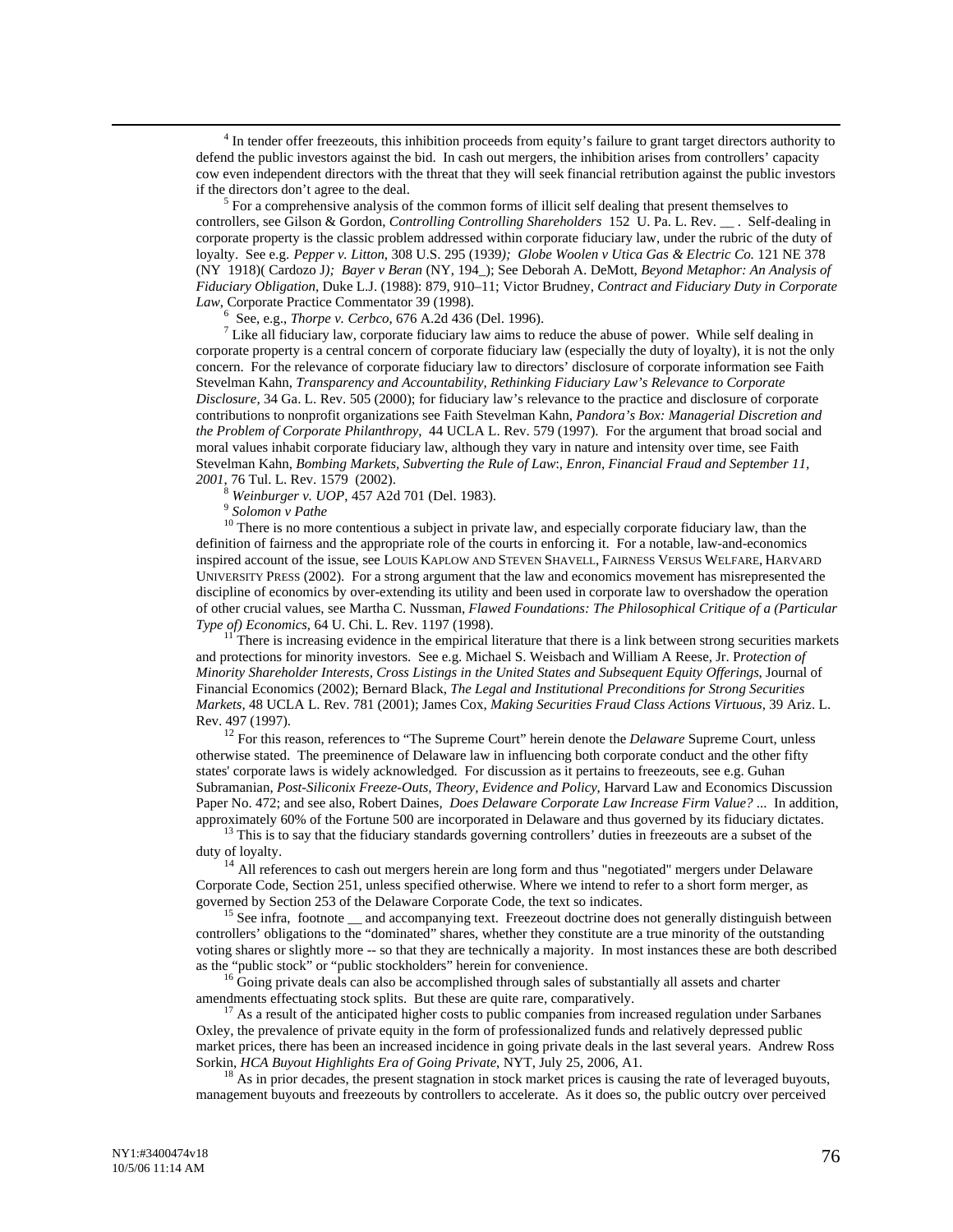overreaching by insiders is also escalating. See e.g. Ben Epstein, *On Buyouts: There Ought To Be A Law*, NYT, September 3, 2006.<br><sup>19</sup> *In re Cox Communications, Inc. S'holder Litig.*, 2005 Del Ch Lexis 79 (June 6, 2005) (Strine, V.C.) .<br><sup>20</sup> *In re Cysive, Inc. S'holders Litig.*, 836 A.2d 531 (Del Ch. 2003) (Strine, V.C.)<br><sup>21</sup> *In* 

<sup>22</sup> Biographical data for Vice Chancellor Strine and information about the Delaware Chancery Court is available at [www.court.delaware.gov](http://www.court.delaware.gov/). References to "equity" herein denote the tradition of common law-like adjudication conducted by Delaware's equity courts. 23 As scholars have noted, even if one embraces the merits of a unified approach in freezeout doctrine, this

does not resolve what the governing standard should be. For a review of different scholarly proposals and the argument for convergence (in the presence of Dual Ratification) around the business judgment rule standard, see<br>Guhan Subramanian, *Fixing Freezeouts*, 115 Yale L. J. 2 (2005).

<sup>24</sup> The business judgment rule is a protean concept in corporate law. As a standard of review in litigation it reflects the statutory principle that the business affairs of the company should be run by or under the direction of the corporate board, consistent with the corporation codes. In this sense, it operates as a legal presumption in favor of the board's judgment. Once the business judgment rule applies, the Court will not evaluate the substance of the board's decision or judgment without the plaintiff showing some extraordinary irregularity. That is, where the business judgment rule presumptively applies, a plaintiff can go forward with a claim only if it can show deception, illegality, (truly) gross negligence, material financial conflicts of interest or a compelling social or professional affiliation that renders a director "beholden." [Cite to recent Disney case about executive compensation granted to M. Ovitz; affirmed by the S. Ct] As discussed in Part V, there is a fundamental illogic in applying the business judgment rule in freezeouts, since the transactions are initiated by the controlling shareholder and not the board. Furthermore, equity does not afford the independent directors on the board authority to explore market alternatives to the controller's offer – so that even if they approve of the controllers' bid, the directors' "business judgment" has been profoundly constrained in the freezeout setting in most

<sup>25</sup> The proposal reflects that advocated by Prof. Subramanian. See Fixing Freezeouts 115 Yale L. J. 2 (2005).<br><sup>26</sup> See Part III and the discussion of Cox in particular. ["... Lynch has generated perverse incentives for b defense and plaintiffs' counsel that cast doubt on the integrity of the representative litigation process." At 119. "In this corner of our law, a relatively modest alteration of Lynch would do much to ensure this type of integrity, while continuing to provide important, and I would argue, enhanced, protections for minority stockholders. That alteration would permit the invocation of the business judgment rule for a going private merger that involved procedural protections that mirrored what is contemplated in an arms' length merger under '251..." At 121. "If both the independent directors and the disinterested stockholders are given the ability to say no and do not, ought we not presumptively assume that the transaction was fair?" At 132.]<br><sup>27</sup> The Article's title is intended to allude to the fact that 1) going private deals involve both market and legal

structures – there is no avoiding the crucial role of law in these deals; and 2) if the assault on the Entire Fairness standard in freezeouts is successful, and independent directors are not allowed to test the controller's bid through an auction or market check, then minority investors will be left in limbo -- without adequate legal protections or market forces on their side. Within the academic literature there's been increased emphasis on the ability of commercial communities to govern themselves through private, extra-legal rules and norms. See, e.g. Lisa Bernstein ....; Gillian Hadfield .... The regulation accomplished through stock exchange listing requirements is an interesting popular example. In addition, the absence of "governmental" or other "quasi-legal" regulation in cyber worlds has allowed for (virtual) experiments testing the limits of the capacity for economic development in an unregulated environment. See, *State of Play* Conference, NYLS, fall 2005 (Faith Stevelman Kahn, Moderator,

<sup>28</sup> On his law blog, Professor Larry E. Ribstein refers the *Cox* opinion as a "classic-to-be;" describing it as "so interesting for so many reasons." See <http://busmovie.typepad.com/ideoblog>. A writer for The Financial Times referred to Vice Chancellor Strine as Delaware's "Wunderkind of US Corporate Law." *Financial Times*

 $\frac{29}{2}$  *Cox* at 130 – 131 "In this way, the alteration [of the standard of review to embrace deferential review] brings this area of our law into harmony with the rest of Delaware corporate law that gives substantial deference to decisions made by disinterested, independent directors and approved by disinterested, non-coerced stockholders. That deference is consistent with the central notion of our law, which respects business judgments made by impartial directors and approved by uncomplicated stockholders."

This policy orientation was evidenced, most recently, in Congress' enactment of *the Class Action Fairness Act of 2005*, which is intended to make it easier for consumer class actions to be moved out of state court and into a federal court, with the objective of curtailing plaintiffs' lawyers' forum shopping to maximize jury awards. The Act also sets limits on the total portion of a jury award that can go to the plaintiffs' lawyers. The Act was signed into law by President Bush on February 18, 2005.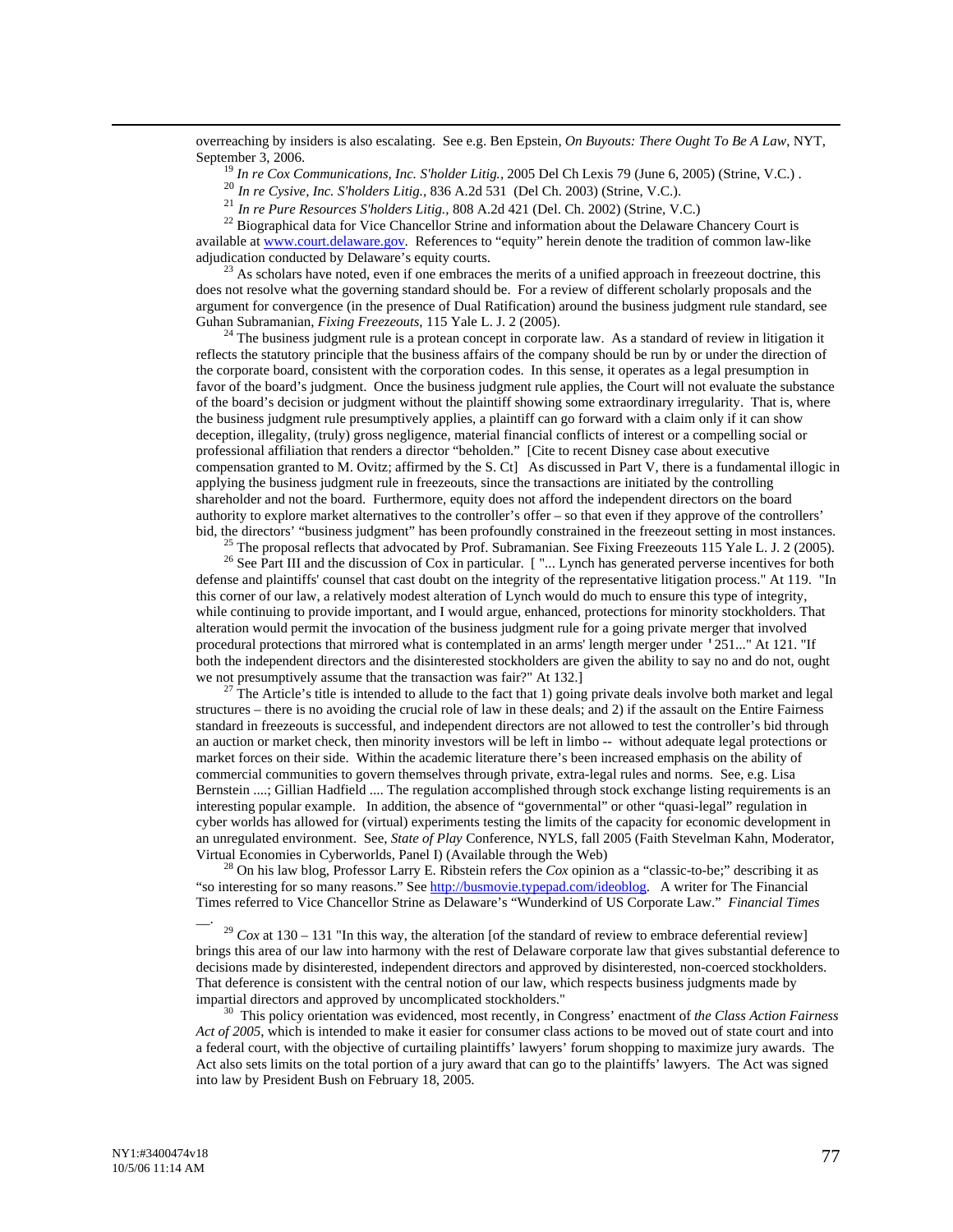$31$  The proper scope of private litigation and its effect on the economy are, of course, huge issues in contemporary American law and public policy. For example, see Manhattan Institute for Policy Research, Trial Lawyers, Inc, A Report on the Lawsuit Industry in America, 2003; and cf THOMAS F. BURKE, LAWYERS, LAWSUITS AND LEGAL RIGHTS, THE BATTLE OVER LITIGATION IN AMERICAN SOCIETY (Univ. Ca. Press (2002). James D. Cox, The Social Meaning of Shareholder Suits, 65 Brooklyn L. Rev. 3 (1999) (The 8th Annual Pomerantz Lecture).<br><sup>32</sup> For academic discussion of the criticisms of the plaintiffs' bar, see, e.g., Anita Berntstein, *The Enterprise* 

*of Liability*, Emory Public Law Research Paper No. 06-15; 69 Valparaiso Univ. L. Rev. 27 (2004); Lawrence E. Mitchell, *Gentleman's Agreement, The Anti-Semitic Origins of Restrictions on Stockholder Litigation*, Working

Paper (2004).; Marc Galanter \_\_\_\_\_\_\_\_\_\_\_.<br><sup>33</sup> For an important modern treatment of the comparative institutional advantages of legislatures, courts and markets, see NEIL KOMESAR, IMPERFECT ALTERNATIVES (199).

arkets, see NEIL Increases.<br><sup>34</sup> Robert Thomas and Randall Thomas, *The New Look of Acquisition Oriented Shareholder Class Actions*, \_\_ Vand. L. Rev.  $\frac{1}{2004}$ .<br><sup>35</sup> Private Securities Litigation Reform Act of 1995, Pub. L. No. 104 – 67, 109 Stat. 737 (codified as amended

in sections 15 U.S.C.). 36 *Securities Litigation Uniform Standards Act of 1998,* Pub. L. No. 105-353, 112 Stat. 3227 (codified as

amended in sections 15 U.S.C.). See e.g. Merill *Lynch, Pierce, Fenner & Smith, Inc., v Dabit*, No. 04-1371 (U.S. Mar. 21, 2006), in which the U.S. Supreme Court held that SLUSA bars class actions brought under state law by persons claiming to have been misled into holding securities, as opposed to purchasing or selling them.. For a thoughtful critical analysis of the effects of preemption see Richard W. Painter, *Responding to a False Alarm: Federal Preemption of State Securities Fraud Causes of Action*, 84 Cornell L. Rev. 1 – 108 (1998).<br><sup>37</sup> Sarbanes Oxley Act of 2002, Pub. L. No. 107 – 204, 116 Statt 745. The exception is that SOX restored the

statute of limitations for securities class actions involving fraud to two years from learning of the fraud or five years from the time it was committed – it had been one and five. Otherwise, SOX expands the scope of potential criminal fines and penalties (and adds a new criminal cause of action for fraud): and it imposes federal mandates on corporate boards and committees – but it does not support the expansion of private causes of action by investors.<br><sup>38</sup> This negative view of the plaintiffs' bar was reinforced in the summer of 2006 when the famous plaintiffs'

class action firm, Milberg, Weiss, Bershad & Shulman was indicted for making large secret payments to persons who agreed to become plaintiffs in lucrative class-action securities lawsuits.<br><sup>39</sup> In this mode, the "cost" of unfair laws is prices by investors who simply pay less for their shares. See e.g.

A.C. Pritchard, Tender *Offers by Controlling Shareholders: The Specter of Coercion and Fair Price*, 1 Berkeley Bus. L. J. 83 (2004). 40 DEBORAH DEMOTT, SHAREHOLDER DERIVATIVE ACTIONS: LAW AND PRACTICE (1999). See also Thomas &

Thompson, [Derivative Litigation] Vanderbilt Law Review (2004) <sup>41</sup> This is the so called "Delaware carve-out" in SLUSA. If Congress had not made this special provision,

then suits against controllers for misrepresentation in freezeouts would not be litigable in equity.<br><sup>42</sup> By the late '90s, corporate legal scholars became fluent in the "law and norms" literature; as incorporated

into corporate law, this school of thought was employed as a way to argue that legal standards – or at least the enforcement of legal standards – was often unnecessary to the promotion of efficiency or the best resolution of conflicts. In this tradition, see, e.g., Edward Rock [& Wachter], *Saints and Sinners*... ; see also, Lisa Bernstein ...; Cass Sunstein ... .<br><sup>43</sup> *Cox* makes this point expressly, see final pages.<br><sup>44</sup> Vice Chancellor Strine is a highly respected participant in corporate legal symposia and academic debates,

and he appears to be partial to this viewpoint – at least this is what the freezeout cases highlighted herein, as well as other influential decisions and law revivew articles he has authored and co-authored See e.g. *Harbor Finance Partners v Huizenga*, 751 A2d 879 (Del Ch. 1999) Strine, V.C.) ("Although I recognize that our law has long afforded plaintiffs the vestigial right to prove that a transaction that a majority of fully informed, uncoerced independent stockholders approved by a non-unanimous vote was wasteful, I question the utility of this 'equitable safety valve.'"); Hollinger v Black [...] ; Allen, Jacobs & Strine, Jr., *Function Over Form: A Reassessment of Standards of Review in Delaware Corporation Law*, 26 Del. J. Corp. L. 859 (2001); Leo E. Strine, Jr., *If Corporate Action is Lawful, Presumably There Are Circumstances in Which it is Equitable To Take That Action: The Implicit Corollary to the Rule of Schnell v. Chris-Craft*, 60 Bus. Law. 877 – 906 (2005. See e.g. and Leo E. Strine, Jr., *The Inescapable Empirical Foundations of the Common Law of Corporations*, 27 Del. J. Corp. L 499 (2002).<br><sup>45</sup> Ferritra distance of these conflicting impulses within Delewere's M&A case law, see William

<sup>45</sup> For a innovative discussion of these conflicting impulses within Delaware's M&A case law, see William T. Allen, *Our Schizophrenic Conception of the Business Corporation*, 14 Cardozo L. Rev. 261 (1992.

 $46$  The term and concept are my own.<br> $47$  Add citation to procedural justice literature in social science journals, Tom Tyler et alia.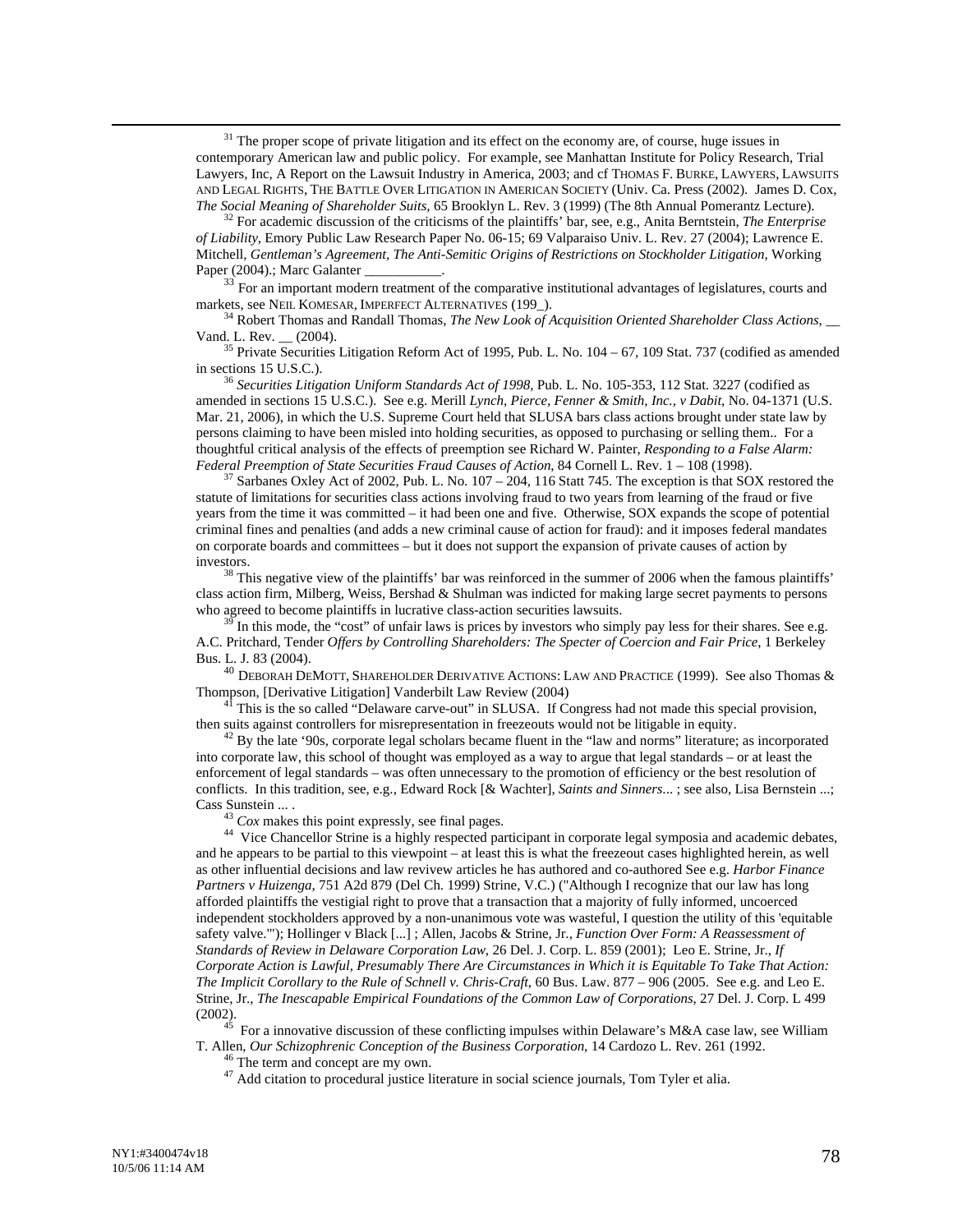48 See, e.g., *In re Oracle* Decision – V.C. Strine (Examining professor-directors' affiliation with Stanford University in light of University's receipt of large gifts from defendant in order to resolve the director

"independence" question).<br><sup>49</sup> For discussion of investment bankers' obtaining a contingent upon a freezeout's consummation and the Court's implicit discomfort with this practice, see, e.g., *Siliconix* at \_\_.

<sup>50</sup> In particular, in high stakes M&A deals -- and certainly in the presence of a controlling shareholder, we regard the presence of multi-layered, potentially antagonistic interests and affiliations as being common, rather than exceptional *See. e.g., Barbarians at the Bedside; How Wall Street Firms Plan to Profit in HCA Hospitals; Juggling Many Roles in Buyout*, WSJ, C1 (Tuesday, July 25, 2006).<br><sup>51</sup> See Part IV herein.<br><sup>52</sup> This burden shift issue is discussed below in relation to the Supreme Court's decision in *Kahn v Lynch*<br><sup>52</sup> This burden sh

independent directors on Audit Committees.<br><sup>54</sup> Cite to NYSE and NASD new independence criteria for independent directors, adopted Fall 2003; and

SOX requirement that board contain a majority of independent directors.<br><sup>55</sup> Delaware law has applied equivalent equitable safeguards to shareholders owning a majority of the

outstanding voting stock and shareholders possessing a lesser stake but still de facto power to dictate governance and operational outcomes. Hence we refer to both as "controllers." See e.g. *Ivanhoe Partners v Newmont Mining Corp.,* 535, A2d 1334, 1344 (Del. 1987) (requiring for the imposition of fiduciary duties on a large stockholder "domination through actual control of corporate conduct"). For commentary and further support for more differentiation between de jure and de facto controlling shareholders in the future evolution of the doctrine, see Mary Siegel, *The Erosion of the Law of Controlling Shareholders*, 24 Del. J.Corp. L. 27 (1999).<br><sup>56</sup> In light of the federally-initiated changes to listed companies' boards, going private deals by de facto

controllers do not pose the usual risks of abuse, at least not to the same degree. Because the listing standards will require the company to have a majority of independent directors on the board, the controller's capacity to control the board's decision making is limited. The controller could still, by definition, force the incumbent directors off the board, but would be compelled to replace them with other directors meeting the new, more exacting standards of independence.<br>
<sup>57</sup> *Revlon Inc. v MacAndrews and Forbes Holdings, Inc.*, 506 A2d 173 (Del. Supr. 1985)<br>
<sup>58</sup> Id at ...<br>
<sup>59</sup> 8 Del. C. § 251<br>
<sup>60</sup> Equity has never fully resolved the deep normative issues posed by the

stockholders' right to refuse being cashed out; but the obvious (but not completely satisfactory) response is the Entire Fairness standard.<br><sup>61</sup> The Delaware statute provides for removal without cause, with certain limitations (staggered board or

cumulative voting provisions) which the controller might be able to overcome. See 8 Del. C. 141(\_). In some measure the new listing standards will circumscribe controllers' discretion in replacing the directors formally or informally forced off the board. If they were part of the cohort of independent directors (which must constitute a majority of the board), the vacancy created by their departure will need to be filled by directors meeting the listing standards' criteria of independence.<br><sup>62</sup> *Elliott J. Weiss, Balancing Interests in Cash Out Mergers: The Promise of Weinburger v UOP, Inc.*, 8 Del.

J. Corp. L 1 (1983) (discussing cycles in judicial treatment of cash out mergers from the 1920's up to

Weinburger).<br><sup>63</sup> Singer v Magnavox, \_\_ A2d \_\_.<br><sup>64</sup> As late as the late 1970's transactions in which minority shareholders were eliminated at the "mere" desire of the majority shareholders were highly controversial and presumptively wrongful – even if not "fraudulent" as defined under the anti-fraud provisions of the federal securities laws. See e.g. *Kellogg v. Georgia Pacific Paper Co.*, 227 F. Supp. 719 (1964); *Marshel v. Concord Fabrics Inc*., 533 F.2d 1277 (1976); *Santa Fe Industries v Green*, 430 U.S. 462 (1977).<br><sup>65</sup> Weinburger resolved many questions of law but it also left many crucial questions unanswered, including

questions pertaining to the definition of Entire Fairness. The relevant language in the opinion is as follows: "The concept of fairness has two basic aspects: fair dealing and fair price. The former embraces questions of when the transaction was timed, how it was initiated, structured, negotiated, disclosed to the directors, and how the approvals of the directors and stockholders were obtained. The latter aspect of fairness relates to the economic and financial considerations of the proposed merger, including all relevant factors: assets, market value, earnings, future prospects, and any other elements that affect the intrinsic or inherent value of a company's stock .... However, the test for fairness is not a bifurcated one as between fair dealings and price. All aspects of the issue must be examined as a whole since the question is one of entire fairness." *Weinburger* at \_\_. The second appeal in *Kahn v Lynch* made apparent that Entire Fairness does not mean "perfect" fairness. *Kahn v Lynch*, \_\_ A2d \_\_ (1996) (holding that despite problems pertaining to the Special Committee ratification process, the shareholders were benefited in the cash out merger so that it would be deemed fair).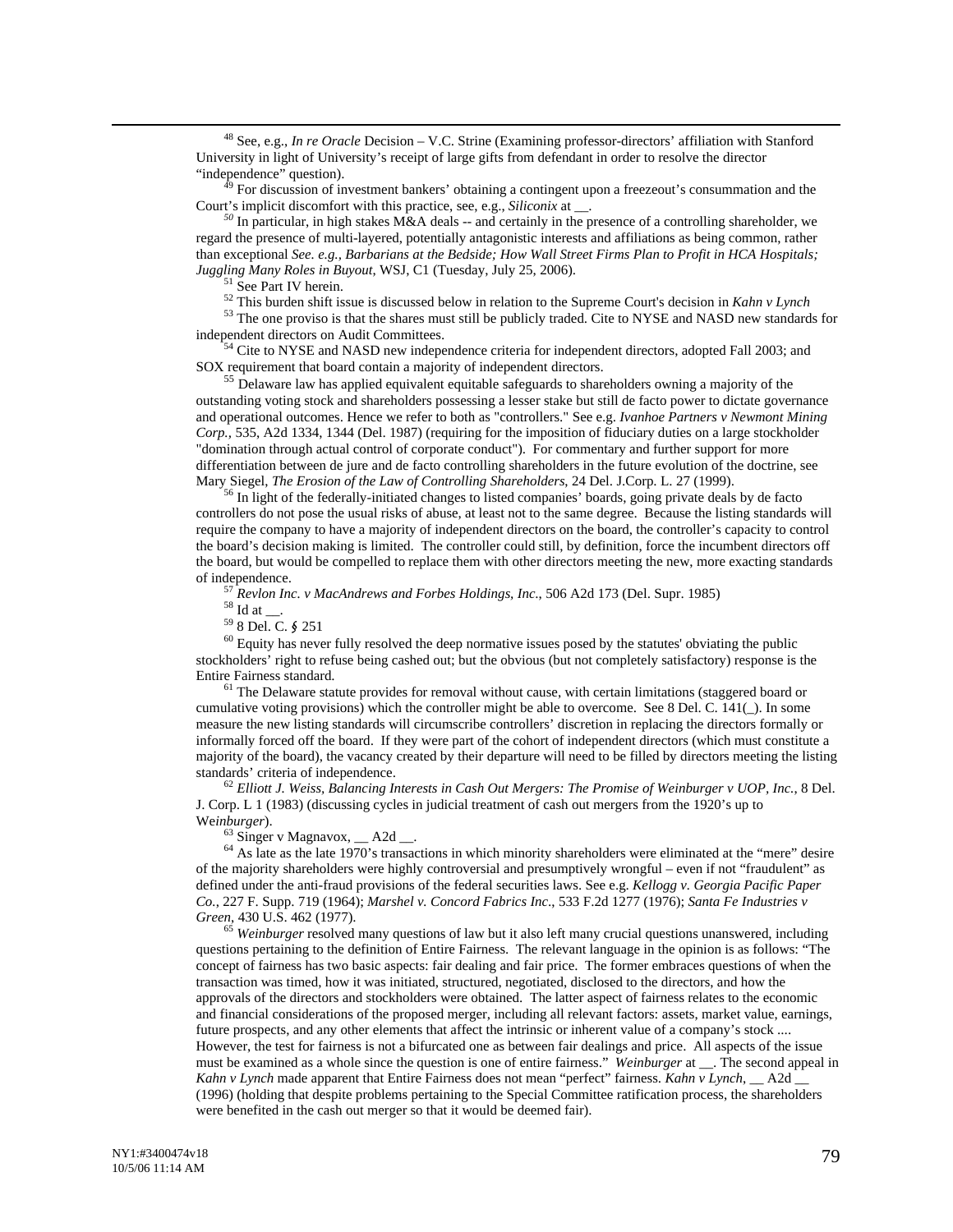<sup>66</sup> On the precept that fair price is a range rather than a singular value, review for "entire fairness" has encompassed not only the financial terms of the controller's offer for the minority's stake, but also the circumstances (such as timing) and process in which negotiations over the freezeout are conducted – "fair dealings," as well as "fair price." See e.g. *Cinerama v. Technicolor*, 663 A2d 1134, 1153 (Del. Ch. 1994) aff'd, 663 A2d 1156 (Del. 1995) ("Thus in assessing overall (or entire) fairness in this instance the court must consider the process itself that the board followed, the quality of the result it achieved and the quality of the disclosures made to the shareholders to allow them to exercise such choice as the circumstances could provide.").  $67$  In most instances, the independent directors' disapproval could not stop the transaction from going

forward, in itself, because the independent directors would not constitute a majority of the board.<br><sup>68</sup> The Entire Fairness standard was first adopted in the landmark case of Sterling v Mayflower, [cite] but the

case did not involve a cash out merger per se, but rather a parent-subsidiary merger where the subsidiary's public investors took stock in the parent.<br><sup>69</sup> The distinction is of more than formal, academic interest. Cox argues for radically circumscribing

plaintiffs' capacity to obtain judicial review under the Entire Fairness standard. As it argues in favor of limiting this form of shareholder litigation, the opinion fails to address that this would also diminish the efficacy of the Entire Fairness standard as a prospective, prescriptive guide for controllers in setting the procedures and terms of their deals (will diminish the efficacy of Entire Fairness as a standard of conduct). For discussion of corporate fiduciary law in regard to this duality, see Melvin A. Eisenberg, *Standards of Conduct and Standards of Review in Corporate Law* ...<br><sup>70</sup> See *Weinburger*, footnote 7 at 709. For the most current empirical work on the presence and operation of

special committees of independent directors in the representation of minority investors' interests in freezeouts, see Guhan Subramanian, *Post-Siliconix Freeze-Outs: Theory and Evidence*, Harvard Law and Economics Discussion Paper No. 472 (May 2005) (the "Harvard Study").

<sup>71</sup> The Court was very critical of the rushed job done by the target company's financial adviser, as well as their questionable independence from the controller. *Weinburger* \_ A.2d at \_\_ (1983). For discussion of reading equitable decisions as lessons for lawyers about mistakes not to make, see Lawrence Lederman & Jay A. Levenson, *Dealing with the Limits of Vision: The Planning Process and the Education of Lawyers*, 62 NYU L. Rev. 404 (1987).  $\frac{72}{2}$  On the facts therein, representatives of the parent company on the subsidiary's board used their insider

status to obtain confidential information about the subsidiary that they did not share with the public stockholders or their representatives in the course of the negotiations. This information was incorporated into a "Feasibility Study" which stated that the controller could pay considerably more than it had offered the minority and still profit from the transaction. The Court held that if the controller elected not to share this information (consistent with the duty of candor that applies in a fiduciary relationship) then it was compelled fully to empower some agency to negotiate on the minority investors' behalf. \_ A.2d at \_\_.<br><sup>73</sup> See *In re Trans World Airlines, Inc. S'holders Litig.*, 1988 WL 111271, at \*7 (Del. Ch. 1988)(advocating

the business judgment rule should apply to cash out mergers where approval was obtained from a board with a majority of independent directors, a Special Committee or a majority of the minority stock); cf *Citron v. E.I. DuPont de Nemours & Co.* , 584 A.2d 490 , 499-502 (endorsing Entire Fairness review on the basis of what has come to be called 'inherent coercion.').<br><sup>74</sup> As discussed infra, it's something of a misnomer to describe deferential review in freezeouts as the

"business judgment rule" because the concept alludes to the principle that the business and affairs of the corporation are to be administered under the discretion of the board of directors. The inconsistency stems from the fact that controllers, and not corporate boards, initiate freezeout proposals and to date, even under the Entire Fairness standard, boards have only limited authority to shut these deals down where they appear prejudicial to the

minority's best interests.<br><sup>75</sup> 638 A2d 1110 (Del. 1994).<br><sup>76</sup> The concept of inherent coercion was first enunciated in Delaware in *Citron v. E.I. DuPont de Nemours &*<br>*Co.*, 584 A.2d 490, 499-502 (Del. Ch.1990).

<sup>77</sup> Provide citation to 1967 amendment to Delaware's cash out merger statute. See Weiss' Weinburger article for help/citation.<br><sup>78</sup> The Williams Act added the Securities Exchange Act Section 13(d), and Sections 14(d)-(f) \_\_\_\_ Pub. L.

No....

 $79$  Under SEC Rule 14d-8, when a tender offer is for less than all the securities of a class, the bidder must purchase tendered securities pro rata, according to the number of securities tendered by each security holder at any time during the period of the tender offer. This requirement is designed to limit the time pressure security holders would otherwise feel to tender into the offer.<br><sup>80</sup> SEC Rule 14e-1(a) requires a tender offer to remain open a minimum of 20 business days; this time period

may be extended, but not shortened. This too is designed to decrease unreasonable pressure to tender quickly.<br><sup>81</sup> Tendering security holders can generally change their mind at any time during the tender offer period, as

provided by SEC Rule 14d-7.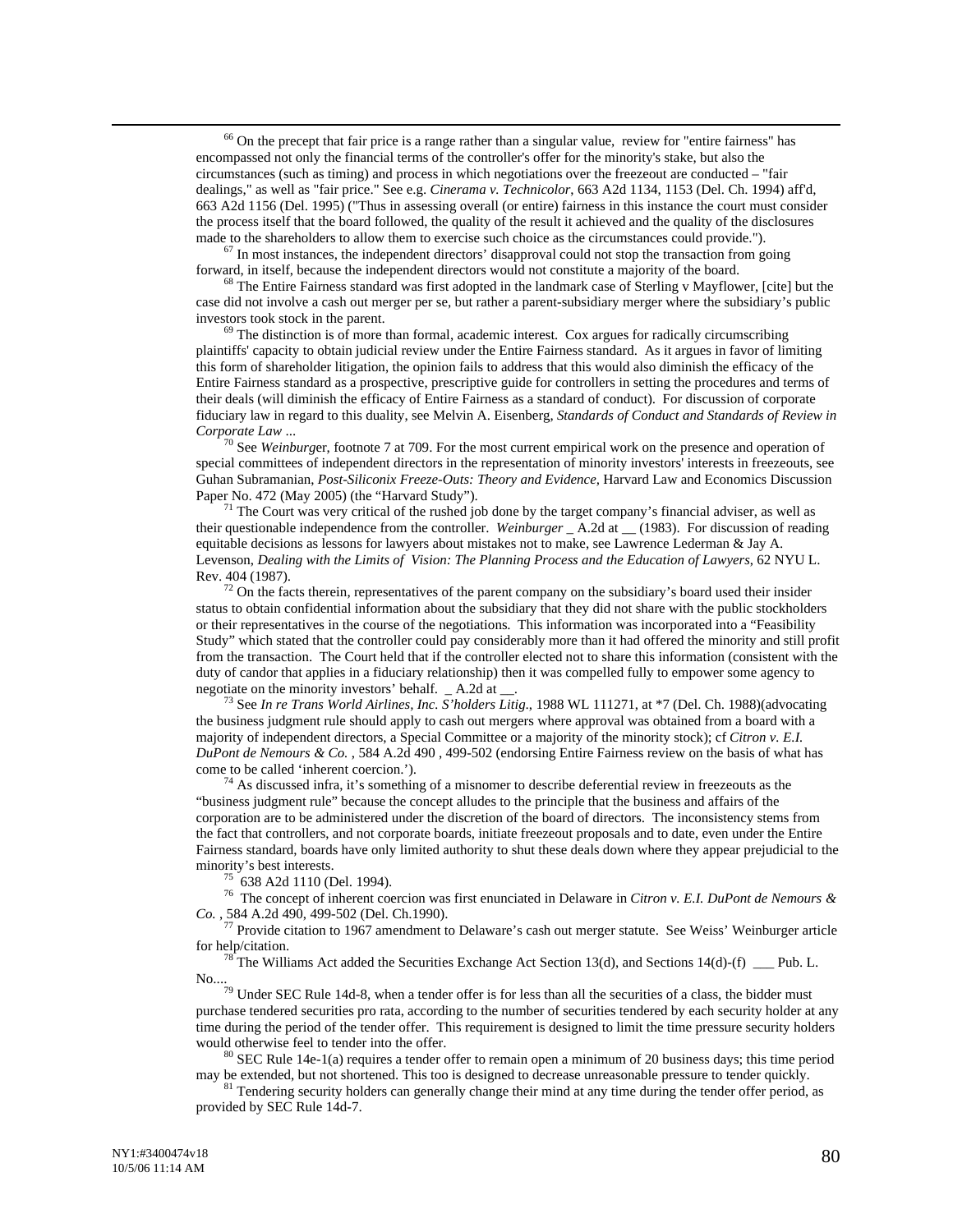$82$  Section 14(d) requires that if the bidder increases the tender offer price even after shares have been tendered, even shares already tendered must receive the improved price.

<sup>83</sup> Section 14(d) makes it unlawful to make a tender offer for an Exchange-Act registered equity security unless, with limited exception, at the time such offer is commenced the offeror has published or given to security holders certain filings, including a Tender Offer Statement on Schedule TO. Section 14(e) is the antifraud provision applicable to tender offers.<br><sup>84</sup> See SEC Rule 14e-2.<br><sup>85</sup> The additional disclosure called for by SEC Rule 13e-3 applies to going private deals irrespective of

whether they are structured as cash out mergers (where proxies or information statements are nevertheless required to be filed) or tender offer freezeouts (where tender offer filings must be made). The bidder must file, update and finalize a Schedule 13E-3 with the SEC.<br><sup>86</sup> The comparability of changes of control transactions effected through mergers and tender offers is

evidenced by the fact that where third parties such as lenders require consents to such a transactions, the provisions are drafted to apply to both forms of transactions.

<sup>87</sup> See discussion of *Unocal v Mesa Petroleum* at footnote and accompanying text. As a further inhibition on third parties' hostile tender offers, during the 1980s many state legislatures enacted "control share" or "fair price" provisions in their corporation codes. These statutes, including Delaware's Section 203, may complicate a controller's plan to go private through a tender offer to some degree.<br><sup>88</sup> See footnote \_\_ and accompanying text.<br><sup>89</sup> See the discussion below in *Pure* and *Cox*, where the Chancery Court proposes to alter this extreme

of laissez faire.<br><sup>90</sup> Solomon v Pathe Communications Corp. 672 A.2d 35 (Del. 1996).<br><sup>91</sup> Cite to 8 Del. C § 253.<br><sup>92</sup> Although that is required in Delaware is a simple filing of a Certificate of Dissolution with the Offi

the Secretary of State. 93 *In re Glassman* \_\_ A.2d \_\_ (2001). See also *Erickson v Centennial Beauregard Cellular, LLC* <sup>2003</sup>

WL1878583 (Del. Ch. April 11, 2003) (affirming that courts will refrain from applying equitable principles to short form mergers). 94 Guhan Subramanian, *Post-Siliconix Freezeouts: Theory and Evidence,* Harvard Law and Economics

Discussion Paper, May 2005.<br> $^{95}_{96}$  Id.<br> $^{96}$  Id.

 $97$  The empirical data documenting the receipt of higher premiums (over the pre-announcement, market trading price for the minority shares) is presented in Guhan Subramanian, *Post-Siliconix Freezeouts: Theory and Evidence,* Harvard Law and Economics Discussion Paper, May 2005. Although he contends that the difference is minimal, Even Vice Chancellor Strine acknowledges that freezeouts governed by *Lynch's* Entire Fairness requirement have resulted in statistically higher premiums than freezeouts governed by the Solomon's standards, as in Siliconix. See Cox....;<br> $^{98}$  8 Del. C. § 262.

<sup>99</sup> For discussion of the need to modernize the appraisal statutes, see Randall S. Thomas, *Revising the Delaware Appraisal Statute*, 3 Delaware L Rev 1 (2000).

<sup>100</sup> See Chen, Yee & Yoo, *Did Adoption of Forward Looking Valuation Methods Improve Valuation Accuracy in Litigation?* Journal of Accounting, Auditing and Finance (Forthcoming); Lawrence A. Hamermesh and Michael Wachter, *The Fair Value of Cornfields in Delaware Appraisal Law*, 31 J. Corp. L. 119 (2005).

<sup>101</sup> Ronald Gilson and Jeffrey N. Gordon, Controlling Controlling Stockholders, 152 U. Penn. L. Rev. 785

(2003). 102 See Robert B. Thompson, *Exit, Liquidity & Majority Rule, Appraisal's Role in Corporate Law* 84 Geo. L. J. 1 – 60 (1995) (Arguing that until there is substantial reform in the Delaware Appraisal action it would be a

mistake to circumscribe the equitable cause of action for Entire Fairness.).<br>
<sup>103</sup> *Lynch v Vickers Energy Corp.*, 429 A.2d 497 (Del Supr. 1981) (Vickers II).<br>
<sup>104</sup> reverse stock split by charter amendment with fraction

 $105$  Note Guhan Subramanian's hypothesis about tender offer freezeouts being relatively more attractive to controllers who had retained legal counsel with considerable experience in these more specialized transactions.<br><sup>106</sup> Interestingly, it appears that the Chancery Court, as in Cox, was concerned about the filing of frivolou

claims and forcing of unearned settlements in shareholder class actions; thus, the Chancery Court stated that "the propensity for frivolous litigation in shareholder, class action suits requires the application of the pleading test under Rule 12 with special care." *Solomon v Pathe Communications Corp*. 1995 Del. Ch. LEXIS 46; Del Ch., C.A. No. 12, 563 Allen, C. (April 21, 1995). Notably, the Chancery Court's decision in Pathe came in the same year that Congress enacted the PLSRA which raised pleading standards for investor class actions under federal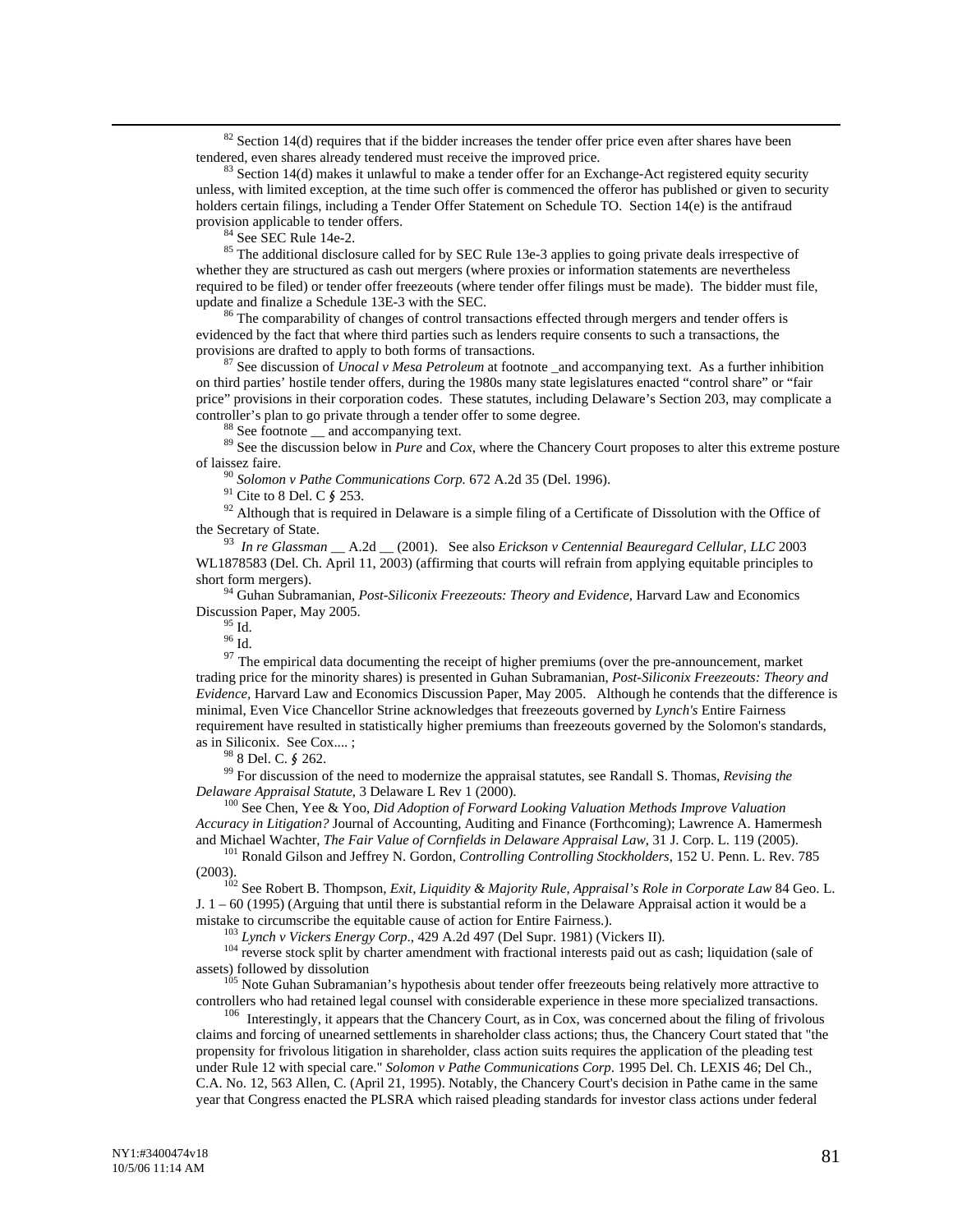securities laws in response to concerns over excessive and frivolous suits. The Supreme Court ruled in Solomon that the notice pleading remained the standard for shareholder class actions in Delaware, which standard was not as rigorous, the court indicated, as that applied to evaluate whether pre-suit demand has been excused in a stockholder derivative suit filed pursuant to Chancery Rule 23.1  $S \nu P$ , 672 A2d at 39.

<sup>107</sup> It seems that the plaintiffs were clever in their complaint. Their claim that the directors owed them a duty of fair dealing was unusual – perhaps more advantageous to them than merely claiming a lack of diligence (as a duty of care breach) or a material, financial conflict of interest, which was unsupported by the facts. In effect, they tried to assert that the directors had a duty to be proactive, vigorous advocates for the minority, consistent with something like a Revlon duty – although Revlon hadn't (hasn't) been applied in this context.  $108$  Given the factual circumstances noted in the opinion, it's likely that the bank's tender offer was intended

to push its ownership over the 90% threshold, so that it would be able to obtain a higher price in the sale of Pathe's stock by conveying to a third party the right to execute a short form merger – but this, like other important features of the case, is not discussed in the Supreme Court's opinion. 109 This becomes even clearer when the doctrine governing directors' duties in third parties' offers is

analyzed. In its landmark *Unocal* decision, in 1985, the Supreme Court validated target directors' duties to defend corporation and the shareholders from coercive or otherwise unsatisfactory tender offer bids. This duty exists irrespective of the fact that third parties have no duty to pay a "fair" price in a tender offer, of course. (In fact, the defensive duty would seem crucial expressly in the situation where the offeror was not under a fair price constraint.) Unocal v Mesa Petroleum,  $\Delta 2d$  (1985).

<sup>110</sup> Lynch v Vickers Energy, Inc. \_\_ A2d \_\_ (1976) (Holding that a duty of complete candor applies in tender offers by controllers); cf [*Lynch v Vickers Energy, Inc*., \_\_ A2d \_\_ (1978) (Holding that a broader measure of damages applies in a fiduciary suit where misrepresentation by controllers has been demonstrated than would be available in an appraisal action.).<br><sup>111</sup> The measure of fair price is the central question in the second Vickers Energy appeal but as applied to

damages, ex post, where coercion, misrepresentation or other wrongdoing by a controller has been proven.<br><sup>112</sup> To complicate the matter further, there is a second appeal in the *Vickers Energy* litigation that is not cited

by the Court, that is indirectly relevant to the issue at hand. In that appeal, the Supreme Court held that going concern value, or even a higher measures of damages, is the appropriate standard for an award to minority investors where a controller is found to have engaged in fraud or coercion in tendering for the public stock. Obviously, the Court's determination that going concern value (at minimum) is the appropriate measure of damages, after the fact, when misconduct is proven, is not precisely the same as establishing going concern value as a duty that governs controllers in making tender offers for minorities' shares. But given that *Solomon* cites the first appeal in the *Vickers Energy* litigation for the proposition that controllers do not have any obligation to pay a particular or "fair" price in a tender offer, this feature of the second appeal is startling. And it's apparent that in both appeals in *Vickers Energy* the Supreme Court was sending a stern message to controllers about their duties in tendering for the minority's shares.<br>
<sup>113</sup> Schnell v Chris Craft Industries, Inc. 285 A2d 437 (1971)<br>
<sup>114</sup> See, e.g. *Blasius v Atlas Industries, Inc*. Del. Ch Ct 199\_ (Allen).<br>
<sup>115</sup> Cite to opinion<br>
<sup>116</sup> From one per

mergers seems inevitable -- courts are not entitled to contravene the will of the legislature. The problem is that even in this situation, *Schnell* held out the possibility that equity would come to the defense of the public, minority investors in these transactions, where overreaching by controllers is a clear possibility. Perhaps on this basis, the Supreme Court went out of its way to note that in many cases, if they believed that controllers had seized their stock on the cheap, the holdout stockholders could pursue appraisal proceedings.

<sup>117</sup> In re Unocal, supra note \_\_\_\_.<br><sup>118</sup> On the merits, *Glassman* represents an intriguing departure from the rationale operating in both *Lynch* and *Solomon*. Again, the former presumes coercion and the absence of genuine consent and thus imposes a fair price duty on controllers. *Solomon* presumes the absence of coercion and stockholders' capacity for genuine choice, and thus eschews a fair price duty. But in *Glassman* the Supreme Court observes target directors' and shareholders' inability to stop the freezeout and still does not apply a fair price obligation. This is a notable inconsistency. Given the Courts' frequent reference to the idea that something can be legal (conforming to statute) but not equitable (and hence unlawful), the Supreme Court's conclusion that it was "preempted" from applying fiduciary requirements in short form mergers is not a self evident one. Given that the Supreme Court in *Glassman*  several times alludes to the potential availability of appraisal rights, it's possible that the Court was basically relying on appraisal as a pragmatic resolution to controllers' capacity for overreaching in short form mergers. But there is no question the Court would have been conscious about the shortcomings and limits applicable to appraisal, and indeed the broader financial damages remedy available in fiduciary suits proving wrongdoing by controllers.<br><sup>119</sup> The notion is that because the ultra-minority has a choice between taking the merger consideration and

electing appraisal, the directors of the controlled entity owe the minority a duty to facilitate their capacity to make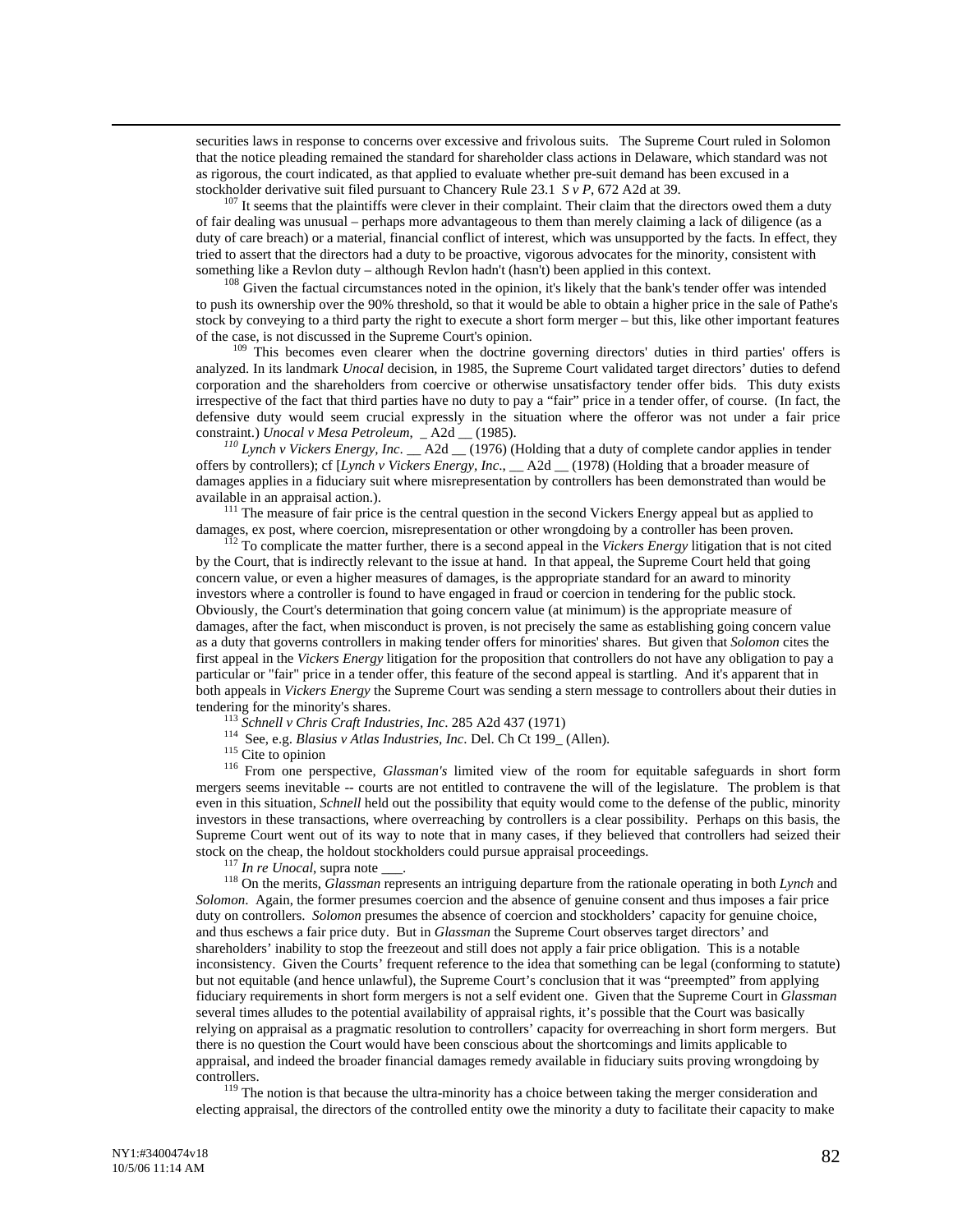an informed choice.) The notion is that because the ultra-minority has a choice between taking the merger consideration and electing appraisal, the directors of the controlled entity owe the minority a duty to facilitate their capacity to make an informed choice.) *Glassman* expressly notes this duty of complete candor as it applies to controllers in short form cash out mergers (and other freezeouts), citing the recent, influential opinion in *Malone v Brincat*, for example, as authority.<br><sup>120</sup> For discussion of the interesting, residual ambiguity in the opinion, see Mark I. Steinberg, *Short Form* 

*Mergers in Delaware*, 27 Del J. Corp L 489 (200[2]).<br><sup>121</sup> For discussion of a rare exception, that is an "early" tender offer based going private deal, see Peter

Letsou, *The Dilemma That Should Never Have Been...* [Business Lawyer, forthcoming, 2005]<br><sup>122</sup> In fact, the controller remained somewhat indecisive or ambiguous about its intention to complete the

second step, short form merger. The effect of this, however, was to make the target stockholders' decision to refuse to tender more perilous, since appraisal rights would not be triggered without the short form merger's

occurrence. Siliconix at \*2.<br>
<sup>123</sup> Siliconix at \*2 and \*4 – 5.<br>
<sup>124</sup> Id at \*4.<br>
<sup>125</sup> See Lynch v Vickers Energy 383 A.2d 278 (1978) Malone v. Brincat, 722 A.2d 5 (Del. 1998); Loudon v *Archer-Daniels-Midland* Co., 700 A.2d 135 (Del 1997); *Arnold v. Society of Savings Bancorp, Inc*., 650 A.2d 1270 (Del. 1994);. For an analysis of the evolution of Delaware's fiduciary disclosure doctrine, see Lawrence Hamermesh, *Calling Off the* Lynch *Mob: The Corporate Director's Fiduciary Disclosure Duty,* 49 Vand. L. Rev. 1087 (1996); and for further commentary see Faith Stevelman Kahn, *Transparency and Accountability: Rethinking Delaware Fiduciary Law's Relevance to Corporate Disclosure,* 34 Ga. L. Rev. 505 (2000); Jennifer O'Hare, *Director Communications and the Uneasy Relationship Between the Fiduciary Duty of Disclosure and the* 

*Anti-Fraud Provisions of the Federal Securities Laws*, 70 U. Cinn. L. Rev. 475 (2002).<br><sup>126</sup> This bias had also been highlighted, after *Siliconix*, by the Chancery Court's opinion in *In re Aquila,*<br>decided very shortly

 $127$  In *Pure* the Court attempts to incorporate more shareholder protective equitable safeguards into business judgment review. As illustrated in Part VI, this Article the Entire Fairness standard is a more appropriate foundation for protecting public shareholders in tender offer freezeouts.

 $\frac{128}{128}$  The Special Committee in Aquila provides the most glaring instance of nonfeasance. *In re Aquila Inc*. 2002 Del. Ch. Lexis 5 (Del. Ch. Jan. 3, 2002).<br><sup>129</sup> In the end, subsequent to the issuance of the Chancery Court's opinion, Unocal remedied the minority

consent and disclosure problems identified therein and concluded its freezeout without having suffered inordinate delay.

<sup>130</sup> Again, "inherent coercion" refers to the ability of controllers to subvert the ability of even independent directors and public stockholders to reject a freezeout offer they view as inadequate out of fear of financial retribution. See supra footnote \_\_ and accompanying text. 131 This appears to be the foundational myth that distinguishes *Solomon* and *Pure*, but the fallacy that the

controller remains "aloof" from the sell side is revealed as such once it's clear that the target board is inhibited from taking defensive action against the controller's bid or pursuing alternative bids in the market. 132 In *Pure* itself, Unocal had been in discussions with Pure for over a year, and then launched a "surprise"

tender offer.<br><sup>133</sup> By this we mean minority investors' willingness to tender into an unsatisfactory bid in order to avoid

being left in a worsened position because their cohort tender on account of the same anxiety. This is the classic use of the term in the tender offer context, as it has applied in the doctrine analyzing the propriety of target

directors' defenses.<br><sup>134</sup> In particular, if the controller was thwarted by the public investors' failure to tender, the controller could still proceed with a unilateral cash out merger at a lower price, or withhold dividends, or engage in other, less salient self dealing transactions detrimental to the minority. In particular, if the controller was thwarted by the public investors' failure to tender, the controller could still proceed with a unilateral cash out merger at a lower<br>price, or withhold dividends, or engage in other, less salient self dealing transactions detrimental to t

 $135$  Cox: "... because the majority stockholder-offeror has access to inside information, and the offer requires disaggregated stockholders to decide whether to tender quickly, pressured by the risk of being squeezed out in a<br>short-form merger at a different price later or being left as part of a much smaller public minority."

 $136$  The disparity is more strange for the fact that third parties' offers, where the equitable protections are higher, would appear to present less opportunity for overreaching than controllers' offers do.<br><sup>137</sup> This is a claim that is at once self-evident and noncontroversial and packed with unstated assumptions and

conclusions. ...<br><sup>138</sup> *Pure* at 445, note \_\_ supra.<br><sup>139</sup> *Pure* does not explicitly require the controller to impose a 90% non-waivable condition to closing the tender offer, but practitioners read it as such. Ordinarily, the controller would not proceed to close the tender offer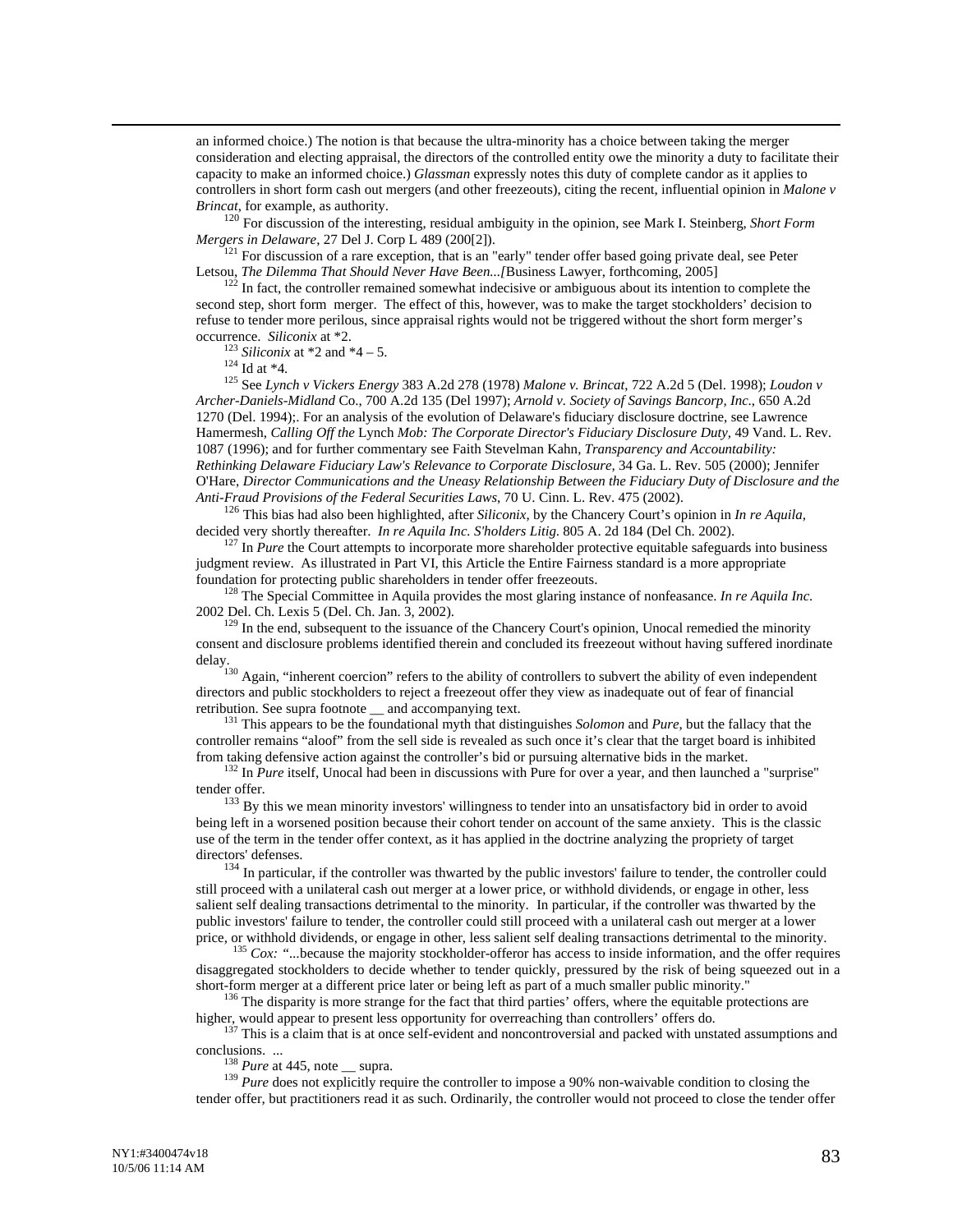or otherwise restructure the freezeout if it failed to reach 90%. In addition, in some cases Delaware's Section 203 would apply and block the consummation of the freezeout by merger for three years. Nevertheless, leaving the controller with the choice to close and leave the stub of the minority shareholders in possession of shares of a company that will probably delist, is coercive. For a decision in which the Court asserted that it would not approve a waivable 90% condition, see *Next Level Comm v. Motorola*, 2003 WL 549083 (Del Ch Feb. 25, 2003) ("Thus, if the tender offer is consummated, Motorola will have the unilateral exercisable power ... to effectuate the

short form merger and will do so. At footnote 71.)<br><sup>140</sup> *In re Emerging Communications*, Co., 2004 Del Ch. Lexis 2004.<br><sup>141</sup> Verify whether this can be done through private stock purchases without compliance with the Wil Act. In *Rabkin v Olin* the Controller waited in this way, but this was held to violate the duty of fair dealings that applies under *Lynch*. A plan that contemplates a future acquisition of the sliver required to acquire the shares necessary to consummate the short form merger involves some risk for the controller – but imposes substantially more risk on the shareholders in the tender offer who might be inclined not to tender.<br><sup>142</sup> Again, *Pure* merely admonishes controllers that they must commit to effectuate the clean up, short form

merger at the tender offer price *if* they obtain the 90% ownership threshold. It's up to controllers to determine whether to attempt to get at least or more than 90% (rather than just under that level). Indeed, in *Pure*, although Unocal imposed a 90% ownership requirement on its obligation to close the tender offer, it retained the right to waive this condition and close the tender offer at less than the 90% level necessary to do an immediate short form merger.<br><sup>143</sup> Reading between the lines it is apparent that the Court was sensitive to the limits it had implicitly

validated – that is, the limits it allowed on independent directors' authority to promote the public's investors' best interests. Interestingly, previously in *Siliconix*, the Court had simply assumed that it could not affirm target directors' authority to employ defensive devices once a controller was present. Presumably, in *Siliconix* and *Pure*, the Chancery Court assumed that the controllers would simply replace the directors who attempted to exercise their office in opposition to the controllers' wishes. However, in adopting this approach -- that is, in attempting to avoid an express "institutional conflict" by affirming target directors' authority and duty take actions that controllers would foreseeably disapprove of – these cases cast doubt on the legitimacy of the concept of independent directors in this setting. On this basis, applying the Entire Fairness standard to controllers' deals would seem even more compelling.<br><sup>144</sup> That is, consistent with Vickers Energy again, in a suit the controller would have to prove it's inherent

fairness in order to avoid having to pay damages to the minority investors.<br><sup>145</sup> See NYT *Op-Ed* by Maurice Greenburg, [End of August] 2006. The former Chairman of AIG, attributed

the recent trend towards delisting and going private to increased regulatory costs and cautioned that increased regulation can harm investors. (Mr. Greenburg's embattled relationship to regulators, however, may be influencing his views on the matter.) 146 See e.g. Mark J. Roe, *Delaware's Competition*, Harvard Law and Economics Discussion Paper No. 432;

William W. Bratton [2004/UCLA paper] (arguing that progressive-leaning federal corporate governance reforms threatened to overshadow Delaware's historic preeminence in the field). 147 Vice Chancellor Strine's intensive familiarity with the Harvard Study is graphically evidenced in *Cox*,

where he takes issue with certain features of the Study's conclusions relevant to the importance of litigation in benefiting minority investors in freezeouts. In particular, the findings emphasized the enhanced financial benefits enjoyed by public investors who had been represented by Special Committees in *cash out merger negotiations*, that is where they'd had the benefit of Lynch's leverage. But it also suggested that controllers increasingly endorsed the use of Special Committees in tender offer freezeouts as well<br><sup>148</sup> Gilson and Gordon, *Controlling Controlling Shareholders*, 152 U. Penn. L. Rev. (2002).<br><sup>149</sup> See e.g., Elliott Weiss and Lawrence White, *Fil* 

*Shareholder Class Actions*, 57 Vand. L. Rev. 1797 (2004). But see also Robert B. Thompson & Randall S. Thomas, *The New Look of Shareholder Litigation: Acquisition Oriented – Class Actions*, 57 Vand. L. Rev. 133 (2004) (hereinafter, *"The New Look of Litigation*");<br><sup>150</sup> To clarify, the new listing standards impose requirements about the proportionate representation of

independent directors on boards and the exclusive service of independent directors on auditing and compensation and nominating committees in most instances. However, they do not require that only independent directors serve on Special Committees involved in freezeouts and they do not require the establishment of a Special Committee in a freezeout.<br><sup>151</sup> The picture is complicated by the fact that Cox presents a different version of the Committee

approval/nondisapproval provision at the end of the opinion, one hundred pages later and with no further explanation of its terms. At that point, the presumption is flipped. Cox proposes that Entire Fairness would not apply in situations where the reforms proposed by Pure are observed and, additionally, "the tender offer was recommended by an independent special committee..." at 129.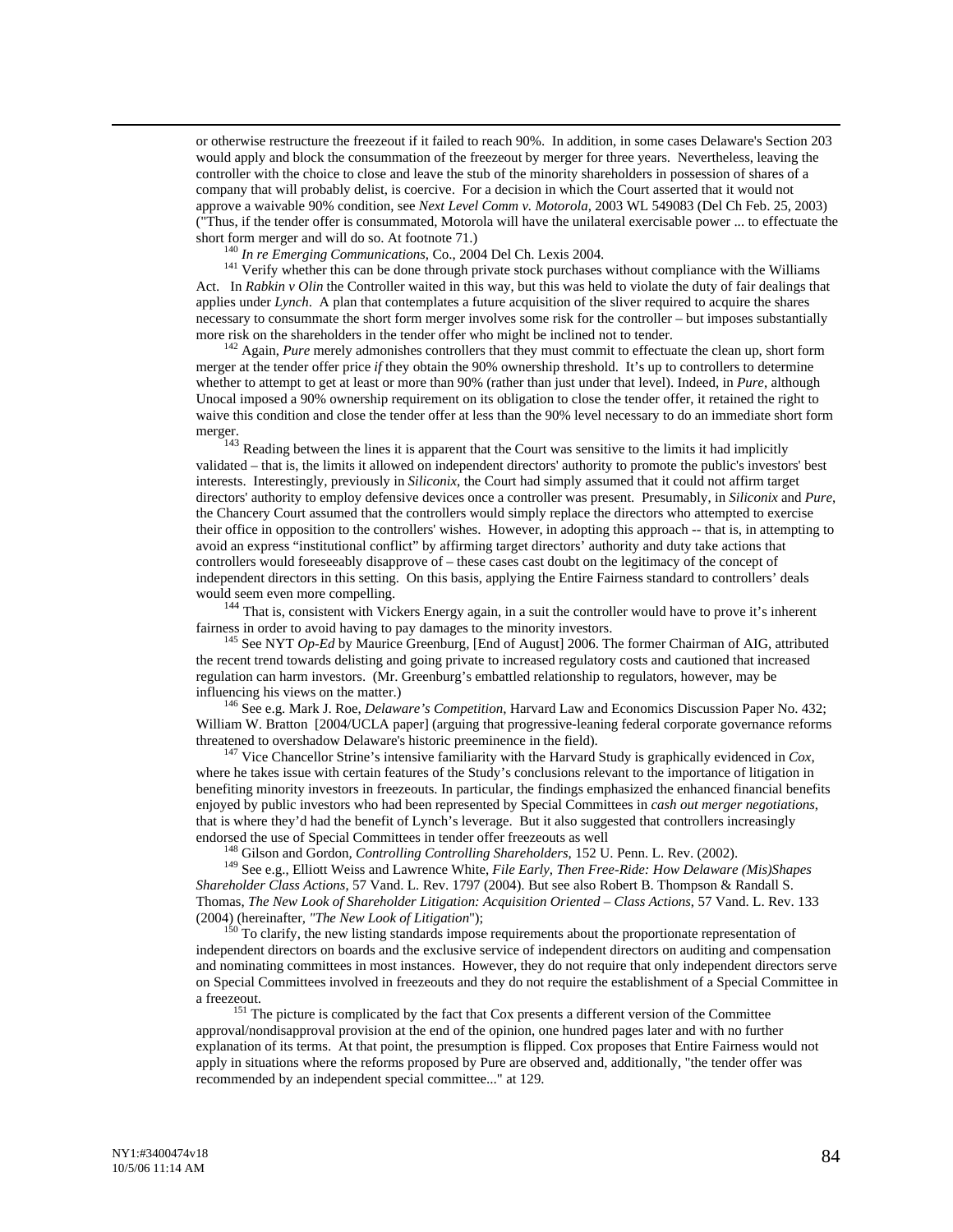$152$  For one thing the controller can switch to a cash out merger under Lynch, bypass the independent directors entirely, and still obtain the beneficial burden shift if a majority of the minority shares approve, under the current Lynch doctrine. 153 If *Cox* had taken a definite position on the fair price in controllers' tender offers question, it would have

found itself in the midst of the doctrinal morass bearing on fair price in tender offers described in Part I. In doing so, moreover, the Chancery Court might well provoke a direct confrontation with the Supreme Court's holding in *Solomon* (which held, most relevantly, that in the absence of exceptionally bad conduct, controllers have no duty to offer any set, legally determined "fair price" in a tender offer). In such a direct confrontation, the other law reforms advocated in *Pure* and *Cox* might also have been censured and rejected by the Supreme Court.<br><sup>154</sup> Cysive at 48, note 1 supra ("These realities suggest that the Lynch doctrine, if it is to be perpetuated,

could be usefully simplified.").<br><sup>155</sup> It had intended to switch from being fundamentally a services provider to a technology product

developer, but its timing was unfortunate.<br><sup>156</sup> Because the company's public stock price was severely depressed, the public investors had taken

substantial losses. In contrast, Carbonell had garnered approximately \$60 million in the company's IPO. *Cysive* 4

– 15, note 1 supra.<br><sup>157</sup> Id at 55 – 58.<br><sup>158</sup> To clarify, the Court would normally avail itself only of information in the complaints in deciding motions to dismiss, but the expansive documentary evidence can be analyzed by the Court consistent with defendants' motions for summary judgment. The kind of objective information we describe about the criteria of director independence and activism would be reflected in the controller's federal securities law disclosures. Especially with the new, more structured and objectified standards for independence defined by the NYSE, NASD and AmEx, the way should be cleared to resolve the validity of director ratification without discovery most often.<br><sup>159</sup> As discussed in this Article's Introduction, the allocation of the burden of proof under *Lynch* dep

whether there's been informed, disinterested approval by the target's directors (or, less commonly, the minority shareholders).<br><sup>160</sup> See *e.g.* Stephen M. Bainbridge, Mergers and Acquisitions at 211 ("As is often the case, the party

bearing the burden of proof on a given dispute lost.") ; and see, also, Tamar Frankel, *Presumptions and Burdens of* 

<sup>161</sup> Cox at [45]. His opinion about the triviality of the burden shift issue is seconded by Professors Gilson and Gordon in their important law review article on freezeouts.

<sup>162</sup> E Norman Veasey, *What Happened in Delaware Corporate Law and Governance from 1992 to 2004, A Retrospective on Some Key Developments, 153 U. Pa. L. Rev. 1399, 1435 (2005).* 

<sup>163</sup> Pepper v Litton; Bayer v Beran; Globe Woolen... passim<br><sup>164</sup> The "entanglement" critique in Cysive is that to determine the standard or review and which party bears the burden of proof, the Court must delve into the merits of the claim.<br><sup>165</sup> The adjudication of employment discrimination, comes to mind, as well as proportionate liability under

tort.<br><sup>166</sup> To be sure, this assumption depends on there being coherent, enforceable limits on plaintiffs' attorneys'<br>fees – which does not seem too difficult to ensure. See discussion below ...

<sup>167</sup> Legal scholarship appears only recently to be catching up to the "broad brush" fact that Delaware's equity courts are hearing substantially more acquisition oriented shareholder class actions than traditional

derivative ones. For the most recent data on this, see *The New Look of Shareholder Litigation*, note \_\_ supra. 168 To clarify, it's true that in *Rabkin v. Philip Hunt Chemical Co., Inc.* (decided two years after *Weinburger*) the Supreme Court held that once there is "a *credible claim of unfair dealings*" appraisal would not be the exclusive remedy; but the converse has not been tested. Neither *Weinburger*, nor *Lynch* nor *Rabkin* held that an equitable action can go forward in a cash out merger merely on an allegation of unfair price. Clearly none of these cases suggest that a full trial must be held upon an allegation of unfair price. And once matters of unfair dealings are off the table, competing valuation analyses would seem to be susceptible, frequently, to resolution through summary judgment. Thus, once again, it appears that *Cysive* is exaggerating *Lynch's* dysfunctionality.

<sup>169</sup> [Find reference]<br><sup>170</sup> The family was quoted as saying that "it would not sell its Cox shares or support a sale of Cox to a third party." [p12op]<br><sup>171</sup> This is a very common practice and one that controllers will anticipate in the merger agreement ordinarily.

Because tendering shareholders surrender their appraisal rights, the tender offer serves to cap the controller's financial exposure to appraisals. Importantly, once there is a merger agreement between the controller and the representatives for the company/public stockholders, the Lynch doctrine will apply rather than the more relaxed approach dictated by Solomon. This remains true even if the deal is consummated through a short form merger once the controller has obtained 90% of the shares. By going the cash out merger route, the controller obtains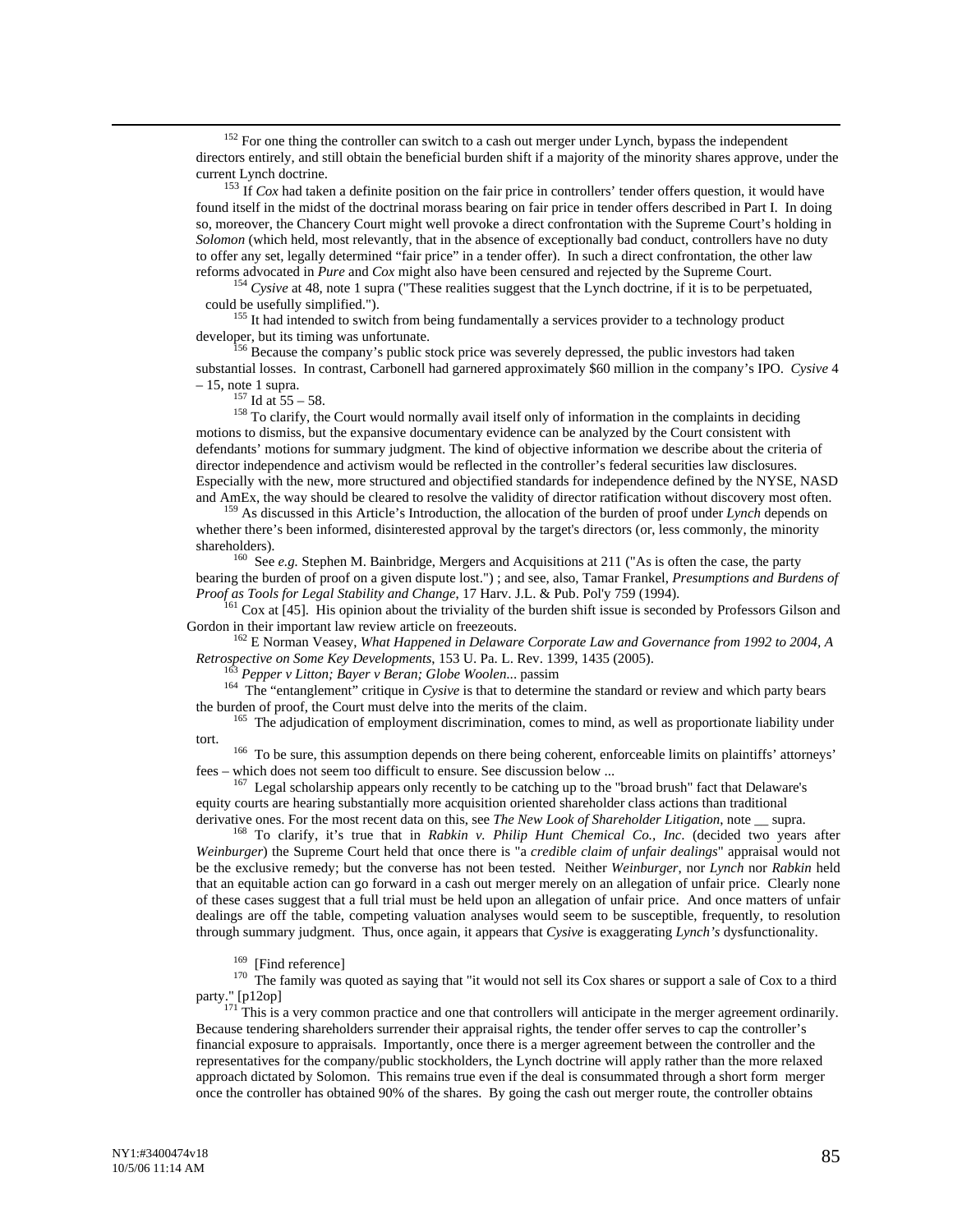greater certainty about being able to consummate the freezeout, and once the independent directors sign off, at

least the plaintiff have the burden of proof if Entire Fairness litigation ensues.<br><sup>172</sup> Cox at 26 <sup>173</sup> This is a hallmark of Vice Chancellor Strine's decisions, one he isn't shy about. To his great credit, he allows no sacred cows in corporate governance doctrine, doesn't hide his agenda and doesn't shrink from addressing criticism. For commentary on Vice Chancellor Strine's style of deciding cases, see John Gapper, *Capitalist Punishment*, The Financial Times, January 29, 2005 (describing Strine as the "Wunderkind of US corporate Law").<br> $174$  Justice Veasey enunciates this as a crucial feature of equitable adjudication as practiced by the Delaware

Courts. [Cite to his retrospective on Delaware Corporate Law]. Nevertheless, sweeping, controversial opinions in the approval of settlements are something of a tradition in Delaware. Perhaps most notoriously, see, e.g., the elaboration of directors' duty of oversight in Chancellor Allen's approval of a settlement in a shareholders'

derivative suit in *In re Caremark Int'l Deriv. Litig.* 698 A2d 959 (1996).<br><sup>175</sup> at 5, \*49<br><sup>176</sup> \*56-57, \*88<br><sup>177</sup> Cf *Solomon v Pathe's* discussion of pleading standards in stockholders' class actions. In that case the<br>C

<sup>178</sup> See data in Thomas/Thompson article. This data suggests that claims under Lynch do indeed make up a significant proportion of the Chancery Court's docket of corporate cases. However, this may say as much about the ease with which other fiduciary cases are dismissed than it does about the intractability of the *Lynch* doc

<sup>179</sup> It's apparent that the Court is in sympathy with the claims made by the objectors, Weiss and White. As the Court notes, the authors' complaints about stockholder class actions under state law are effectively the mirror image of criticisms they made earlier about investor class actions under the securities laws. They appear to have a pretty patent ideological bias for this reason. ...

<sup>180</sup> 516 U.S. 367 (1996) (Thomas).<br><sup>181</sup> See *Epstein v MCA (Matsushita II*), 126 F.3rd 1235 (9th Cir. 1997); and see also, William T. Allen, Finality of Judgments in Class Actions: A Comment on Epstein v MCA, Inc., 73 N.Y.U. L. Rev. 1149 (1998).<br>
<sup>183</sup> at \*50, \*90<br>
<sup>184</sup> Cite to *Revlon*<br>
<sup>185</sup> See *Weinburger*, *Cysive*, Cox ...<br>
<sup>186</sup> The most famous and not

to freezeouts, however, see Justice Jacobs' decision in In re Emerging Communications. Nevertheless, reading the

facts closely the independent directors in that transaction used extraordinarily bad judgment, to put it mildly.<br><sup>187</sup> The disparity in dismissal rates is validated (but no explanation provided ) by Professors' Thomas and

Thompson's article: The New Look of Shareholder Litigation in Delaware... 2004.<br><sup>188</sup> This is the consequence of Nondismissability, of course, from controllers' perspective – as it gives rise to the shortfall in controlle

The opinion even employs colorful metaphors to ridicule the plaintiffs' lawyers conduct in the *Cox* transaction – for example it describes the process of their selecting lead counsel as resembling a "food fight." Cox at 15. As an aside, it's difficult to believe that controller's lawyers are less concerned about their fees and status among their peers than are the plaintiffs' lawyers, but it's easy to imagine that their battles over status and fees are less visible.<br><sup>190</sup> See Del Rule — requiring the Court to validate settlements in class actions.<br><sup>191</sup> Add discussion of fee doctrine as per *Cox*.<br><sup>192</sup> Chrysler v Dann governs the payment of fees where the plaintiffs' s

voluntary action by the defendant. See *Cox* \_\_. The Court substantially reduced the requested fee notwithstanding that there was no contention by the objectors that the settlement was reduced by the amount of the fee the controller agreed to pay to the plaintiffs' lawyers; that is, the objectors could not allege they were harmed by the agreement to pay the full fee.<br>
<sup>193</sup> Under *Sugarland* the Court may consider: " .... " Cox \_\_.<br>
<sup>194</sup> Discuss potential over inclusiveness in Court's fee ruling.<br>
<sup>195</sup> Cox \_\_ . [end of the opinion]

<sup>198</sup> Id at \_\_.<br><sup>198</sup> Id at \_\_.<br><sup>198</sup> See *Cox* at \*\*57 – 58. "In seeking fees in these cases, the plaintiffs' lawyers have been pragmatic. Recognizing that they, at best, can claim "shared credit" with the special committee, the plaintiffs' lawyers have tempered their fee requests and have asked for relatively small percentage of the "benefit" – i.e., the difference between the price of the controller's opening bid and the final merger price agreed to by the special committee. But, at the same time, the rewards they reap are substantial..."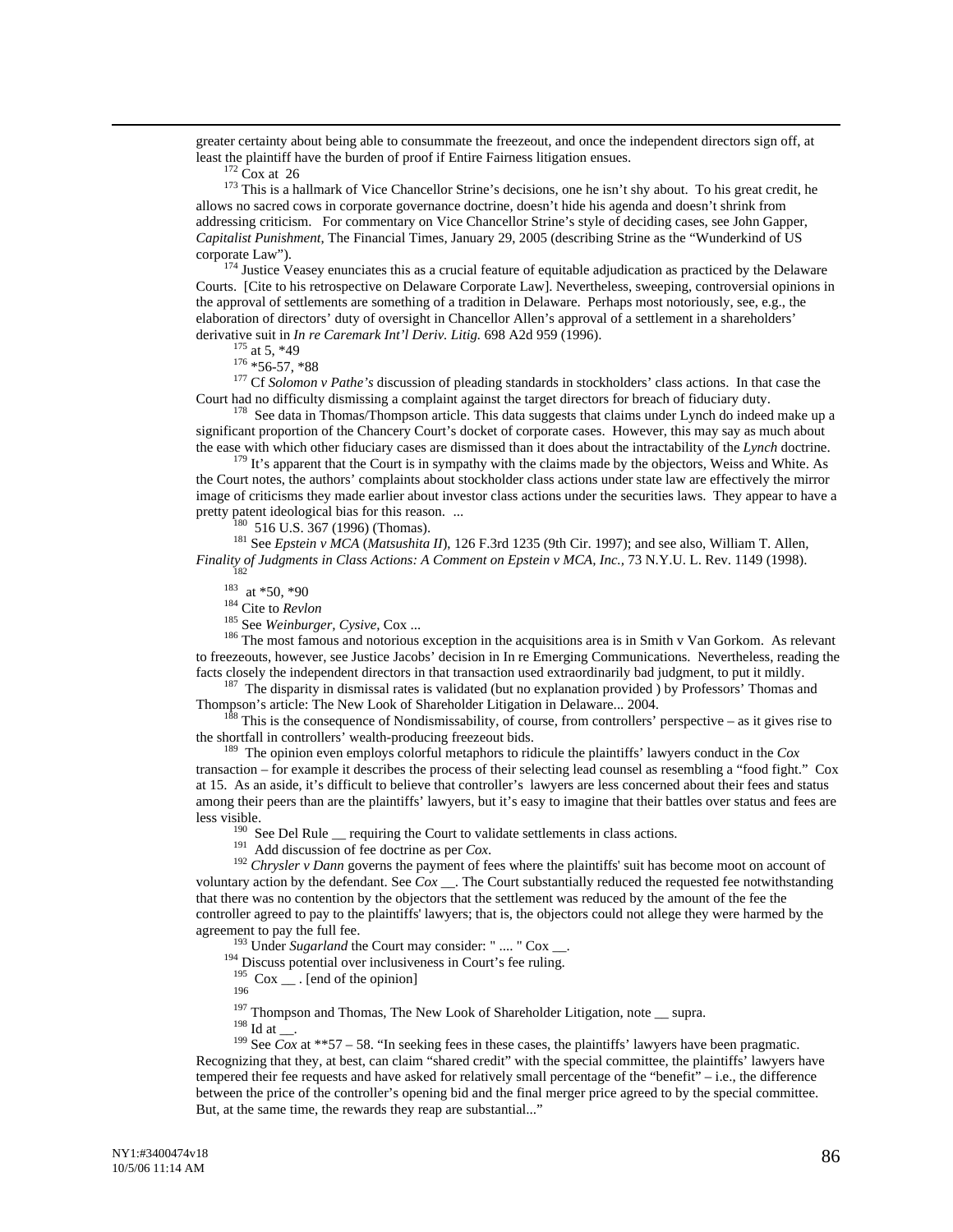200 Without *Lynch* as leverage, *Cox* contends, minority shareholders are still protected because (i) they are often diversified investors who may own stock in the bidder as well as the minority investor shares; (ii) they can vote no in the face of disadvantageous deals, especially since the greater presence of institutional investors assists in the process of informed decision making; and (iii) they can still sue the target directors for breach of duty and also for appraisal, in many circumstances.<br><sup>201</sup> Weiss & White, *File Early.. Then....*<br><sup>202</sup> *Cox* cites the objectors' view that "litigation of this kind is of no material benefit to minority

stockholders," but it doesn't present their evidence for this assertion, and thus this evidence never comes under criticism. In comparison, in disparaging the evidence presented by the plaintiffs' expert, rather than merely disagreeing with its meticulous legal and quantitative analysis, *Cox* describes him as having thrown his data together "in a bucket," which "skews the analysis from the start."

<sup>203</sup> According to Cox, in fact, this is universally the case.<br><sup>204</sup> see Cox at \*54, for example.<br><sup>205</sup> see Cox at \*84<br><sup>205</sup> Formally speaking, the *Lynch* doctrine pertains to controllers' duties and not the target direc latter would be governed by distinct doctrines and duties. But the claims against the target directors would be appended to the claims against the controller under the Entire Fairness standard.

<sup>207</sup> Smith v Van Gorkom \_\_ A2d \_\_ (1985).<br><sup>208</sup> McMullin v Beran, 765 A.2d 910 (Del. Supr. 2000)<br><sup>209</sup> Most graphically, where the controller does not seek or does not obtain Dual Ratification.<br><sup>209</sup> As described earlier the act or transaction that is the subject of the claim. See supra footnote \_\_. <sup>211</sup> Cite the quotation from *Caremark* to this effect. That once BJR applied, no matter how mistaken or wrong

a decision appears in retrospect, the Courts will not overturn it to afford a remedy in a suit. 212 To recapitulate, according to *Cox*, because *Lynch* has made claims nondismissable on the pleadings, it has

invited self-interested plaintiffs' lawyers to file nonmeritorious claims in cash out mergers, which has clogged the Chancery Court's dockets and damaged the integrity of the system of representative shareholder litigation under Delaware law. This same pathology, according to *Cox*, reduces controllers' enthusiasm for proposing freezeout deals that would otherwise have created wealth and liquidity for public investors. 213 In relation to the requirement of fair dealings, moreover, it's possible that the *Cox* Reforms will encourage

the Courts, consistent with the business judgment rule, to adopt a less than vigorous approach to monitoring the integrity of the processes underlying Dual Ratification. In any event, if plaintiffs go forward and file claims in freezeouts, notwithstanding the deals' having received Dual Ratification, their claims will almost certainly be dismissed upon the controller's motion. This is what is intended by the *Cox* Reforms. Many plaintiffs, realizing this, will be discouraged from filing a complaint altogether, even if they believe there were irregularities in the consent or disclosure process in the freezeout. And, as reviewed previously, *Cox* has endorsed the imposition of sweeping limits on plaintiffs' attorneys' fees in freezeouts, so that these lawyers will have vastly reduced financial incentives for proceeding with unfairness claims in freezeouts. Much of the "action" will revolve around whether the Court exercises vigor in scrutinizing the underlying legitimacy of the consents. If it does not, equitable

oversight in freezeouts, and in effect, equitable claims in freezeouts will be drastically reduced.<br><sup>214</sup> As described previously, late in *Cox* it's described as an "approval" condition, whereas earlier in the opinion, it

<sup>215</sup> As the Thomas/Thompson data indicates, appraisals are presently used infrequently as a form of recourse by aggrieved stockholders in cash out mergers.<br><sup>216</sup> If the Dual Ratification in a particular freezeout were respected, this would bar an equitable inquiry into

fair price. As the discussion above indicates, it's not clear how difficult it would be to force a judicial inquiry into the quality of the independent directors' judgment about the freezeout.

 $t^{217}$  "By now, experience has proven that special committees and independent board majorities are willing to say no to controllers. Experience has also shown that disinterested stockholders, given a non-coercive choice, will reject low ball tender offers by controllers." Cox at \*132.

<sup>218</sup> In *re Oracle*, for example. And in securities law, see the "behavioral" work of Donald C. Langevoort ("A Behavioral Explanation for ...")

<sup>219</sup> Jeffrey Gordon makes the point in his piece *on Enron's Implications for Corporate Governance* (2002).<br><sup>220</sup> For example, there really is no ready solution to the problem of independent director compensation. The

basic problem is that if independent directors are not well compensated, they may not be incentivized to devote substantial time and attention to critical corporate decisions; but if they are well compensated by the company, then they may cling to their office when the shareholders need an impartial judgment about whether the company should be sold, for example. The intractable nature of the (independent) director compensation problem is well noted in the corporate legal academic literature. 221 Cox at \*132.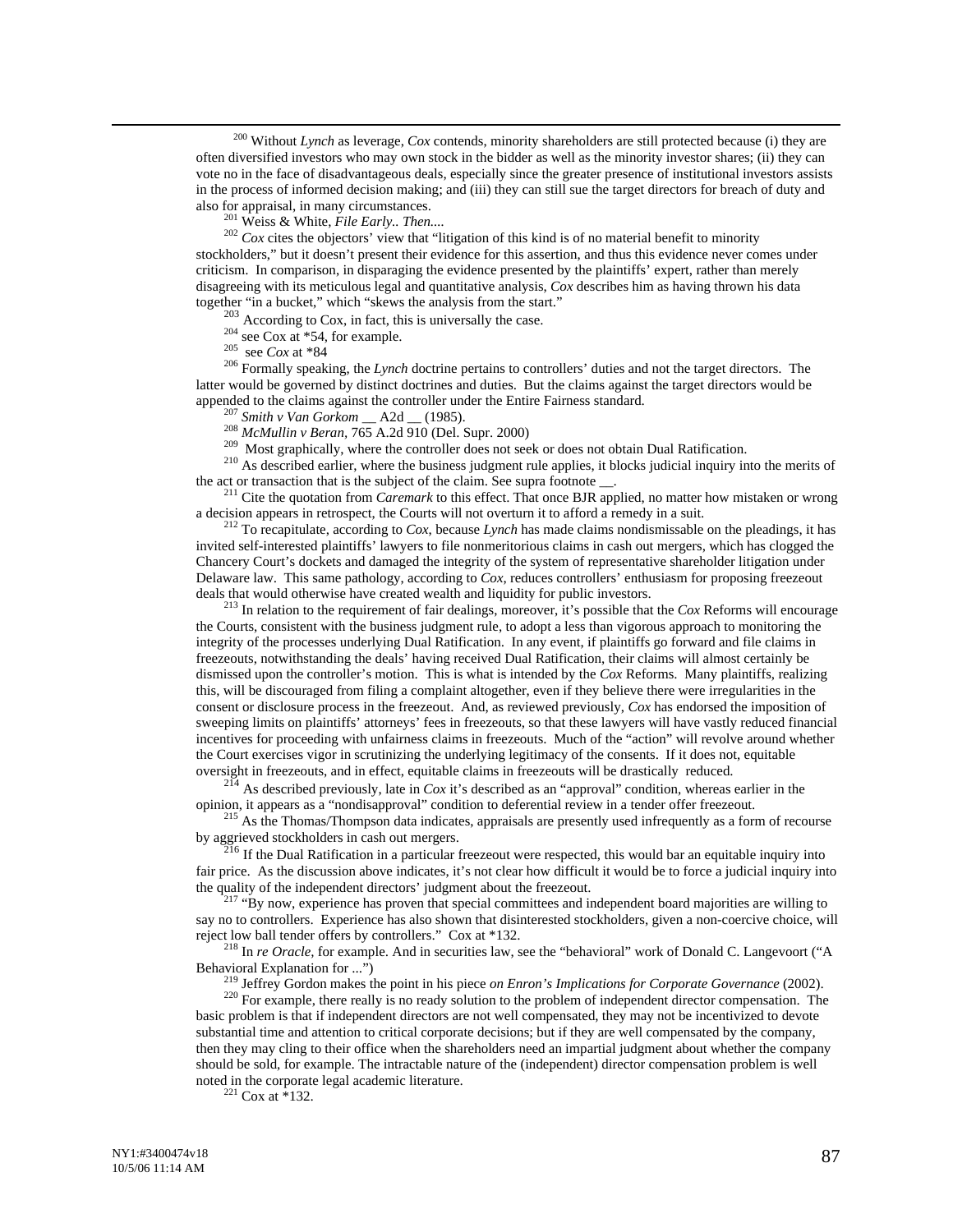<sup>222</sup> That is, in controller's power to undercut the board's fiduciary duties to act in the interest of all the stockholders equally, specifically.<br><sup>223</sup> The recent, major, widespread financial reporting scandals also support the argument that the law should

not move in the direction of loosening oversight over corporate disclosures under the Entire Fairness standard. forms. 224 Where stockholders bring derivative actions against "ordinary" self-dealing transactions (not involving

controllers), they must first "demand" that the company itself pursue the claim. However, Special Committees of independent directors may elect to terminate the derivative suit, so that the plaintiff-stockholders cannot proceed. In certain cases where the apparent conflict of interest is too great or the transaction approved appears egregious in nature or its effects on the company, equity will provide for the demand requirement to be "excused." A

<sup>225</sup> Furthermore, the self-dealing transaction would already have passed muster with a majority of independent directors or disinterested stockholders, that is prior to its occurrence.

<sup>226</sup> Fleigler v Lawrence, Agau v USAC.<br><sup>227</sup> This line of reasoning is continued below in Part V, Section \_ which describes how the business judgment deference has not been the norm in high stakes M&A deals.

 $\frac{228}{228}$  The extension described is the Dual Ratification part of the *Cox* Reforms, since under *Lynch* either form of ratification would operate to shift the burden of proof.<br><sup>229</sup> What the list of claims that could still go forward does clearly omit, however, is a reference to a fair price

challenge. Indeed, as discussed below in Part V, *Cox* implicitly overrules a duty of fair price for controllers' freezeouts. This is a major shift in equity's treatment of cash out mergers, of course, and one which would foreseeably have a major impact on the negotiation process between controllers and the public stockholders' representatives. On this basis it's difficult to agree with the Court's observation in *Cox* that the switch to the business judgment rule for freezeouts (upon Dual Ratification) "would not diminish the integrity-enforcing potential of litigation in any material way *Cox* at \*125 The opinion continues, thereafter, " Plaintiffs who believed that a special committee breached its fiduciary duties in agreeing to a merger would continue to have the practical ability to press a claim; they would just have to allege particularized facts demonstrating a breach of fiduciary duty." As mentioned earlier in the text, the suggestion to sue the target directors personally does not make this section of the opinion clearer.<br><sup>230</sup> *Cox* at \_\_<br><sup>231</sup> *Weinburger* at \_\_<br><sup>232</sup> Although it is an undeniable reality that *Lynch* stated that any merger with a controlling stockholder,

however structured, was subject to entire fairness review, it would be unfair not to make explicit another reality. No defendant in *Lynch* and defendant since, has argued that the use of an independent special committee and a Minority Approval Condition sufficiently alleviated any implicit coercion as to justify invocation of the business judgment rule. For this reason, it is important not to assume that the Supreme Court has already rejected this more precisely focused contention. at \*42.

 $\frac{233}{2}$  For a variety of obvious reasons (e.g. informational asymmetries, the possibility that the outside directors might be more independent in appearance than in substance, or might lack the savvy to effectively counter the controller), the integrity-enforcing utility of a Minority Approval Condition seems hard to dispute. at \*47-48.

 $^{234}$  This is an interesting omission and suggests the Court's overzealousness to be rid of the Lynch doctrine and to reduce stockholder litigation.

<sup>235</sup> *Cox* at \*40  $^{236}$  Writing about the difference between Comedy and Tragedy, Aristotle stated that the former was the more serious genre. ARISTOTLE, THE POETICS.

 $^{237}$ *Cox* at  $_{\sim}$ . It's quite revealing that the only important class of actors left out of the bliss described in the opinion are the public stockholders – while the controlling stockholders are described as getting

<sup>238</sup> Tantra are understood in the West primarily in relationship to exotic sexual practices, although as part of Hinduism they have a broader and richer meaning. A pungent use of sexually charged rhetoric also appears in the Court's reference to the one of the law firms vying for lead counsel position. The Court states, "That firm is no

ingenue to the lead counsel sweepstakes." \*14<br>
<sup>239</sup> This is evident also where *Cox* opinion describes the plaintiffs' different counsel as having a "food fight"<br>
over who would be lead counsel. See *Cox* at \*15.<br>
<sup>240</sup>

<sup>241</sup> Cox at \*40.<br><sup>242</sup> Cox at \*56.<br><sup>242</sup> Cox at \*56.<br><sup>243</sup> See also *Pure* at <sub>—</sub> (where the Court proposes "easing" *Lynch*).<br><sup>244</sup> Cox at \*7. Importantly, in this passage, as elsewhere, Cox fails to note that a crucial length merger, conducted properly, is that prior to consenting to the transaction, it would have been subjected to an auction or market check or some other form of valuation that would have measured the offer in hand against offers that would be attainable in the market.<br><sup>245</sup> *Cox* at 44 – 49, note \_\_ supra.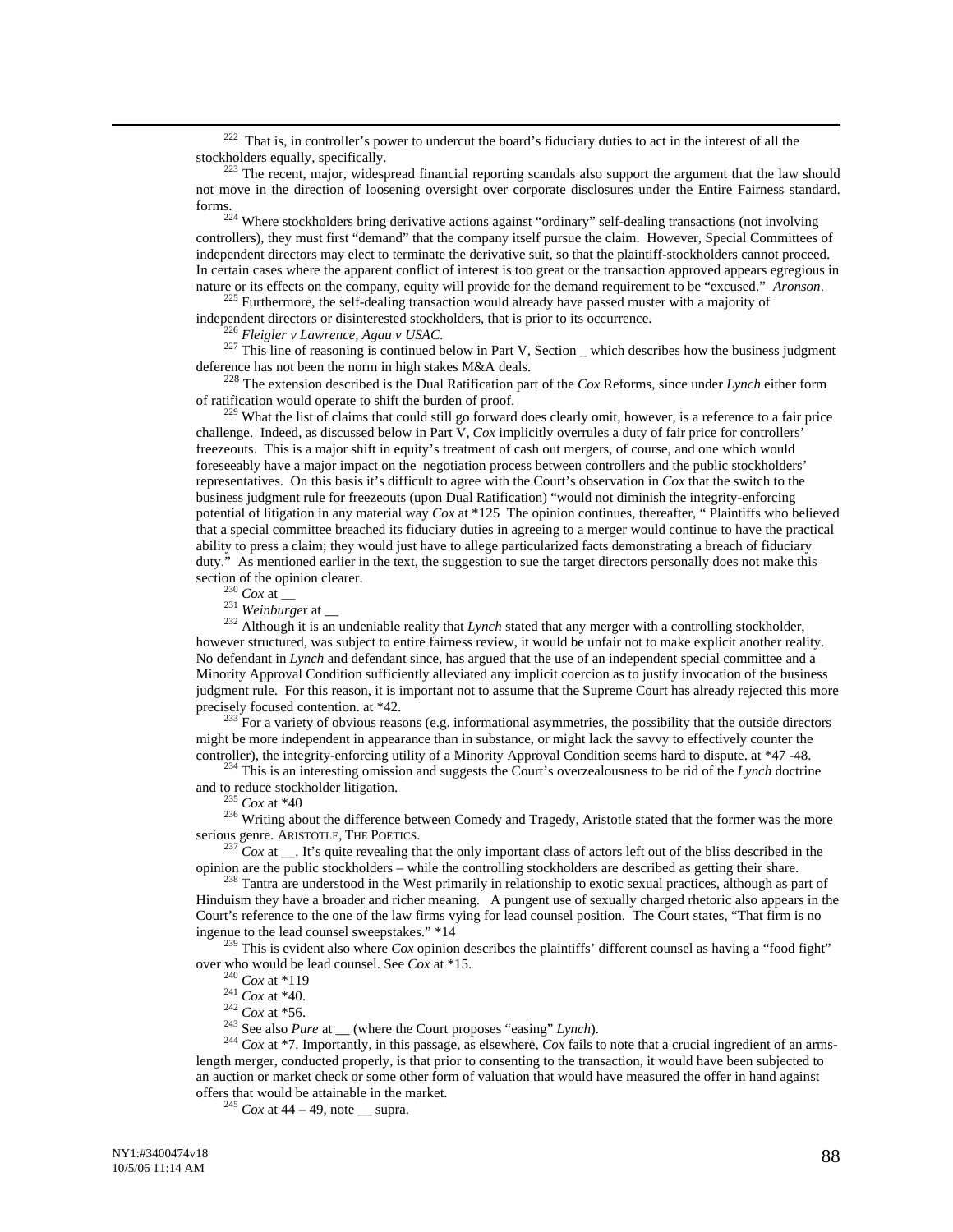<sup>246</sup> Although the transaction did not involve a freezeout or controlling stockholder, the effect of disinterested ratification in curing a fiduciary breach was illustrated recently in the Chancery Court's decision in *Harbor Partners v Huizenga*. The opinion was authored by Vice Chancellor Strine; which makes drives home the idea that he would be cognizant of this secondary effect of shareholder ratification in freezeouts.

 $t^{247}$  For a decision where the court found informed, uncoerced minority shareholder ratification precluded a finding of liability against defendant directors, and granted summary judgment on that basis, see *Orman v Cullman*, 2004 Del Ch Lexis 150; and see also *Harbor Partners v Huizenga*, 751 A2d 879, 900-901 (Del Ch. 1999) for discussion of the exculpatory effect of disinterested shareholder ratification in a duty of loyalty claim, outside of a freezeout. There is controversy regarding whether shareholder ratification can expunge a duty of loyalty claim against controllers in a freezeout. Shareholder ratification of directors' fiduciary breaches is frequently invalidated on the basis of it being inadequately informed; see e.g. *Smith v Van Gorkom*, 488 A.2d 858 (Del. 1985) (invalidating shareholder ratification of directors' duty of care breach as inadequately informed).For discussion and citation to precedent, See *In re JCC Holdings Co. Inc Shareholders Litigation*, 843 A2d 713 (2003) (holding that plaintiff minority shareholders' voting in favor of or accepting consideration in a merger effectuated by a controlling stockholder does not bar them, on the basis of acquiescence, or any other related doctrine of

waiver, from challenging the fairness of the merger in an equitable action. p. 722-723).<br><sup>248</sup> See *Orman v Cullman; Harbor Partners v Huizenga; Emerging Comms.*<br><sup>249</sup> See *Harbor Partners v Huizenga; Orman v Cullman; Lew* is harder for even die hard law and economics aficionados to claim that the capital markets accurately price the value of companies, consistent with the efficient capital market hypothesis. But even prior to the scandals there was mounting evidence that markets were "noisy" signals about value.<br><sup>251</sup> There are a variety of financial reasons why market values at times sink below asset valuations, as appears

to be occurring at present. The last time this phenomenon was widespread was in the mid to late 1980s, when (leveraged) buyouts also became numerous.

<sup>252</sup> In *Smith v Van Gorkom* for instance, a premium to the market price was acknowledged to be indeterminate in itself, absent an analysis of the "inherent" or "fair value" of the company to be sold -- measured as a going concern under modern financial valuation methods.<br>
<sup>253</sup> See e.g. Cox at \*9 – 10. ("Because Pure Resources already requires the equivalent of an informed, uncoerced

majority of the minority vote condition, for a controller to avoid entire fairness review, the additional step of triggering review for fairness when controller proceeded against the views of the special committee would bring together both lines of our going-private jurisprudence in a sensible manner, *providing stockholders with substantial procedural guarantees* of fairness that work in tandem while minimizing the role filing of makeweight cases." (sic) (emphasis added).<br><sup>254</sup> Cox at \*7

<sup>255</sup> See e.g. *Cox* at \*8 (" Therefore, when a merger with a controlling stockholder was 1) negotiated and approved by a special committee of independent directors; and 2) conditioned on an affirmative vote of a majority of the minority stockholders, the business judgment standard of review should presumptively apply, and any plaintiff ought to have to plead particularized facts that, if true, support an inference that, despite a facially fair process, the merger was tainted by wrongdoing. This reform to *Lynch* would not permit a controller to obtain business judgment protection merely by using a special committee or a majority of the minority vote; in that case, Lynch in its current form would still govern. To invoke the business judgment rule standard of review, the

controller would have to replicate fully both elements of the arms-length merger process.") 256 *Cox* at \*8 257 There are several passages in the *Cox* opinion where the Court describes its proposed doctrinal framework. In several of these *Cox* states that the business judgment rule should presumptively apply where there has been dual ratification. At no point does it state that Entire Fairness should apply *until* there is Dual Ratification. The language, instead, provides for the Entire Fairness standard where a controller fails to obtain

Dual Ratification – which controllers will foreseeably seek in almost all instances.<br><sup>258</sup> "Reform of our common law in this manner also honors our law's traditions, by respecting the informed bj of idint'd dirs and stock

<sup>259</sup> *Smith v Van Gorkom Corkom* 259 *Smith v Van Gorkom* 260 *Unocal v Mesa Petroleum.* <sup>261</sup> An analogous messy institutional conflict is presently playing itself out in the scope of shareholder adopted bylaws and boards' power to limit shareholders' authority in using them to direct corporate affairs. [See Hamermesh article.] The SEC stepped into a messy institutional conflict in suggesting that stockholders should have more room to nominate directors in the management proxy statement. The proposal was eventually dropped on account of the ragingly negative response from businesses, notwithstanding that it was truly a very cautious one that would have affected the composition of boards only incrementally. See Proposed SEC Rule 14a-11 (Proposed fall 2004).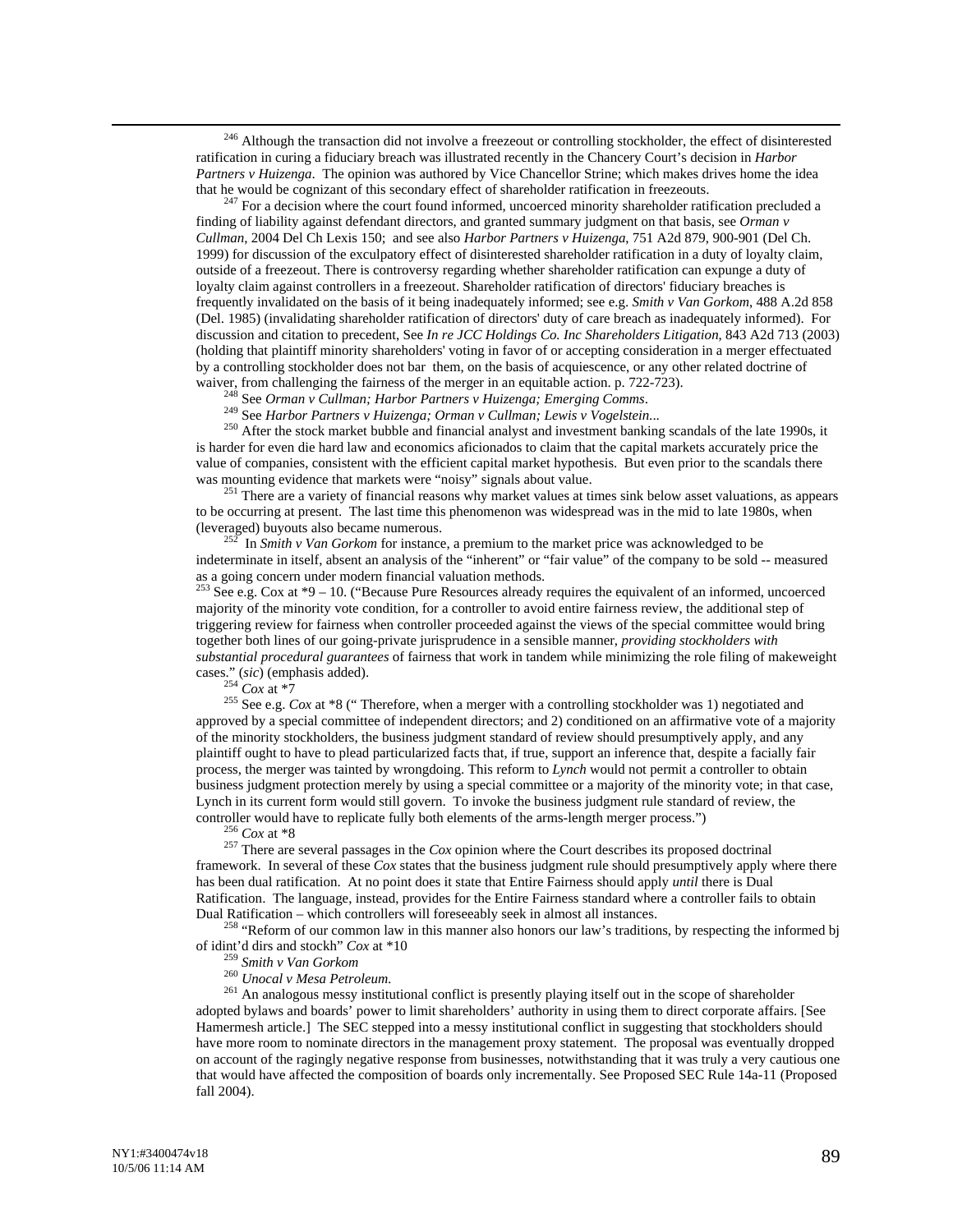$262$  It's notable however, that controllers' power to influence and determine who will remain and be reelected to the board is diminishing as a result of rules and regulations promulgated in the wake of SOX. Nominating Committees must be staffed exclusively by independent directors, as a result of the recent listing standards' amendments. And the same rules will mandate that even if a controller were able to force an independent director off the board, he or she would have to be replaced, in most cases, with another person meeting the objective criteria of independence applied by the NYSE, NASD or Amex, as relevant. In addition, the very common presence of staggered boards in public companies makes it harder for controllers to remove directors without cause – as this is inconsistent with most statutory requirements relating thereto.<br>
<sup>263</sup> See Paramount v QVC in particular.<br>
<sup>264</sup> In a closed auction the seller announces to the marketplace that it is inviting prospecti

submit sealed offers. Prior to this, the company, with the assistance of its investment banker, will have prepared an offering memorandum and invited the bidders to conduct a limited due diligence review. The bidders will also generally be given a sample acquisition agreement which they can respond to. After it receives the bids, the seller may negotiate with the parties and may conduct a further round of bidding if it so desires. A pre-agreement market check is, in effect, an informal auction where the "prospecting" for potential acquirers is conducted more discretely. A post-agreement market check confers on the seller the benefit of having at least one deal/sale price in hand; in a freezeout, this would presumably be an agreement with the controller. As is the case with auctions, with market checks, in order to proceed, third party offerors must become informed of the opportunity to make a bid, must have access to the information required for them to make a reasonably informed bid, must have time to consider their offer and arrange for financing, for example, and must not be precluded by lock ups and other "entrenching" devices that would legally preclude their offer or make it unreasonably costly in comparison to the initial offer.

The downside of a post-agreement market check for the selling company (the target in a freezeout) is that it may be more difficult to structure the sale so that third parties are given a genuine opportunity to make alternative offers, as compared to the auction or pre-agreement market check scenario. Controllers are likely to demand termination fees as well as, potentially, no-shop provisions or other kinds of legal and financial "first mover" advantages in coming to terms with the independent committee. Directors have been afforded discretion to confer these benefits on initial offerors (again, the controller in a freezeout most probably) where they adjudge this the best way to maximize the price or value in the sale. Although controllers are in an advantageous position to coerce highly advantageous termination fees or lock up arrangements from committees, Delaware's courts have considerable expertise (arising from the adjudication of cases under *Revlon* and its progeny) in adjudging the line between reasonable benefits conferred to obtain an advantageous deal for the shareholders and "auction ending," value reducing preferences to favored bidders.

<sup>265</sup> In November 2003 the SEC approved sweeping amendments to the corporate governance listing standards of the NYSE and the NASD. The changes focus especially on the composition, structure and precise functions of corporate boards and committees of directors in companies with publicly listed shares. These new standards are intended, especially, to promote service by directors free of prejudicial financial conflicts of interest and compromising social affiliations, as these might impair the directors' capacity for impartiality in judging corporate affairs. Both the NYSE and NASD standards mandate that a majority of the entire board be comprised of directors meeting the new heightened criteria of independence, and the NYSE standards require establishment of audit, compensation and nominating/governance committees comprised exclusively of independent directors. The NASD also imposes independence criteria for committees, but the requirements are somewhat looser. As they related to potential freezeout transactions, the standards have different implications for companies with a large block, de facto controlling shareholders and companies with a majority shareholder ("controlled companies"). In the large block holder case, the full complement of majority of independent directors and independent committee requirements apply. For controlled companies, however, the requirements are truncated so that only the audit committee-independent director requirements apply. In this case of controlled companies, the standards mandate that no less than three directors must meet the independence criteria pertinent to audit committee membership. In sum, in companies with a large block holder, there shouldn't be any difficulty in assembling a committee of independent directors to represent the minority shareholders. And even in listed companies with a majority shareholder, there will reliably be a minimum of three independent directors who could serve as an independent negotiating committee on the minority's behalf. The listing standards' board related reforms are highly comprehensive. In addition to the director independence and committee requirements, many other provisions support the systematic, professional and meaningfully substantive (rather than reactive, passive or formalistic) functioning of corporate boards and their accountability to shareholders. These requirements include a mandate of separate, executive sessions of independent directors, the adoption of company-specific governance standards and codes of ethics, written committee charters and annual performance evaluations for committees and directors, and enhanced disclosure to shareholders regarding all of these. See SEC Release Nos. 48745 (File No. SR-NYSE-2002-33)(Nov. 4, 2003); NYSE Listed Company Manual §§303A.01 and 303.A.05; NASD Manual